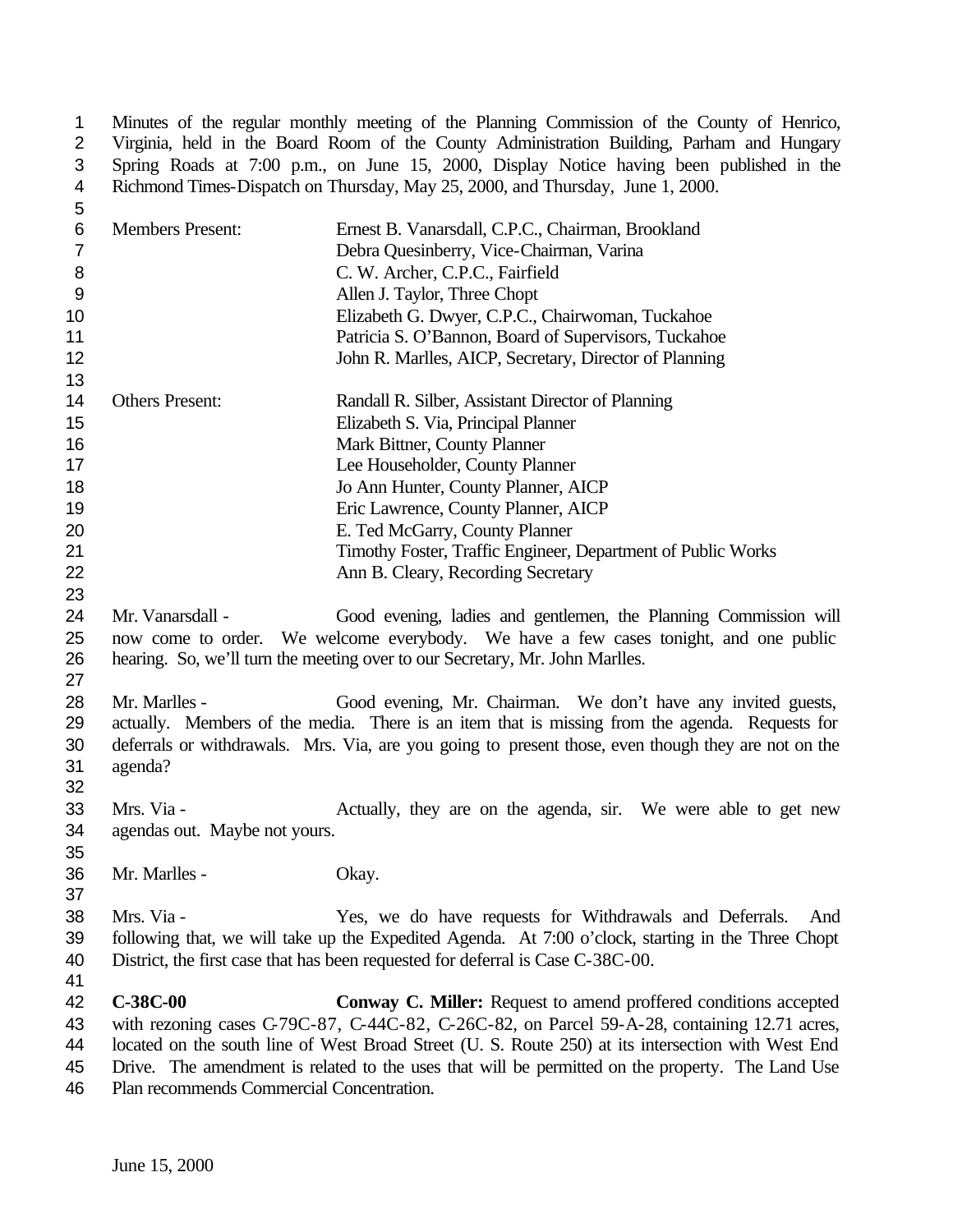- The applicant has requested a deferral to July 13, 2000. It's on Page 2 of your agenda.
- Mr. Vanarsdall All right, any one in the audience in opposition to deferment of C- 38C-00 Conway C. Miller in the Three Chopt District? Any opposition to this deferment? No opposition. Mr. Taylor.
- 54 Mr. Taylor Mr. Chairman, I recommend that Case C-38C-00 Conway C. Miller 55 be deferred to July  $13<sup>th</sup>$  at the request of the applicant.
- 

Mr. Archer seconded the motion.

- Mr. Vanarsdall Motion made by Mr. Taylor, seconded by Mr. Archer. All those in favor say aye—all those opposed by saying nay. The vote is 5-0 (Mrs. O'Bannon abstained).
- 

- Mrs. Via The second case, also in the Three Chopt District, is Case C-39C-00.
- **C-39C-00 Henry L. Wilton for Dickens Place LLC:** Request to conditionally rezone from A-1 Agricultural District, R-2C and R-2AC One Family Residence Districts (Conditional) to R-2C and R-2AC One Family Residence Districts (Conditional), R-5AC General Residence District (Conditional), and RTHC Residential Townhouse District (Conditional), Parcels 10-A-12, 13, 14, 14A, 14B, 16, 17A, 17B and 17C, containing approximately 72 acres, located on the west line of Shady Grove Road approximately 150' north of its intersection with Old Nuckols Road, approximately 300' south of its intersection with Nuckols Road and on the south line of Nuckols Road approximately 500' west of its intersection with Shady Grove Road. Residential uses 72 are proposed. The R-2 District requires a minimum lot size of 18,000 square feet. The R-2A District requires a minimum lot size of 13,500 square feet. The R-5A District requires a minimum lot size of 5,625 square feet. The RTH District limits maximum density to 9 units per acre. The Land Use Plan recommends Suburban Residential 1, 1.0 to 2.4 units net density per acre, and Environmental Protection Area.
- This is also on Page 2 of your agenda. The applicant has requested a deferral to July 13, 2000.
- 80 Mr. Vanarsdall This case is C-39C-00 Dickens Place. Any one in opposition to deferment for 30 days of this case? All right, Mr. Taylor, again.
- 83 Mr. Taylor Mr. Chairman, I would recommend that Case C-39C-00 Henry L. 84 Wilton for Dickens Place be deferred to July  $13<sup>th</sup>$ , at the request of the applicant.
- 

- Mrs. Quesinberry seconded the motion.
- 
- 88 Mr. Vanarsdall Motion made by Mr. Taylor, seconded by Mrs. Quesinberry. All those in favor say aye—all those opposed by saying nay. The vote is 5-0 (Mrs. O'Bannon abstained).
- 
- Mrs. Via The next case, also in the Three Chopt District, is Case C-40C-00.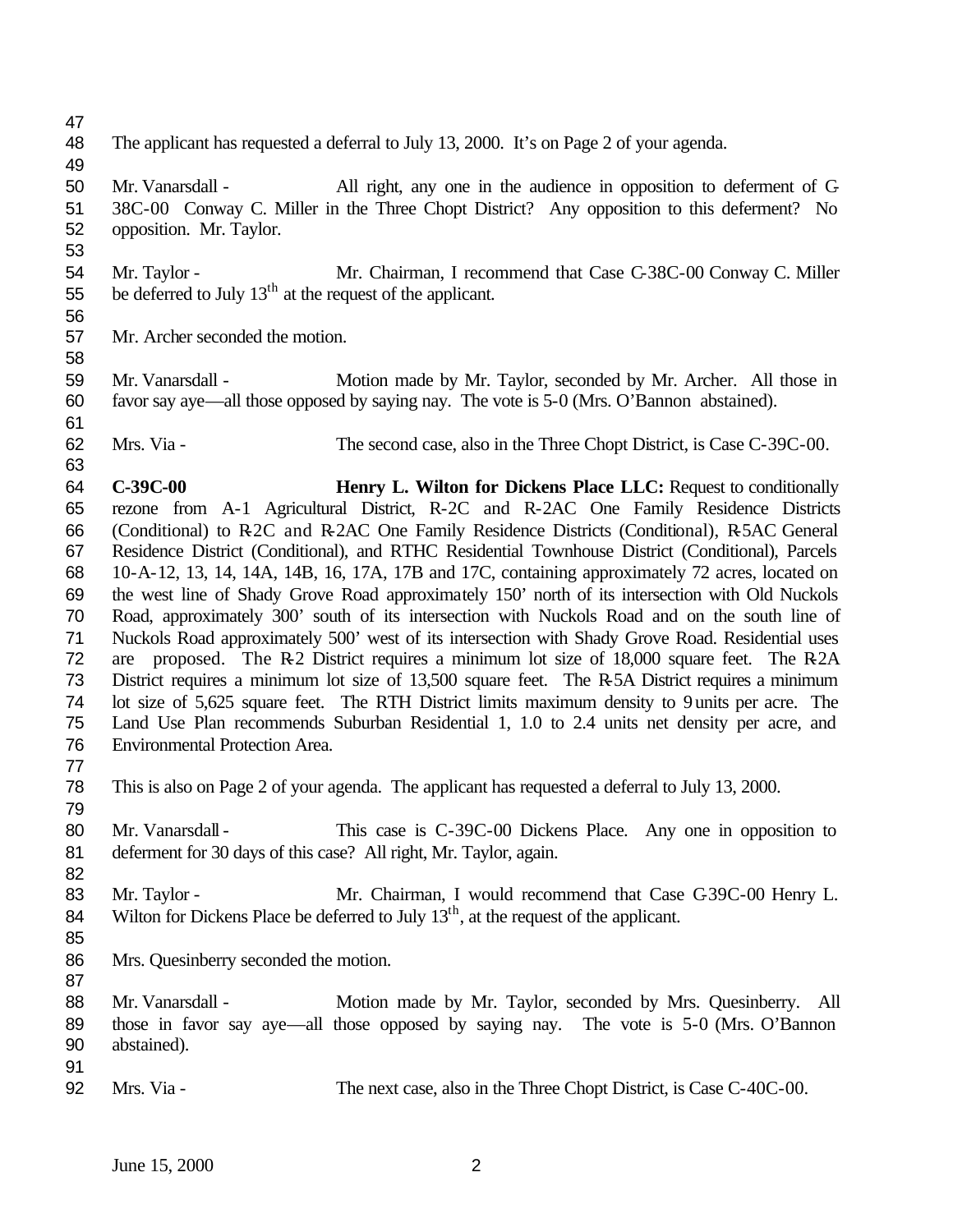**C-40C-00 William W. Johnson:** Request to conditionally rezone from A-1 Agricultural District to R-2AC One Family Residence District (Conditional), on Parcels 18-A-8, 9 and 10-A-17D containing 15.25 acres, located on the west line of Shady Grove Road at its intersection with Old Nuckols Road. A residential subdivision is proposed. The R-2A District requires a minimum lot size of 13,500 square feet. The Land Use Plan recommends Suburban Residential 1, 1.0 to 2.4 units net density per acre, and Environmental Protection Area. This is also on Page 2 of your agenda. The applicant has requested a deferral to July 13, 2000. 103 Mr. Vanarsdall - July  $13<sup>th</sup>$ . Any one in the audience in opposition to this case, C-40C- 00. This is a deferment. Mr. Taylor. Mr. Taylor - Mr. Chairman, I recommend that Case C-40C-00 William W. 107 Johnson be deferred until July  $13<sup>th</sup>$  at the request of the applicant. Ms. Dwyer seconded the motion. Mr. Vanarsdall - Motion made by Mr. Taylor, seconded by Ms. Dwyer. All those in favor say aye—all those opposed by saying nay. The vote is 5-0 (Mrs. O'Bannon abstained). Mrs. Via - Thank you, sir. The next case, the last case in the Three Chopt District, also on Page 2 of your agenda is Case C-41C-00 Glen Allen Community Church. **C-41C-00 Glen Allen Community Church:** Request to conditionally rezone from R-2C One Family Residence District (Conditional) to O-2C Office District (Conditional), Part of Parcel 9-A-20, containing approximately 1.571 acres, located on the south line of Nuckols Road at its intersection with Wyndham Park Drive. A bank branch is proposed. The use will be controlled by proffered conditions and zoning ordinance regulations. The Land Use Plan recommends Suburban Residential 1, 1.0 to 2.4 units net density per acre, and Environmental Protection Area. 125 The applicant has requested a deferral to July  $13<sup>th</sup> 2,000$ . Mr. Vanarsdall - Any one in the audience in opposition to this case to be deferred? This case is C-41C-00 Glen Allen Community Church? No opposition. Again, Mr. Taylor. 130 Mr. Taylor - Mr. Chairman, I would recommend that Case C-41C-00 Glen Allen Community Church be deferred to July 13, 2000 at the request of the applicant. Ms. Dwyer seconded the motion. Mr. Vanarsdall - Motion made by Mr. Taylor, seconded by Ms. Dwyer. All those in favor say aye—all those opposed by saying nay. The vote is 5-0 (Mrs. O'Bannon abstained). Any one objects to Mr. Taylor going home. He's deferred all of his cases. All right, Mrs. Via.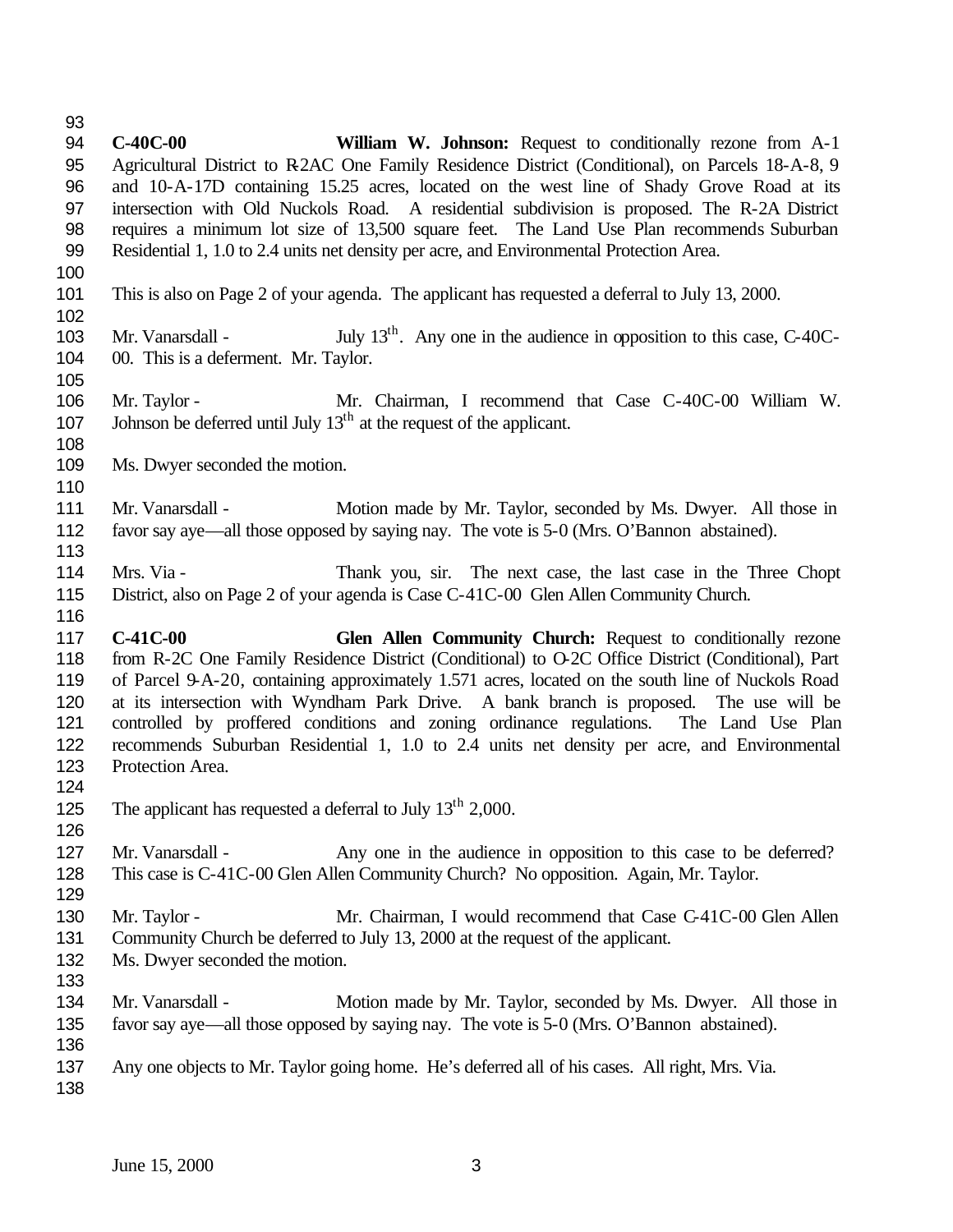Mrs. Via - Thank you. Turning to Page 3, the next case for deferral is in the 140 Varina District. This is Case C-73C-98.

## **Deferred from the March 9, 2000 Meeting**

 **C-73C-98 W. A. Robins, et al, Redford 131, L.C., Edward M. Luck, Gerald A. Crigger:** Request to conditionally rezone from A-1 Agricultural District to R-3AC General Residence District (Conditional) Parcels 197-A-21A, 21B (part), 21C and 22 (part), Parcels 197-1- 1-6 (part), 7 and 7A, and Parcels 197-4-A-1, 2 and 3, containing 58.214 acres, located on the north line of Portugee Road (beginning in the Capes of Portugee subdivision) approximately 280' east of the intersection of Portugee Road and Memorial Drive and on the east line of Memorial Drive (beginning in the Gaulding and Orange subdivision) approximately 1890' north of the intersection of Portugee Road and Memorial Drive. A single family subdivision is proposed. The applicant has proffered a maximum density of 2.8 units per acre. The Land Use Plan recommends Rural Residential, not exceeding 1.0 unit net density per acre, and Environmental Protection Area. The site is also in the Airport Safety Overlay District.

- The applicant has requested a deferral to August 10, 2000. This is C-73C-98.
- Mr. Vanarsdall Any one in the audience in opposition to this case in the Varina District – C-73C-98 W. A. Robins, et al, Redford. No opposition. Mrs. Quesinberry.
- Mrs. Quesinberry Mr. Chairman, I'll recommend deferral of Case C-73C-98 W. A. 161 Robins to the August  $10<sup>th</sup>$  agenda at the applicant's request.
- Mr. Archer seconded the motion.
- 165 Mr. Vanarsdall Motion made by Mrs. Quesinberry, seconded by Mr. Archer. All those in favor say aye—all those opposed by saying nay. The vote is 5-0 (Mrs. O'Bannon abstained).
- Mrs. Via Thank you, sir. The last case for deferral this evening on the 7:00 o'clock agenda is in Varina. This is Case C-25C-00, also on Page 3 of your agenda.
- 

## **Deferred from the April 13, 2000 Meeting:**

- **C-25C-00 James W. Theobald for 7-Eleven Inc.:** Request to conditionally rezone from A-1 Agricultural District to B-2C Business District (Conditional), Parcel 162-A-43A, containing approximately 5.06 acres, located at the southwest intersection of S. Laburnum and Gay Avenues. Community retail is proposed. The use will be controlled by proffered conditions and zoning ordinance regulations. The Land Use Plan recommends Office. The site is also within the Airport Safety Overlay District.
- 

- The applicant has requested a deferral to September 14, 2000. This is Case C-25C-00.
- 182 Mr. Vanarsdall Any one in the audience in opposition to 7-Eleven C-25C-00, also in
- the Varina District to a deferment? No opposition to deferring. Mrs. Quesinberry.
-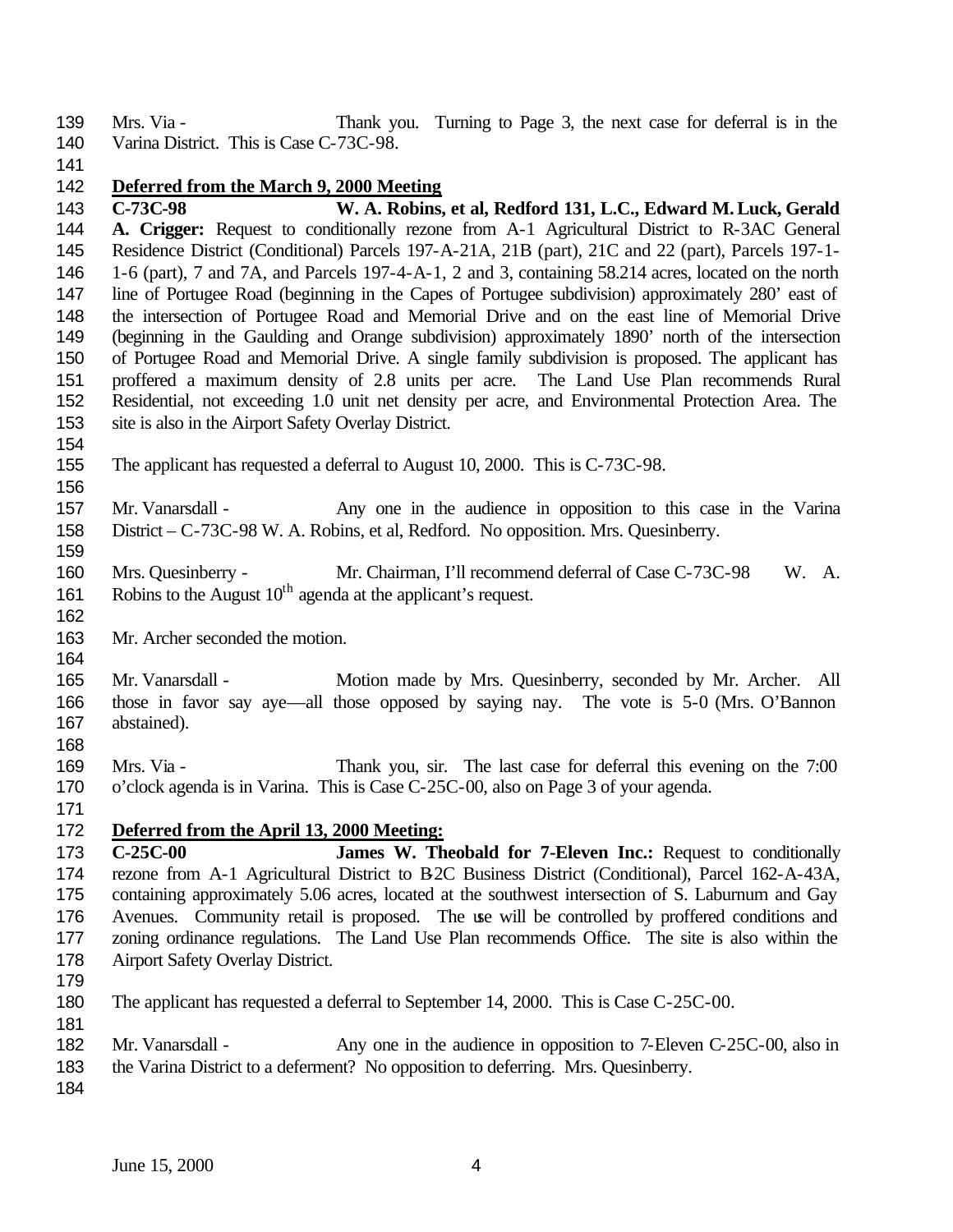Mrs. Quesinberry - Mr. Chairman, I'll recommend deferral of Case C-25C-00 James W. 186 Theobald for 7-Eleven to the September  $14<sup>th</sup>$  agenda at the applicant's request. Ms. Dwyer seconded the motion. Mr. Vanarsdall - Motion made by Mrs. Quesinberry, seconded by Ms. Dwyer. All those in favor say aye—all those opposed by saying nay. The vote is 5-0 (Mrs. O'Bannon abstained). So, that takes care of the 7:00 o'clock agenda. Could you read the deferrals at 8:00 o'clock, in case some one is here waiting for that? Mrs. Via - Yes sir. The items that we'll need to take up at 8:30 p.m. for deferrals on Page 4 of your agenda, C-36C-00 in the Brookland District. This is the McDonalds Corp. 199 Mr. Vanarsdall - That's the only one? 201 Mrs. Via - No sir. In the Fairfield District, C-65C-99. This is Steven & Dody 202 Tribble and Charles W. Sanders. They've requested a deferral to July  $13<sup>th</sup>$ , in Brookland and Fairfield. Mr. Vanarsdall - Thank you, Mrs. Via. We announce those for 8:00 o'clock items, but we cannot take any action on them until 8:00 o'clock. We just want to let you know in case someone is here. Thank you, Mrs. Via. Mrs. Via - Thank you, sir. Would you like for me to take the Expedited Agenda now? 212 Mr. Vanarsdall - Go ahead.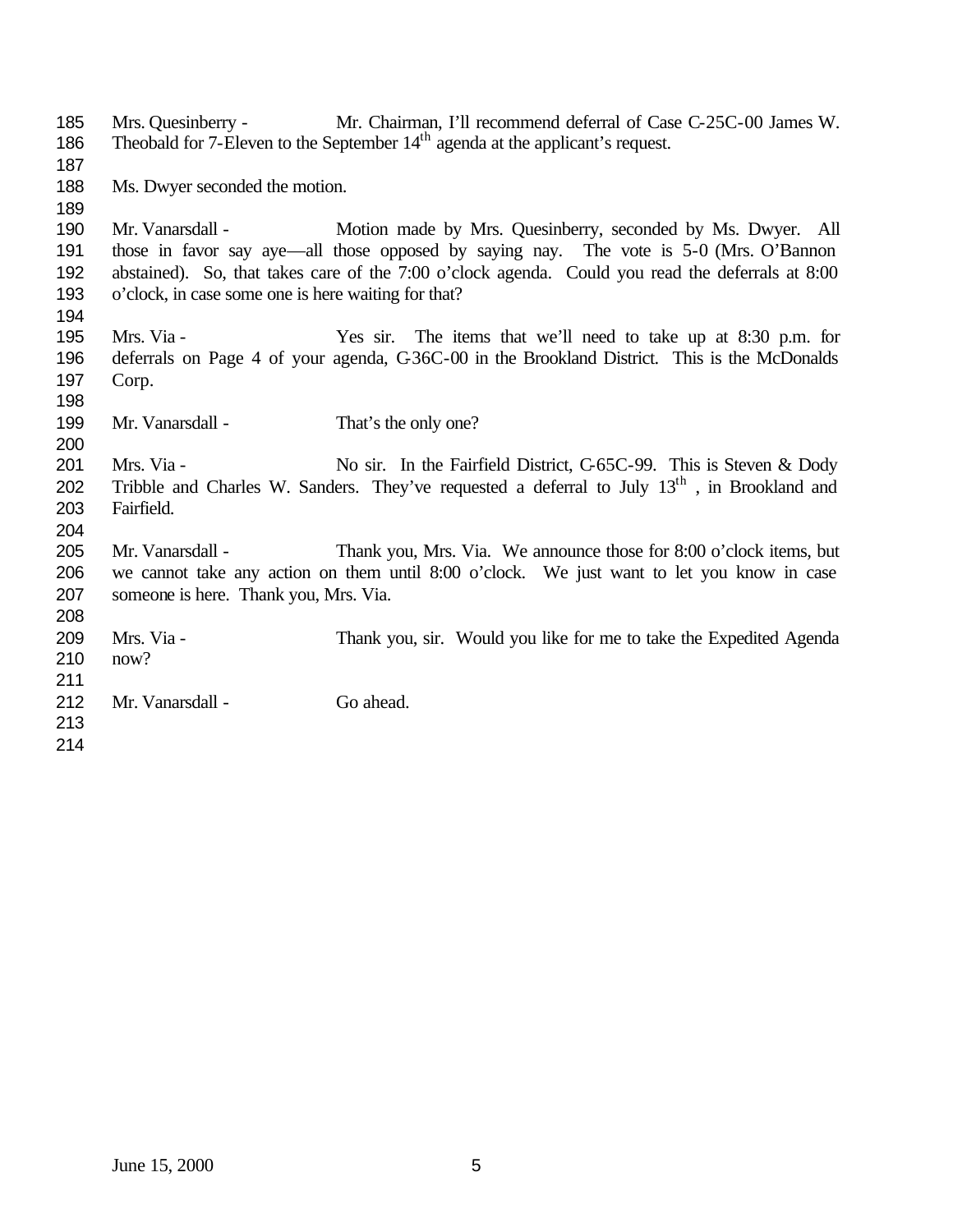## **PLAN OF DEVELOPMENT (Deferred from the May 24, 2000, Meeting)**

|            | <b>POD-36-00</b>                                    | Bay Design Group, P.C. for Colonial Mechanical                                                      |
|------------|-----------------------------------------------------|-----------------------------------------------------------------------------------------------------|
|            | <b>Colonial Mechanical</b>                          | <b>Corporation:</b> Request for approval of a plan of development as                                |
|            | <b>Corporation - Ackley</b>                         | required by Chapter 24, Section 24-106 of the Henrico County                                        |
|            | <b>Avenue</b>                                       | Code to construct a one-story, 79,200 square foot sheet metal                                       |
|            |                                                     | fabrication shop, a one-story 3,500 square foot service facility, a                                 |
|            |                                                     | 28,500 square foot office and a two-story, 8,000 square foot                                        |
|            |                                                     | office. The 16.65 acre site is located at the northeast terminus of                                 |
|            |                                                     | Ackley Avenue approximately 1,300 feet north of its intersection                                    |
|            |                                                     | with Parham Road on part of parcel 61-A-75. The zoning is M-                                        |
|            |                                                     | 1C, Light Industrial District (Conditional), M-1, Light Industrial                                  |
|            |                                                     | District and C1, Conservation District. County water and sewer.                                     |
|            |                                                     | (Brookland)                                                                                         |
| 215        |                                                     |                                                                                                     |
| 216        | Mrs. Via -                                          | Thank you. We have two requests on the Expedited Agenda or                                          |
| 217        |                                                     | Consent Items this evening. The first is on Page 1 of your agenda at 7:00 o'clock. This is the POD- |
| 218        |                                                     | 36-00 Colonial Mechanical Corp. on Ackley Avenue by the Bay Design Group.                           |
| 219<br>220 | Mr. Vanarsdall -                                    | Any one in the audience in opposition to POD-36-00 Colonial                                         |
| 221        |                                                     | Mechanical Corp.? No opposition. You're in opposition? All right. We will address that when it      |
| 222        | comes up.                                           |                                                                                                     |
| 223        |                                                     |                                                                                                     |
| 224        | $C-43C-00$                                          | Alan R. Kemp, Jr., AICP for Pendragon Development, LLC:                                             |
| 225        |                                                     | Request to amend proffered conditions accepted with rezoning case C-14C-93, on Parcel 238-A-38,     |
| 226        |                                                     | containing 129.382 acres, located at the eastern terminus of Ruddy Duck Drive. The amendment is     |
| 227        |                                                     | related to the buffer area. The Land Use Plan recommends Suburban Residential 1, 1.0 to 2.4 units   |
| 228        |                                                     | net density per acre. The site is also in the Airport Safety Overlay District.                      |
| 229        |                                                     |                                                                                                     |
| 230        | Mrs. Via -                                          | Okay. Thank you, sir. The next request for the Expedited Agenda is                                  |
| 231        | C-43C-00. This is in the Varina District on Page 3. |                                                                                                     |
| 232        |                                                     |                                                                                                     |
| 233        | Mr. Vanarsdall -                                    | Any one in the audience in opposition to this case, C-43C-00                                        |
| 234        | Pendragon Development, LLC? Mrs. Quesinberry.       |                                                                                                     |
| 235        |                                                     |                                                                                                     |
| 236        | Mrs. Quesinberry -                                  | I will make a recommendation to recommend Case C-43C-00 on the                                      |
| 237<br>238 | Expedited Agenda.                                   |                                                                                                     |
| 239        | Mr. Vanarsdall -                                    | Recommend approval to the Board.                                                                    |
| 240        |                                                     |                                                                                                     |
| 241        | Mr. Archer seconded the motion.                     |                                                                                                     |
| 242        |                                                     |                                                                                                     |
| 243        | Mr. Vanarsdall -                                    | Motion made by Mrs. Quesinberry, seconded by Mr. Archer. All                                        |
| 244        |                                                     | those in favor say aye—all those opposed by saying nay. The vote is 5-0 (Mrs. O'Bannon              |
| 245        | abstained).                                         |                                                                                                     |
| 246        | Mrs. Via -                                          | Thank you, sir. That concludes the Expedited Agenda for the 7:00                                    |
| 247        | o'clock agenda.                                     |                                                                                                     |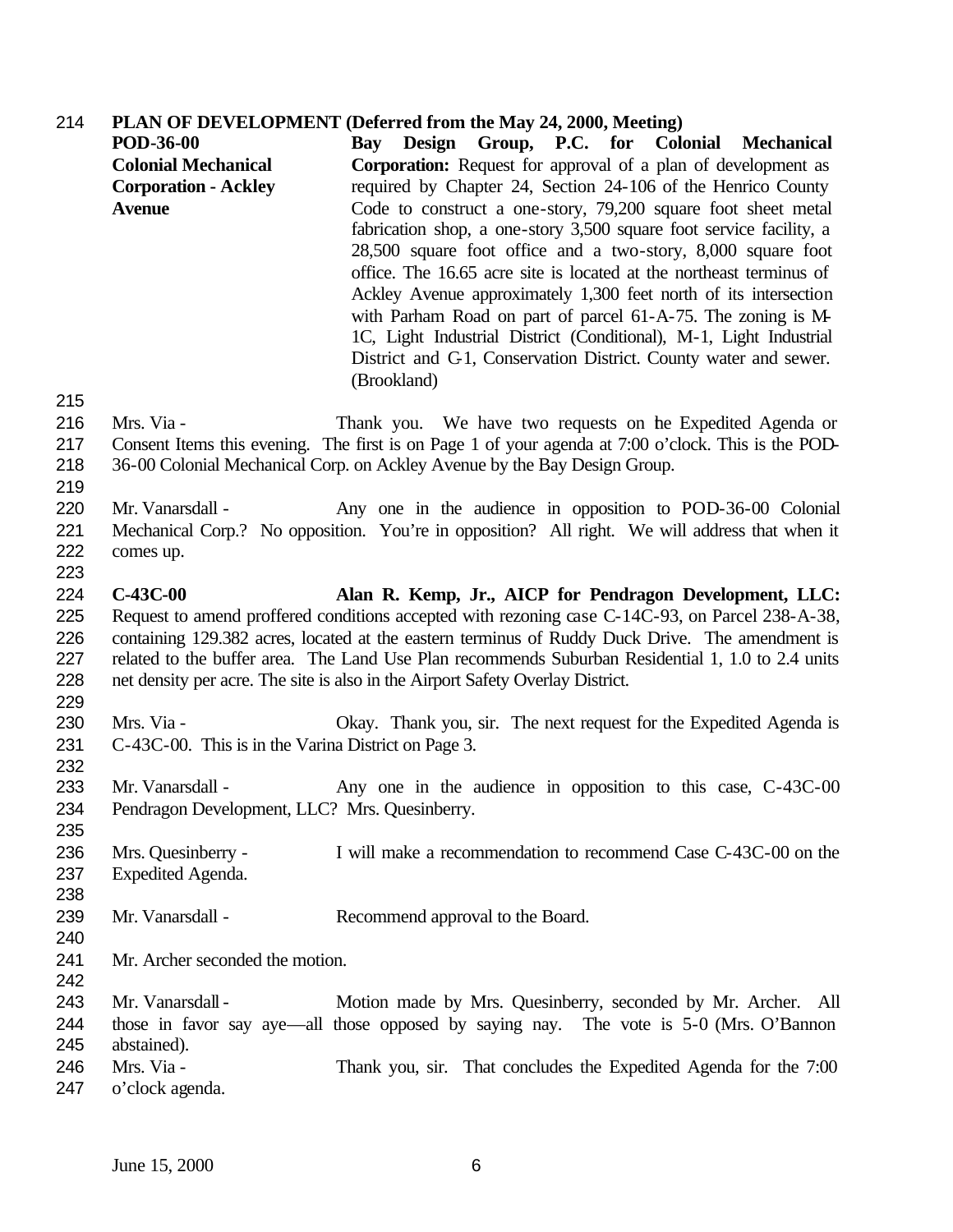- Mr. Vanarsdall - I think you have two on the other agenda, don't you? I don't think we need to announce that, do we? Mrs. Via - I'm sorry, Mr. Chairman. We have just been informed there is opposition on that last case. The audience members did not understand what was happening. We'll go ahead and hear that case. Mrs. Quesinberry - We'll hear C-43C-00. I'll make a motion that C-43C-00 in the Varina District be removed from the Expedited Agenda and we hear it in the order in which it appears on the agenda. Mr. Archer seconded the motion. Mr. Vanarsdall - Motion made by Mrs. Quesinberry, seconded by Mrs. Quesinberry. All those in favor say aye—all those opposed by saying nay. The vote is 5-0 (Mrs. O'Bannon abstained). That was C-43C-00. Mrs. Via - So, the POD will be heard first, Mr. Chairman, and then C-43C-00 will be heard in the order that it is on the agenda on Page 3. **PLAN OF DEVELOPMENT (Deferred from the May 24, 2000, Meeting) POD-36-00 Colonial Mechanical Corporation - Ackley Avenue Bay Design Group, P.C. for Colonial Mechanical Corporation:** Request for approval of a plan of development as required by Chapter 24, Section 24-106 of the Henrico County Code to construct a one-story, 79,200 square foot sheet metal fabrication shop, a one-story 3,500 square foot service facility, a 28,500 square foot office and a two-story, 8,000 square foot office. The 16.65 acre site is located at the northeast terminus of Ackley Avenue approximately 1,300 feet north of its intersection with Parham Road on part of parcel 61-A-75. The zoning is M-1C, Light Industrial District (Conditional), M-1, Light Industrial District and C-1, Conservation District. County water and sewer. (Brookland) 271 Mr. Marlles - The staff report will be given by Mr. Ted McGarry. Mr. Vanarsdall - Good evening, Mr. McGarry. Mr. Ted McGarry, County Planner - Good evening, Mr. Chairman. Members of the Commission, ladies and gentlemen, staff is prepared to recommend approval of this to you, subject to the standard conditions and the Conditions 23 through 29. I'd be happy to answer any questions. Mr. Vanarsdall - Any questions for Mr. McGarry by Commission members? All right. Thank you, Mr. McGarry. We need to hear from the applicant now, Mr. Condlin.
-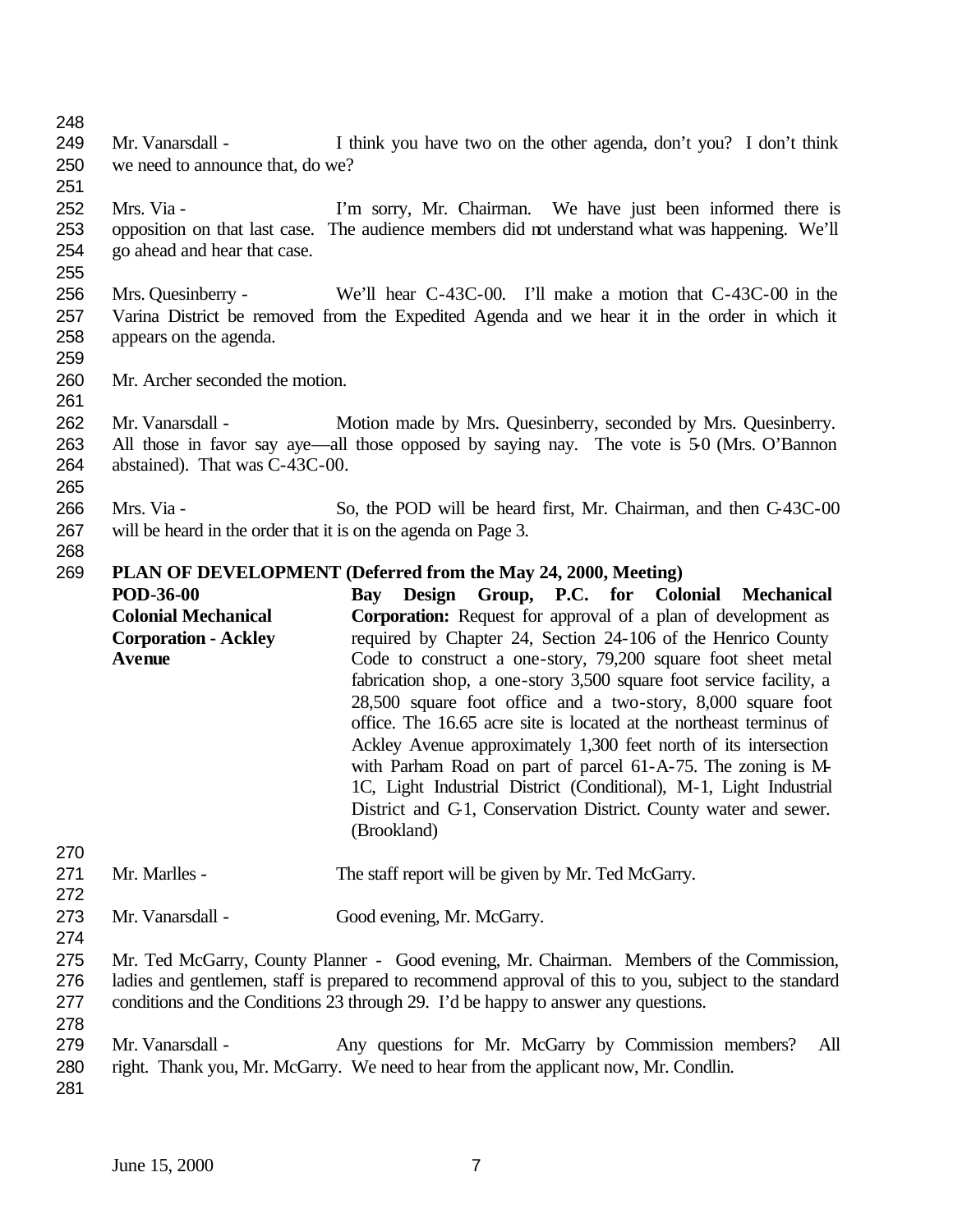Mr. Andrew M. Condlin - Thank you, Mr. Chairman, members of the Commission, my name is Andrew Condlin from Williams, Mullen. I am here on behalf of Colonial Mechanical. I have here with me Kevin Humphrey from Baskerville, and Clay Blackley from Bay Design Group to help answer any questions you may have. I don't have any presentation, other than to say we concur with the conditions, and, obviously, the staff's recommendation for approval. We'll be happy to answer any questions you have at this time. Thank you.

- Mr. Vanarsdall Thank you. We'll hear from the opposition. Come on down.
- Ms. Olivia Ellen Rice Thank you for hearing me. I do have two, to me, very serious concerns. I'm Olivia Ellen Rice, 2418 Agra Drive. I've lived there for 48 years. This is the second lot off of the discussed land.
- My concern is for the integrity of our community. I know we are a community of very modest homes, but there is a need for these homes for young couples starting out, and for older couples downsizing. Our community has stayed relatively stable.
- 

- My other concern is environmental. The creek coming down at the end of these streets drains a big area. Now, if they're going to cut down all of the trees, or, by far, a great percentage of the trees, and all those acres, when we have heavy rains, runoff is going to overburden this creek. This is what happened to North Carolina and Franklin County, Virginia in the fall. And areas that were in what was considered 500 year flood zone within a few hours, water came up to second floor windows. We can't mess with our environment.
- 
- I believe that covers my concerns, basically. Thank you.
- Mr. Vanarsdall Any questions of Ms. Rice? Thank you for your input, Ms. Rice. I think we can get a response from Mr. Condlin on that.
- Mr. Condlin Yes sir, Mr. Vanarsdall. I would say that the two points, that, obviously, as to the stormwater, that will be taken care of by onsite stormwater management basins through the process of approval from the County. They have been accounted for the runoff.
- 

 As far as, I guess, the concern for the fact to how close, you can see on this plan (referring to slide), that there is a C-1 zoned property between the residential and industrial. In this area the C-1 here with our building (referring to slide), and there's approximately 600 feet with the required buffers as set forth by the proffers. We've meet all the Code and proffer requirements and have, in fact, met with the neighbors, or at least scheduled a meeting with the neighbors and deferred from the last hearing to hear any concerns at the neighborhood meeting. No one, as you know, showed up at that meeting. I feel like we've done our duty to the neighborhood. And, quite honestly, these things are covered by the proffers, the Ordinance, and the conditions that are imposed on this case. 

- Ms. Dwyer Mr. Condlin, just for clarification, if you would point out on the map using dots where is Agra?
- Mr. Condlin I believe Agra is right here (referring to slide).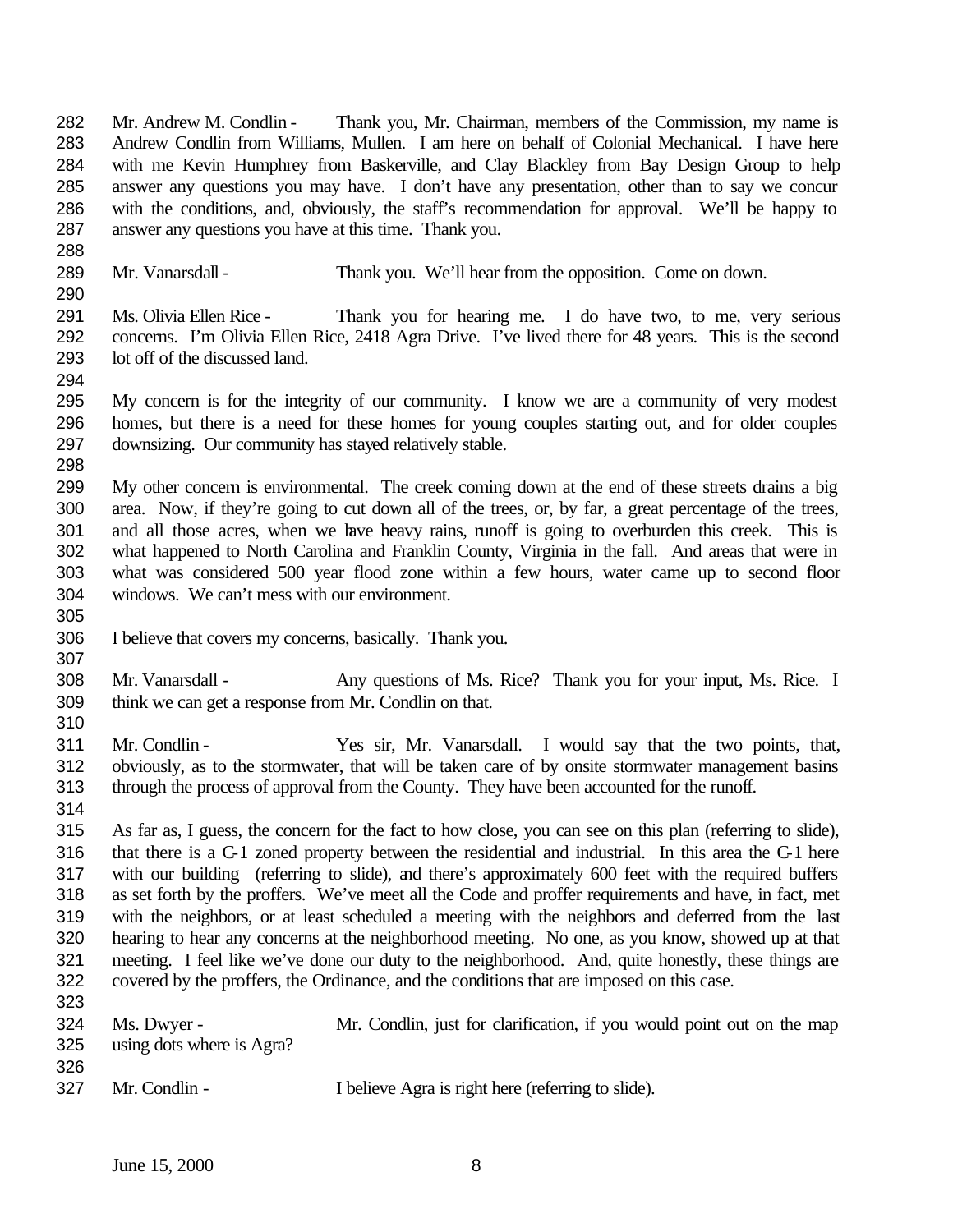Ms. Dwyer - And then, also, if you could outline the part that will not be disturbed because its C-1? It's all that blackened in area (referring to slide)? Mr. Condlin - Yes. Well, you can see the zoning line right here, ma'am. So, the C- 1 area is right here, in that area. I guess it's the buffer here (referring to slide). The buffer's right here that's required, otherwise, by the proffers and the Ordinance requirement. It would be this entire area. It's 400 feet across and it's a 600 feet distance from this property line to where the building is located. It's 400 feet across in this buffer area right here. Ms. Dwyer - Now, will any trees be disturbed in that area you just pointed out? Mr. Condlin - Not that I'm aware of unless there's a requirement for supplementation. Of course, the C-1, there's no need for it, but there's a buffer that has to be placed in that. Ms. Dwyer - Maybe Mr. McGarry could answer that. Are you familiar with that other case? I believe that was Mr. Wilton's case we heard not too long ago. Mr. McGarry - The construction of the facility and the parking stay out of the transitional buffer, and, also, the flood plain area. So, you have a 400-foot piece of land there in width that's not going to be disturbed. 351 Mr. Vanarsdall - Any more questions? Mr. Taylor - Mr. McGarry, can you trace the route of the stream through there? Is that possible to do? Mr. McGarry - I believe it starts there and comes right down through the center (referring to slide). Of course, the dark color (referring to slide) has obliterated the red. And then it comes out again about there, and continues on down across Parham Road. Mr. Taylor - I thought I saw a cross section across that stream somewhere in the drawings. Do you have that handy? 362 Mr. McGarry - A cross section of...? Mr. Taylor - The stream. It was on one of the drawings, I think. Mr. Marlles - Mr. Taylor, I may be able to anticipate where you're going. The stream actually does go into the M-1C area. In addition to the C-1 District, which, of course, no trees would be cut down, you also have flood plain along that stream that would be undisturbed as well. So, you know, there is a considerable buffer there between the proposed development and Agra Road. That would be undisturbed. Mr. Taylor - Thank you, Mr. Marlles. In fact, I don't see that stream would be disturbed anywhere along its entire traverse. Would that be correct?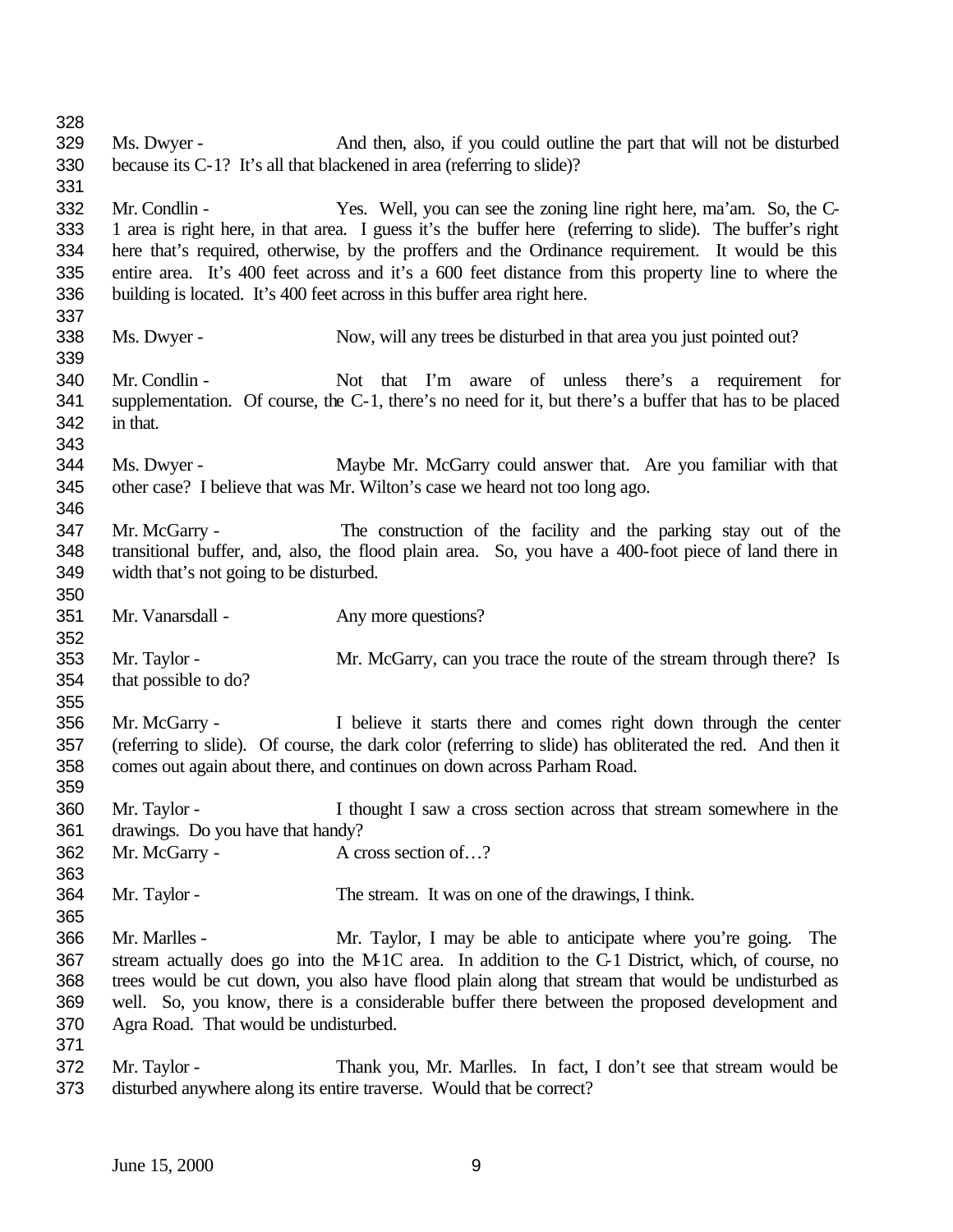| 374 |                                                     |                                                                                                  |
|-----|-----------------------------------------------------|--------------------------------------------------------------------------------------------------|
| 375 | Mr. Marlles -                                       | Certainly, if staff can answer this, I would not expect it to be                                 |
| 376 | disturbed within the area that's dark on the slide. |                                                                                                  |
| 377 |                                                     |                                                                                                  |
| 378 | Mr. McGarry -                                       | That's correct.                                                                                  |
| 379 |                                                     |                                                                                                  |
| 380 | Mr. Vanarsdall -                                    | Any more questions? Yes ma'am.                                                                   |
| 381 |                                                     |                                                                                                  |
| 382 | Mrs. Sylvia Wright -                                | I understood you to say that you had talked with residents; had made                             |
| 383 | available information on meeting with residents?    |                                                                                                  |
| 384 |                                                     |                                                                                                  |
| 385 | Mr. Vanarsdall -                                    | Yes ma'am.                                                                                       |
| 386 |                                                     |                                                                                                  |
| 387 | Mrs. Wright -                                       | None of us got any notice of any of this. There was one of my                                    |
| 388 |                                                     | neighbors across the street who got one notice. Nobody else I have talked to got anything.       |
| 389 |                                                     |                                                                                                  |
| 390 | Mr. Vanarsdall -                                    | Mrs. Wright, Mrs. Linda Ardley got 30 some people's names.                                       |
| 391 |                                                     |                                                                                                  |
| 392 | Mrs. Wright -                                       | Right.                                                                                           |
| 393 |                                                     |                                                                                                  |
| 394 | Mr. Vanarsdall -                                    | and so forth. And she knew about the meeting. We had the                                         |
| 395 | meeting and not one person showed up.               |                                                                                                  |
| 396 |                                                     |                                                                                                  |
| 397 | Mrs. Wright -                                       | Not that I know of. Are you talking about in February?                                           |
| 398 |                                                     |                                                                                                  |
| 399 | Mr. Vanarsdall -                                    | No ma'am. Last Tuesday night.                                                                    |
| 400 |                                                     |                                                                                                  |
| 401 | Mrs. Wright -                                       | I would have been there. I would have. Most of us in our                                         |
| 402 |                                                     | subdivision didn't even know of this meeting. I have a map here that Linda got when she came     |
| 403 |                                                     | down here from you. And this shows clearly future buildings that are encroaching. See right here |
| 404 | (referring to rendering).                           |                                                                                                  |
| 405 |                                                     |                                                                                                  |
| 406 | Mr. McGarry -                                       | This is a master plan for the rezoning, and it doesn't show any                                  |
| 407 | clearing in the flood plain.                        |                                                                                                  |
| 408 |                                                     |                                                                                                  |
| 409 | Mrs. Wright -                                       | See right here. Right here, its right up to it.                                                  |
| 410 |                                                     |                                                                                                  |
| 411 | Mr. McGarry -                                       | The plan before you is up here. This is not part of this proposal.                               |
| 412 |                                                     |                                                                                                  |
| 413 | Mrs. Wright -                                       | Yes. But floodplain coming up surfacing all through here? I mean,                                |
| 414 |                                                     | you all are going to flood just like our homes are if this is not respected.                     |
| 415 |                                                     |                                                                                                  |
| 416 | Mr. McGarry -                                       | Would you like to defer this a minute so I can meet with her out in                              |
| 417 | the lobby and go over the plans?                    |                                                                                                  |
| 418 |                                                     |                                                                                                  |
| 419 | Mr. Vanarsdall -                                    | Yes, please.                                                                                     |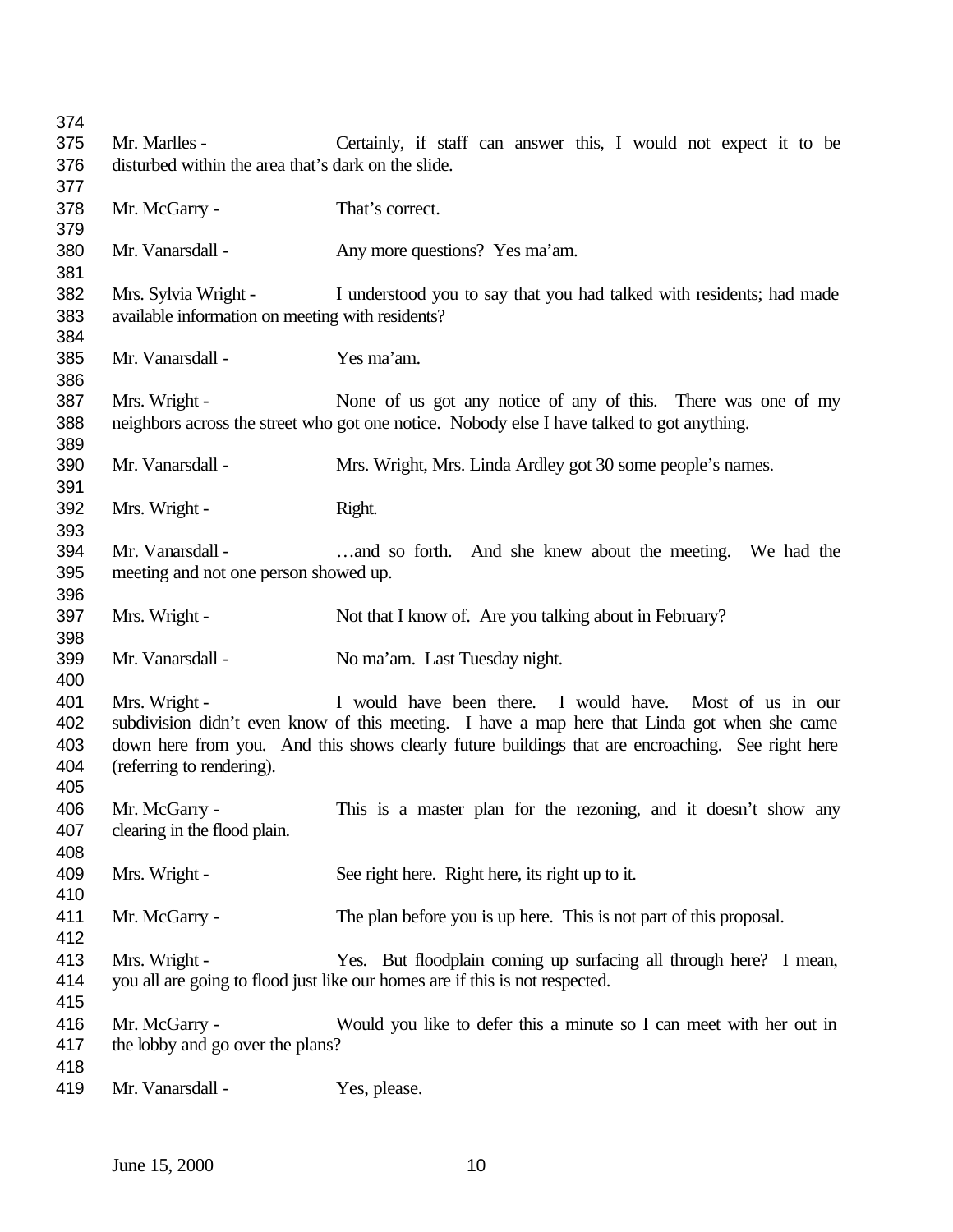| 420        |                                                                                                                                                                                              |                                                                                                                                                                                      |  |
|------------|----------------------------------------------------------------------------------------------------------------------------------------------------------------------------------------------|--------------------------------------------------------------------------------------------------------------------------------------------------------------------------------------|--|
| 421        | Mr. Marlles -                                                                                                                                                                                | It might be a good idea.                                                                                                                                                             |  |
| 422        |                                                                                                                                                                                              |                                                                                                                                                                                      |  |
| 423        | Mr. Vanarsdall -                                                                                                                                                                             | Aren't you Linda?                                                                                                                                                                    |  |
| 424        |                                                                                                                                                                                              |                                                                                                                                                                                      |  |
| 425        | Ms. Barbara Chappel -                                                                                                                                                                        | My name is Barbara Chappel. I live on the end of Agra Drive. And                                                                                                                     |  |
| 426        |                                                                                                                                                                                              | I was at the first meeting in November. It was two of us that was there. And I was told at the first                                                                                 |  |
| 427        |                                                                                                                                                                                              | meeting I went to that we're going to have 385 feet or a football field between my property and the                                                                                  |  |
| 428        | woods where they were going to take over.                                                                                                                                                    |                                                                                                                                                                                      |  |
| 429        |                                                                                                                                                                                              |                                                                                                                                                                                      |  |
| 430        | Mr. Vanarsdall -                                                                                                                                                                             | You live on Agra too?                                                                                                                                                                |  |
| 431        |                                                                                                                                                                                              |                                                                                                                                                                                      |  |
| 432        | Ms. Chappel -                                                                                                                                                                                | I live on the very end of Agra Drive.                                                                                                                                                |  |
| 433        |                                                                                                                                                                                              |                                                                                                                                                                                      |  |
| 434        | Mr. Vanarsdall -                                                                                                                                                                             | I can give you some figures if you want them. The distance from the                                                                                                                  |  |
| 435        |                                                                                                                                                                                              | end of Agra Drive to the edge of the driveway of the parking lot is 360 feet.                                                                                                        |  |
| 436        |                                                                                                                                                                                              |                                                                                                                                                                                      |  |
| 437        | Ms. Chappel -                                                                                                                                                                                | Okay.                                                                                                                                                                                |  |
| 438        |                                                                                                                                                                                              |                                                                                                                                                                                      |  |
| 439        | Mr. Vanarsdall -                                                                                                                                                                             | The distance from the end of the drive for the first building is 478                                                                                                                 |  |
| 440        |                                                                                                                                                                                              | feet. What happened was, Linda Ardley had called someone and they told her it was 100 feet from                                                                                      |  |
| 441        | her house. She's the second house.                                                                                                                                                           |                                                                                                                                                                                      |  |
| 442        |                                                                                                                                                                                              |                                                                                                                                                                                      |  |
| 443        | Ms. Chappel -                                                                                                                                                                                | Right. She's next door to me. That's what I received.                                                                                                                                |  |
| 444        |                                                                                                                                                                                              |                                                                                                                                                                                      |  |
| 445        | Mr. Vanarsdall -                                                                                                                                                                             | Normally, we do not have community meetings for this type of                                                                                                                         |  |
| 446        | project.                                                                                                                                                                                     | This is the Plan of Development; after rezoning. And we always have community                                                                                                        |  |
| 447        |                                                                                                                                                                                              | meetings for rezoning and not this. When she called me and told me about this and was upset about                                                                                    |  |
| 448        |                                                                                                                                                                                              | it, I asked Mr. Condlin would he ask the owner to defer the case and we have a community meeting.                                                                                    |  |
| 449        |                                                                                                                                                                                              | So, we had a meeting last Tuesday night at the Dumbarton Library. We had the owner of Colonial                                                                                       |  |
| 450<br>451 |                                                                                                                                                                                              | Mechanical. We had our County Attorney. We had Mr. Condlin. We had the Architect, Mr.<br>Blackley, whose sitting back there. We had Mr. McGarry. We had seven or eight people and we |  |
| 452        |                                                                                                                                                                                              |                                                                                                                                                                                      |  |
| 453        | waited around until 7:30 p.m. or passed it and no one showed up. So, that's what happened. We<br>couldn't explain. We had all these figures to explain. The architect had his renderings and |                                                                                                                                                                                      |  |
| 454        | everything to explain it.                                                                                                                                                                    |                                                                                                                                                                                      |  |
| 455        |                                                                                                                                                                                              |                                                                                                                                                                                      |  |
| 456        | Ms. Chappel -                                                                                                                                                                                | Well, I was under the impression it was 9:00 o'clock Wednesday                                                                                                                       |  |
| 457        | which I couldn't get off work to go.                                                                                                                                                         |                                                                                                                                                                                      |  |
| 458        |                                                                                                                                                                                              |                                                                                                                                                                                      |  |
| 459        | Mr. Vanarsdall -                                                                                                                                                                             | This was a community meeting last Tuesday night at Dumbarton                                                                                                                         |  |
| 460        | Library for you.                                                                                                                                                                             |                                                                                                                                                                                      |  |
| 461        |                                                                                                                                                                                              |                                                                                                                                                                                      |  |
| 462        | Ms. Chappel -                                                                                                                                                                                | No one notified us.                                                                                                                                                                  |  |
| 463        |                                                                                                                                                                                              |                                                                                                                                                                                      |  |
| 464        | Mr. Vanarsdall -                                                                                                                                                                             | Linda Ardley went around the neighborhood and got 30 some names                                                                                                                      |  |
| 465        |                                                                                                                                                                                              | on a petition and told them there would be a meeting, and Mr. Condlin worked through her. So, I                                                                                      |  |
|            |                                                                                                                                                                                              |                                                                                                                                                                                      |  |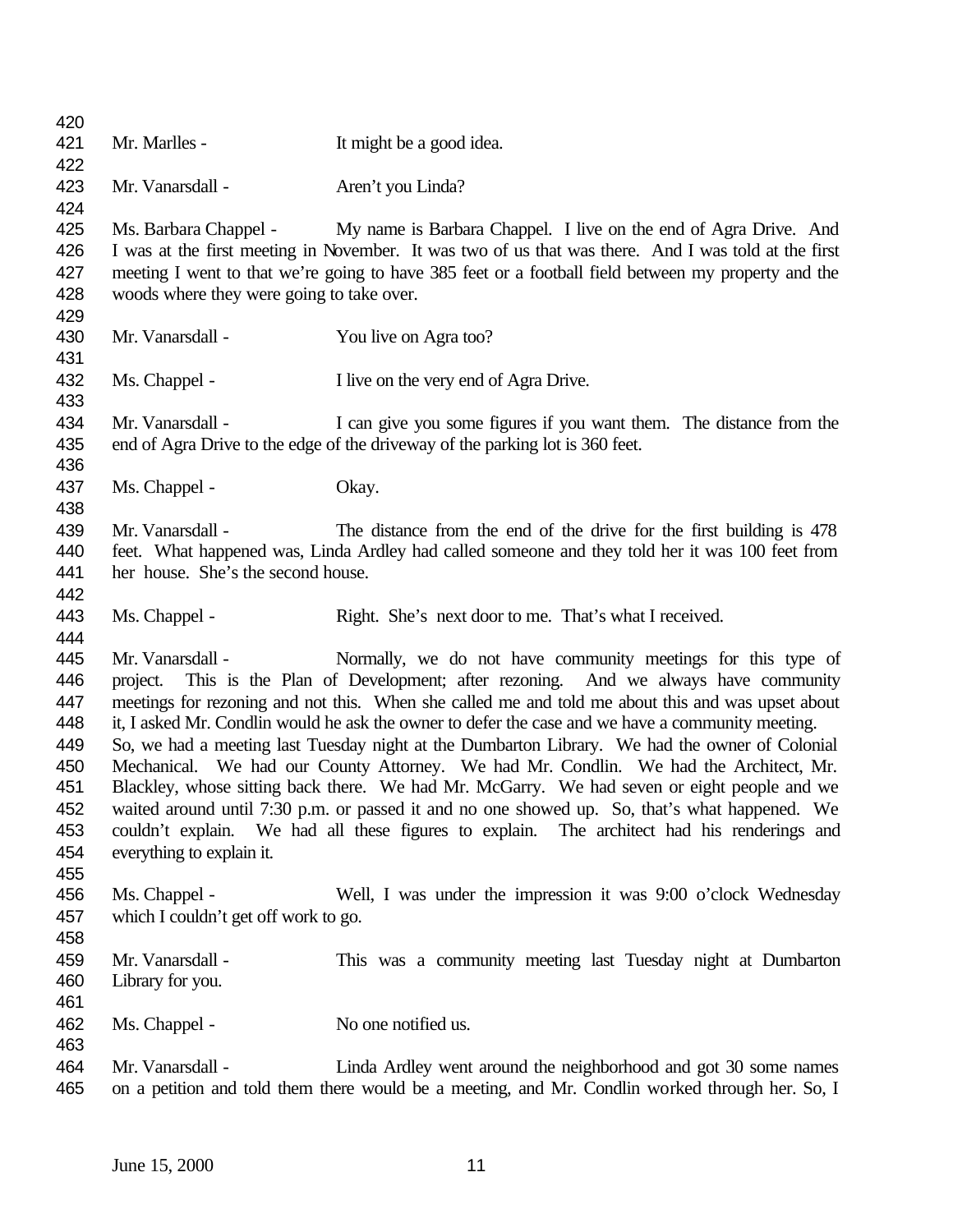apologize that you didn't get the word. And all the meeting was, was to inform you what was taking place, because the word had gotten out about a plant, and people were thinking about Phillip Morris or some big smoke stack or something. And we also ask them to put the fabrication plant away from the neighborhood. We asked him to close the doors. We have a condition on it to close the doors. Mr. McGarry had them turn the loading docks away from the neighborhood. So, we've done everything we can possibly do.

- Also, they didn't think that Mr. Wilton kept his word by rezoning that piece that we call "C-1 Conservation Area," where you don't build anything. He did. He had that rezoned shortly after; in fact, a few months ago. So, it is in real good shape. It's in a lot better shape than you think it is.
- 477 Ms. Chappel Okay. Thank you.
- Mr. Vanarsdall Now, Mr. McGarry, or Mr. Condlin, or both of them will get together with you and then come on back and we'll talk about it.
- At this time this case was passed by.
- 484 Mr. Vanarsdall Okay, Mr. Secretary, do you want to go on to the next one?

#### **WEST BROAD STREET/I-64 LAND USE STUDY:**

- The Planning Commission will consider amendments to the 2010 Land Use Plan in the form of a new Recommended Land Use Plan for the West Broad Street/I-64 study area. The study area is generally comprised of the area bordered by West Broad Street, Three Chopt Road, Pump Road, and the Braeton Bay Apartments.
- 

- Mr. Marlles Okay, Mr. Chairman, the next item on the agenda is actually a staff presentation on the West Broad Street-I-64 Land Use Study. The staff presentation will be given by Mr. Mark Bittner.
- Mr. Vanarsdall - This is a public hearing and any one who would like to speak about 497 this is welcome to do so after Mr. Bittner explains it to us. Mr. Bittner, good evening.
- 
- Mr. Mark Bittner, County Planner Thank you, Mr. Vanarsdall. As you are aware, about the past year or so, the County has been undertaking a Land Use Study on this property in the Short Pump section of Henrico.
- 
- The purpose was to compose the optimum Land Use Plan for the Study area that would most effectively balance the interest of property owners, residents and surrounding development. The reason the study was undertaken was because of the intense and rapid development on surrounding properties. Short Pump is a growing area of the County with many diverse land uses, including commercial, residential, and school uses. In short, this property was seen as being ripe for development. The County wanted to do all it could do to encourage quality.
- 
- The study area is shown here (referring to slide). As you can see its bordered on the north by W. Broad. On the south by Three Chopt Road. On the west by Pump Road. On the east by the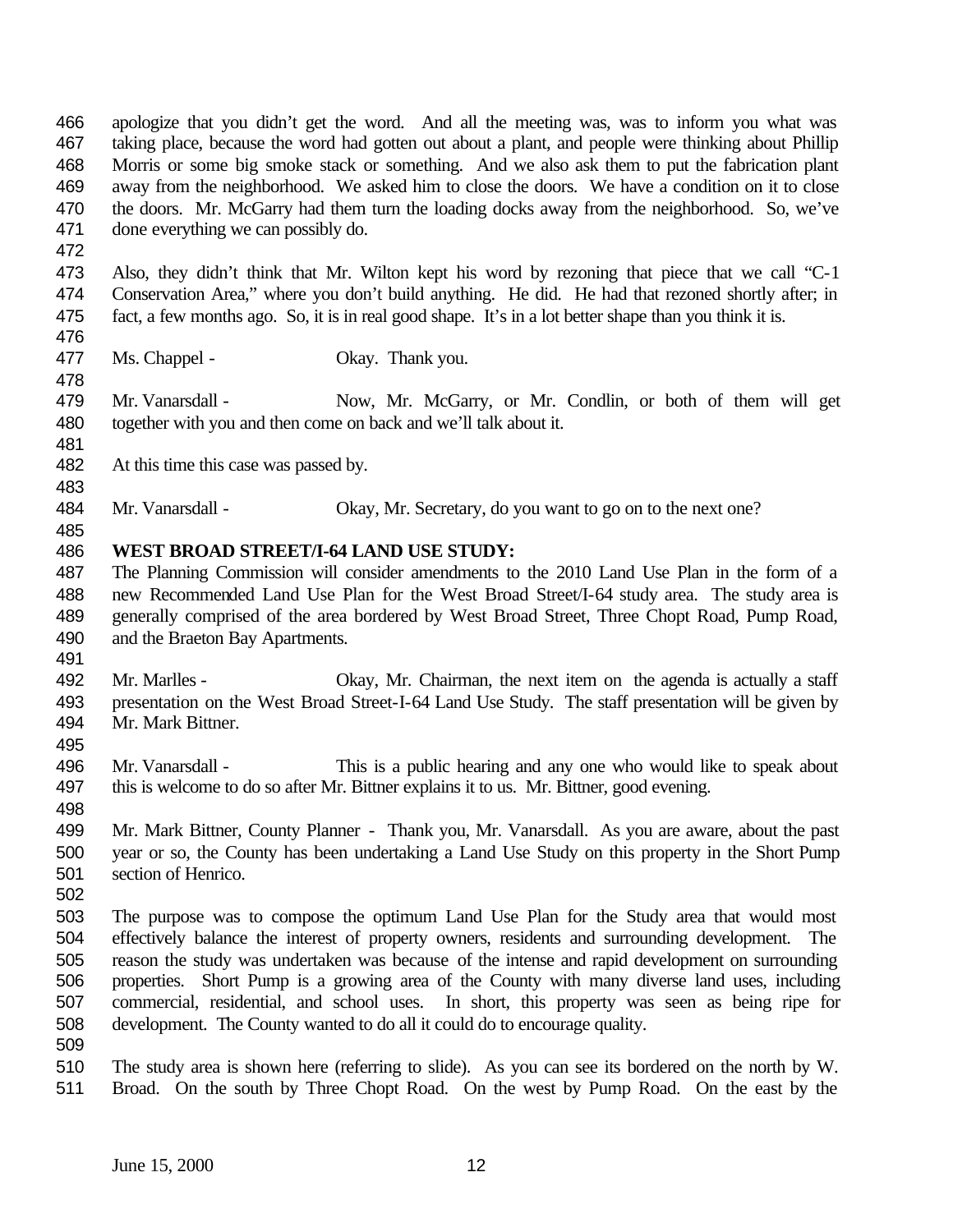Braeton Bay Apartments and the northeast corner is the interchange with Interstate 64, hence the name of the study.

 The study process included hiring consultants. In this case it was Higgins Associates and Jean Berry is here representing them tonight. During the summer and fall of last year, we had four community work shops at Short Pump Elementary School, and these were public citizen meetings. Also, we had several individual meetings with landowners in the study area.

 The staff and the consultant, together, took all the information, organized it, and analyzed it, and together composed a recommended Land Use Plan. That Plan was done in December of 1999. This is not the plan, though, we're presenting tonight, because we have made some changes which I'll cover in just a minute.

 But, basically, what we tried to achieve with this plan was to have some Office, with a combination retail along the frontage of Broad Street. Also, a large amount of Office here (referring to slide) adjacent to the existing Short Pump School and Park.

 And, because this W. Broad Street/Pump Road intersection has become so intense with commercial development, we thought it would make sense to relocate Short Pump Park and Elementary School to this area here along Three Chopt Road (referring to slide) where it would be adjacent to the new Pocahontas Middle School and away from that intense commercial intersection.

 However, after this plan was composed, the County entered into purchasing of this property here (referring to slide) with the intent of turning it into a park. And, of course, we realized that would affect this Plan markedly. So, we put the Study on hold until that sale was complete. And it was completed in April of this year. When that was done, we revised the Plan as is shown here (referring to slide). And I will go over quickly what those changes were. But in order to do that, I'm going to go over to our GIS system.

 What you see here, this is the previous plan from December of 1999. The pink represents Office Development. The red is Commercial. Purple is Schools, and so forth.

 The first revision, as I stated, was the County acquiring this property (referring to slide), with the intent of making it into a park. Since it is adjacent to the existing Short Pump Park, we simply labeled it as "Short Pump Park Expanded." This expanded park area would be about 53 acres in size.

 Now, of course, since we had this park area here next to the school, we felt it would make sense to just keep the school where it is instead of relocating it. So, that left us with this property over here (referring to slide) and what to do with it.

 We have now revised the Plan to recommend "Retirement Residential Development." We feel this would be a good transitional use from the Office and Commercial to the north, heading south towards that single-family development across Three Chopt Road.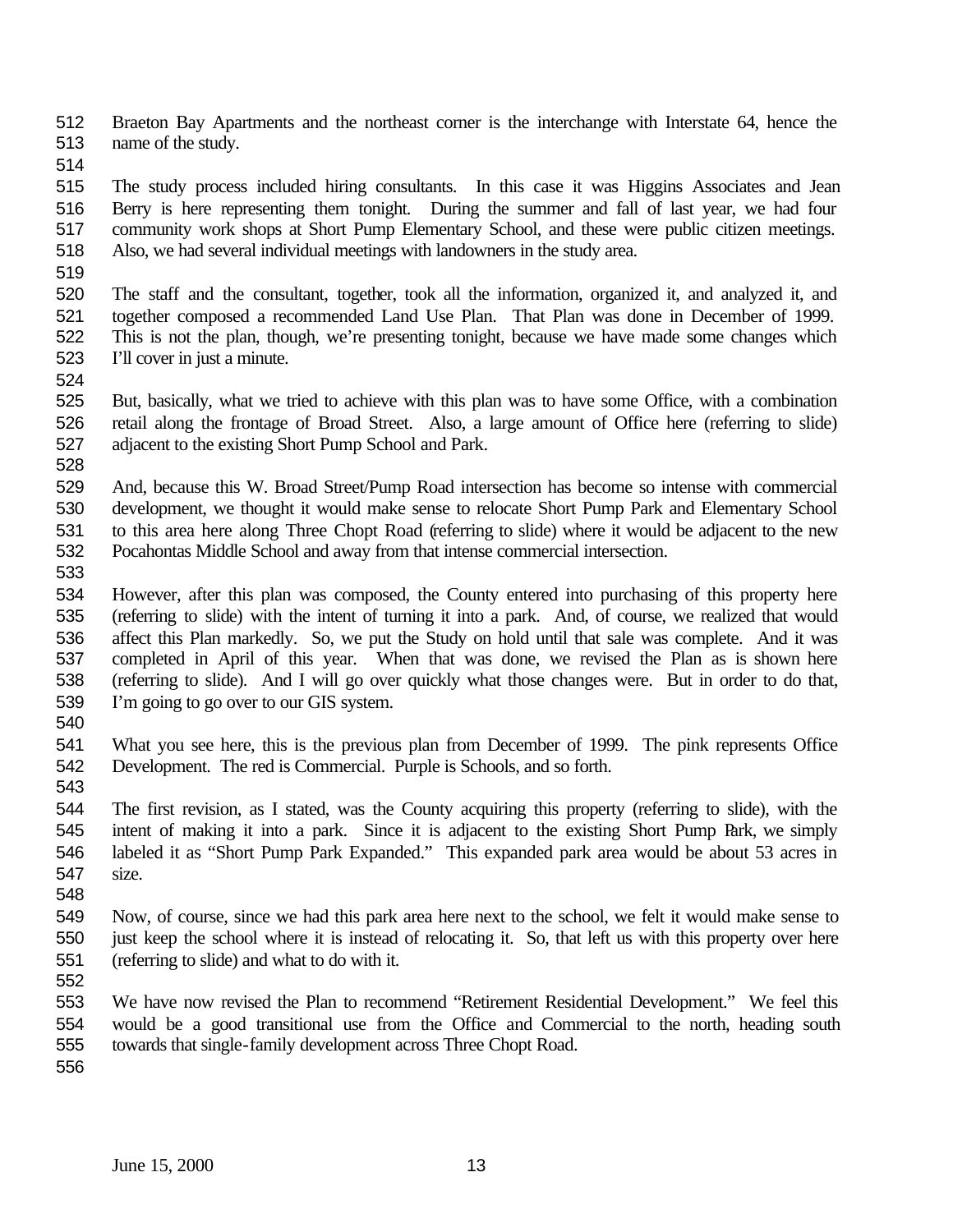- Another revision we made involves this light green area here where we're recommending athletic fields and facilities for the Pocahontas Middle School. We're still recommending that it be used for those facilities. However, we're just cleaning the Plan up some by bringing it all under the school purple land use designation color.
- 

 One final change we made was to show, these would be 35-foot street scape buffers required by the W. Broad Street Overlay District. This entire study area is within and subject to the standards of that Overlay District.

 I'd like to switch back here to the slide show. This is the actual recommended plan with the text and acreage figures on it. And I'll come back to that in just a minute. But the next steps that we'd have to undertake in this process would include any comments, questions, concerns from citizens tonight, as well as discussion and concerns from the Planning Commission. Of course, we would go to the Board of Supervisors with a work session. Ultimately, to the Board with a public hearing and citizens and landowners would be notified of that Board public hearing.

- With that, I conclude my presentation. I'd be happy to try and answer any questions you may have, as would Jean Berry, who's with Higgins and Associates, who is here tonight.
- Mr. Vanarsdall All right, thank you. Any questions from Commission members for Mr. Bittner? Thank you, Mr. Bittner. As I said, this is a public hearing. We welcome anyone who would like to speak about it. Please identify yourself and proceed.
- Mr. David Ogburn My name is David Ogburn. I live in Windsor Place West which is at the far right as you look at the map below the Retirement Residential 2. Actually, first I have a question. The access road is marked "Access to north only." Does that mean that only properties to the north of this road would be able to use this for access, and the retirement residential would not be able to use it for access, or is it the other way around?
- Mr. Vanarsdall Mr. Bittner.

 Mr. Bittner - The intent is that that would only be direct access from this road to the north. The Pocahontas Middle School, Retirement Residential 2, we do not intend to have direct driveway access to the access road. The reason being that we wanted to create a physical separation from the Office and Commercial to the north with the Residential and School Uses to the south.

- Mr. Vanarsdall Thank you.
- Mr. Ogburn My primary concern is simply cut through traffic to my subdivision, which again, you can see coming into Three Chopt at the far end of the retirement residential property. So, the only access, then, that would be permitted to that retirement residential property would be off of Three Chopt Road. I guess one would like to understand better why the access road that's provided couldn't be used for that purpose to eliminate the possibility of cut through traffic through my subdivision to the retirement residential. And if that's not possible for some reason, if we could somehow limit access from Three Chopt Road to this property more towards the left end,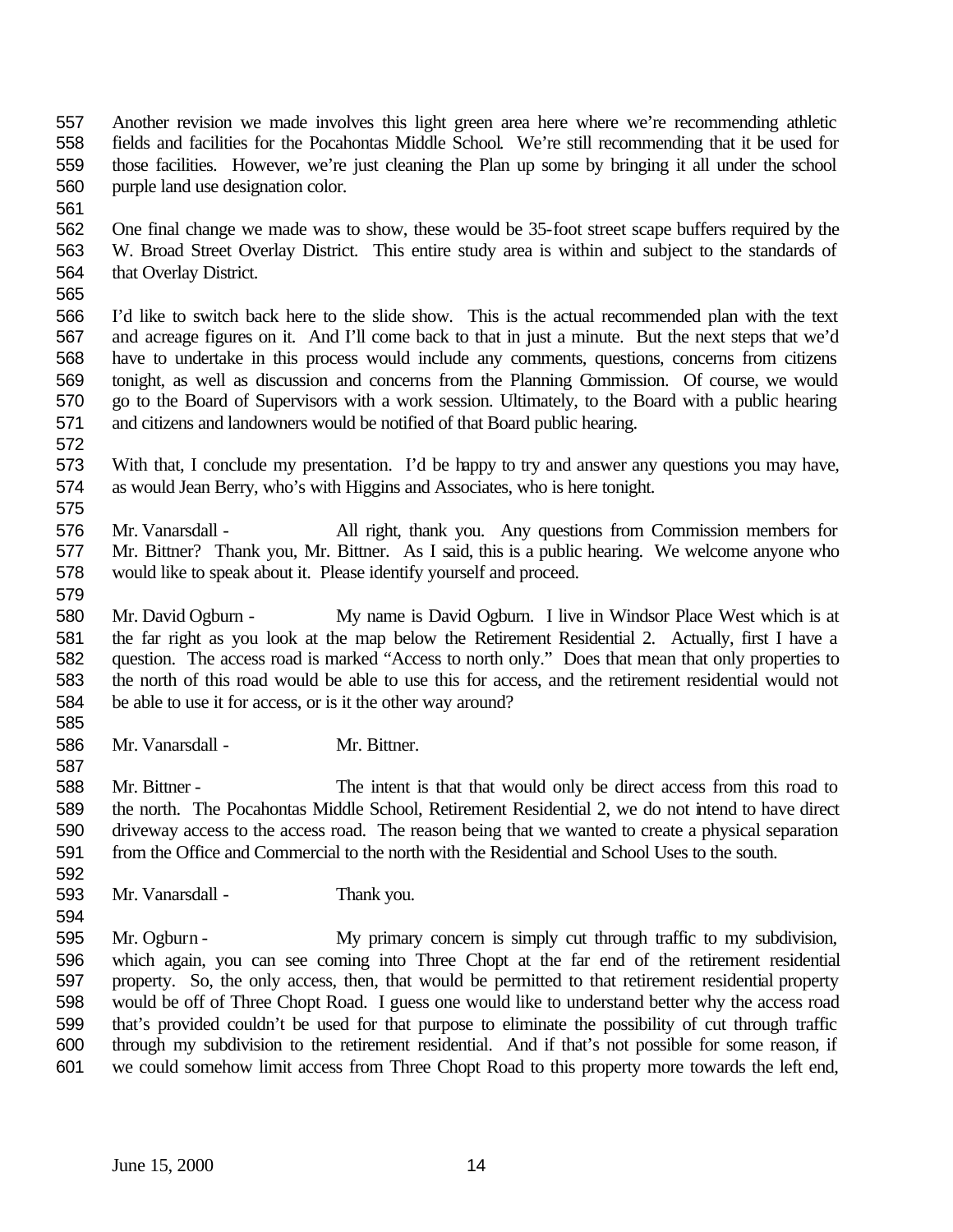or, at least, somewhere between the middle of the two subdivisions that are shown. The other subdivision that's marked "single family residences," is Barrington.

 Ms. Dwyer - I'm wondering, sir, if there were access to this access road from the retirement residential whether that might encourage even more cut through traffic to and from and access road?

 Mr. Ogburn - Well, the only way that you would then, assuming John Rolfe is going to be built on through to get through to Church Road, then your natural access would, if you wanted to go where my subdivision would take you which would be Church Road, you would more naturally go down John Rolfe to get there. You wouldn't come down John Rolfe by Pocahontas down Three Chopt and then through my subdivision.

- Ms. Dwyer Right. I think the intent is to prohibit access between Three Chopt and the access road, because there will be access between the access road and Broad Street through the hotel and conference center and possibly through the office complex. So, I guess that's what I alluded to.
- Mr. Ogburn I misunderstood your comment.
- 622 Ms. Dwyer Right.
- Mr. Ogburn I guess what I'm suggesting is the only access to retirement residential should be from the access road. Therefore, there would be no possibility of cut through traffic because there would be no access to retirement residential from Three Chopt Road. That was my proposal.
- 629 Ms. Dwyer I see.
- Mr. Archer Ms. Dwyer, and Mr. Chairman, it seems like I remember from one of our work sessions the question came up about that access road. Didn't it also have to do something with commercial vehicle traffic that would be servicing the hotel and conference center and not being able to access. Didn't that come up?
- Mr. Vanarsdall Yes, it did, Mr. Archer. Do you remember that, Mr. Marlles. It had something to do with even truck traffic.
- Mr. Archer Yes. It seemed like the plan was trying to keep them away from the community.
- 
- Mr. Vanarsdall That's why they planned it that way.
- Mr. Marlles Yes sir, Mr. Chairman, members of the Commission, I think, as a general goal, we do try to separate residential traffic from commercial and industrial and other more intensive uses as just a general planning goal principle.
-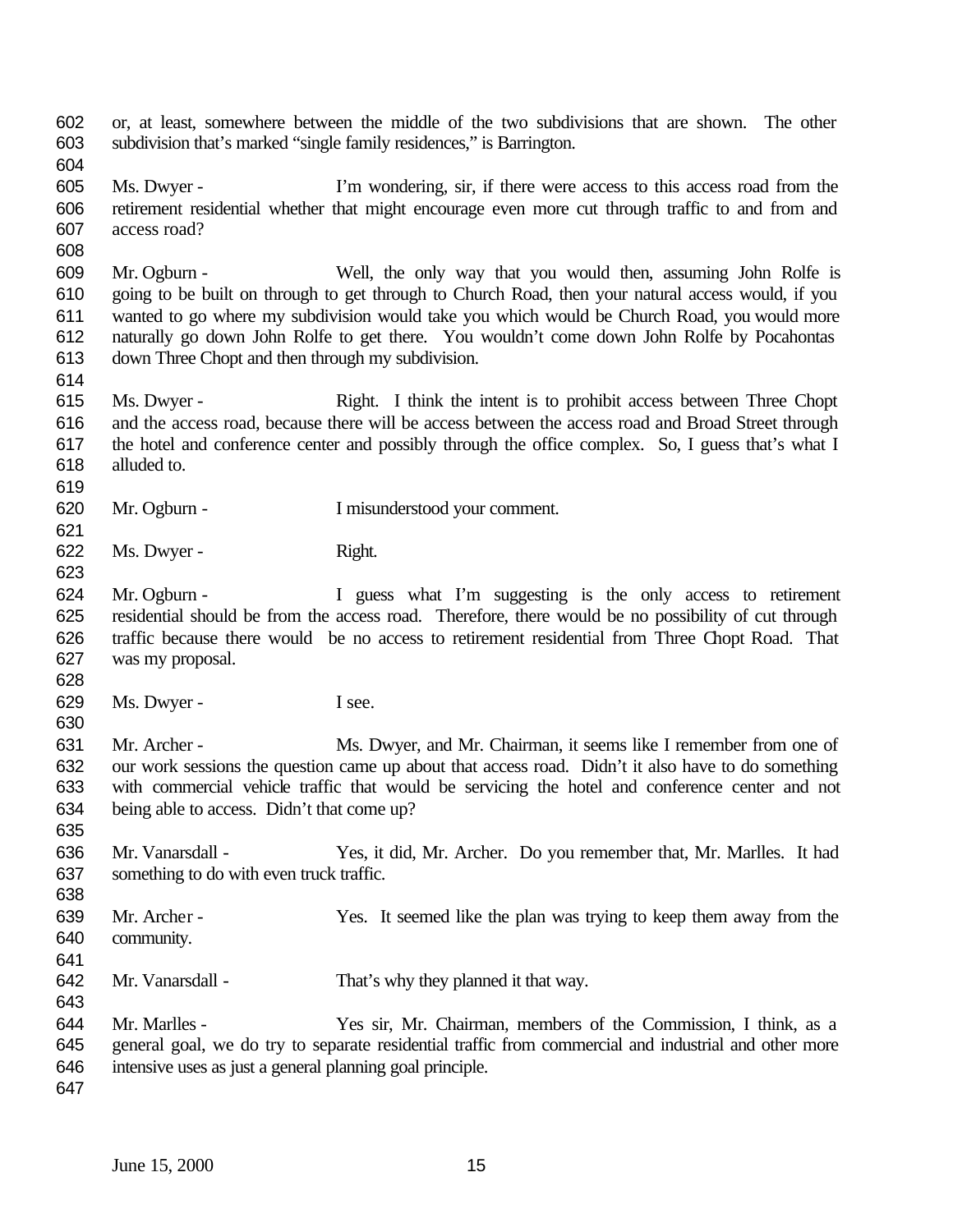through traffic both through Barrington and through my subdivision. And people have learned that our subdivision is a convenient cut through because the County left that piece of Three Chopt Road closed for approximately a year while they were laying the water pipes and sewer pipes to Pocahontas. So, when people came down Three Chopt, they had no choice but to turn left and go down Timsfordway, which runs through Windsor Place to get to Church Road. Mr. Marlles - And you feel they will still have that tendency once John Rolfe Parkway is… Mr. Ogburn - We continue to see significant cut through traffic. Again, providing more reason for people to cut through would simply increase that traffic. Ms. Dwyer - So another lynch pin to your argument is that John Rolfe needs to be constructed in order to pull some of that traffic out of your subdivision? Mr. Ogburn - Yes. Ms. Dwyer - That's another key element? Mr. Ogburn - Yes. And, again, I know its on the Plan, and I know its been on the Plan for a long time. Obviously, you're in a much better position to know, than I am, whether its ever going to be built or not. Mr. Taylor - Do we have anybody here who can speak to the John Rolf? Is there anybody here from roads? I'm sorry. Just as I looked around, I saw he was sitting here. I thought I answered my own question. Mr. Timothy Foster, Traffic Engineer - That's why I'm here, Mr. Taylor. Mr. Taylor - Thank you. Mr. Foster - As far as John Rolfe Parkway, we are designing plans for the final

Mr. Ogburn - But, again, the result of that, in this case, would be encouraging cut

 design from our public hearings we had last year. We expect, at this point in time, we do expect it to be built. We hope to be under construction I'd say within the next 36 months. We still have some work to do on the plans. But, we had extensive public meetings last year to get the final alignment, and those plans are being realized now. 

Mr. Vanarsdall - All right, thank you.

 Mr. Taylor - Thank you very much. Looking at this plan along the access road, your point would be that you would like to see the retirement area have some access through that access road to get on John Rolfe to either go up to Broad or down to Three Chopt? 

 Mr. Ogburn - Yes sir. That's absolutely correct. And, again, the ladies' question a minute ago, that was absolutely correct. It would actually defeat my purpose to provide access to it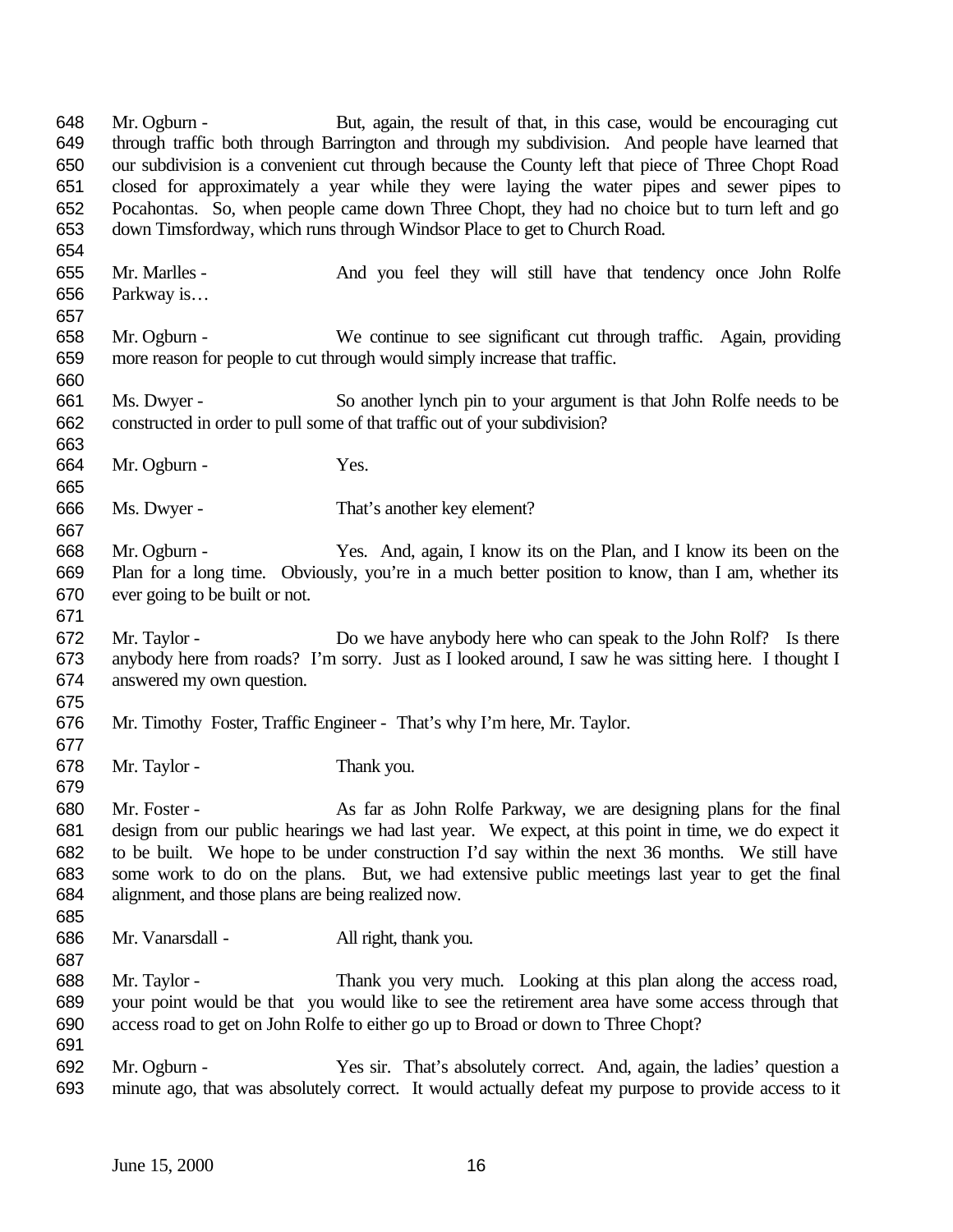from the access road if you also provided access from Three Chopt Road, because, then I agree. You're simply encouraging cut through traffic to the hotel conference center, the office and the commercial. So, again, if you're going to open it up, it has to work together. Open the access road up, and eliminate access to Three Chopt Road from the residential retirement.

Ms. Dwyer - And construct John Rolfe?

 Mr. Ogburn - And construct John Rolfe. Actually, even if you don't construct John Rolfe, if somebody's going down Church Road, the more natural way would be to come out, assume John Rolfe dead ends at Three Chopt, you could go down Three Chopt to Pump and go down Pump that way would be equally, if not more attractive, than cutting through my neighborhood. 

 Mr. Taylor - Perhaps, Mrs. Barry can help us because I know we had talked about traffic. Would you like to provide, perhaps, some input on this issue just for the record?

 Mrs. Jeanne Berry - My name is Jeanne Berry, and I'm with Higgins and Gersteinmier; formally known as Higgins Associates. As I recall, our original intent for this property was not to line up any of the access points on Three Chopt with the neighborhood trying to again, prevent any type of cut through traffic between the neighborhoods and anything that goes on this parcel. I still feel its probably limiting the access too much only having the parcel being accessed from the access road as was suggested earlier.

 Ms. Dwyer - What would be the total acreage served only by the access road, then?

 720 Mrs. Barry - Mark, do you have that?

 Mr. Bittner - Yes. Under this plan it would serve the Office and Commercial 2 and the hotel and conference center. I would have to do some quick adding in my head here; about 90 acres or so to the north of the access road.

 Mrs. Barry - If I could interject here. You said, what would be provided access only to the access road? The other things have access to other roads. The only piece that would have access only to the access road would be the retirement residential. I can get to the office on Broad Street and John Rolf, and I can actually get to the school off of Three Chopt, today. I assume you're not planning (Comments unintelligible-microphone not working).

 Mr. Bittner - This plan recommends access to Retirement Residential 2 only from Three Chopt, not from the access road. With the intent being to discourage cut through traffic in the neighborhoods to the south. If someone is coming from say in this general area, looking to get to Interstate 64, it would be very inconvenient for them to go through Barrington or though Windsor Place West to get there. And that is because, once they get to Three Chopt, they've either got to turn left or right to get to the interstate. So, this plan is encouraging people to go up John Rolfe to Broad or possibly take the access road through these areas ultimately to get over to the interstate. It's designed precisely to keep traffic out of the single family neighborhoods.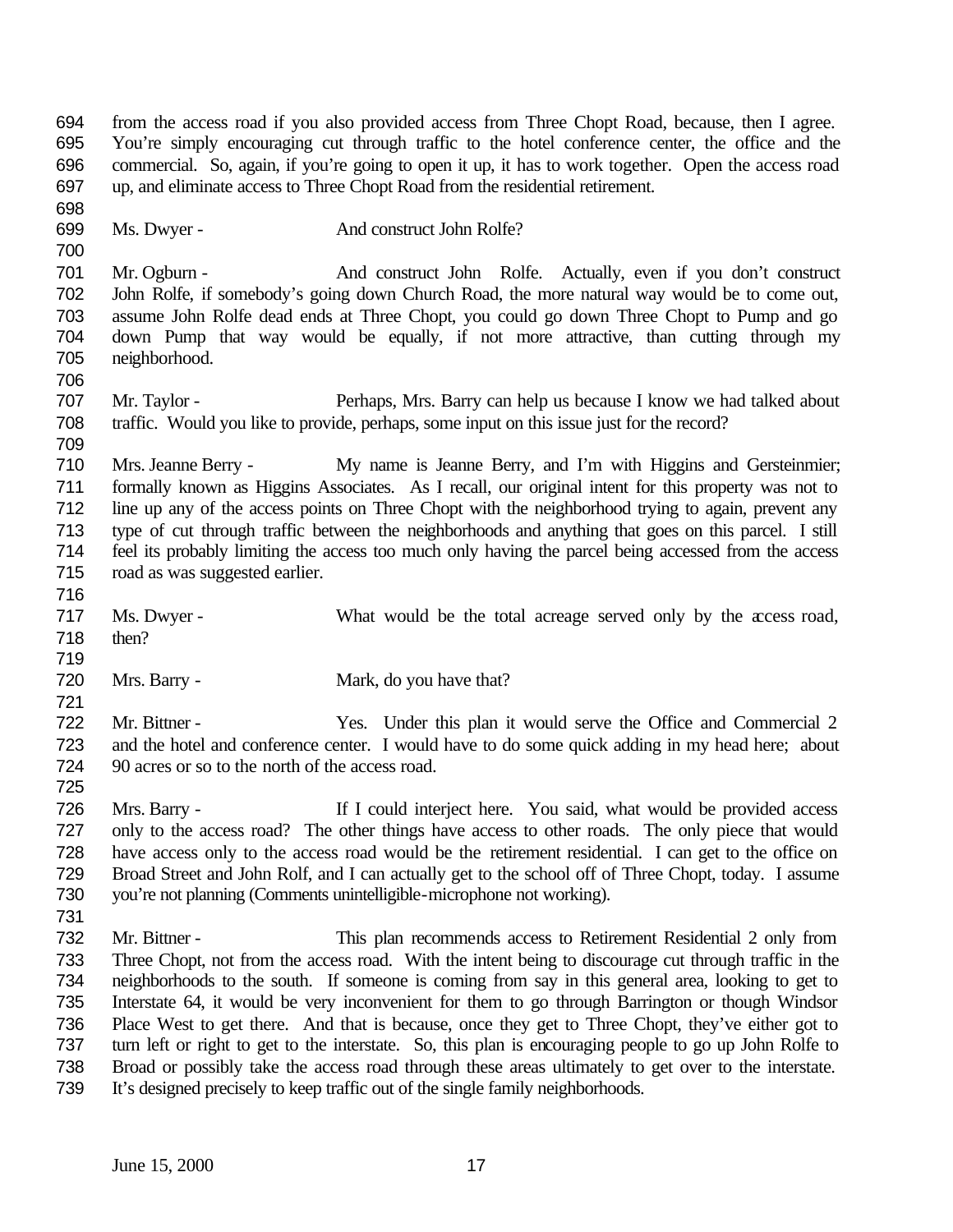Mr. Taylor - Mark, looking at that, would the road distribution system within the retirement residential, could we arrange that so as to discourage cut through traffic with a series of different… Mr. Bittner - Well, yes. And on this plan there would be no where to cut through to. That's the point. You'd have to come in and out on Three Chopt Road if you wanted to get to the Retirement Residential 2 area. You cannot go any further north if you were in that area. Mr. Taylor - So, there wouldn't be no traffic from W. Broad Street that would be able to travel to Three Chopt? 752 Mr. Bittner - No. There would not. Mr. Taylor - Okay. That's all I had, Mr. Chairman. Ms. Kelly Darling - I live on Timsfordway in Windsor Place. And I agree with Mr. Ogburn. I have a two-year old and I am outside all the time with the cut through traffic all the time. It's gotten to the point that even my two-year old screams, "slow down." I would love to see the access to the residential retirement come off that access road. I do have one question on it. The residential retirement community, is that something that is definitely happening, or is that just a proposed thing, because someone else mentioned to me that there may be a one-story strip mall thing in there like a deli and a nail place or something like that? So, are we going on this, assuming that this is definitely going to be a retirement community, or is there a possibility that its going to change to some kind of commercial? Mr. Marlles - This is a recommended amendment to the Land Use Plan. That does not mean that there's a specific development that's going to come in here tomorrow and develop this either retirement residential or some other category. It provides a guideline for the Board and for the Planning Commission as to future land use. It's a conceptual land use plan, in fact. But, to answer your question, there's not, you know, a specific development project proposed for this site, pending. Ms. Darling - Okay. I assume when that comes up, if something else were to come up, and say it was going to be commercial, we'd have another one of these… Mr. Marlles - There are public hearing requirements for changes in zoning and notification of adjacent property owners and legal ads and signs that go on the property. 780 Ms. Darling - Okay. Mr. Marlles - You should receive sufficient notification. Ms. Darling - Okay. Great. Thank you.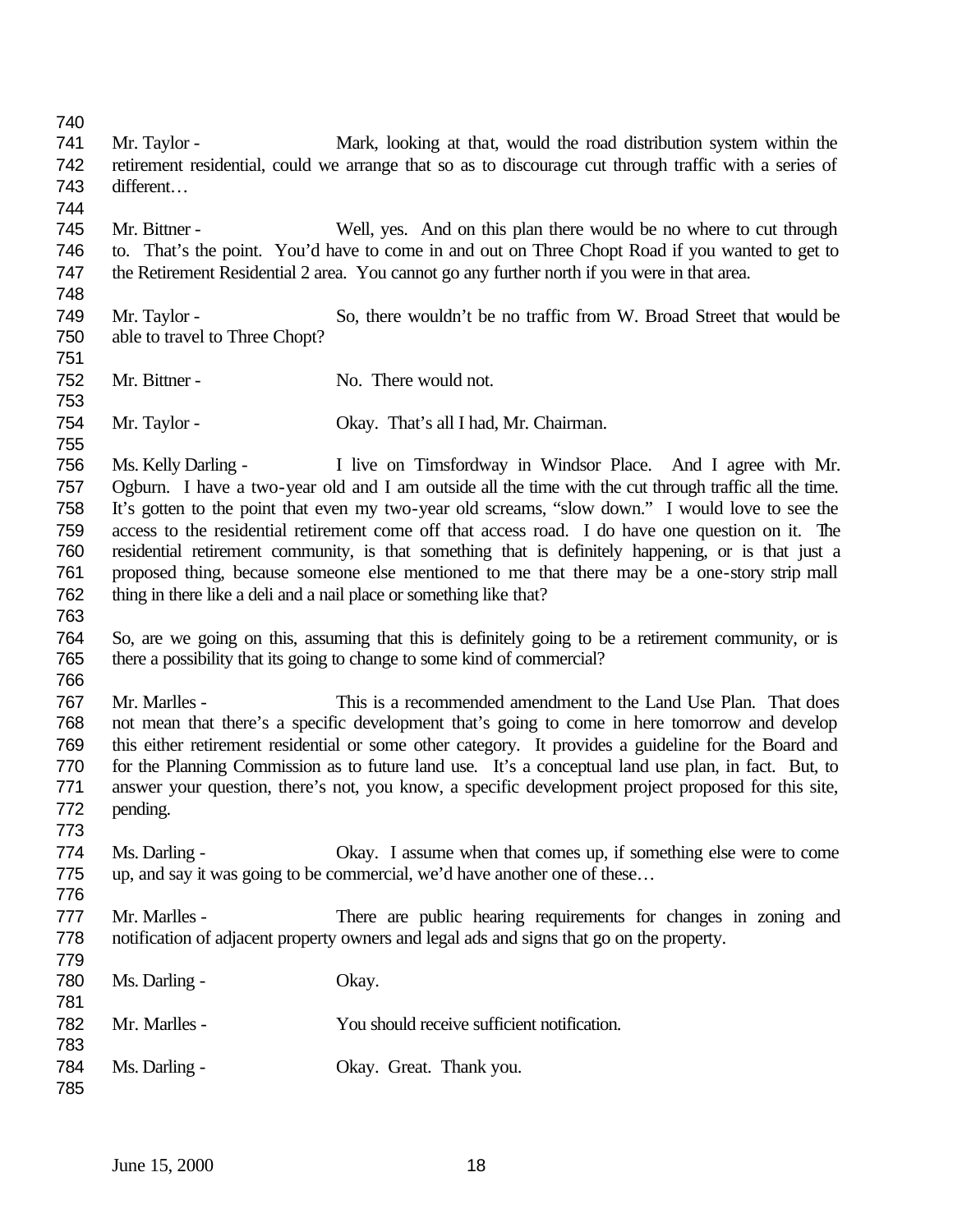Mr. Vanarsdall - Thank you. 

 Mr. Michael Stone - My name is Michael Stone. I live at 3837 Timsfordway in Windsor Place. I do also have some concerns about the traffic on Three Chopt. It's terrible right now getting in and out of our subdivision onto Three Chopt Road. At times its like Interstate 64 down there because the people at Wellesley are using it as an alternative to W. Broad Street to get from Interstate 64 into their homes. And I hope, as part of this whole process, eventually, something else will happen with Three Chopt to widen it. Right now, you've got two lanes at one end, four lanes at another and an old country road in between the two. It's extremely hazardous. But, also, on this retirement, whatever classification you give it, I do hope that whatever is placed on it is restrictive enough that we can't have a strip shopping center, or something like that to keep it from being commercialized. The retirement home sounds nice type of deal. The athletic complex with the school sounds find to me too, because one of my concerns on that property all along has been it either be a really large commercial complex; another Wal-Mart, Target Store, be developed right along Three Chopt, or that it be a million apartment complex go through there. So, I think the idea of the retirement thing sounds nice, but I am concerned about this state of Three Chopt Road, and again, about the amount of traffic that anything along there would generate. Thank you.

- Mr. Vanarsdall - Thank you, Mr. Stone. Any time any Commission members have a question, just hollow. Yes ma'am.
- 807 Ms. Kathy Smith I'm Kathy Smith. I live on Far Court in Windsor Place. I overlook all that property. And, to me, there's so many retirement homes already on Gaskins, I have six kids. People go down Three Chopt in the evening, late evening, like it's the Indianapolis 500 sometimes. You can hear the cars revving their engines and everything. I mean, what's wrong with just leaving 811 some trees once in awhile? I mean everything does not have to be built up. And there's already three or four retirement homes on Gaskins on up. I mean, to me, old people should live with their 813 children. You don't have to put them away somewhere. And it depreciates the value of our homes. 814 I mean, we look at I-64 from our window. I mean, during the winter, I can see the trucks. I can hear the trucks going down I-64. And, I just think having everything so commercialized is unreal.
- 817 Mr. Vanarsdall Thank you.

- 819 Mr. Marlles - Ma'am, I would point out that the County has acquired a fairly large portion of the property on the west side of John Rolfe for Short Pump Park expanded. I think that need has been recognized by the Board member and the County to save some of the trees and green 822 space and open space in this area. So, that concern...
- 824 Ms. Smith If there's a retirement home, I'll just be seeing buildings from my house, and we are a residential area. That's all I'll be seeing.
- 827 Mr. Marlles I understand that. 829 Ms. Smith - (Comments unintelligible-microphone not working).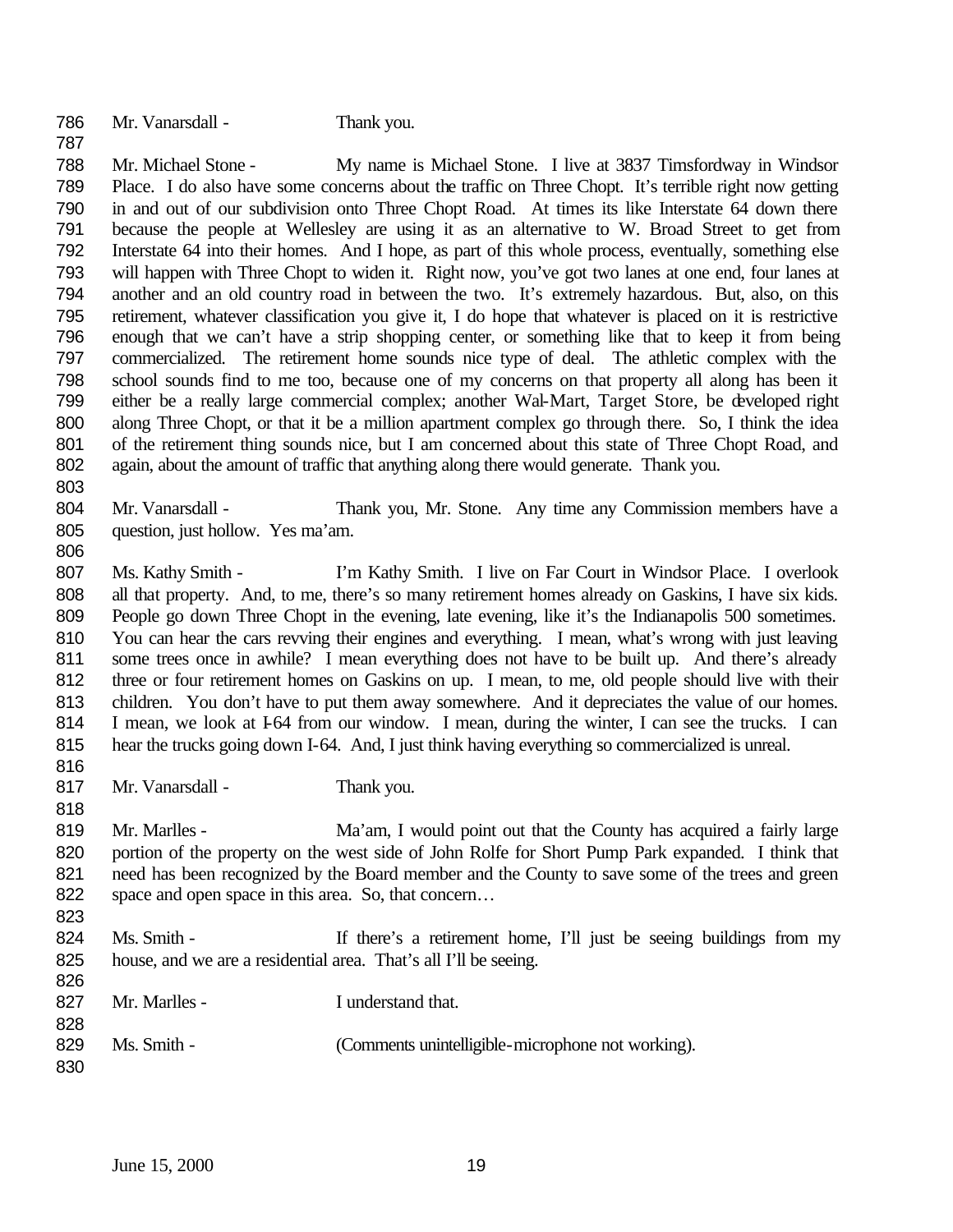| 831<br>832 | Mr. Vanarsdall -<br>retirement home?       | So, you don't feel that's a good suggestion for land use as a                                       |
|------------|--------------------------------------------|-----------------------------------------------------------------------------------------------------|
| 833        |                                            |                                                                                                     |
| 834        | Ms. Smith -                                | Is there a retirement home?<br>(Comments unintelligible-not at                                      |
| 835<br>836 | microphone).                               |                                                                                                     |
| 837<br>838 | Mr. Vanarsdall -                           | What would you suggest should go there?                                                             |
| 839<br>840 | Ms. Smith -                                | I don't know. But there are so many retirement homes. It's unreal.                                  |
| 841<br>842 | Mr. Vanarsdall -                           | I know it. It is. How many acres was the park, 34?                                                  |
| 843        | Mr. Marlles -                              | Yes ma'am. You need to speak into the mike if you have additional                                   |
| 844<br>845 | comments.                                  |                                                                                                     |
| 846        | Ms. Smith -                                | What about another residential area; a nice one? I mean there's                                     |
| 847<br>848 |                                            | plenty of need. In Windsor Place, whenever a house is up for sale, I mean its just gone like that.  |
| 849        | Mr. Vanarsdall -                           | I think, Ms. Smith, you will find a retirement home would have a lot                                |
| 850        |                                            | less traffic, and fewer cars, and vehicles than single family dwellings.                            |
| 851        |                                            |                                                                                                     |
| 852        | Ms. Smith -                                | Yeah, but I mean, there's so many retirement homes already around                                   |
| 853        |                                            | where we're at. I mean there's an unbelievable amount. If you go down Gaskins, they're building     |
| 854        |                                            | one right now. They just finished building one. And then you have St. Mary's Woods. I mean          |
| 855        |                                            | within less than a mile. And I don't know what they're building across on the other side of the     |
| 856        |                                            | street from the new one that they're building. It might be another retirement home for all we know. |
| 857<br>858 |                                            | They don't put the signs up that says what they're building until they'll practically finished. So. |
| 859        | Mr. Marlles -                              | Part of that, ma'am, is because the population of the County is                                     |
| 860<br>861 |                                            | getting older, and we're already older relative to the surrounding jurisdictions.                   |
| 862<br>863 | Ms. Smith -                                | Oh, I know.                                                                                         |
| 864        | Mr. Marlles -                              | Part of it is based on the needs of the population and private market                               |
| 865<br>866 | responding to the aging of the population. |                                                                                                     |
| 867<br>868 | Mr. Vanarsdall -                           | We used to just have old buildings. Now, we have old people.                                        |
| 869        | Ms. Smith -                                | I'd love for my in laws or my parents to live with us. We've asked                                  |
| 870        |                                            | both of them to in a heartbeat. You know, it's a shame people don't respect their parents and put   |
| 871        |                                            | them away. I mean, they should enjoy them, because you don't have them that long.                   |
| 872        |                                            |                                                                                                     |
| 873        | Ms. Dwyer -                                | This may not necessarily mean "nursing home."<br>Retirement                                         |
| 874        |                                            | community may be an opportunity for people to downsize. So, you know, it may not necessarily be     |
| 875        |                                            | a nursing home. We have a number of housing facilities in Henrico that are just geared to people    |
| 876        |                                            | who want a smaller space; no maintenance of a yard and want to downsize their homes.                |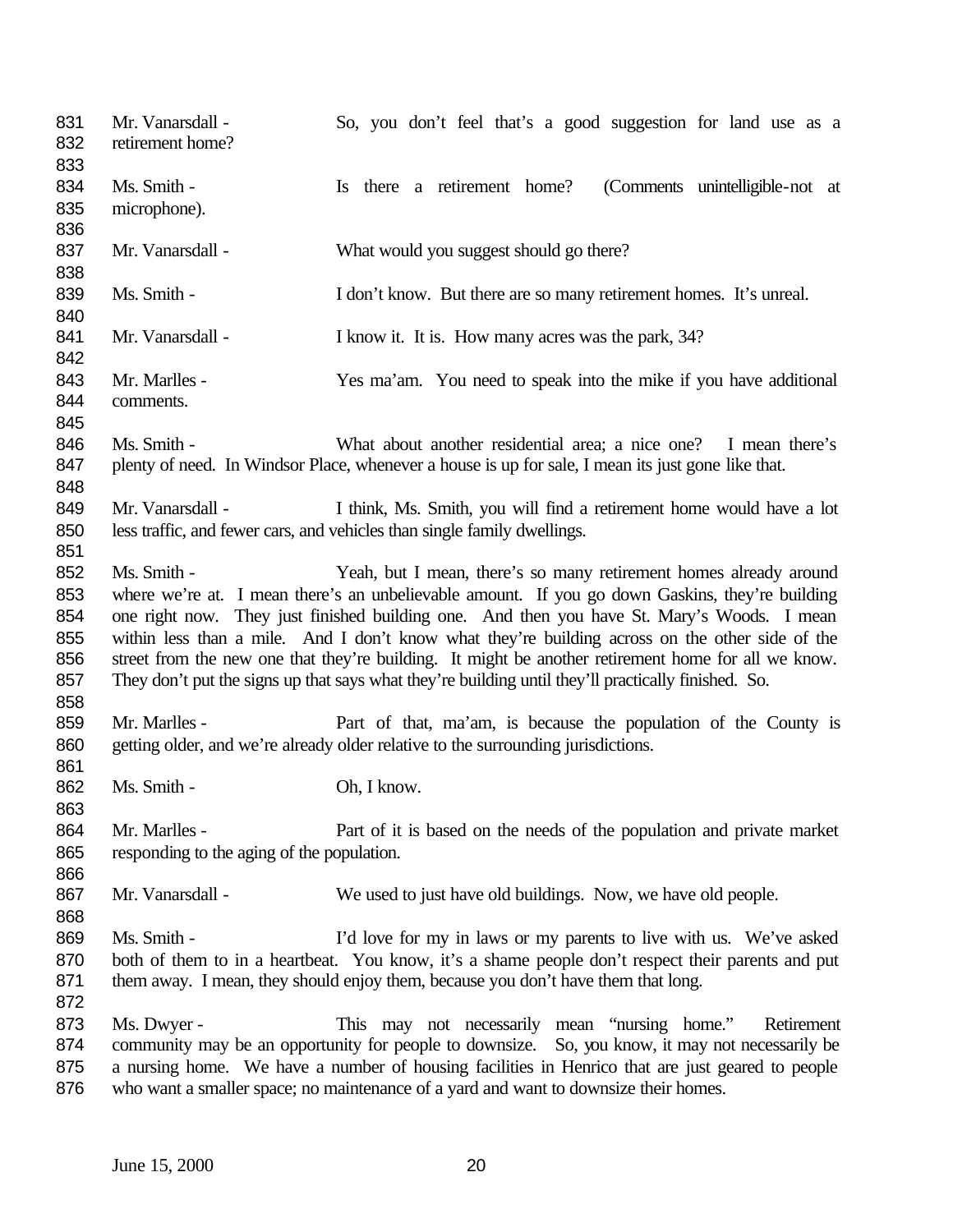- 878 Ms. Smith But, when you say, "retirement home," that is more like a retirement home. It's not like a single family dwelling for people who want to downsize. There's totally 880 different... to both of them.
- 882 Ms. Dwyer This doesn't define what kind of housing would be there, but it just states that a "retirement community use," would be a good one there. I think, as Mr. Vanarsdall pointed out, probably because it would generate less traffic then a single family. Also, because single family might not want to be bumped up against a school, an office building, and a hotel complex center. So, that was viewed as a good residential transition between single-family homes 887 and hotel. So, I think that's the underlying basis for that designation.
- 889 Ms. Smith I've seen nice single-family homes where other people come in and take care of their yards and stuff like that. I mean, its unbelievable. I mean I moved here from Savannah, Georgia and they have some unbelievable places for older people that its not "a retirement home" and its not just for older people. I mean older people don't want to be around 893 older people all their life either. That's what keeps them young is being around younger people.
- Mr. Vanarsdall - We do appreciate your opinion and your input. Thank you. Any one else?
- 
- 898 Mr. Bittner I was getting ready to tell the audience exactly what Ms. Dwyer has said. We're not necessarily recommending a senior citizen high rise. What that is meant to recommend is residential areas geared to older people who tend to not have children. They tend to have less traffic, less effect on surrounding neighborhoods. We have examples of this in Henrico; zero lot line single-family homes, apartments, townhomes. It could possibly be some sort of assisted living center, say, Manorhouse on Skipwith, but we're not specifying it has to be that. We're specifying it has to be geared towards older people with fewer or no children.
- Mr. Vanarsdall Thank you, Mr. Bittner. Yes ma'am, good evening.
- Ms. Jeanette Guatona Good evening, my name is Jeanette Guatona. I live in the Sherbrooke neighborhood. I have children who attend the Short Pump Elementary School. I'll digress from what I was going to say about the retirement community is that before that ever gets changed as single-family residences, I'd like to have a study done on how many children would be influx to our schools again because we wouldn't want to end up with trailers again. I thought the retirement community was a nice transition, but I understand a lot of her concerns.
- 

- Mr. Vanarsdall Good point.
- 
- 
- Ms. Guatona I'm encouraged by the new plan, and how it looks, and all the considerations that has been made for the Short Pump Elementary School. We'd like to address the commercial area, Number 1, on your map. Has that ever come up to be rezoned something other than commercial? We had a recent incident at our school, an intruder coming where the Police were called in for it. And we still have a lot of concerns at the school about the safety of our children in that area. And I didn't know there'd been any study done on making that not a commercial zone.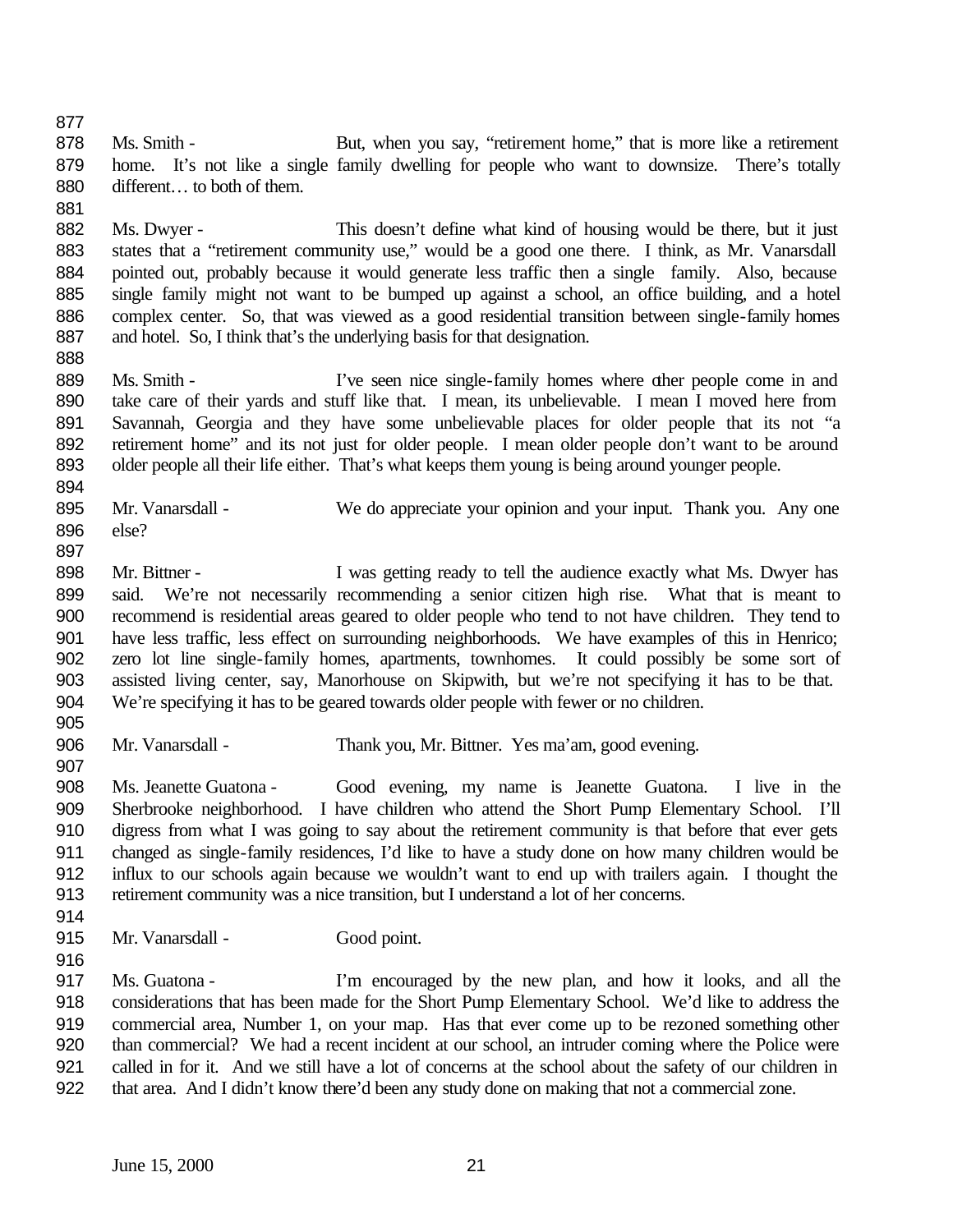Mr. Marlles - Ma'am, that area, I think you probably know this is already zoned commercial. Ms. Guatona - I do. Mr. Marlles - So, this study did not recommend any changes in zoning. I think we indicated that at the beginning of the planning process that we would not be doing that. Plus, the current property owner has certain rights to that existing zoning remaining the same. The answer to your question is, "No, we did not consider changing the existing zoning on that property." Ms. Guatona - I understand there's commercial that's already built on the corner right behind the school. Those industries do not interfere per se with our school. There's no guarantee that the future of those industries will remain there. And, I didn't know if there's anything that could be done with zoning, what would be guaranteed in the future of the existing properties. But there's also a lot of undeveloped land that's abutting up to the school that was once considered Office in the before plans when they were going to behind the school, and you know we did the deal. Isn't there a possibility of getting it zoned Office for what's already not developed? Ms. Dwyer - Does this plan reflect anything; looking at the commercial between Pump and John Rolfe along Broad, does that reflect the current zoning, that whole commercial section? Mr. Marlles - Yes ma'am. 948 Ms. Dwyer - Okay. Mr. Marlles - And I believe staff felt that commercial zoning in that location was reasonable, on the basis that there was already a precedent established; there was already existing commercial on a portion of that block fronting on W. Broad Street. The fact that there was already current zoning in place. Ms. Guatona - There's so much commercial built up going on in our area. And with the recent incident at the school, it brought it to the forefront again the safety of our children at school. And to go ahead and to continue to develop commercial right around our school. I would just like to see it turned into something more restrictive. Mr. Vanarsdall - Thank you. Ms. Guatona - Thank you. Mr. Vanarsdall - Yes sir. Mr. Rich McKenney - My name is Rick McKenney. Actually, I'm a homeowner in the single-family residence on the left. Given the new plan, and I also have to tell the Commission, I'm tickled by the extension of the park. I think it's a great addition to our area and to the schools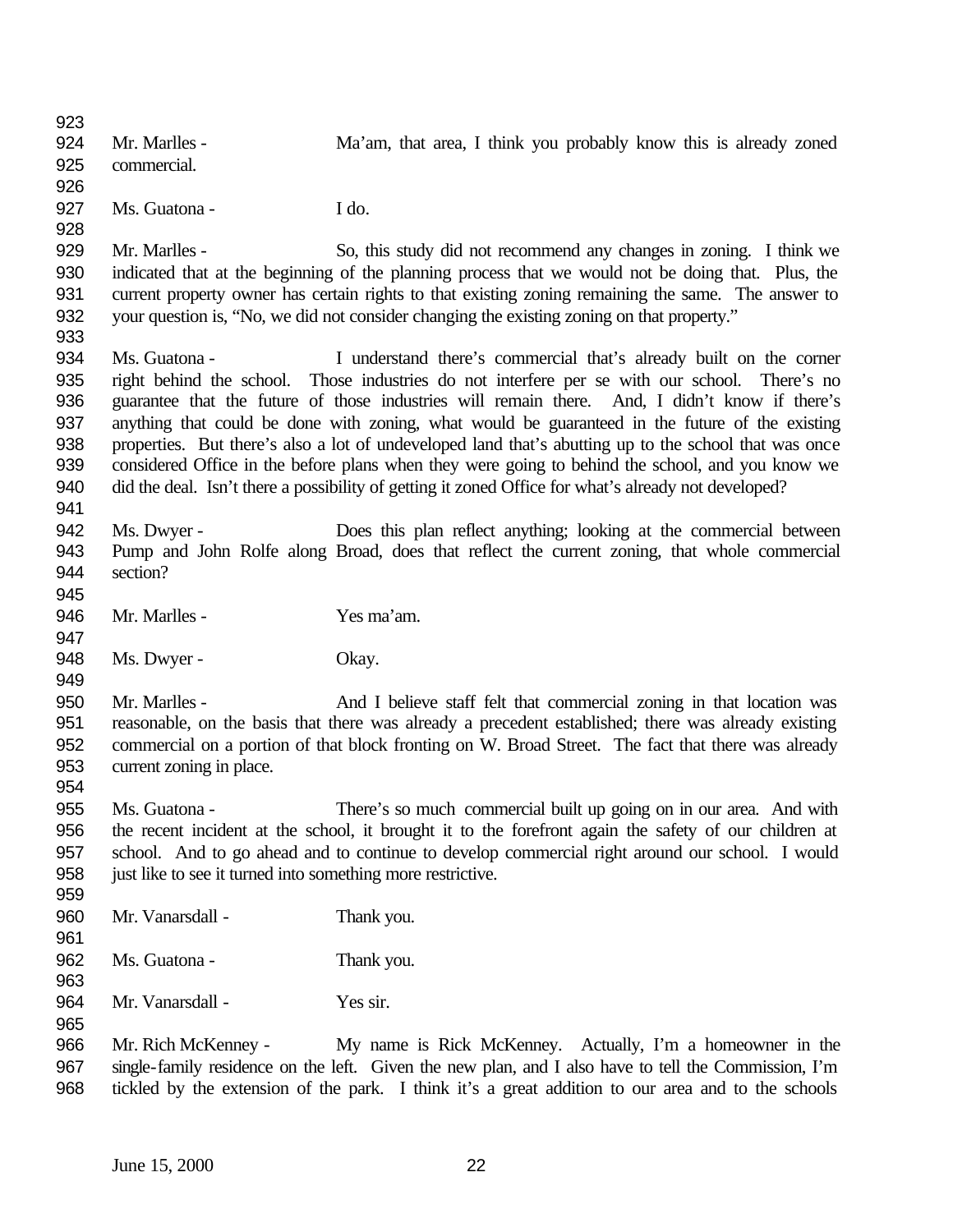adjacent to that area. But, I also wanted to talk about a retirement residential area, Number 1. Given the old plan, it seemed to make transitional sense. Given the new plan, and if you've driven down the Three Chopt Road, with the Parkway on your left, the community on the other side of the road doesn't seem to make as much sense. I guess that would bring that to the Commission to reconsider retirement residential area, especially, given the quirky nature of the property, itself. It will be adjacent to the park as well as to John Rolfe Parkway. I just wanted to bring up that point to consider changing that because that is one area that did not change in the Plan. If you could convert the old plan to the new plan. It seems to make more sense. I don't know if the County has considered to keep that park land on that area or consider something else, and it was mentioned single family homes. So, I'd just like to bring up those different points. That could remain a good area, especially, given that the other side of the road is now a parkway and it does travel up to the school as well. So, I'd make that point. Thank you.

 

Mr. Vanarsdall - Thank you, Mr. McKenney. Any one else like to speak?

Mr. Tom Liesfeld - I would.

Mr. Vanarsdall - Yes sir. Come on down.

 Mr. Liesfeld - Ladies and gentlemen, I'm tom Liesfeld. I represent the Liesfeld family that owns a strong portion of the pink and yellow area there (referring to rendering) just off of Broad. We look at this as our IRA. A short background on the Liesfeld family, we moved to Short Pump in 1948 from northwest Henrico. Then, in the 50 plus years since, we have watched as urban Richmond moved westward on Broad. We've been aware of the soaring land prices, and ultimately the accompanying tax assessments. The painful new tax assessments.

 We have acquired since 1948, after deducting the most recent land condemnations, i.e. the new Three Chopt portion of the new Pocahontas Middle School, the new Three Chopt Road; a portion of that, and quiet strip on Broad. We have acquired, since 1948, after those condemnations being deducted, a \$2,000 year tax bill that almost equals \$80,000 for the study area.

 As the new tax bills came in, the only solace that we had was an idea as the assessments increased, so did the value of our property. To my knowledge, we have never been a thorn in the side of Henrico County; objected to any of the assessments, or chewed on the ear of any of our elected officials.

 Quite to the contrary, we have paid taxes on time; trying always to respect the County and its officials. We've also tried to keep our property neat and clean, helping to support the integrity of 1007 the Short Pump community.

 Recently, our community has been growing by leaps and bounds, as we're already attested to. Broad has been widened to six lanes all the way to Goochland County. This has helped the traffic and opened up the area to business. Over the past five years, we've been inundated with offers for our property from every type of business; mainly the pink area (referring to plan) that fronts Broad. But, mostly, everybody is interested in retail.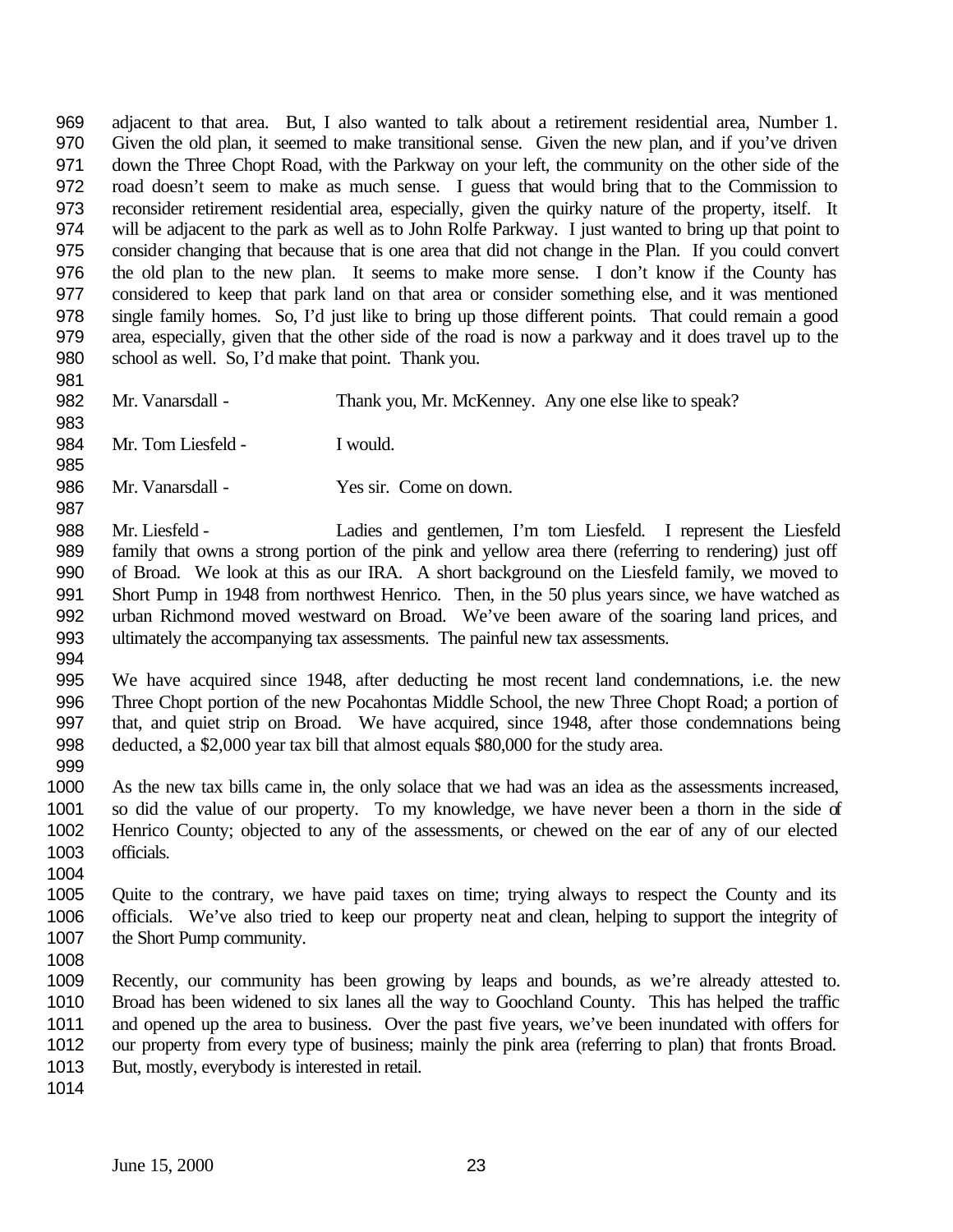- During the recent condemnations by the Henrico County and VDOT, I have been on the negotiations with the principals and the appraisers on both sides. The appraisers have a key phrase when coming up with the value of real estate--"The highest and best use."
- 

 We feel, as a family, the proposal, as it now stands, deprives us of that highest and best use zoning. We feel ostracized for not selling our property in a prior year. If we had asked for a retail commercial rezoning even three to five years ago on the Broad Street property, we think it would have cleared without a hitch.

 An observation that I've made, everything west of the new John Rolfe Parkway, and its in the area that the lady just before me spoke about, the commercial area just in front of Short Pump and all the way up to Lauderdale on the south side of Broad is either retail or commercial. 

 In our opinion, all the property east of John Rolfe to the I-64 Interchange should, therefore, to be fair, should at least have a 500 foot depth of retail zoning and office exposure behind it. I understand that since the final approval of the John Rolfe Parkway that a number of real estate agents representing retail entities have flocked to the owners west of us to try and purchase land on both Broad and John Rolfe. 

- I understand that the price that is quoted by the owners that happen to be in this particular study have been in the \$300,000 to \$500,000 per acre for the undeveloped retail space. That's the going price in our area. I feel empathy for the owners and hope they get their price.
- 

 We submit that, with all the undevelopable space dedicated to setbacks and green areas, that our property along Broad, and this is with the most important part of this that I'm to address tonight, should not be down zoned, depriving us of the economic value of our IRA. We feel that we are fully vested after 50 and a half years of residing in, and being good citizens of Henrico County.

- Ladies and gentlemen, we respectfully object to the approval of this recommendation on Broad as it now stands.
- One of the questions I have for Mark, and I noticed in one of the few of the other parts about the new Three Chopt, the old Three Chopt lane that now exists and is open to the new Three Chopt back to Broad, will it be vacant or will it be left intact?
- Mr. Vanarsdall Mr. Bittner? Mr. Foster.

1050 Mr. Tim Foster - Just for the record, I'm Tim Foster, the Traffic Engineer. Under this scenario, Three Chopt Road would be vacated and the properties combined to make one conducive 1052 piece of property there.

Mr. Vanarsdall - It would be vacated?

 Mr. Foster - Yes sir, so that we could have one; as you see where the office is, it would be either to develop without the road splitting the piece of property in half. It would also take 1058 the access away from Three Chopt Road.

- 
- Mr. Vanarsdall Thank you, Mr. Foster.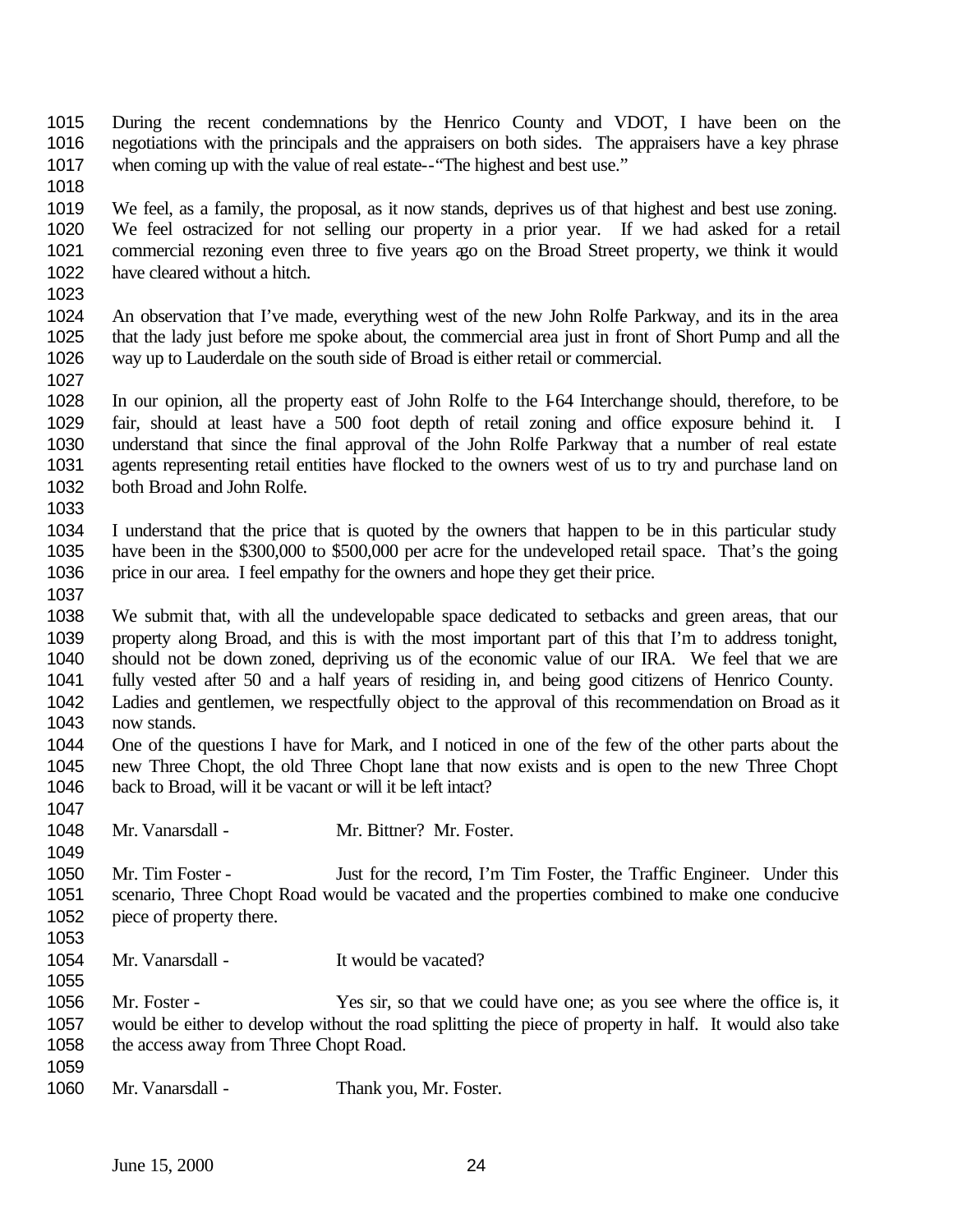Mr. Liesfeld - Mr. Chairman, we own both sides that Three Chopt Lane. That's why I was questioning. The one thing that I do want to make sure that you get in the crux of my speech here is the commercial property that you have listed now, the section of Commercial 2 right up across from Target, that area, we feel, needs to be commercial from John Rolfe to the Short Pump interchange, at least a 500-foot depth with the buffer of the Office on the backside. 1068 Mr. Vanarsdall - John Rolfe Parkway on over? Mr. Liesfeld - From John Rolfe all the way to the end of the green area (referring to slide) where the arrow is now. The entrance to the I-64 Interchange. Mrs. Quesinberry - So, you would want to put commercial in front of the hotel and conference center along W. Broad Street? Mr. Liesfeld - The way I understand it, the hotel and conference center is already commercial. That would be commercial? Is that right? Mrs. Quesinberry - Just put the hotel and conference center behind it? Mr. Liesfeld - No. It would be red the way its drawn. I would be looking for a 500-foot strip from John Rolfe all the way down to the hotel and conference center being red also; not just the Commercial 2 there in the pink area (referring to slide). Not doing away with the hotel itself, but having it all red from – Right now, the interchange is where it starts, goes back to the Brookfield, or Brookhollow, I think they call that road on the north side of Broad. 1087 Mr. Vanarsdall - Okay. Mr. Liesfeld - I think it would be totally unfair to the landowners there, of which we are a major portion, that we don't get the retail; the 500 foot on Broad. Thank you for your time. Mr. Vanarsdall - Thank you, Mr. Liesfeld. Any one else? Any one else like to speak? Yes sir, good evening. Mr. Jeff Leopold - Hi, I'm Jeff Leopold. I live in the Barrington Valley portion within Barrington. I mainly have a response to the comments I just heard. Actually, I'm going to start further back. I really appreciated what Mark Bittner and the Higgins Associates group did with us in our four work shops last year. And what I liked about it, it felt like it, "What do all the neighborhoods think of this? By the way, we're going back to the property owners as well." I think, as Mark talked about when he started the presentation today, that happened. He kind of went through and said that. "Yeah, this was the process that we talked to the residential owners, and we also talked to property owners." So, I was a little bit concerned about what I just heard. First of all, I don't know what 500 feet is. I don't know what 500 feet says, "Hey, we're red all the way to the access road, or it its about the same width as the Commercial 2." I don't have a scale. I don't know 1104 how much 500 feet is. 1106 Mr. Liesfeld - I can give you the 500 foot rod if that would help.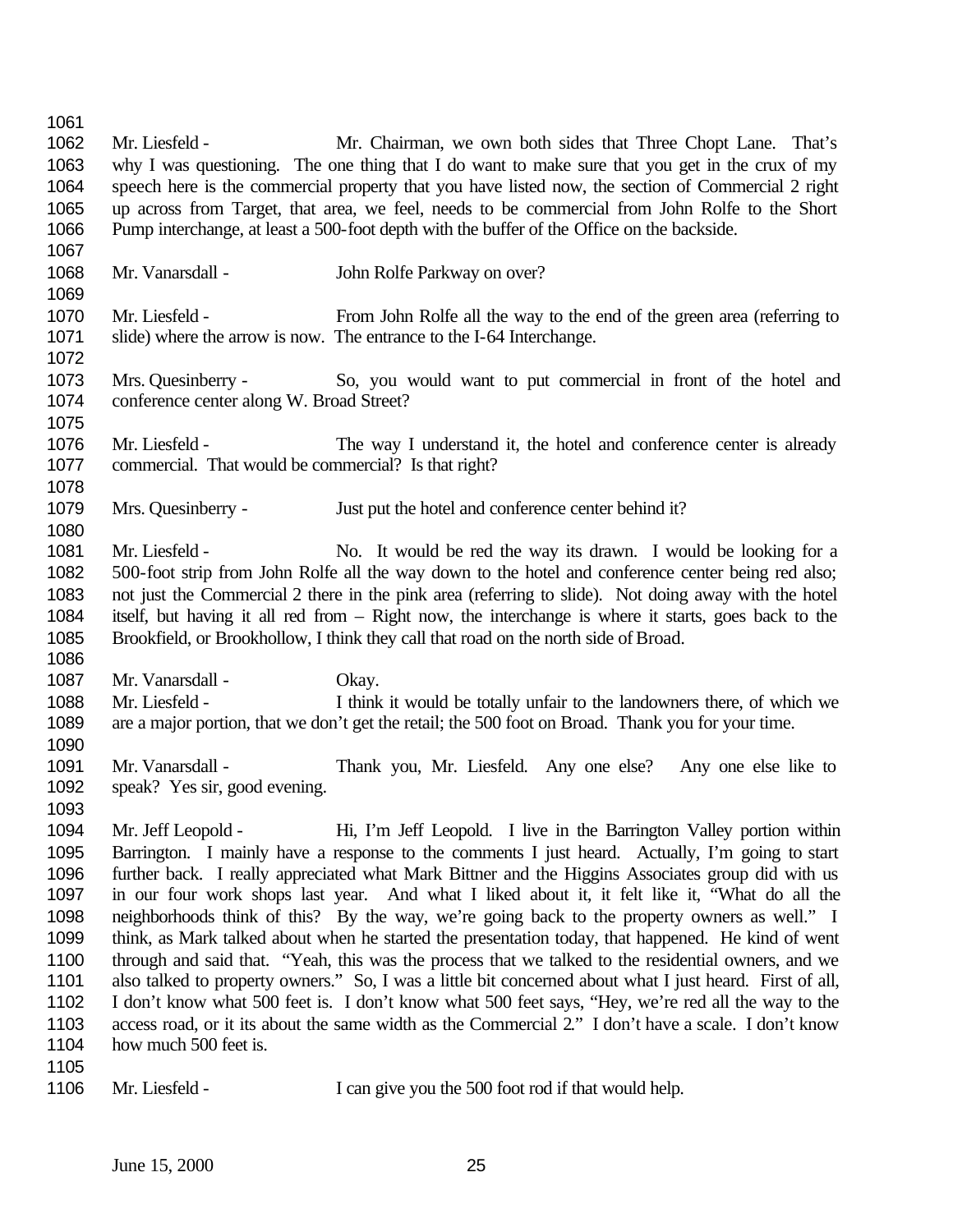| 1108         | Mr. Leopold -                                                                                    | It would help me a little bit.                                                                         |  |
|--------------|--------------------------------------------------------------------------------------------------|--------------------------------------------------------------------------------------------------------|--|
| 1109         | Mr. Vanarsdall -                                                                                 |                                                                                                        |  |
| 1110<br>1111 |                                                                                                  | That would help, Mr. Secretary.                                                                        |  |
| 1112         | Mr. Marlles -                                                                                    | Okay.                                                                                                  |  |
| 1113         |                                                                                                  |                                                                                                        |  |
| 1114         | Mr. Vanarsdall -                                                                                 | Come on down, Mr. Liesfeld.                                                                            |  |
| 1115         |                                                                                                  |                                                                                                        |  |
| 1116         | Mr. Liesfeld -                                                                                   | The area right here (referring to slide), that area right there where my                               |  |
| 1117         |                                                                                                  | father's house is right now, the barn and, etc., would be the 500 foot. This would be the area that    |  |
| 1118         | I'm looking at (referring to slide).                                                             |                                                                                                        |  |
| 1119         |                                                                                                  |                                                                                                        |  |
| 1120         | Mr. Leopold -                                                                                    | My reaction is, that's a lot of red. And so, I guess I would say, if I                                 |  |
| 1121         |                                                                                                  | considered that what we've done, the staff has done so far and the Commission so far is to             |  |
| 1122         |                                                                                                  | compromise and take into account the interest of all the people, and at the end, really respect having |  |
| 1123         |                                                                                                  | been here for 50 years and paying those kinds of assessments, that that counts for a lot. But it feels |  |
| 1124         |                                                                                                  | like the equivalent of me at the end of day, you know what I'd really have the whole thing be park,    |  |
| 1125         |                                                                                                  | which I would. Of course, I'd rather the whole thing be a park, but that's not fair. There's a         |  |
| 1126         | compromise required, and I really like this whole picture. In other words it seems like everyone |                                                                                                        |  |
| 1127         |                                                                                                  | wins. The property owners are getting may be not the highest and best use where density and            |  |
| 1128         |                                                                                                  | skyscrapers equals highest and best use, but I think good value for a 50-year investment, as the same  |  |
| 1129         |                                                                                                  | time preserving the value for the whole neighborhood. Thank you.                                       |  |
| 1130         |                                                                                                  |                                                                                                        |  |
| 1131         | Mr. Vanarsdall -                                                                                 | Thank you, very much. All right.                                                                       |  |
| 1132         |                                                                                                  |                                                                                                        |  |
| 1133         | Ms. Jeanne Berry -                                                                               | Jeanne Berry with Higgins and Gersteimer. Just for the record, I'd                                     |  |
| 1134         |                                                                                                  | like to state that for those of you who were not able to attend the four public meetings we had last   |  |
| 1135         |                                                                                                  | summer, this, as well as, five to six other variations of land use plans were brought up to probably   |  |
| 1136         |                                                                                                  | 75 to 100 people in attendance at each meeting. And different scenarios including different depths     |  |
| 1137         |                                                                                                  | of commercial were brought up. And they were unanimously opposed at these meetings. And just           |  |
| 1138<br>1139 |                                                                                                  | like the gentleman expressed serious concern about depths of commercial, and I think what we tried     |  |
| 1140         | landowners. And the ultimate word here is "compromise."                                          | to do, the ultimate goal of this project was to find a compromise between the citizens and the         |  |
| 1141         |                                                                                                  |                                                                                                        |  |
| 1142         | Mr. Vanarsdall -                                                                                 | Thank you. Any one else? All right. We got some very good                                              |  |
| 1143         | comments and very good suggestions.                                                              |                                                                                                        |  |
| 1144         |                                                                                                  |                                                                                                        |  |
| 1145         | Mr. Marlles -                                                                                    | Mr. Chairman, members of the Commission, you have received                                             |  |
| 1146         | public input at tonight's meeting.                                                               | Certainly, you have a number of options. You can make                                                  |  |
| 1147         |                                                                                                  | modifications to the Plan. You can recommend the Plan as it is to the Board. You can defer action      |  |
| 1148         |                                                                                                  | on the plan in order to consider the comments that were presented tonight. But, those are the          |  |
| 1149         |                                                                                                  | options that you have for you. Staff is recommending approval of the Plan, and we would be glad        |  |
| 1150         |                                                                                                  | to answer any questions that the Commission has at this point.                                         |  |
|              |                                                                                                  |                                                                                                        |  |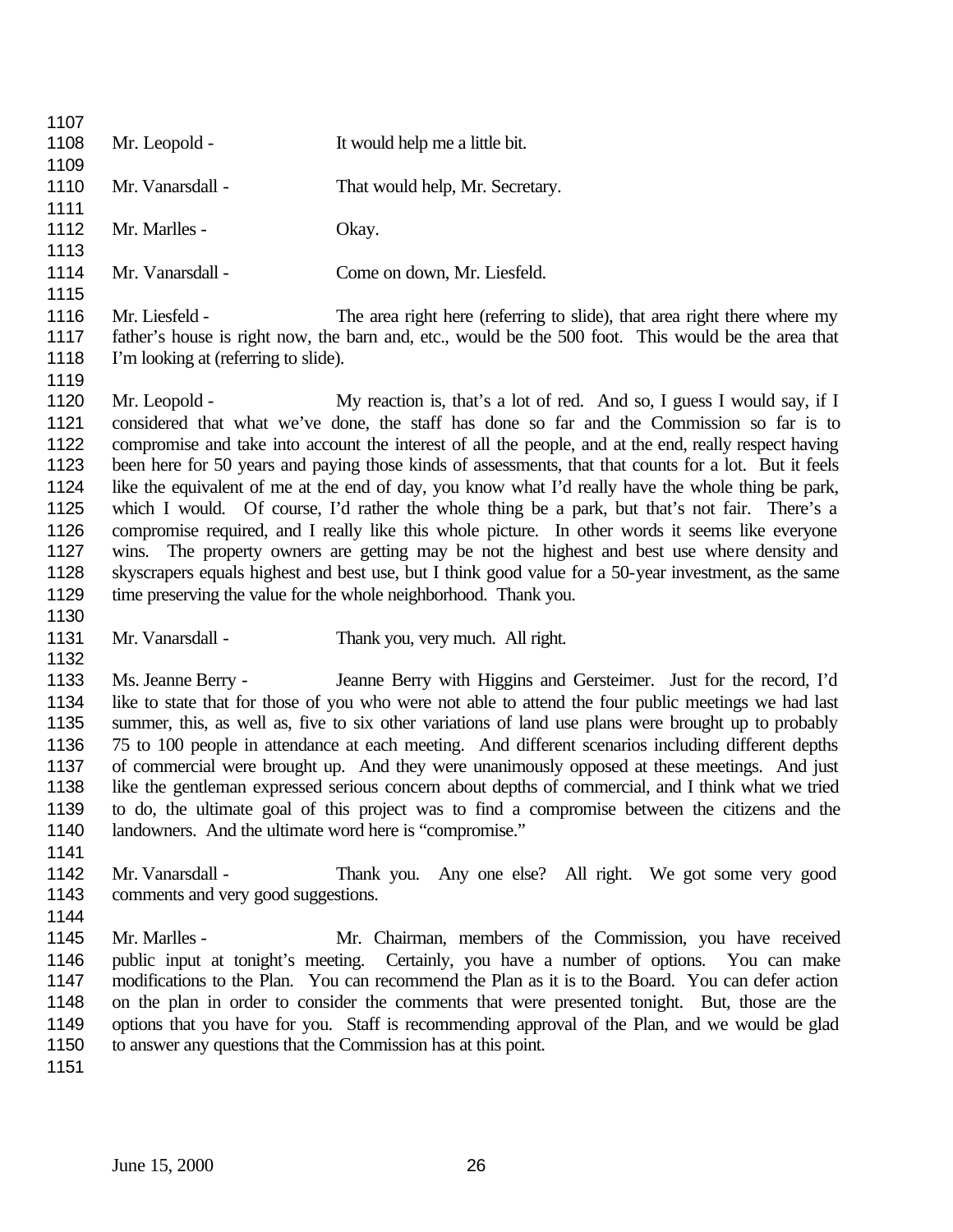- 1152 Mr. Vanarsdall Any questions for Mr. Secretary by Commission members or any discussion?
- 1155 Mr. Archer Mr. Secretary, I think it might be helpful to explain to those that have questions about what the Land Use Plan actually means to maybe explain it in some fashion, so that people don't go away with the idea that what's shown here has already been designated for a particular use, but that its just a study, and I think you can probably do that better than I can.
- 
- Mr. Marlles Yes sir. Mr. Archer, and again for the residents that are here, the County's Comprehensive Plan consists of three elements: the Land Use Plan, which this would be an amendment to; the Major Thoroughfare Plan, which shows future streets and highways in the County; and the Parks, Recreation and Open Space Plan.
- 
- The Land Use Plan, in fact, all three of these plans serve as general guides. That's, essentially, what they are. They provide guidelines to the Planning Commission and the Board when it comes to 1167 future land use decisions.
- 
- If, for example, if this Plan Amendment were adopted, a property owner or developer approached the County and applied for a rezoning of some portion of the study area, this plan would serve as a guide to the Planning Commission and to the Board in considering that rezoning requests or that development request in making a decision. It does not mean that there is a pending development on any portion of this site ready to come in tomorrow. But, the Land Use Plan provides a long- range guide to decision making for the Planning Commission and the Board of Supervisors.
- Mr. Vanarsdall Thank you. All right, we need to talk about do we want to approve it the way it is or come back for another meeting or how would the Commission like to do that? I'd like to have a motion on it, or some discussion and a motion.
- 
- Mr. Taylor Mr. Chairman, I worked on this project with a number of the people 1180 in the community. We had four very well planned, well attended, carefully thought out meetings. I thought that the public reaction to the meetings; the public comments, public participation was excellent. I really want to complement Ms. Berry and the staff for the work that they've done on it.
- 

 I thought that the entire public meeting process was an exercise in gaining community support for this. And, I think it represents a careful compromise between the retail area, the neighborhood concerns, schools, green space, commercial space, office space, hotel space, environmental protection areas. We even put a few retirement homes in there for people like myself who in a few years are going to be looking to occupy it. Even though, I love my grandchildren, I think after about 1189 five or six days, I'm ready to go home.

- 
- I really think that, overall, there is an excellent balance. We were sensitive first to the environmental areas. And we've got an environmental protection area in there. And we've got a large amount of space. And along the road, we were helped out by a considerable contribution of park space from some very fine sources. And we now have, actually, all the west of John Rolfe Parkway is Short Pump Park except for the commercial space on Broad Street. And as it stands there, will be subject to all of the zoning, and I think there's adequate opportunity to control what goes in there as we see it. But, for both Pocahontas Middle School and the Short Pump Elementary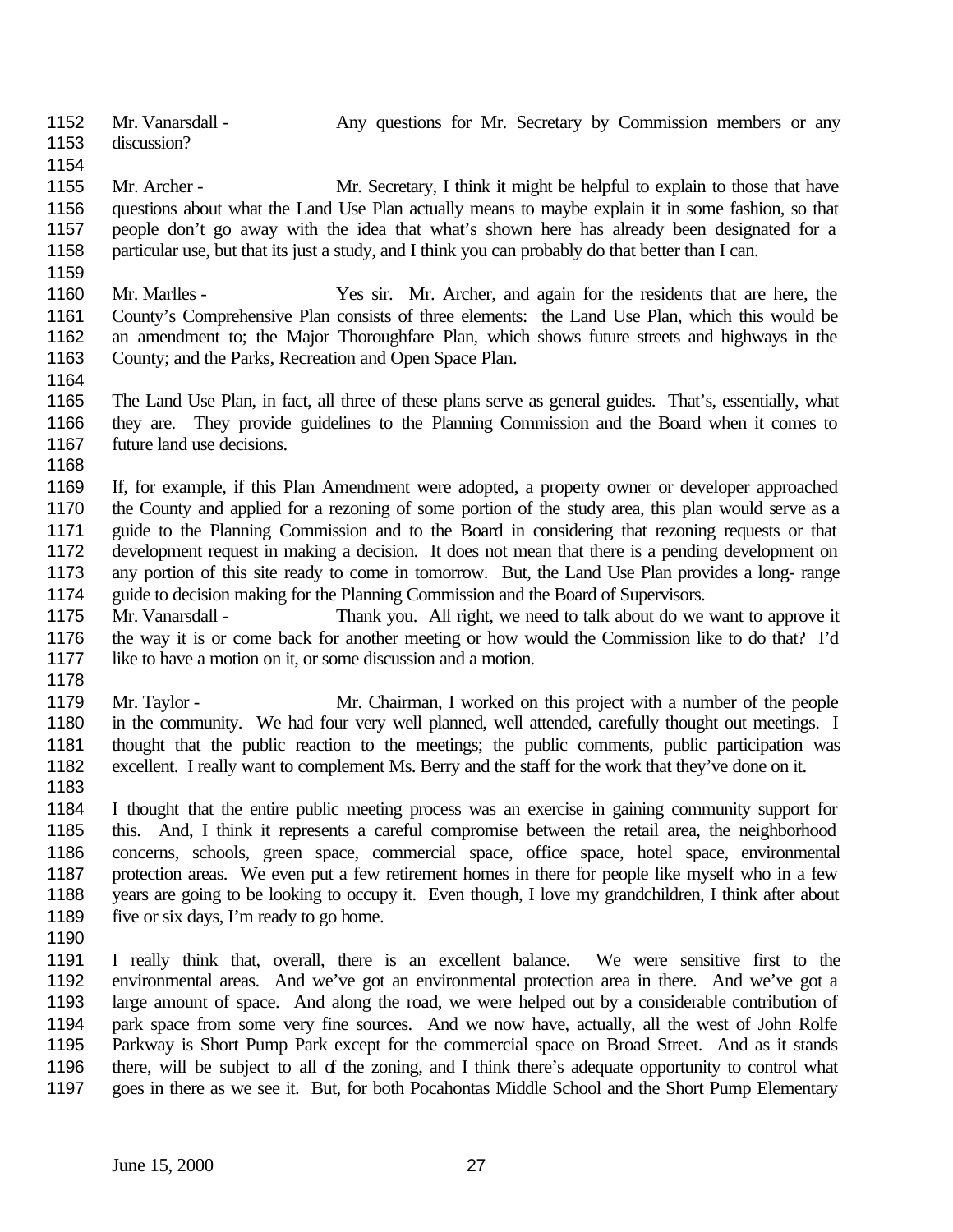School, and the communities around there, that green space is precious in today's growing economy. And, as you are all well aware, Short Pump is growing, growing fast, and its going to continue to grow.

 So, there's green space that we can set aside now as a very important asset. There is adequate space, we thought, for commercial activity. And approximately 40 percent or so of the space was allocated to hotel and conference center, and office space. And they were picked, frankly, so they were low impact, basically, on the adjacent communities, on adjacent schools and the residential retirement.

 Combinations of space were looked at, where it should go, how much it should be, what it should be adjacent to, and some of our concerns, and I think, for the most part, the meetings that I participated in had very good concentration on all of the points that were raised, and then the staff took it back and went over it. I think, overall, it was a very sensitively handled process, with wide community involvement. And as I look at this, while everybody doesn't get everything they wanted, most of us got most of what we want, and all of us are better served having this office conference center, retirement, and middle school, green space, than we would if this was a total commercial lot, and, therefore, Mr. Chairman, I would move that the Planning Commission approve this concept as presented.

- Mr. Marlles Mr. Taylor, that would be recommend approval to the Board of Supervisors. And, I would say, for the citizens in the audience, that before the Board of Supervisors adopts this amendment to the Land Use Plan they would also hold a public hearing, similar to this, and take public comments. But, actually what the Planning Commission is doing is making a recommendation to the Board of Supervisors that this plan amendment be adopted.
- Mr. Taylor Then, Mr. Director, I will rephrase that, that we make recommendation to the Board of Supervisors as it is.
- Mr. Vanarsdall Do I have a second?
- Ms. Dwyer seconded the motion.
- 1231 Mr. Vanarsdall - Motion made by Mr. Taylor, seconded by Mrs. Dwyer. All those in favor say aye—all those opposed by saying nay. The vote is 5-0 (Mrs. O'Bannon abstained).
- Mr. Vanarsdall Mr. Secretary, we have the case we had in the beginning of the meeting, the POD case is now ready and Mr. McGarry will now present that.
- 

- Mr. McGarry Mr. Chairman, I will present the case. Mrs. Rice, her daughter, and the neighbors are now satisfied. They are satisfied that the floodplain will be preserved as was promised in the rezoning case, so they have withdrawn their opposition. Staff can now recommend approval subject to the conditions on the plan, standard conditions and the additional conditions Nos. 23 through 29.
-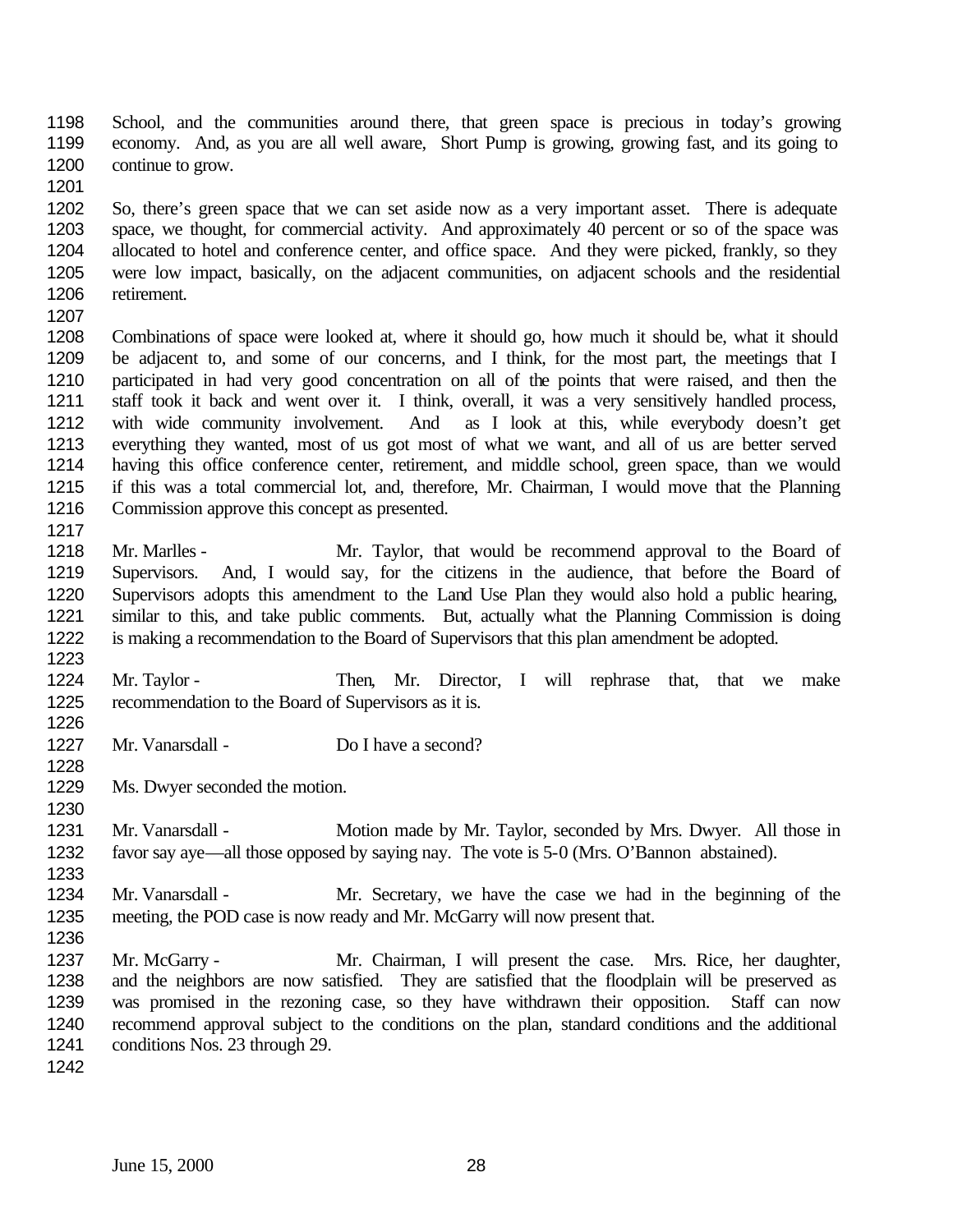- Mr. Vanarsdall Anyone on the Commission have any questions for Mr. McGarry on this case? Thank you for going out there and taking care of this. I recommend POD-36-00, Colonial Mechanical Corporation – Ackley Avenue, be approved with standard conditions for developments of this type, the annotations on the plans, and conditions Nos. 23 through 29.
- Mrs. Quesinberry Second.
- 1250 Mr. Vanarsdall Motion made by Mr. Vanarsdall and seconded by Mrs. Quesinberry. All in favor say aye. All opposed say nay. The motion passes.
- The Planning Commission approved POD-36-00, Colonial Mechanical Corporation Ackley Avenue, subject to the standard conditions for developments of this type and the following additional conditions:
- 23. The developer shall provide fire hydrants as required by the Department of Public Utilities in its approval of the utility plans and contracts.
- 24. Any necessary off-site drainage easements must be obtained in a form acceptable to the County Attorney prior to final approval of the construction plans by the Department of Public Works.
- 25. Deviations from County standards for pavement, curb or curb and gutter design shall be approved by the County Engineer prior to final approval of the construction plans by the Department of Public Works.
- 26. Insurance Services Office (ISO) calculations must be included with the utilities plans and 1266 contracts and must be approved by the Department of Public Utilities prior to the issuance of a building permit.
- 27. Approval of the construction plans by the Department of Public Works does not establish the curb and gutter elevations along the Henrico County maintained right-of-way. The elevations will be set by Henrico County.
- 28. Dedication of the 316 foot portion of Ackley Avenue in front of the site shall be recorded 1272 prior to the issuance of a certificate of occupancy.
- 29. All manufacturing and fabricating operations shall be conducted entirely within the enclosed building and the loading doors and other exterior doors during such operation shall remain closed.
- 1277 Mr. Vanarsdall I think we should take the 8:30 p.m. cases. Mrs. Via.

 Ms. Via - Thank you, Mr. Chairman. You did request that we take both the withdrawals and the deferrals for the 8:30 agenda and the expedited agenda for the 8:30 agenda. Withdrawals and deferrals first?

# **Deferred from the May 11, 2000 Meeting**

 **C-36C-00 Gloria L. Freye for McDonald's Corp.:** Request to conditionally 1285 rezone from R-3 One Family Residence District to O-2C Office District (Conditional) and B-2C Business District (Conditional), Parcels 61-A-2 and 31, containing 2.046 acres, located on the west line of Staples Mill Road approximately 160 feet north of Parham Road and on the north line of Parham Road approximately 170 feet west of Staples Mill Road (U. S. Route 33). A fast food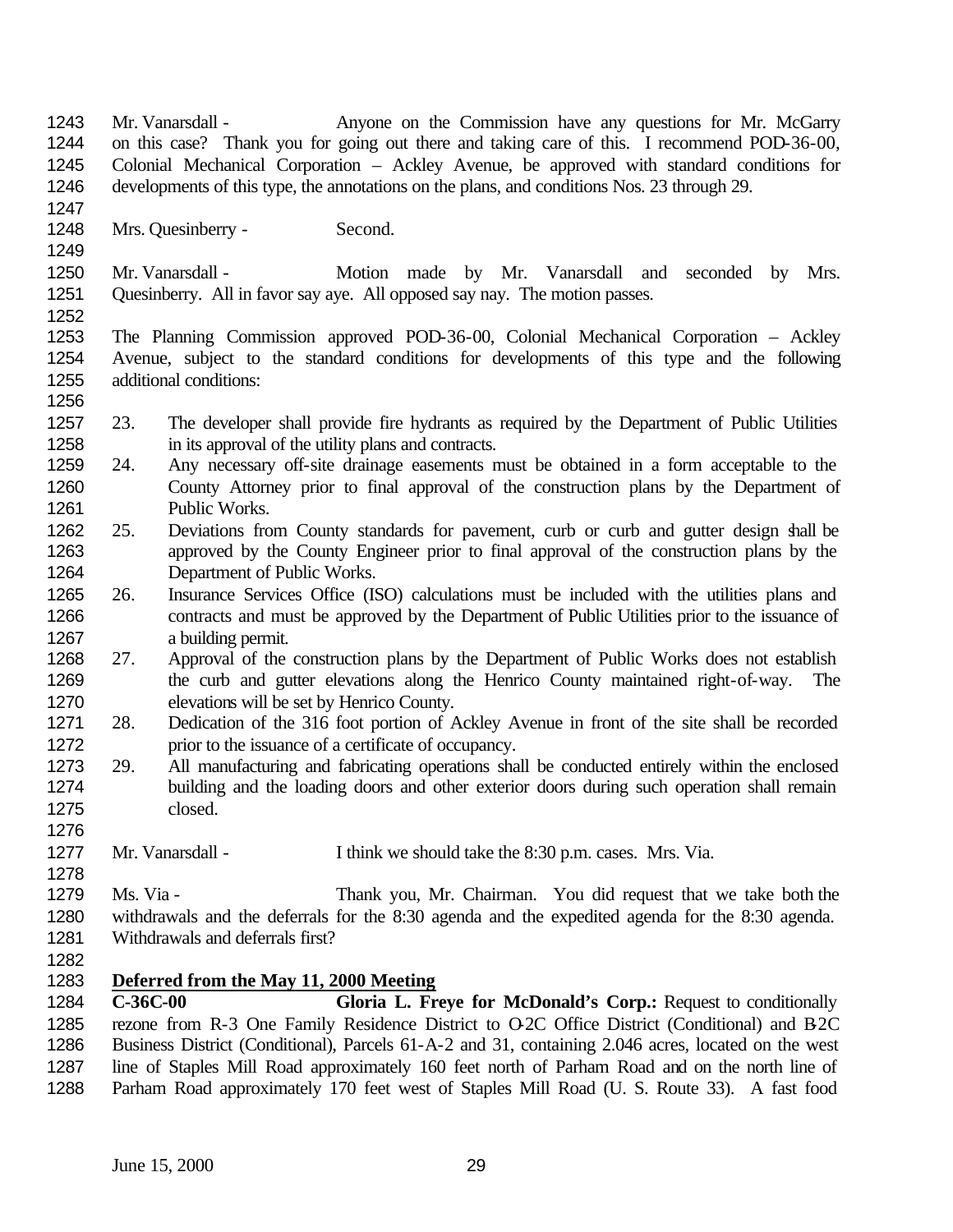restaurant with drive through is proposed. The use will be controlled by proffered conditions and zoning ordinance regulations. The Land Use Plan recommends Office. Ms. Via - The applicant has requested a deferral to July 13, 2000. Mr. Vanarsdall - Is anyone in the audience in opposition to the deferral of McDonald's? I move that Case C-36C-00, McDonald's Corporation, be deferred to July 13, 2000, at the applicant's request. Mr. Taylor seconded the motion. 1300 Mr. Vanarsdall - Motion made by Mr. Vanarsdall, seconded by Mr. Taylor. All those in favor say aye—all those opposed by saying nay. The vote is 5-0 (Mrs. O'Bannon abstained). **C-65C-99 Steven and Dody Tribble and Charles W. Sanders, Jr. and J. Sanders:** Request to conditionally rezone from B-3C Business District (Conditional) and R-4 One Family Residence District to B-3C Business District (Conditional), Parcels 52-A-55 and 56 and part of Parcels 52-A-53 and 54A, containing 1.5706 acres, located on the west line of Mountain Road approximately 275 feet north of its intersection with North Run Road. Any permitted B-1 use, B-3 Office/Warehouse and Overnight Respite Care for Adults are proposed. The use will be controlled by zoning ordinance regulations and proffered conditions. The Land Use Plan recommends Commercial Arterial and Suburban Residential 2, 2.4 to 3.4 units net density per acre. Mrs. Via - The applicant has requested a deferral to July 13, 2000. 1313 Mr. Vanarsdall - Anyone in the audience in opposition to this case? Case C-65C-99, Fairfield District. Mr. Archer. 1316 Mr. Archer - Mr. Chairman, I move deferral of Case C-65C-99, Steven and Dody Tribble and Charles W. Sanders, Jr. and J. Sanders to the July 13, 2000 meeting, at the request of the applicant. Mr. Taylor seconded the motion. 1322 Mr. Vanarsdall - Motion made by Mr. Archer, seconded by Mr. Taylor All those in favor say aye—all those opposed by saying nay. The vote is 5-0 (Mrs. O'Bannon abstained). Ms. Via - Thank you, sir. That concludes the requests for withdrawals and deferrals for the 8:30 p.m. agenda. You do have two items that have requested the expedited agenda. These are both in the Tuckahoe District, Page 5. **C-42C-00 Martin P. Beifield & Ina Ginsberg:** Request to amend proffered conditions accepted with rezoning case C-72C-89, on Parcel 99-14-A-1, containing 0.31 acre, located at the northeast intersection of Gaslight Drive and Gaslight Court and the southeast intersection of Derbyshire Road and Gaslight Drive in the Gaslight subdivision. The amendment is related to a change in the roofing material. The Land Use Plan recommends Suburban Residential 1334 1, 1.0 to 2.4 units net density per acre.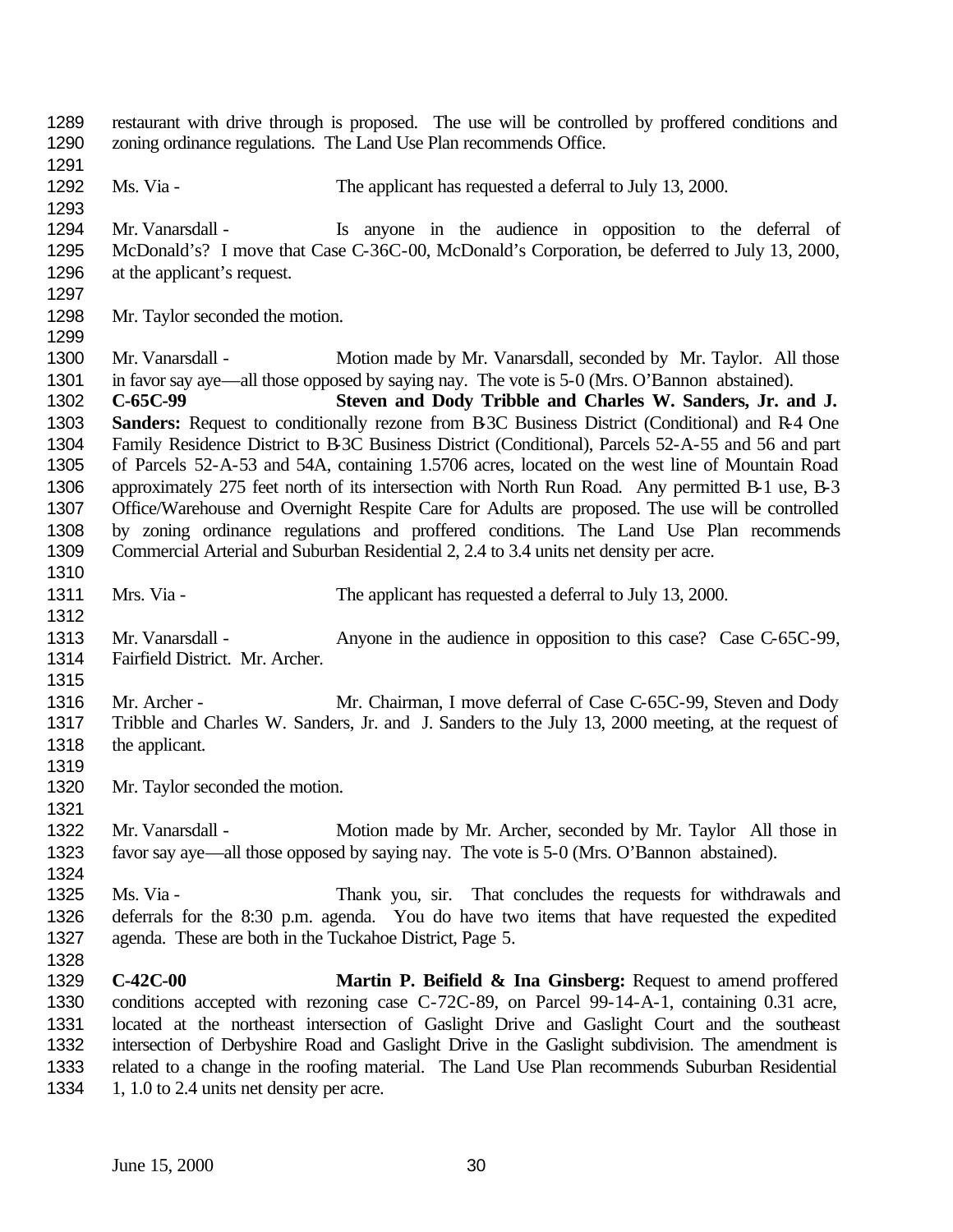1336 Mr. Vanarsdall - Is anyone in the audience in opposition to C-42C-00? Anyone here? All right, Ms. Dwyer.

 Ms. Dwyer - Is Mr. Householder here? Do we have the proffers signed properly? I just had to ask that. For the information of the Commission, there was a lot number that was left out inadvertently in the original proffer. I move that the Commission recommend for approval to the Board Case C-42C-00. I recommend that to the Board for approval.

Mrs. Quesinberry seconded the motion.

- 1345 Mr. Vanarsdall Motion made by Ms. Dwyer, seconded by Mrs. Quesinberry. All those in favor say aye—all those opposed by saying nay. The vote is 5-0 (Mrs. O'Bannon abstained).
- 

 REASON: Acting on a motion by Ms. Dwyer, seconded by Mrs. Quesinberry, the Planning Commission voted 5-0 (one abstention) to recommend that the Board of Supervisors **grant** the request because the changes do not greatly reduce the original intended purpose of the proffers; and the proffers continue to assure a quality form of development with maximum protection afforded the adjacent properties. 

 **P-5-00: Gloria L. Freye for Triton PCS, Inc:** Request for a provisional use permit in accordance with Sections 24-95(a) and 24-122.1 of Chapter 24 of the County Code in order to allow an existing temporary 85' wooden telecommunications pole to remain on part of Parcel 89-A-44, containing 225 square feet, located at 1311 Gaskins Road. The site is zoned R-3 One Family Residence District.

Mrs. Via - This is on Page 5, in the Tuckahoe District.

1363 Mr. Vanarsdall - Is anyone in the audience in opposition to this case, P-5-00, Gloria L. Freye for Triton PCS, Inc.? All right. Ms. Dwyer.

 Ms. Dwyer - Thank you. I recommend to the Commission that we recommend for approval Case P-5-00 their request for a provisional use permit, including the three conditions that are found on Page 3 of the staff report, with the understanding that there will be a fourth condition added which will require the County Building Inspectors to review an application for a building permit. The applicant has agreed to that and it has all been discussed and it is fine, so that will be 1371 the fourth condition added between here and the Board.

- 
- Mrs. Quesinberry seconded the motion.

 Mr. Vanarsdall - Motion made by Ms. Dwyer, seconded by Mrs. Quesinberry. All those in favor say aye—all those opposed by saying nay. The vote is 5-0 (Mrs. O'Bannon abstained).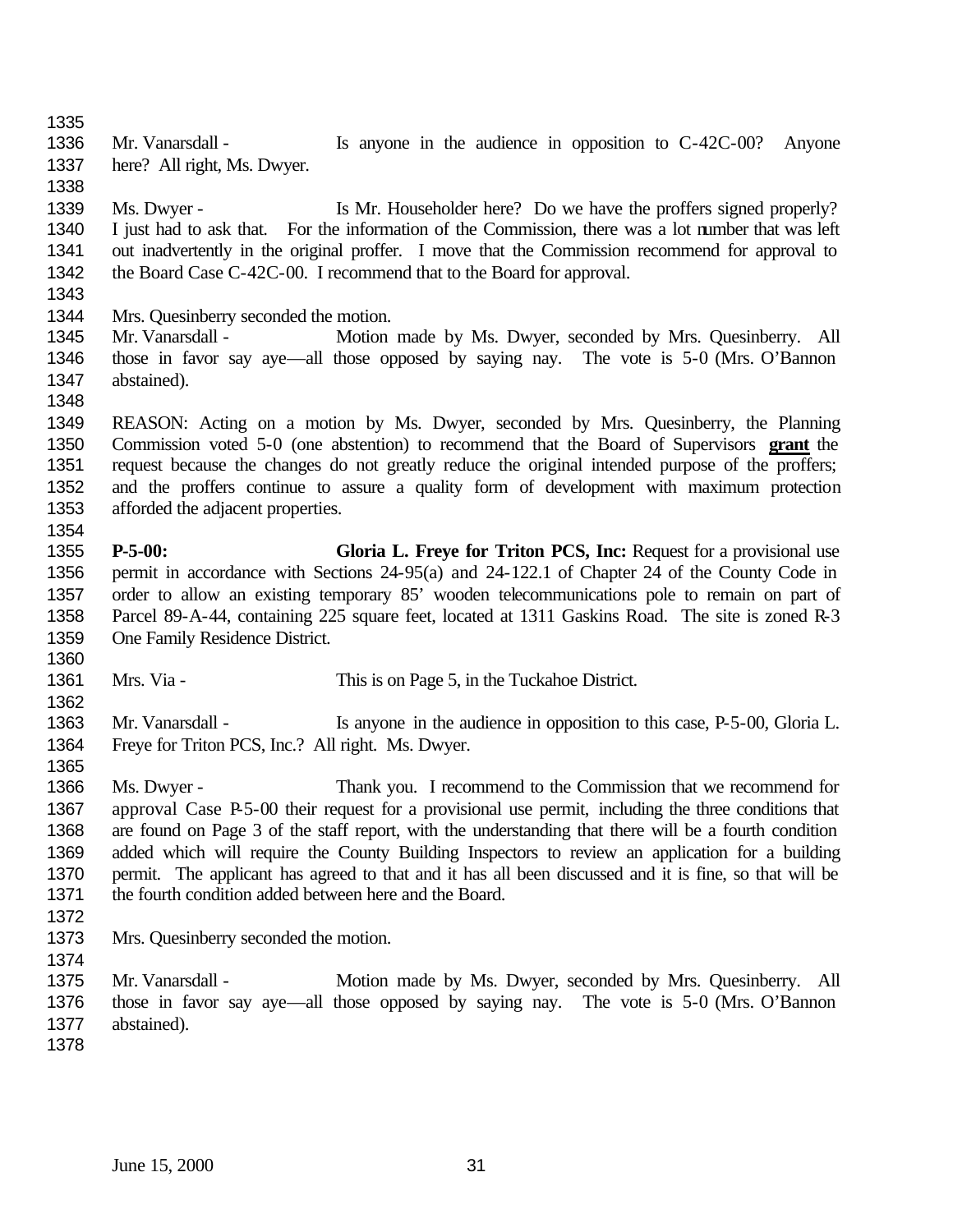REASON: Acting on a motion by Ms. Dwyer, seconded by Mrs. Quesinberry, the Planning Commission voted 5-0 (one abstention) to recommend that the Board of Supervisors **grant the requested revocable provisional use permit**, subject to the following conditions:

 1. If the use of the tower for communication purposes is discontinued, the tower and all related structures shall be removed from the site within ninety (90) days. 

 2. The applicant shall obtain approval from the Henrico County Planning Commission should the FAA require the addition of standard obstruction marking and lighting (i.e. red lighting and orange and white striping) to the tower. The applicant shall notify the Henrico County Planning Director 1389 prior to making any changes to the tower.

 3. The applicant shall landscape the perimeter of the leased area in order to minimize the view of the ground equipment. Landscaping shall be in accordance with the Landscape Plan by HDR Engineering dated 3/27/00. 

 4. Application for a building permit to review the permanent foundation must be made within ninety days after the Provisional Use Permit is granted by the Board of Supervisors, unless an extension of time is granted by the Director of Planning upon written request by the applicant. 

 The Planning Commission's recommendation was based on the fact that the proposed tower at this location was of adequate distance from the closest residential area; and it would not be expected to adversely affect public safety, health or general welfare.

 Mrs. Via - Thank you, sir. That concludes the expedited agenda for this evening. 

 Mr. Vanarsdall - Thank you, Ms. Via. Mr. Secretary, before you start, we have a celebrity among us. Ms. O'Bannon received an award for her work in combating domestic violence, which was in the newspaper and many of you probably saw it. She will be in the "Good Housekeeping" Magazine, or in profiles in "Good Housekeeping" Magazine, the July issue. Congratulations, Ms. O'Bannon. Do you want to tell us about it?

 Ms. O'Bannon - Yes. I didn't seek this award nor did the Henrico Division of Police. The constituents placed my name in, knowing the work that was done by the Henrico Division of Police for the effort that has been put through since 1996 on developing a team effort to combat domestic violence, a problem that we have here in Henrico, because the homicide rate and the assault rates had dramatically gone up to the statistical evidence. The award is through the Ford Foundation and Reutgers University, and it does appear in "Good Housekeeping" Magazine, and I am very pleased that we will be awarded a \$2,500 grant as part of what goes along with it. It is real nice boost for a great domestic violence team that we have established to combat the problems we have here in the County. I think that is a really good "Thank You" to them for all of their hard work and, although I am being honored, as I said before, I am just the one that brought them all together. They were all doing an excellent job. This is a very cohesive and coordinated effort and I am real 1423 pleased for that.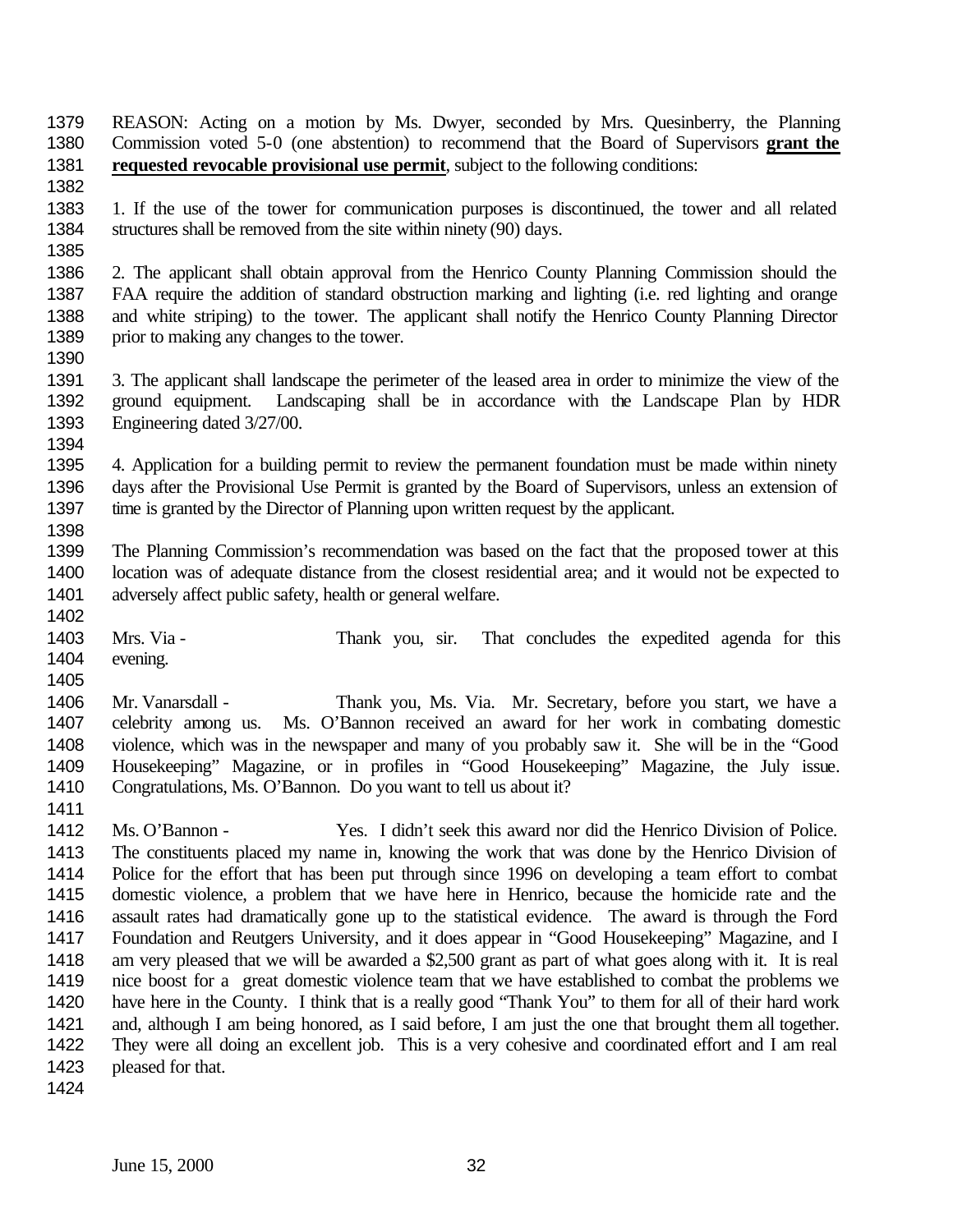| 1425         | Mr. Vanarsdall -                                                                                    | That was very nice. Thank you. All right, Mr. Secretary.                                                                                                                                                |  |
|--------------|-----------------------------------------------------------------------------------------------------|---------------------------------------------------------------------------------------------------------------------------------------------------------------------------------------------------------|--|
| 1426         |                                                                                                     |                                                                                                                                                                                                         |  |
| 1427<br>1428 | Deferred from the May 11, 2000 Meeting:<br>$C-26C-00$                                               | Gail L. Sailes for Gail & James L. Sailes: Request to conditionally                                                                                                                                     |  |
| 1429         |                                                                                                     | rezone from A-1 Agricultural District to R2C One Family Residence District (Conditional), Parcel                                                                                                        |  |
| 1430         | 202-A-20A, described as follows:                                                                    |                                                                                                                                                                                                         |  |
| 1431         |                                                                                                     |                                                                                                                                                                                                         |  |
| 1432         |                                                                                                     |                                                                                                                                                                                                         |  |
| 1433         |                                                                                                     | Beginning at a point on the east line of New Market Rd. (St. Route 5), said point being located +/-                                                                                                     |  |
| 1434         |                                                                                                     | 0.2 mile south of Midview Rd.; thence leaving New Market Rd. (parcel # 202 - A- 20A) N. 46° 51'<br>03" E, 676.59 feet to a point; thence S 43° 8' 57" E, 237.23 feet to the point; thence S 47° 02' 09" |  |
| 1435         |                                                                                                     | W, 753.56 feet to a point on the east line of New Market Rd; thence along New Market Rd. N 24°                                                                                                          |  |
| 1436         |                                                                                                     | 58' 57" W, 246.83 feet to the point and place of beginning, containing 3.87 acres.                                                                                                                      |  |
| 1437         |                                                                                                     |                                                                                                                                                                                                         |  |
| 1438         | Mr. Marlles -                                                                                       | The staff report will be given by Mr. Mark Bittner.                                                                                                                                                     |  |
| 1439         |                                                                                                     |                                                                                                                                                                                                         |  |
| 1440         | Mr. Vanarsdall -                                                                                    | Anyone in the audience in opposition to this case? This is Case C-                                                                                                                                      |  |
| 1441         |                                                                                                     | 26C-00 in the Varina District. We have opposition. Thank you. Mr. Bittner.                                                                                                                              |  |
| 1442         |                                                                                                     |                                                                                                                                                                                                         |  |
| 1443         | Mr. Bittner -                                                                                       | Thank you, Mr. Vanarsdall. I would like to just quickly point out                                                                                                                                       |  |
| 1444         |                                                                                                     | that this rezoning is asking for 2.87 acres not 3.87 acres. The proposed use is single-family                                                                                                           |  |
| 1445         |                                                                                                     | development, the applicants have stated that they intend to develop these lots as home sites for their                                                                                                  |  |
| 1446         |                                                                                                     | children. However, they would not be prohibited from selling these lots to non-family members.                                                                                                          |  |
| 1447         |                                                                                                     | The property is designated Suburban Residential 1 on the 2010 Plan with a suggested net density of                                                                                                      |  |
| 1448         |                                                                                                     | 1.0 to 2.4 units per acre. The requested R-2 zoning is consistent with this designation. The                                                                                                            |  |
| 1449         | applicants have proffered that no lot will have direct driveway access to Route 5. This would limit |                                                                                                                                                                                                         |  |
| 1450         |                                                                                                     | the number of new entrances on Route 5 to one, and help facilitate traffic flow and safety along this                                                                                                   |  |
| 1451         | road.                                                                                               |                                                                                                                                                                                                         |  |
| 1452         |                                                                                                     |                                                                                                                                                                                                         |  |
| 1453         |                                                                                                     | In summary, this proposal is consistent with the 2010 Land Use Plan in this area. It would also limit                                                                                                   |  |
| 1454         |                                                                                                     | new driveways onto Route 5 to aid traffic safety and flow. Staff recommends approval of this                                                                                                            |  |
| 1455         |                                                                                                     | application and I will be happy to answer any questions that you may have.                                                                                                                              |  |
| 1456         |                                                                                                     |                                                                                                                                                                                                         |  |
| 1457         | Mr. Vanarsdall -                                                                                    | Any questions for Mr. Bittner by Commission members? All right.                                                                                                                                         |  |
| 1458         |                                                                                                     |                                                                                                                                                                                                         |  |
| 1459         | Mr. Archer -                                                                                        | Mr. Bittner, I have one question. Did the road remain a private road?                                                                                                                                   |  |
| 1460         |                                                                                                     |                                                                                                                                                                                                         |  |
| 1461         | Mr. Bittner -                                                                                       | Not necessarily; that has not been determined.                                                                                                                                                          |  |
| 1462         |                                                                                                     |                                                                                                                                                                                                         |  |
| 1463         | Mr. Archer -                                                                                        | Okay.                                                                                                                                                                                                   |  |
| 1464         |                                                                                                     |                                                                                                                                                                                                         |  |
| 1465         | Mrs. Quesinberry -                                                                                  | Mr. Bittner, I know we have a couple of proffers here. No direct                                                                                                                                        |  |
| 1466         |                                                                                                     | drive or access to New Market Road, so it is just going to be one drive?                                                                                                                                |  |
| 1467         |                                                                                                     |                                                                                                                                                                                                         |  |
| 1468         | Mr. Bittner -                                                                                       | Yes.                                                                                                                                                                                                    |  |
| 1469         |                                                                                                     |                                                                                                                                                                                                         |  |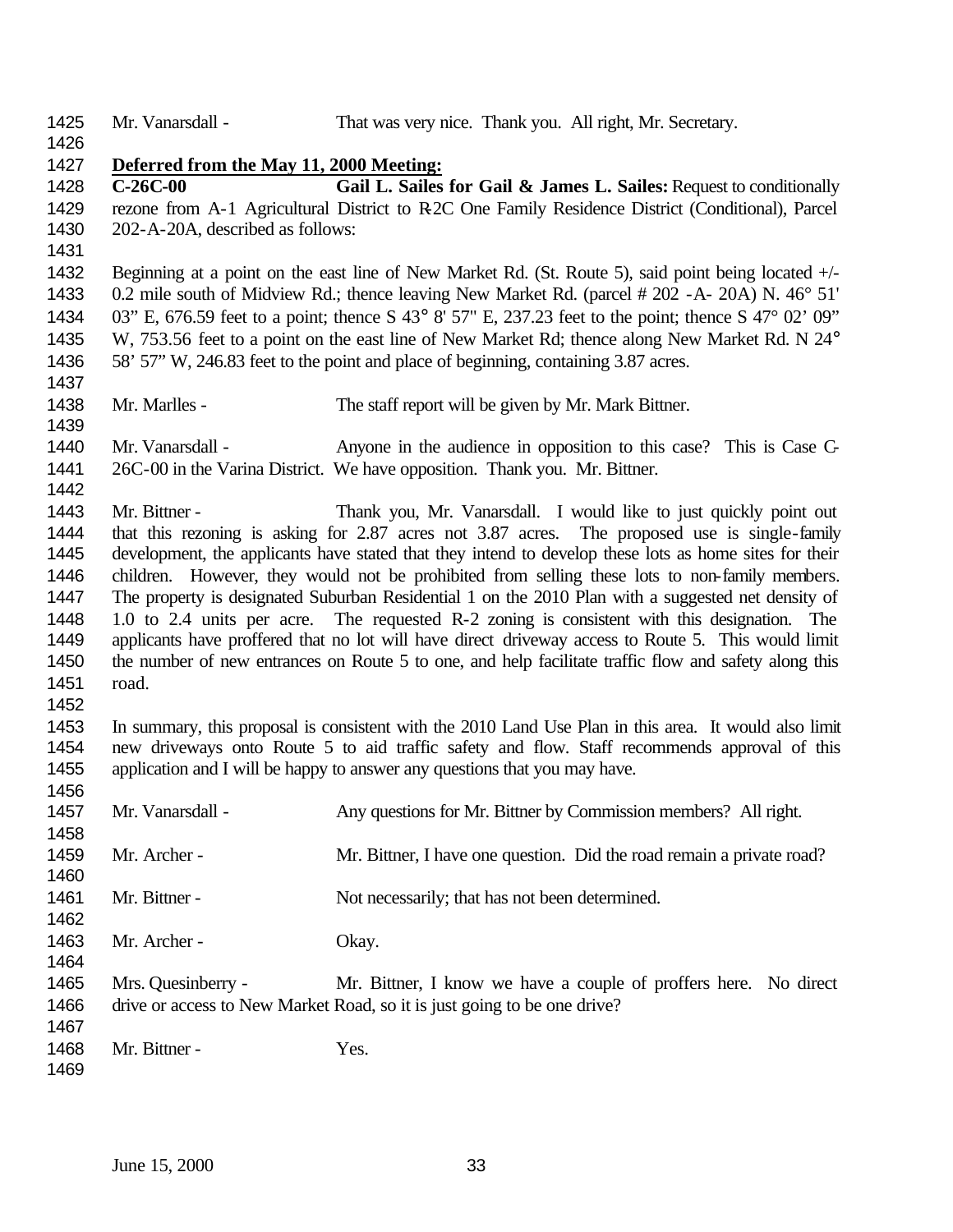| 1470<br>1471                                                 | Mrs. Quesinberry -                                        | And no more than four lots would be developed. But, do we have<br>any other proffers or any other conditions that would ensure the quality of the homes that are built                                                                                                                                                                                                                                                                                                                                                                                                                                                                                                                                                                           |
|--------------------------------------------------------------|-----------------------------------------------------------|--------------------------------------------------------------------------------------------------------------------------------------------------------------------------------------------------------------------------------------------------------------------------------------------------------------------------------------------------------------------------------------------------------------------------------------------------------------------------------------------------------------------------------------------------------------------------------------------------------------------------------------------------------------------------------------------------------------------------------------------------|
| 1472<br>1473                                                 | on those lots?                                            |                                                                                                                                                                                                                                                                                                                                                                                                                                                                                                                                                                                                                                                                                                                                                  |
| 1474<br>1475                                                 | Mr. Bittner -                                             | Those are the only proffers that we have.                                                                                                                                                                                                                                                                                                                                                                                                                                                                                                                                                                                                                                                                                                        |
| 1476<br>1477<br>1478                                         | Mrs. Quesinberry -<br>foundations?                        | Have you had any discussions with the owner or the applicant about                                                                                                                                                                                                                                                                                                                                                                                                                                                                                                                                                                                                                                                                               |
| 1479<br>1480                                                 | Mr. Bittner -                                             | No. I don't believe we had that discussion with them.                                                                                                                                                                                                                                                                                                                                                                                                                                                                                                                                                                                                                                                                                            |
| 1481<br>1482<br>1483<br>1484                                 | Mrs. Quesinberry -                                        | I know we had some concerns at the last meeting with the residents<br>around property that it be of high quality and also with the other concern, which was layout, which<br>is not what this rezoning is about. Do you know if the owners met with them?                                                                                                                                                                                                                                                                                                                                                                                                                                                                                        |
| 1485<br>1486<br>1487<br>1488<br>1489                         | Mr. Bittner -<br>tonight, as well as the neighbors.       | I do know that we suggested that the owners meet with the<br>neighbors. I do believe they have talked with at least two. I would imagine probably more since the<br>last meeting. I don't know the details of those conversations, but I believe the applicants are here                                                                                                                                                                                                                                                                                                                                                                                                                                                                         |
| 1490<br>1491                                                 | Mrs. Quesinberry -                                        | Okay. Thank you.                                                                                                                                                                                                                                                                                                                                                                                                                                                                                                                                                                                                                                                                                                                                 |
| 1492<br>1493<br>1494                                         | Mr. Vanarsdall -                                          | All right. Any other questions for Mr. Bittner? Is the applicant here?<br>All right. Do you want to come on down. You have some opposition. Good evening.                                                                                                                                                                                                                                                                                                                                                                                                                                                                                                                                                                                        |
| 1495<br>1496<br>1497<br>1498<br>1499<br>1500<br>1501         | Ms. Gail Sailes -<br>helped us on this effort.            | Good evening. My name is Gail Sailes and I am here with my<br>husband, James L. Sailes. First of all, I would like to apologize for our absence last month. My<br>husband and I serve a small community church, and on the afternoon of our scheduled meeting, we<br>had a death in the church community, church family. So many things were happening. We actually<br>forgot about the meeting. I apologize to the Commission and to my neighbors and all that have                                                                                                                                                                                                                                                                             |
| 1502<br>1503                                                 | Mr. Vanarsdall -                                          | Thank you for being so honest about it.                                                                                                                                                                                                                                                                                                                                                                                                                                                                                                                                                                                                                                                                                                          |
| 1504<br>1505<br>1506<br>1507                                 | Ms. Sailes -<br>build for himself and his family.         | The effort here was brought about in our intent to divide this property<br>for one of our children, who is currently living in a house that is located on the site, who wants to                                                                                                                                                                                                                                                                                                                                                                                                                                                                                                                                                                 |
| 1508<br>1509<br>1510<br>1511<br>1512<br>1513<br>1514<br>1515 | wrong, that is our intent and that is what prompted this. | In a discussion, I found out that, in order to subdivide the property and in order to do anything, there<br>was a cost associated and that cost for dividing it for one child versus for all four was not that much,<br>and that is what led us into, therefore, going ahead and trying to get it done at one time for a sum of<br>money. We have no immediate plans except for the one son for building. That is why, I think<br>someone asked the question about foundation and layouts and all of that nature. We currently have<br>no plans whatsoever as far as doing that. But, what we are hoping to do by requesting, at this point<br>to have the property divided, was that we could take care of it with one petition. Be it right or |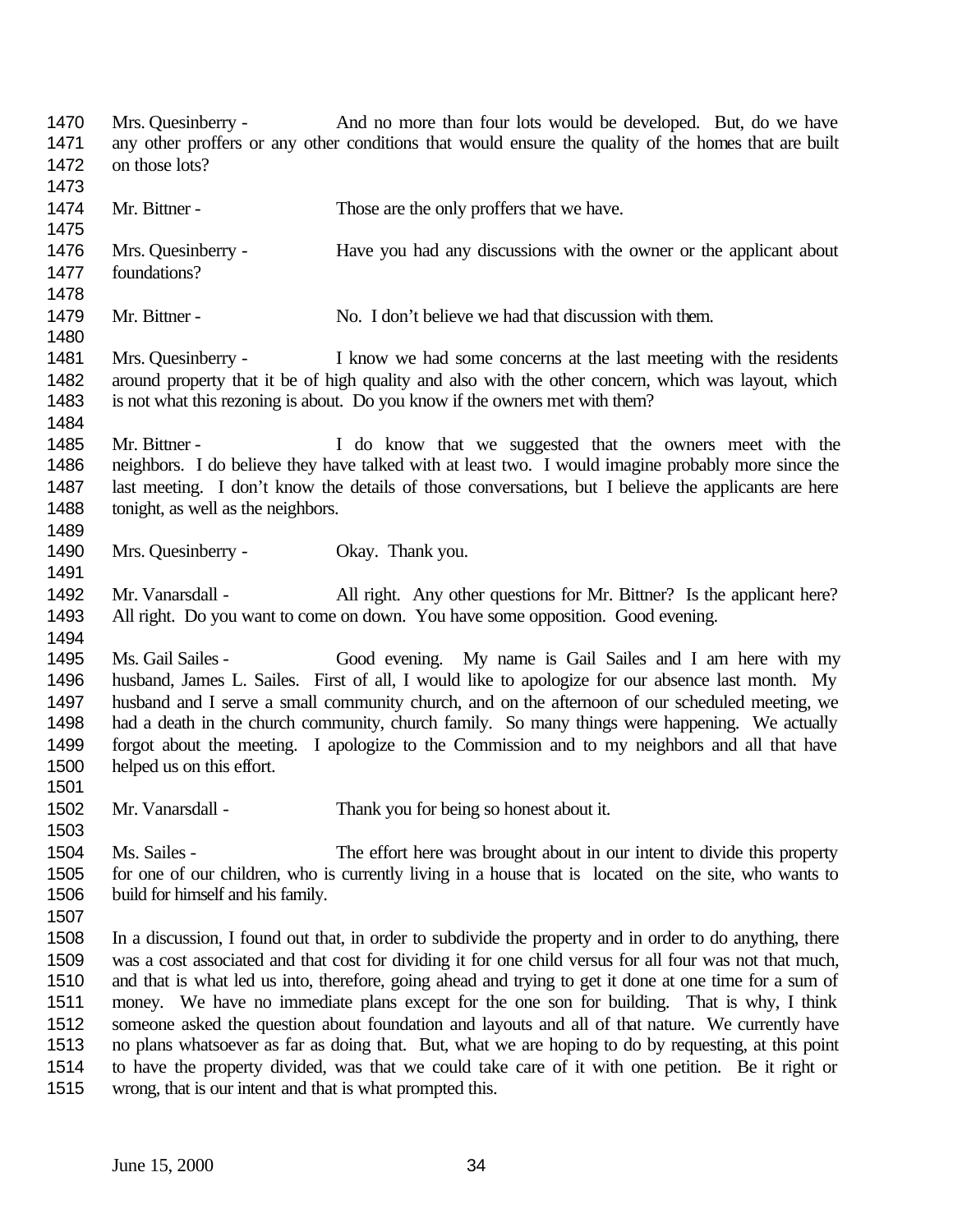### 

 I understand that, in talking to several of our neighbors, and we have talked to most of them, I believe, since that time and one of the major concerns was drainage. In that we do not have any development, and I think that word kind of frightens a number of people with a modest community that has been established for a while, and to receive a piece of paper saying "Your neighbors want to develop or subdivide it." You know, they envision Varina Station or some of the larger-type subdivisions. The one son that currently lives in the house, that would like to build, is tied to County sewer. When his home is built, the house that he is currently living in will be torn down, so he would still be tied into the County sewer as far as the drainage concern for that one building that is in the near future. I guess that is kind of where I will stop, and if you have questions, we will try to address them from that point.

Mr. Vanarsdall - All right.

 Mrs. Quesinberry - So, when you talked with the neighbors, did the neighbors have any other questions about the houses that you proposed to build or assurances of quality in the future in the development, because even though it is small, and it is four lots, it doesn't prevent you from selling that property to others who may not be family members and don't have the interest in that land and that community that you have. So, while the neighbors are generally concerned about insuring that whatever is built will be high quality and, no matter who owns the property in the future, that the interest of the neighborhood is preserved.

- Ms. Sailes Absolutely, and I really respect that, and I understand that. We have had this property some eight years. We have had a number of calls and inquiries from some developers who were interested in just getting a tract of land and developing it. We have no intention of doing that. Also, as I said, we serve the community as pastor and people, and we have no interest in defacing or tearing down the community. From my understanding, the question, primarily, has been on the drainage.
- 

 Now, I realize that someone else could move in, but recommendation is not to cut yourself off by saying, "We want it proffered only to our children," because there could be a situation down the road where the children would not want to build right there, and that is why we left it, to say that we would not want to be restricted in writing, in proffers, that it would only have to go to a child.

 Mrs. Quesinberry - And I don't think anybody would expect you to do that. But, considering that other than family members could own the property someday, would you not be interested in just some of the basic proffers that we are kind of used to seeing on the Commission when we have land that is subdivided that speak to the houses themselves, and the quality of the houses, what the houses are made of? For examples, foundations, or if they are going to have paved driveways, or anything that adds to the quality of the house in the ultimate neighborhood.

 Ms. Sailes - Yes, and I have to plead a limited amount of ignorance, even though I must thank Mr. Bittner because he was quite helpful in explaining to me the procedure that is involved. I understand that, based on the zoning for the property, we have to abide to certain standards, and that would be required, if and when building took place. If there needs to be other words added to the proffers, you know, certainly, we are quite willing to do whatever is necessary,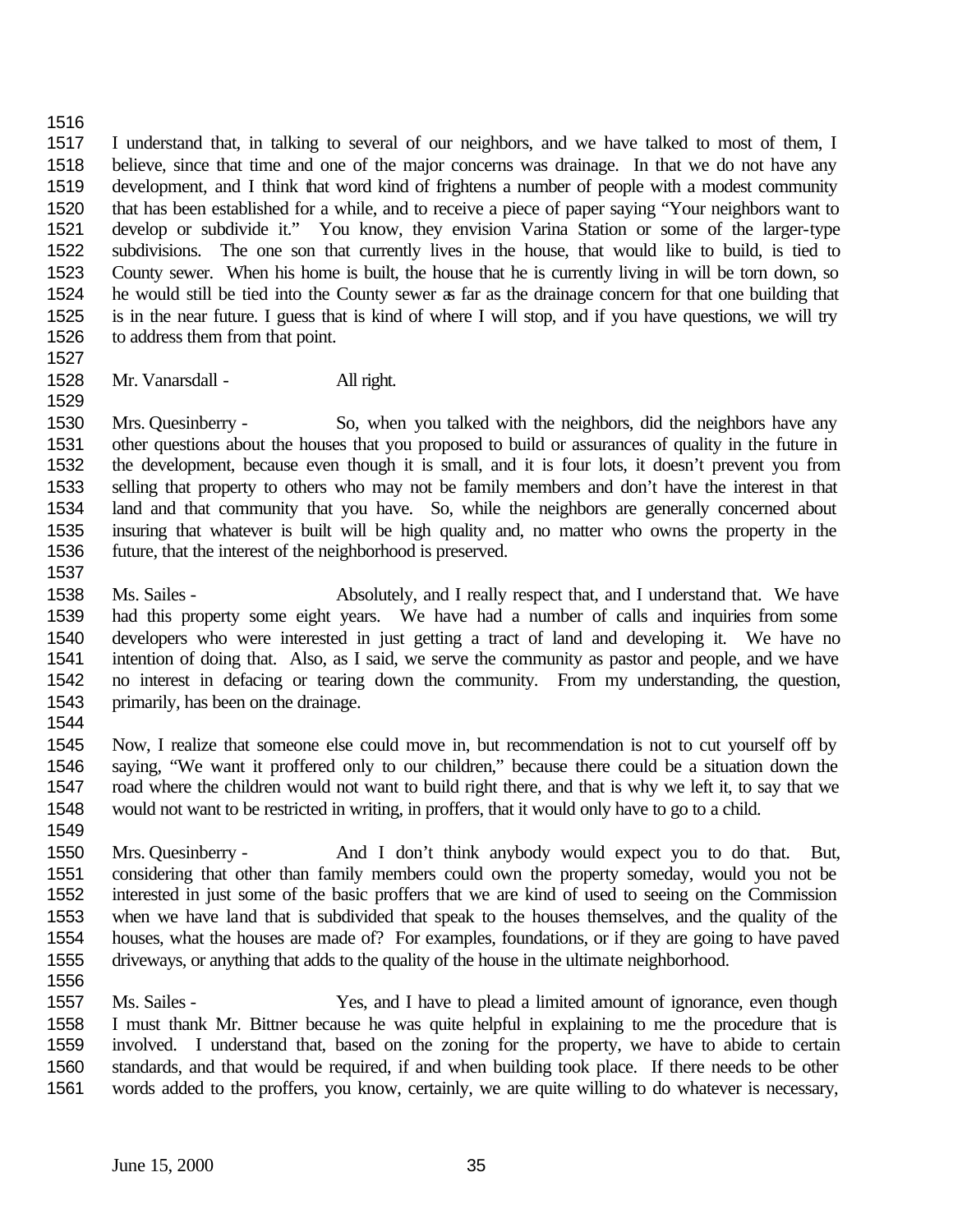but we thought that by virtue of abiding to the guidelines as set by the County for the rezoning that would be in keeping with the high quality of our development.

 Mrs. Quesinberry - I guess the easiest way to say that is that the threshhold for meeting the requirements for the County is pretty low, and, just for example, with four lots you could end up with four different houses with different square footage and different building materials, and there would be no real visual consistency or aesthetics to the looks of that little community and neighborhood. I guess you see where I am going with that.

1571 Ms. Sailes - I do.

 Mr. Sailes - I am James Sailes. I hear where you are and I understand that. Certainly, I even respect that, but I do wish that you would consider the fact that we are not in the position of just putting any kind of structure there. And one of things that we do have, is that we do have some control and communication with our children to the point that they, too, will have to abide by standards that are acceptable to the community. Certainly, we are not in the position of putting just anything there to get by. I'd like to think we are kind of persons who are concerned with quality. So, whatever the requirement is, we are not looking at the basic requirement, just for the purpose of getting or putting properties up.

 Mrs. Quesinberry - I want you to understand that it is not my intention to ask these questions to overburden what you are planning to do with your family. By your own admittance, you are not sure when and if you will build on those other lots. And, you know, you don't live forever, and families do sell off property. And, you know, at some point in time you may not be in control, and your family may not be in control of the property. And then anybody would be able to build anything as long as they met the basic low threshold standards in our ordinance. I just wanted to put that out there for you to think about that. Because, even though you have the best of intentions, I can tell you from experience that in here, with all of my colleagues, we have all had the best of intentions at one time or another and proved wrong, simply because circumstances change, and people change, and ownership changes. And unless you are very clear about what you intend to do on your proffers and what you want and what you envision your subdivision to look like, then, it may not necessarily come to pass.

 Ms. Dwyer - Mrs. Quesinberry, it sounded as though the applicant is agreeable to certain proffers if they just had some idea of what kinds of proffers the Commission might like to see. 

- Mrs. Quesinberry I'm thinking that maybe Mr. Bittner could help you with that at a later time to make sure there is some consistency and some quality, without overburdening what you are trying to do, understanding that you have got a family you are trying to provide for and space for. Would that be agreeable to you?
- Mrs. Sailes Absolutely. Again, as we had not looked at it being immediate, I think that is why a lot of those details were not filled in. But, if that is something that would be more acceptable to the Commission, I have no problem with that.
-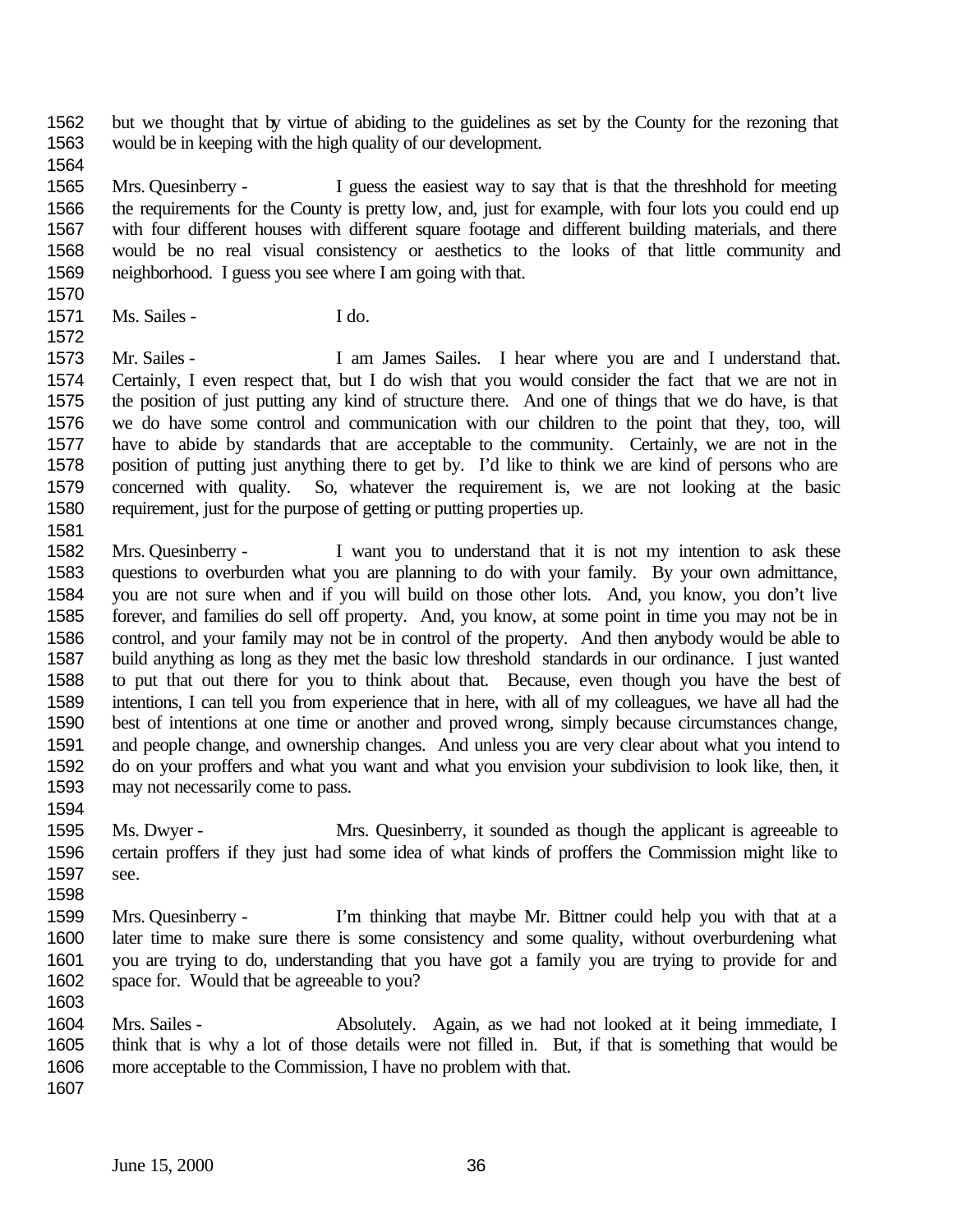Mrs. Quesinberry - Sure. That is no problem, because we can give you some things to think about and some things you can add before it goes to the Board of Supervisors. It would just give the neighbors a little more assurance that, should you not control the property any longer, anybody who comes behind you would have the good intentions that you have.

 Mr. Archer - Can I just say one thing, Mrs. Quesinberry. Rev. and Mrs. Sailes, typically, what Mrs. Quesinberry is saying that there are standards that are set by the zoning code that are kind of low, and, typically, in a subdivision of this type and, this is just an example, you will see things like no cantilevered chimneys, preferably no concrete slabs, and a certain amount of finished floor space, and that means that if the property were not in your control and passed on, the same proffers would apply regardless of who owned it. So, that is what Mrs. Quesinberry is saying. It could change hands and once you left it, we wouldn't have any guarantee that those things would be upheld. But, if you make those proffers, they run with the land forever, until somebody changes it at another zoning hearing. So, that is, essentially, what all of that means.

 Mrs. Sailes - Okay. I understand, trying to push some flesh on that vision. 

 Mrs. Quesinberry - Right. And it just ensures that your good intentions are carried out if you are not able to do it, and it would have to run with the land and what you want to have happen would have to happen. 

 Mrs. Sailes - I think that might, I know that one of our neighbors will come forward and speak for himself in just a moment, but they may also help, because we talked about drainage, and I kept saying to the individual, "We are not looking at actually building right now." So, what I think you are asking of us is to get an engineer or do something extensive work that might be quite costly to develop a drainage plan right now, and to me it seems premature. I don't know, but, hopefully, you can help me with that, as well, because if it is something that needs to be put in writing that this will be adhered to at the time the development would happen, and we said we 'd be willing to meet that.

 Mrs. Quesinberry - We can talk about that drainage in a few minutes, too, if it is still a question.

1641 Mrs. Sailes - Thank you.

 Mr. Vanarsdall - All right, do you want to come on over? Do you want to come down? How are you doing this evening? 

 Mr. Sydney Langford - My name is Sydney Langford and I live at 1340 New Market Road, and I am somewhere close between the property and the (unintelligible) Center, what is now the bank. Some questions is, I've got no objections to building houses and if we come with some proffers on that, that is wonderful. Another thing is, I think, is that would maybe take care of the drainage issue a lot is find out the location for any road that is going to be and adhere to County standards, to be sure the road is built to County standards and, you know, maintained by the County. And you're going to have to have proper drainage or the County will not be accepting the road at a future date, so that may take care of a lot of the drainage thing, and have a proffer in there that the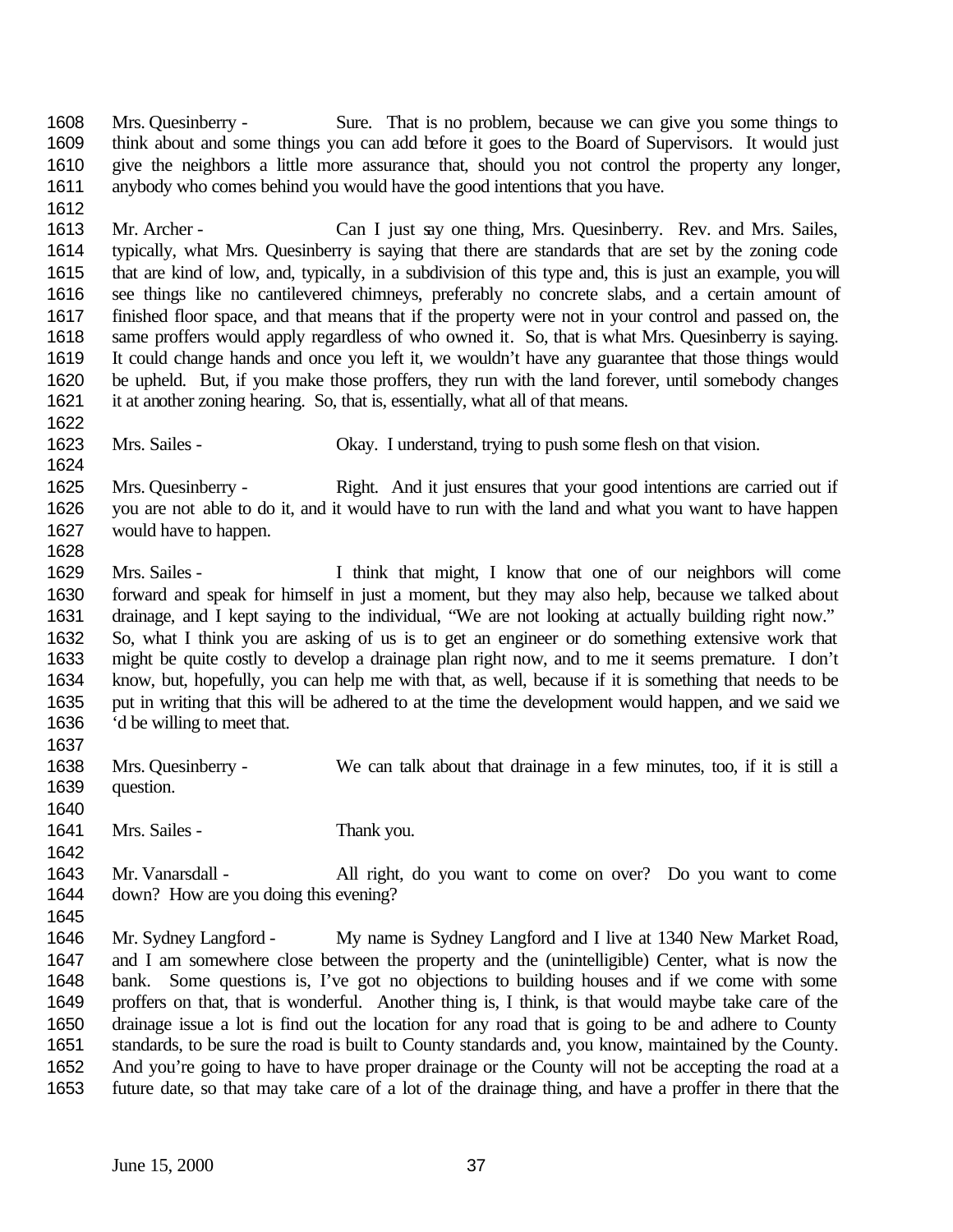access road to the house would have to meet County standards. Because, if not, I think you still are going to have a problem with drainage. And, I still don't know where this water is going to go to this day. And I hate to just rush in and say, "Yeah, let's do an R-2 zoning;" when no one right now has a clue how to manage the water. I know it is going to be later on a subdivision hearing, and I will be honest with you myself, I don't know how they work. Do we participate, the property owners around, at the subdivision hearing? Are they aware of all of the elevation, the lay of the land, or if this land is sold can five individuals build five separate kinds, or is there not one master mind over the whole development, like the bank was one master mind? But here, we can zone it just now for one person to build and next year somebody else build, and the following year somebody else build without working this drainage thing. We might be throwing water from A to B to C to D to E, and we ain't got nothing but standing water. Somebody is going to get impounded. 

 Mrs. Quesinberry - Mr. Langford, Mr. Marlles can probably explain this better, but let me just help you with it. We don't usually take that up at the zoning hearing. What we do at zoning is rezoning that would allow an applicant to build a number of houses that they would want to build and no more. But, when they get to that subdivision part, some of those questions that you have, the layout and where the water goes, those, that is the time when those are answered. And, if it is shown that the water is not going anywhere, but sitting there, then it would impact how many houses they actually could build and where they could set those houses. Even though we would rezone this and say, for example, that they could subdivide this land and that they could have four lots, it doesn't necessarily mean that there are four buildable lots when you get down to really hashing out all of the issues that you are talking about. Mr. Marlles, do you want to jump in there?

- Mr. Marlles I will be glad to. That is a very good description, Mrs. Quesinberry of actually what happens. A detailed review as far as drainage does occur upon a subdivision review. Our Public Works Department has engineers that do look at that issue and do work with the developer to make sure that the drainage problem is handled. There are standards in place that the County has adopted to hopefully ensure that drainage issues are taken care of as part of that subdivision plan approval process.
- Mr. Langford Right. Personally, I see this as an issue of drainage three to four months of the year especially during the fall, because Route 5 has been known to flood, and you've got two drainage easements, about 80 feet apart. And, that is, what I am saying is, if you build the land up so you can build the houses, you might impact the adjoining property owners. I don't know. That is a big concern.
- Mrs. Quesinberry Well, I don't think that they would be in a position to impact you, because that wouldn't – that would put them in a very precarious spot if they built something impacting you, or making the drainage worse. It may not improve what happens on your property, but if they built something that actually caused some kind of adverse condition on your property, then they would certainly be responsible for that. So that is about, typically, what we see happen, and that is what the subdivision process will bring out, if, in fact, they have those issues and they need to move water from one place to another. That is where that engineer is going to come out and show what they need to do. And, if they need to arrange their lots in a different way, then they won't even have four buildable lots when all the dust settles and we see what happens on that property.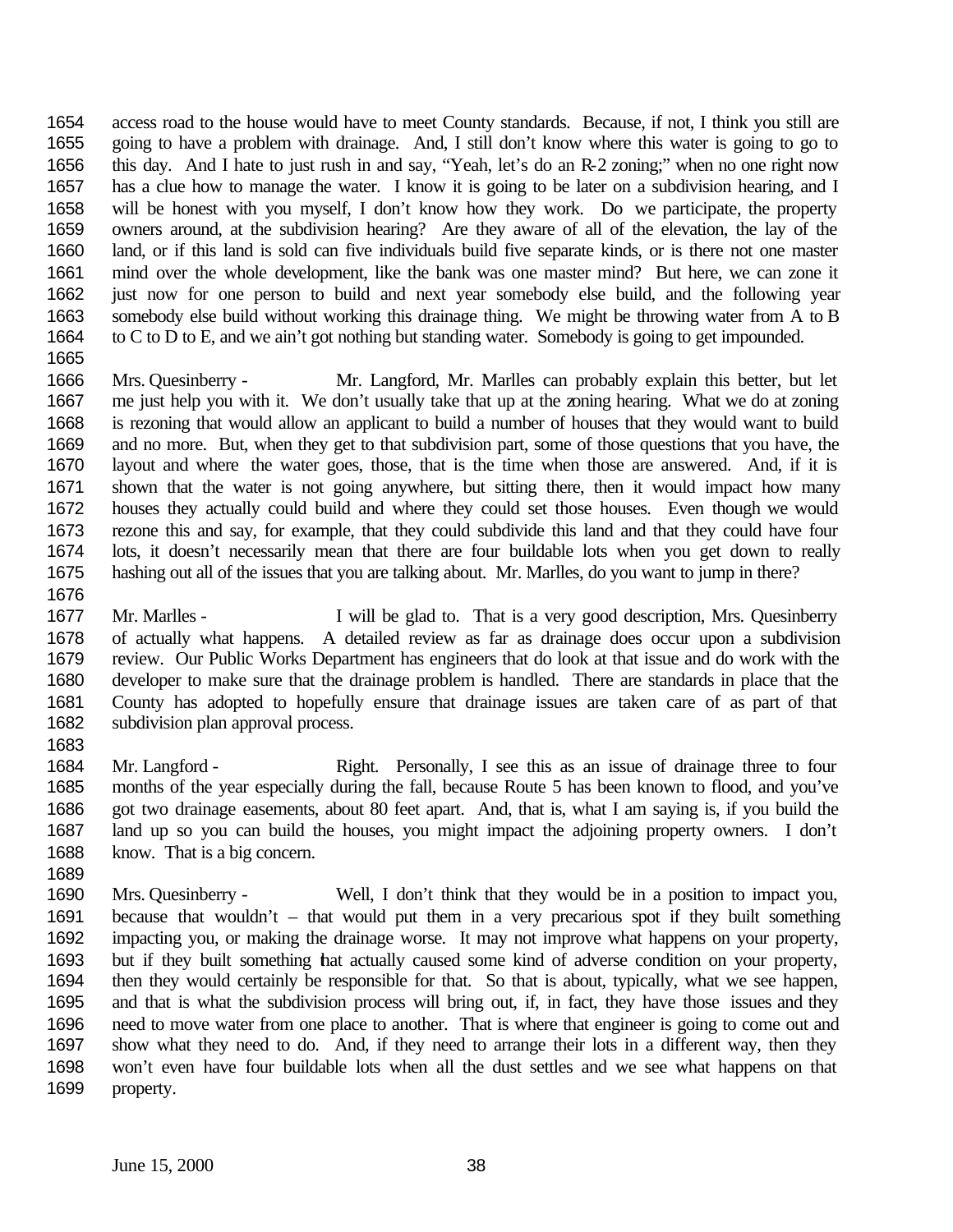Mr. Langford - I reckon then what the main question is then before we say, for example, she and I understand that she wants the child to be able to build on that lot immediately, so really, though, to make sure that we do have buildable lot places to, for the water to go to, should it not be that they would have to have the plan in place before the first house would be built? Mrs. Quesinberry - They would have to go through this subdivision process, and then they could start building at least on the first lot. That sounds like what they would like to do. And it looks like they are going to wait a little bit on the other lots. Mr. Langford - Yes, but the engineering would have to be done to make sure that the whole subdivision… Mrs. Quesinberry - It is a subdivision. Albeit small, it is a subdivision, so it would have to meet all of the rules. If it was 200 houses or four houses. It is still a subdivision. 1716 Mr. Langford - Okay.. Mrs. Quesinberry - Does that help you? 1720 Mr. Langford - Yes. At least I know where to go to if I have a question. Mrs. Quesinberry - Now, you had another question about the subdivision process and if you could put input during that time. Did you want to say something about that, Mr. Marlles? Mr. Marlles - Yes. Are you an adjacent property owner? Mr. Langford - Yes, sir. Right next door to it. Mr. Marlles - Okay. Then you will be notified when the subdivision is submitted, assuming this zoning is approved. Mr. Langford - Okay. Mr. Marlles - You would have the opportunity to come in and review those plans in the Planning Office. You would have the opportunity to ask questions and, you know, basically, review what the standards are and how the drainage is going to be handled. Mr. Langford - Like, when the bank built right on the other side of me, which is now a Vet Hospital now. They went over the whole plan, the whole thing with me. They were very good and I understood what was happening. Mr. Marlles - We need to make sure, I believe you gave your name for the record. Mr. Langford - William Langford, 1340 New Market Road.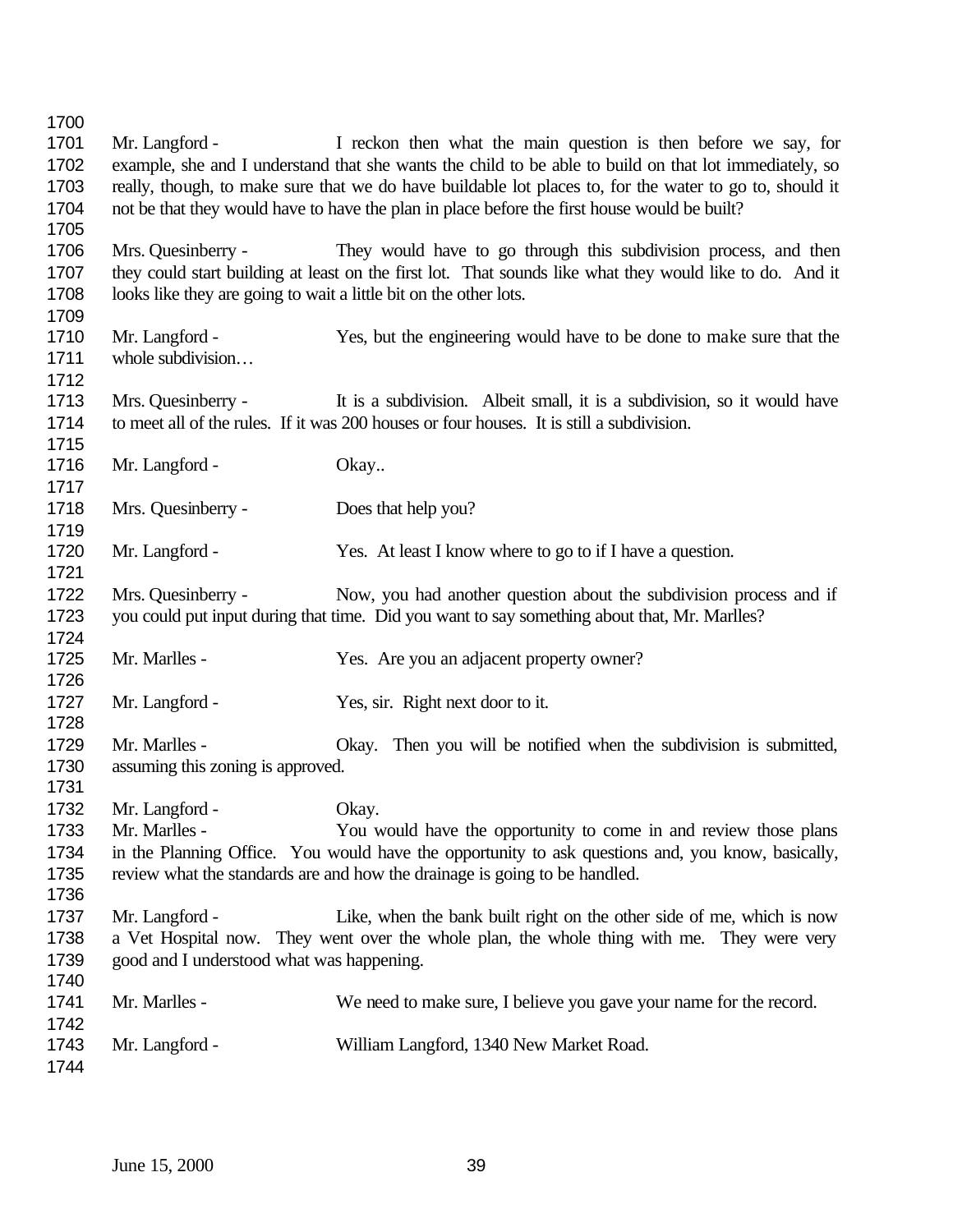Mr. Marlles - Okay. We will make sure that you are notified when and if the subdivision is submitted for approval. 1748 Mr. Langford - Okay. Thank you. 1750 Mr. Vanarsdall - Thank you. Mrs. Margaret Bigger - I am Margaret Bigger at 1364 on the other side of the property. And like Mr. Langford, it has been misleading when you say you are trying to rezone to subdivide some property. Now, nothing has been said about the one acre on the front part, where the house originally is now. And they are going to put four lots or five lots on the 2.87 of an acre adjoining. Me, being next door, I am still thinking like Mr. Langford about that drainage. Mrs. Quesinberry - I think the 1.4 acres of the front, I don't believe that is part of this zoning case. 1761 Mrs. Bigger - At first it was. Mrs. Quesinberry - And this case is only going to be concerned with the 2.87 acres and with… 1766 Mrs. Bigger - The 2.87, and they are on the back? 1768 Mrs. Quesinberry - Right, and they are only asking for four lots maximum. Mrs. Bigger - You know, the correspondence is misleading. It was a typographical 1771 error and said 3.87 and five lots. 1773 Mrs. Quesinberry - That was the original... 1775 Mrs. Bigger - It said, the meeting for June  $15^{th}$ . 1776 Mrs. Quesinberry - That isn't correct. You are right. This zoning is only about the 2.87 with four lots. They are proffering no more than four lots on this 2.87-acre piece. We are looking at that right now on the screen. Mrs. Bigger - I did get a chance, and Mrs. Sailes did apologize, and came to see me, and said she was only interested in dividing the land. And if that is the case, that is one thing. But, when you are talking about putting a lot of homes, and as you said, the standards and so forth, that is your question and who will do this? If it is going to be the same builder or what have you, and with drainage running from Mr. Langford on the other side to Bigger. Mrs. Quesinberry - Mrs. Bigger, since you are on the other side, you should be notified before the subdivision plan, too. Shouldn't she?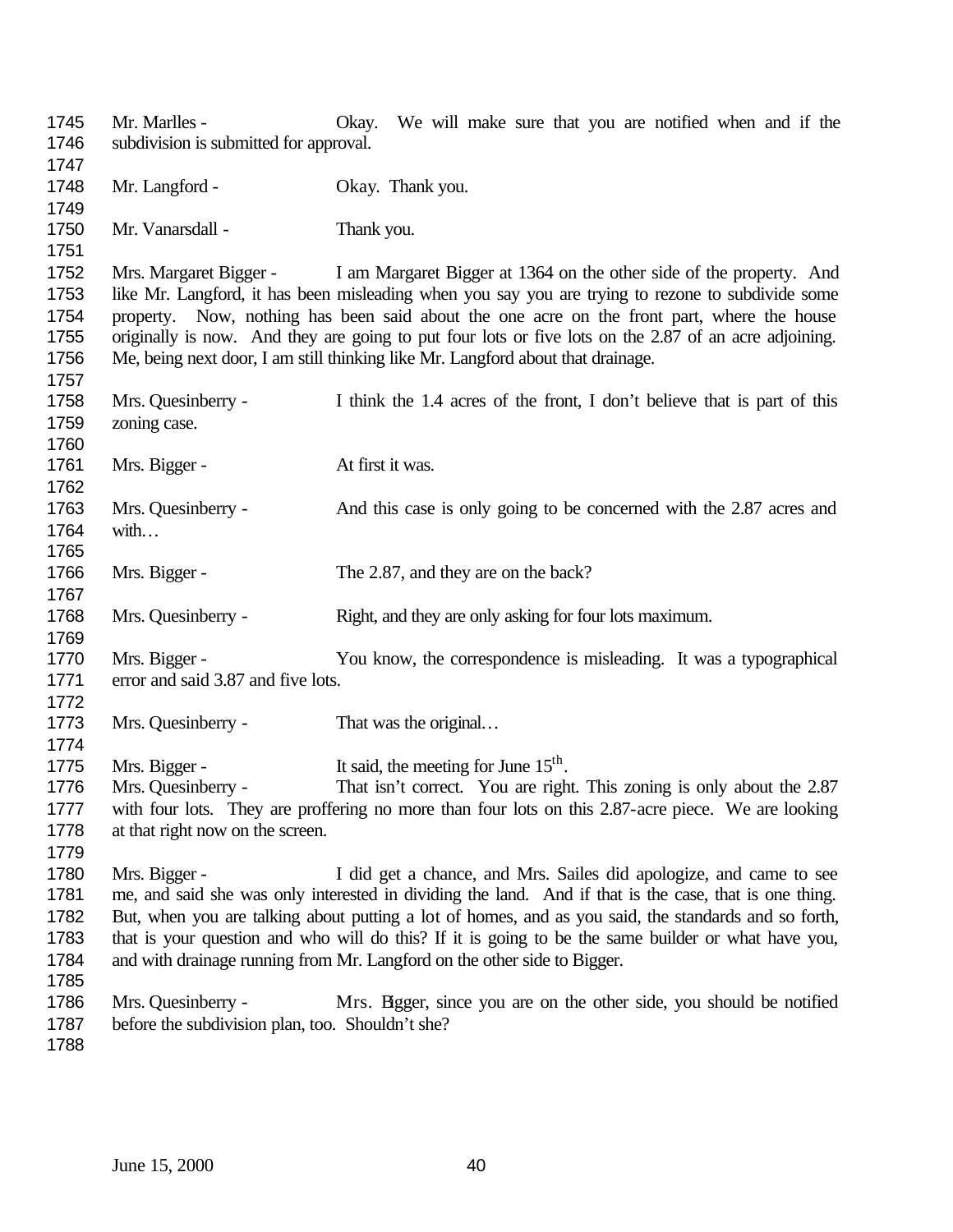Mr. Marlles - Yes, ma'am. If you leave your name and address, if we have your name and address, we will make sure that you are notified. There will be a note put into the file and we will make sure you are notified when the subdivision is submitted for review and approval. Mrs. Quesinberry - And at that time, Mrs. Bigger, like we were talking with Langford, you will be able to see the plan and how the house is set on the lot, and the drainage issues will be discussed or the remedy to move water that needs to take place. Okay? All right. 1797 Mr. Vanarsdall - Thank you. Mrs. Quesinberry - Sure, Mrs. Sailes. Come on down. Mrs. Sailes - For the sake of saving a little face in my neighborhood, for Mrs. Bigger and others, just for the record, I'd like to say, once again, that I understand the procedure. And you share with me what needs to be done on paper for a subdivision, but we have no plans right now for a subdivision. It was just so we would have this on paper for the children at a future date. I will definitely talk with Mr. Bittner and seek his guidance as far as putting those things that, Mrs.Bigger, you don't have to worry about any kind of subdivision plan, I hope, in the near future, 1807 because we don't have one. And I hope I am not making it any worse, but I am just being honest. I think when Mrs. Bigger stood up and said it was misleading because you were sharing information from me, with me, as far as aesthetics and houses and all of that kind of stuff and that should at least be in writing in case someone would come in the future to build, and I respect that, and I will do that, what you suggested. I do not have any plans for any building except for the one acre of land that is going to remain agriculture or whatever it is zoned now. That is where our son is living, and that is the only thing that will be looked at anytime in the future that I know of, to be built upon. Mrs. Quesinberry - And that acre that you are talking about, just to clear this up, is not a 1816 part of this zoning case? 1818 Mrs. Bigger - No. No. It is not. Mrs. Quesinberry - Thank you very much. 1822 Mr. Vanarsdall - Thank you. Mrs. Quesinberry - Okay. I am ready for a motion. I'd like to recommend approval of Case C-26C-00 and ask Mr. Bittner to get with Mrs. Sailes prior to the Board of Supervisors' meeting and develop just some, help her develop some basic proffers concerning the quality of the future homes on the maximum of four lots that will be allowed on this parcel, and just have those ready prior to the Board meeting, if you would, Mr. Bittner. You said, yes? Okay. With that, I'd 1829 like to recommend approval, Mr. Chairman, of C-26C-00. Mr. Taylor seconded the motion.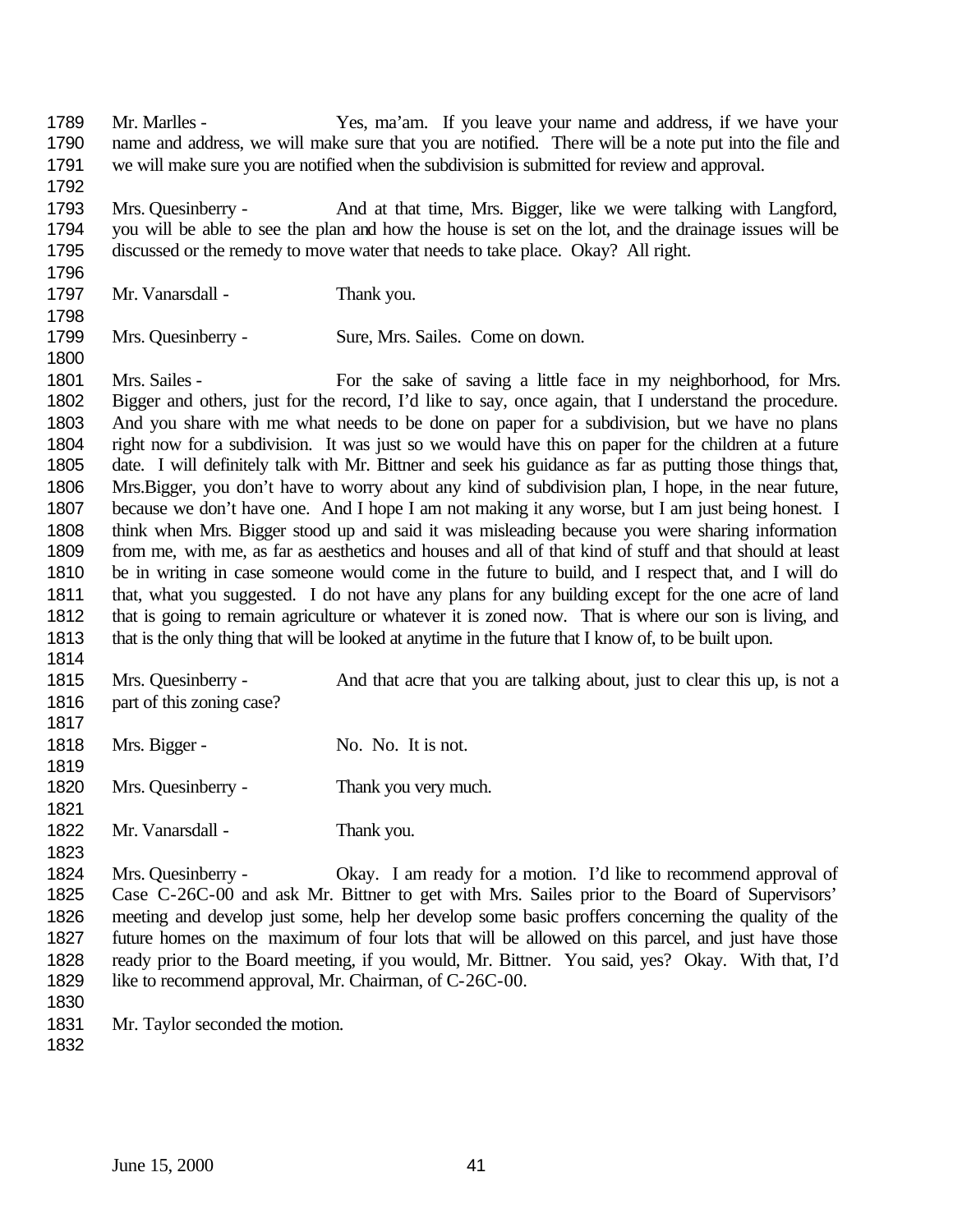Mr. Vanarsdall - Motion made by Mrs. Quesinberry, seconded by Mr. Taylor. All those in favor say aye—all those opposed by saying nay. The vote is 5-0 (Mrs. O'Bannon abstained).

 **REASON:** Acting on a motion by Mrs. Quesinberry, seconded by Mr. Taylor, the Planning Commission voted 5-0 (one abstention) to recommend that the Board of Supervisors grant the request because it conforms to the recommendations of the Land Use Plan; and it would permit development of the land for residential use in an appropriate manner.

- **C-43C-00 Alan R. Kemp, Jr., AICP for Pendragon Development, LLC:** Request to amend proffered conditions accepted with rezoning case C-14C-93, on Parcel 238-A-38, containing 129.382 acres, located at the eastern terminus of Ruddy Duck Drive. The amendment is related to the buffer area. The Land Use Plan recommends Suburban Residential 1, 1.0 to 2.4 units net density per acre. The site is also in the Airport Safety Overlay District.
- Mr. Vanarsdall Is anyone in the audience in opposition to this case? No opposition?
- Mrs. Quesinberry I think the opposition left, didn't they? No. Okay.
- Mr. Vanarsdall Good evening, Ms. Hunter.
- Ms. Jo Ann Hunter, County Planner Good evening, members of the Commission. The applicant is requesting an amendment to proffers accepted with Case C-14C-93. The requested amendment relates to the buffer from the Virginia Power easement. Proffer 10, accepted with Case C-14C-00, required a 35-foot buffer for all lots and other property contiguous to the Virginia Power easement. The applicant is proposing to delete the phrase "and other property" from the proffer. This will allow the recreation area to encroach on the buffer area, but would not change the buffer requirement for single-family lots. The Virginia Power easement is 225 feet wide, (referring to slide). That area is the VEPCO easement and the 35 foot buffer runs along here (referring to slide). By deleting the phrase "and other property," it would allow the tennis court, which is located here (referring to slide) to encroach into that buffer and a trellis open area here (referring to slide). The applicant is also proposing to put their parking under the VEPCO easement which has received approval from Virginia Power. The recreation area would serve just the residents of the Four Mile Run Subdivision and surrounding neighborhood.
- The applicant has indicated that the proffer amendment is required due to environmental constraints. They can't shift the tennis courts down in this area (referring to slide) because there are wetlands in this area. The proposed amendment of buffer area is reasonable and staff does not believe it would impact the overall quality of the development, and we recommend approval of the request.
- 
- 1873 Mr. Vanarsdall Any questions for Ms. Hunter?
- Ms. Dwyer Ms. Hunter, by eliminating that language from the proffer, would any other property be affected other than the single-family residential property?
-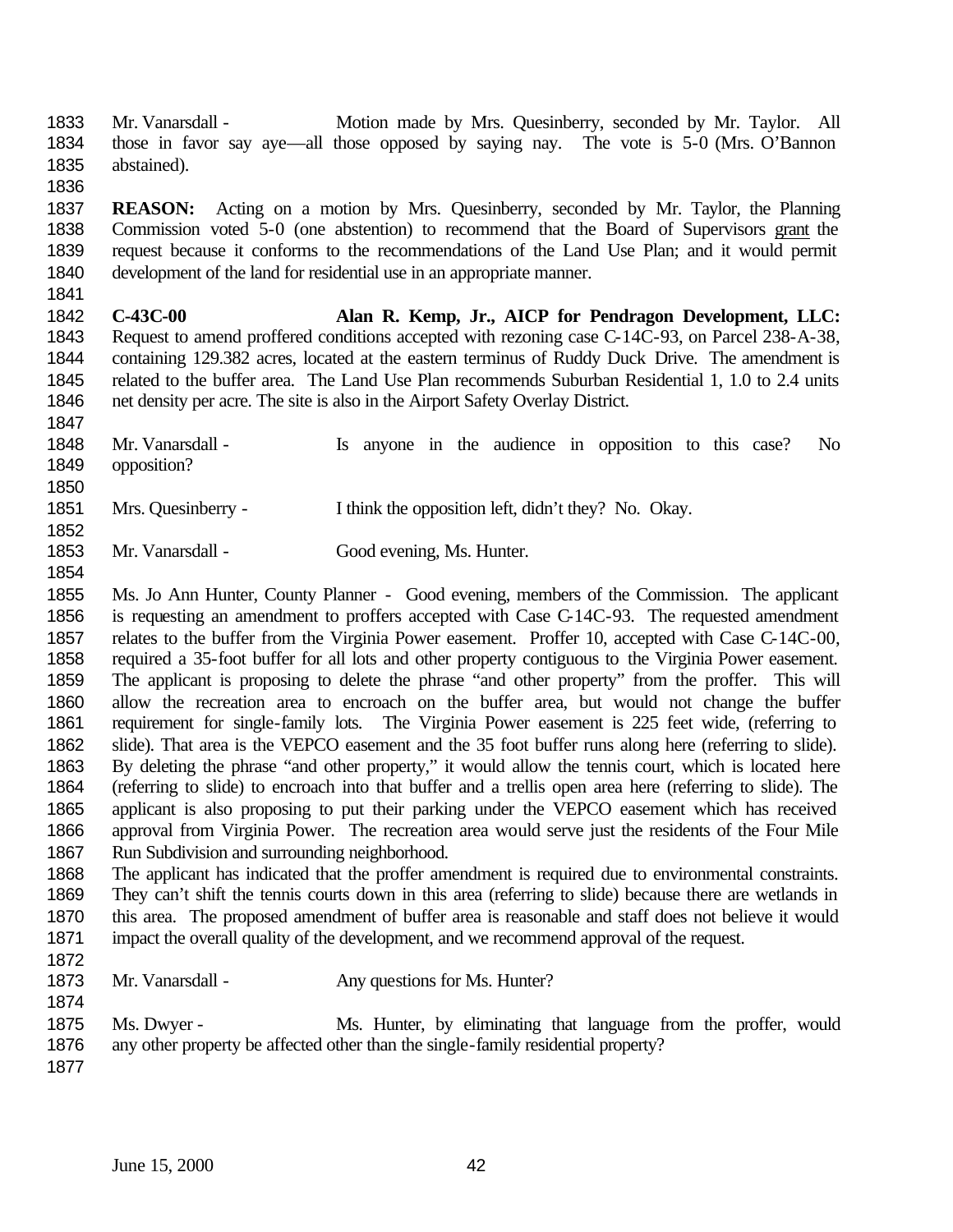Ms. Hunter - No. As you can see, the zoning impacts the area shaded with the dashed line. The recreation area runs on this portion of the VEPCO easement. There are single- family lots that would run along the rest of the property, so they would be required to maintain a 35- foot buffer. 1883 Mr. Vanarsdall - Any more questions for Commission members? Thank you. Is the applicant here? Mr. Joe Cross - Good evening, members of the Planning Commission. My name is Joe Cross. I am with Pendragon Associates, the developer and applicant. My address is 710 North Hamilton Street, Richmond, Virginia, and I think the staff made a reasonable presentation of what we are asking for. It affects just the recreation area. It was occasioned and caused by our desire not to impact wetlands. And, as a result, if we do not get it, the community will be left with one, not two tennis courts, which we are giving to them. And they will be left with a pool that has a very, very small deck area around it, which we feel would be not in the community's best interests. And because there is no vegetation there to save to begin with, it was a tire dump. We pulled about 12 tandem loads of tires out of it to clean up the site. We feel that this is a definite addition to the neighborhood, and a reasonable request. If you have any questions, I will be happy to answer them. Mr. Vanarsdall - You may want to save some time for rebuttal. You have some opposition, Mr. Cross. We will now hear from the opposition. Good evening. How are you, tonight? Mr. Thomas Cannon, Jr. - Just fine. My name is Thomas Cannon, Jr. and I live at 2916 Silvertail Court, which is three streets from Ruddy Duck Drive. And when we came here, we came here because we received a notice of some amendments. However, we never knew what the amendments were to, and so we didn't come down here to oppose it. We came down here just to get information about what the original plan was in the beginning, and when we saw that this was going to be expedited, we just wanted to get some information before this went ahead, without us knowing what the original plan was. Mrs. Quesinberry - Mr. Cannon, are you okay with what you heard tonight? Do you feel comfortable with that? Mr. Cannon - Sure. Since what was explained to us what the original plan was and why this was going to be shifted, then I was perfectly okay. He knew exactly what was going on, so it's kind of misleading when it was said that we were opposed. We weren't opposed to anything. We just wanted to make sure we had information in hand before anything went ahead. Mrs. Quesinberry - Well, that is just fine. We just wanted to make sure that you get the opportunity to speak to if you need to or want to. If you are not opposed, then I think we can expedite now. Mr. Cannon - Okay. Sure. That is okay. Thank you. Mr. Vanarsdall - All right.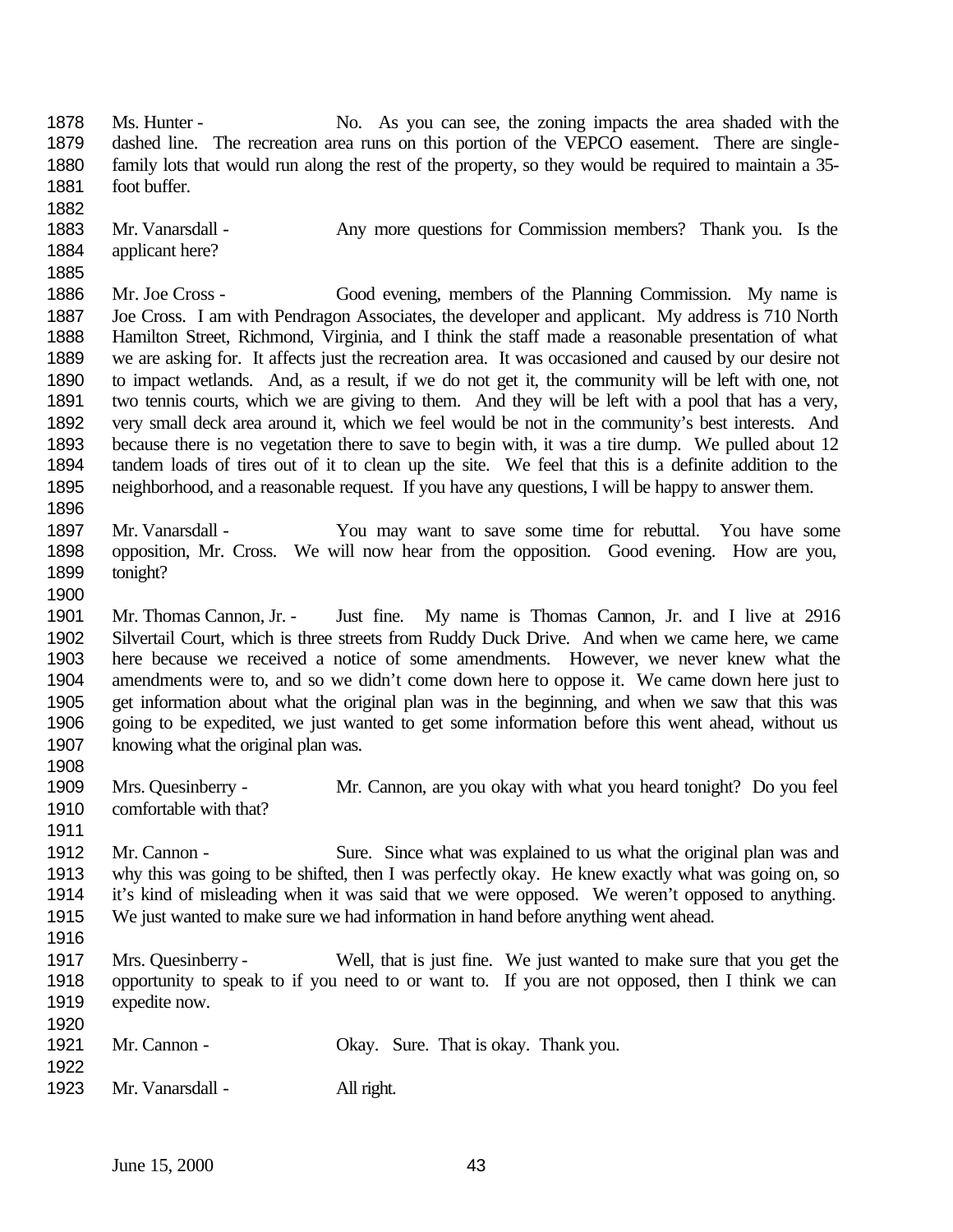Mrs. Quesinberry - All right, Mr. Chairman, I am ready. I'd like to move to recommend Case C-43C-00 for the proffer changes to Proffer No. 10, as it states in the staff report to the Board of Supervisors.

Mr. Archer seconded the motion.

 Mr. Vanarsdall - Motion made by Mrs. Quesinberry, seconded by Mr. Archer. All those in favor say aye—all those opposed by saying nay. The vote is 5-0 (Mrs. O'Bannon abstained).

 REASON: Acting on a motion by Mrs. Quesinberry, seconded by Mr. Archer, the Planning Commission voted 5-0 (one abstention) to recommend that the Board of Supervisors **grant** the request because the changes do not greatly reduce the original intended purpose of the proffers; and it is not expected to adversely impact surrounding land uses in the area. 

 **C-44C-00 Alvin S. Mistr, Jr.:** Request to amend proffered conditions accepted with rezoning case C-25C-95, on Parcels 192-A-42B, 43, 43A, 192-12-A-1 thru 7, 20, 22, 26, 27; Part of Parcels 192-12-A-21, 23 thru 25 containing approximately 13.8 acres, located on the south line of Darbytown Road at Jahodi Lane. The amendment is related to the percentage of ranchers allowed. The Land Use Plan recommends Suburban Residential 1, 1.0 to 2.4 units net density per acre. The site is also in the Airport Safety Overlay District.

- Mr. Marlles The staff report will be given by Mrs. Elizabeth Via. Mr. Vanarsdall - Is anyone in the audience in opposition to this case? No opposition.
- Mrs. Via.

 Mrs. Via - Thank you, Mr. Chairman, and Mr. Secretary and members of the Commission. The applicant, in this case, is proposing to amend the proffers associated with the Winding Wood Subdivision, which is currently under construction. The development shown here on your screen is located along Darbytown Road north of Laburnum Avenue in the area highlighted in the green. Approval of this amendment would delete a restriction on the property that limits the development to no more than 25 percent ranch-style homes. 

 The site was zoned in 1995 to R-3C, General Residence Conditional, consistent with the 2010 Land Use Plan designation of Suburban Residential. To date, Section A, which you can see (referring to slide) which is platted up the top in the northern corner of the site, has been recorded and is under construction, and Section B, which continues this road down to where the red dot is (referring to slide). Section B was granted an extension of final approval until April 2001, but is not yet under construction. At this time, three ranchers and four two-story homes have been built, and the applicant has contracts pending for two more ranchers.

1966 While there are no land use issues with this case, staff is concerned that a commitment was made to 1967 the community and to the County at the time these proffers were offered. And, in particular, staff is the community and to the County at the time these proffers were offered. And, in particular, staff is concerned about deleting the restriction on the number of ranch-style homes that can be built would allow the developer to build a majority of the smaller sized homes.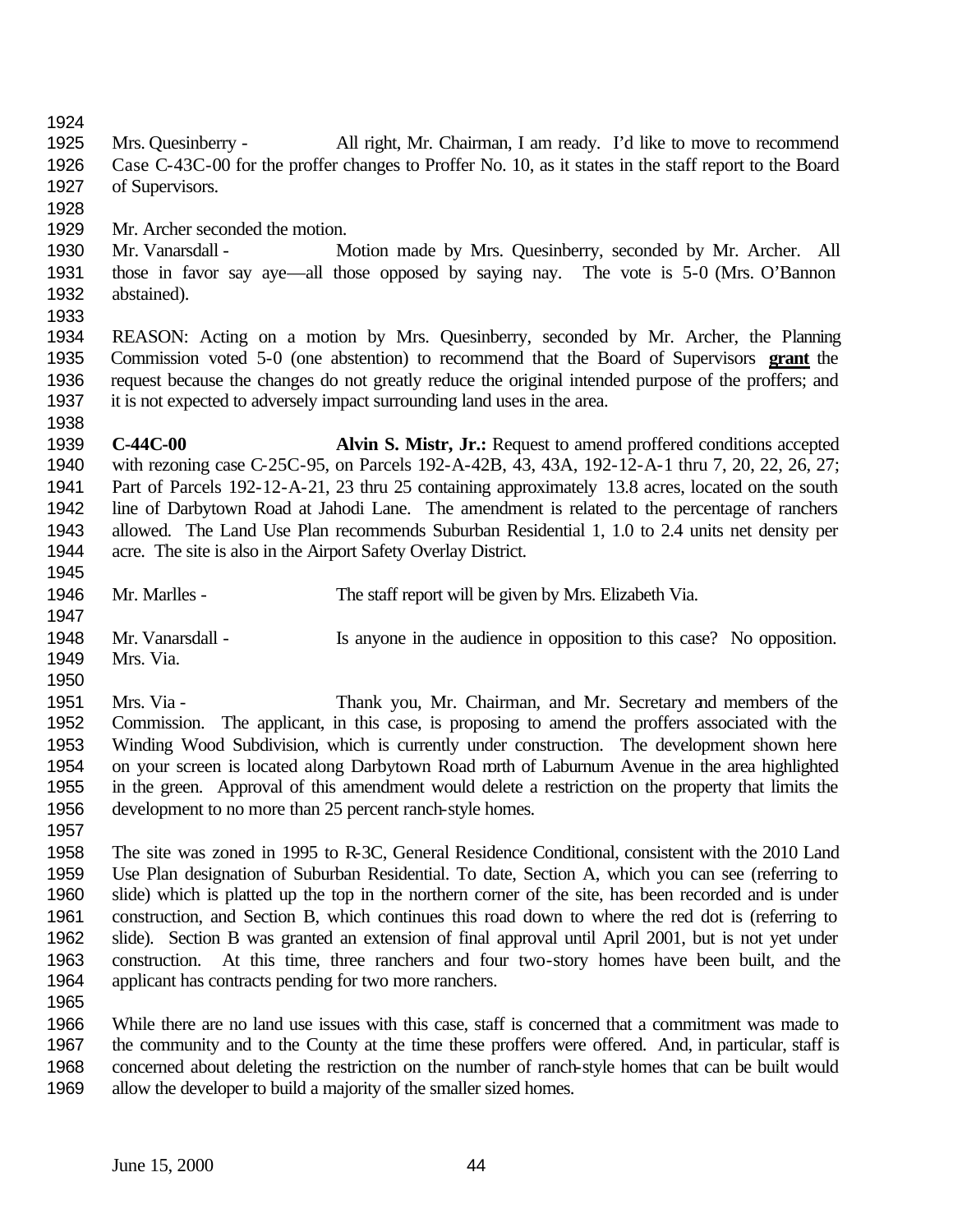The proffer currently provides a minimum livable floor square footage of dwellings for two-story at 1,600 square feet; 1-1/2 story at 1,400 square feet, and the ranch-style, as I said, the smallest, at 1,200 square feet. Staff would prefer to retain the original proffers, or if the Planning Commission believes this case has merit, we would like the applicant to consider raising the minimum square footage of ranch-style to at least 1,300 or 1,350 square feet. I'll answer any questions that you might have.

- 1978 Mr. Vanarsdall - Any questions by Commission members of Mrs. Via?
- Mrs. Via I am sorry. I might add that we did receive one letter of opposition from the Varina Beautification Committee strongly urging the Planning staff and the Commission not to amend the proffers already agreed to, and I will pass this to Mrs. Quesinberry for her review.
- Mr. Vanarsdall Thank you. Do you want to hear from the applicant, Mrs. Quesinberry? If the applicant is here, would you please come on down.
- Mr. Mistr I am Spud Mistr with Winding Woods requesting this proffer change. As Mrs. Via has explained, we have five ranchers that are either built or under construction; one of which we are getting ready to start. We can only build six. There are being requests, as people come in looking for ranchers, and it is about 50-50 right now. That is the way I would anticipate it, so we would like to have the right when we go into Section B to sell and build a ranch house if somebody desired that. One of the reasons is that we have retired people living in the subdivision. There will be eight families living there right now. There is only one child about four years old, so most people have no need for three and four bedrooms, two-story homes.
- 

- As far as the size of the houses, the houses were proffered at 1,200 square feet. And of all of the ranchers we have under construction, the average square footage is 1489, with the smallest being 1,340 square feet. I am reluctant to proffer 1,300 square feet, because there might be a lot that we would need to build 1,200 or 1,250 on. But, so far, I don't anticipate it being any substantially different from the average we are seeing right now.
- 

 The average square footage of all houses is 1,662, with the two-story being 1,878, so they are averaging about 400 or less than 400 more than the ranchers. But, by the same token, the ranchers are averaging the same price, sales price as the two-stories within a thousand dollars of them. So, I don't think by putting in more ranchers we are reducing the quality of the subdivision. In fact, if anything, these houses are more expensive per square foot for the ranchers and, in general, are nicer houses, in my opinion. So, with that, I would request that you recommend this for approval.

- 
- Mrs. Quesinberry Mr. Mistr, I've got to tell you, you know the reason this proffer was put in, originally, was the same reason that we see it so often. In cases where the community is very concerned about small, boxy homes, and low square footage, they are really not great additions to the community or the neighborhood. And, quite frankly, we have quite a lot of them in the Varina area, and in Henrico County. So, there is not a real pressing need for that. And you have already stated that the ranchers you have built, the average square footage is 1,489, but you are not even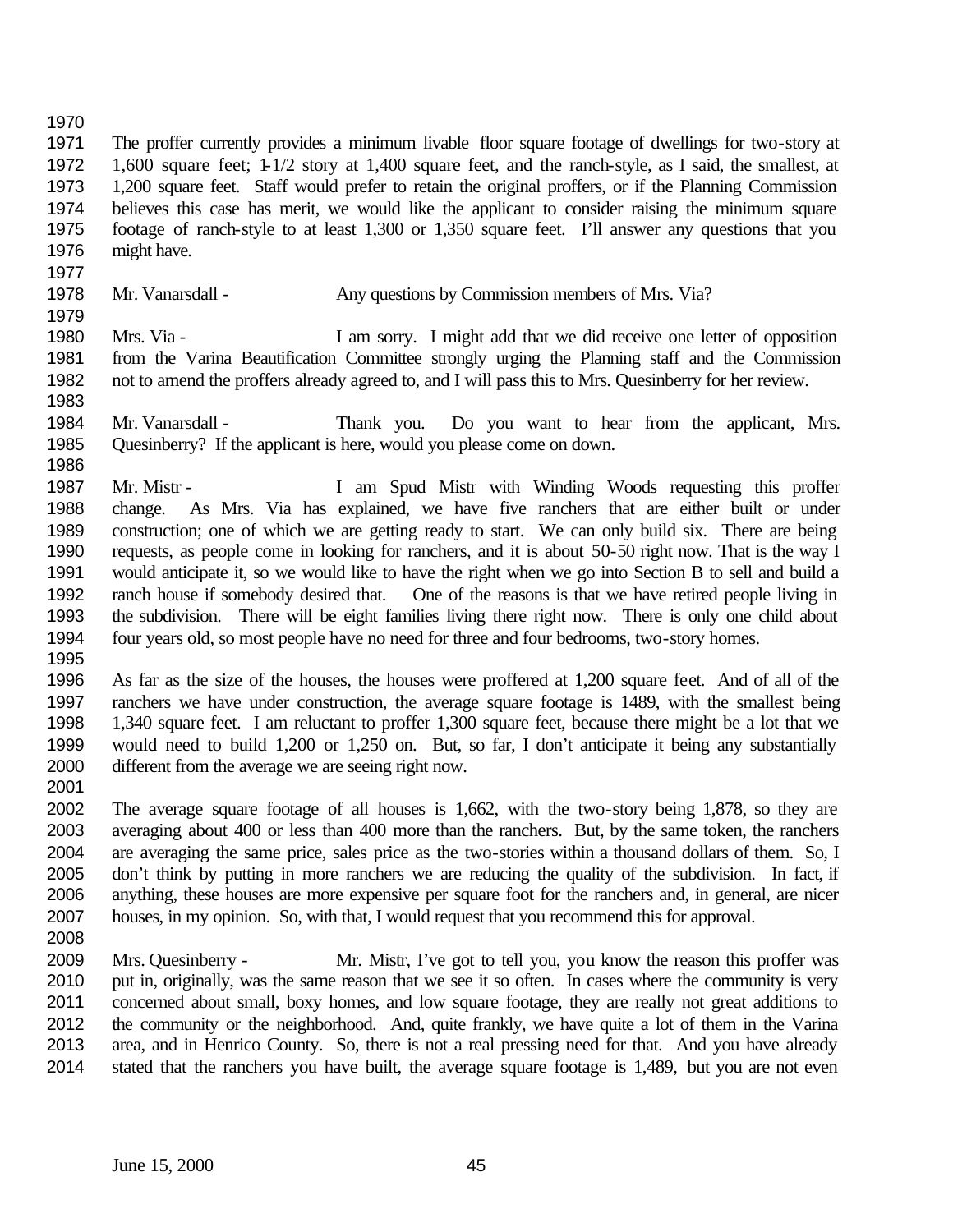comfortable with proffering additional ranchers with additional square footage. So, what does the community get for this?

 Mr. Mistr - The community gets the same thing that they are already getting; a good quality home, and it is also. I would tell you, I have talked to the people who have, the individual who wrote the letter, and two others, and one of the things they talked about in the letter was the quality of the homes. But, of the three I talked to, none of them had even been to the subdivision to see the houses that were in there. So, I thought it was strange that they chose to write a letter to the Commission talking about the poor quality of the homes, when none of them had even taken the time to go there and see them. I believe that we are giving more than the quality we proffered originally, and substantially larger houses than we had proffered in the beginning.

 Mrs. Quesinberry - You have, for the ranchers that you have built, but that is really the point, isn't it? You want to change a proffer that doesn't prevent you from building more? 

 Mr. Mistr - Well, actually, I have found out that the houses that fit on the lots, we need larger lots to have the ranchers. Some lots a rancher won't fit on. It is going to have to be a two-story house, because of the widths of the houses. So, it is, I am just trying to satisfy the needs of the people that come into the subdivision. We are not building a lower quality house. Ranchers are larger.

- Mrs. Quesinberry And I would agree that the ones you have built that average 1489 square feet are, but there is nothing that would prevent you from filling up a subdivision with ranchers of 1,200 square feet. There is no protection.
- 2040 Mr. Mistr In a worst case scenario, other than I live there and I am not going to do that, because I haven't so far. I have done exactly what I represented to this Commission we'd do when we started. And, you know, I was not real comfortable with the proffer about ranchers, nor was the staff, because it is additional paper work for their unit to keep up with. And, you know, I don't know if they said that to you, but they have said it to me, that the staff is uncomfortable with proffers, in a great percentage of ranchers. But, in 1995, that was what you had to do to get it approved.
- Mrs. Quesinberry I understand. I don't have any more questions.
- 2050 Mr. Vanarsdall All right. Any more questions from Commission members?
- Mr. Archer Mr. Chairman, I was just looking at the staff summary, which indicates that "In view of the minutes from the previous case, it showed that house size was an issue to the community." I was just going to ask Mr. Mistr, "Have you met with anybody from the community?"
- Mr. Mistr I meet with the Varina Beautification Committee on July 6, which is their next meeting. Now, I have also had to get all of the people in the subdivision to sign the application, and I have met with all of them. And granted, size was an issue. But, it was agreed on that we would have to have 1,200 square feet for ranchers, 1,600 for two-stories. Now, we have not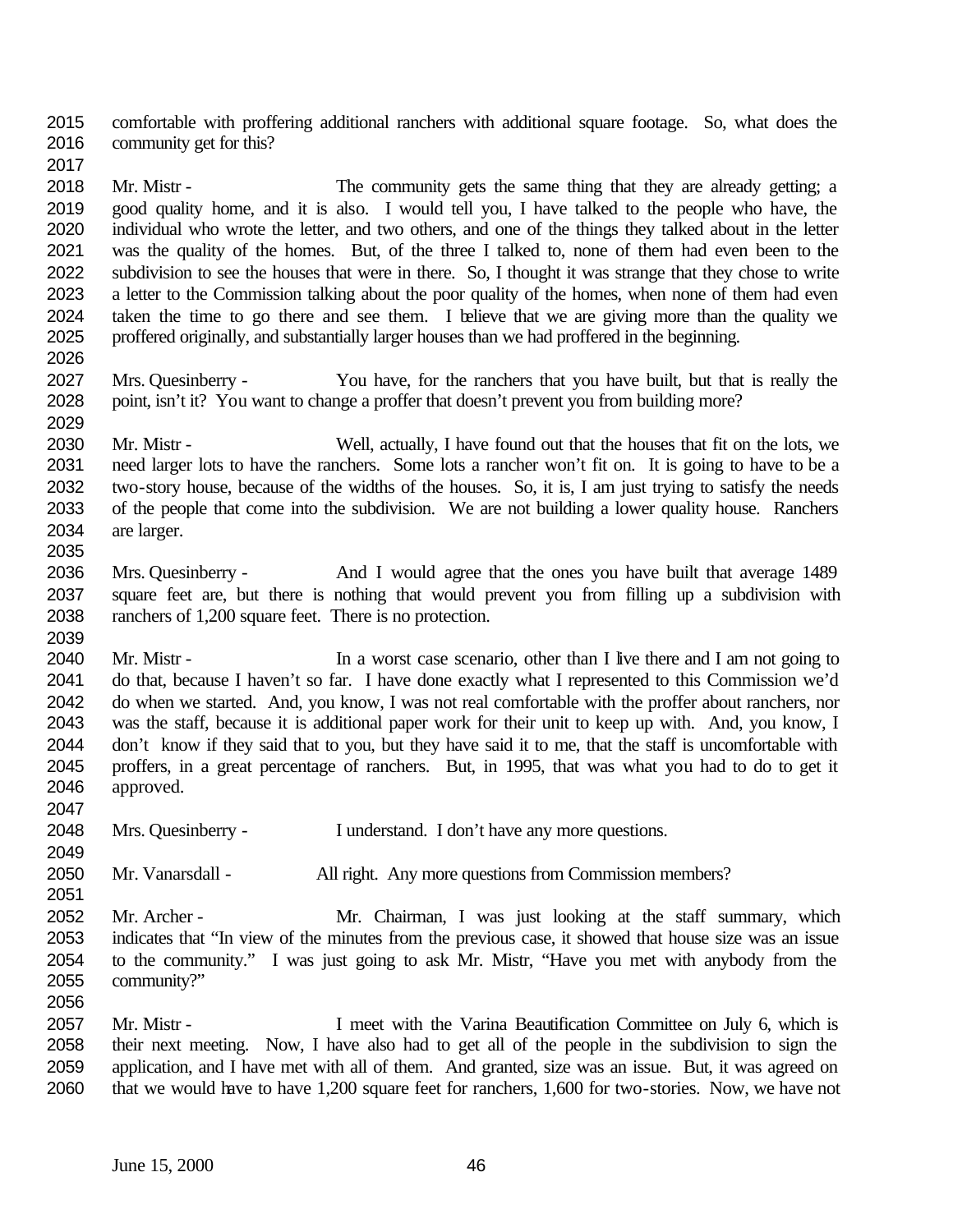built any 1-1/2 stories and I don't anticipate doing that. But all of the houses we have built are substantially larger than what we said we would build. And, even if I were to build one 1,200 square foot rancher, we would still be above that. You know, it was suggested that I proffer no more than two at 1,200 square feet. But, I think we are getting into an administrative nightmare to 2065 do that. But, I do have one lot that I am concerned about that may be less than 1,300 square feet on it.

- Ms. Dwyer Mr. Mistr, when you are quoting the square footages of houses that you have already built, is that finished floor area?
- Mr. Mistr That is finished floor area and does not include garages.

 Ms. Dwyer - I would just add, Mrs. Quesinberry, that we accept a lot of proffers these days, and usually these proffers are committed to by the applicant, and accepted by the 2075 Commission, as a condition of the rezoning. And, absent a change in circumstances, I think we should be very reluctant to amend a proffer.

2078 Mrs. Quesinberry - And I would agree. 

2080 Mr. Mistr - Well, what would you like to do?

- Mrs. Quesinberry Well, I just don't agree with an amended proffer, especially when there is no protection that prevents a neighborhood of 1,200 square foot ranchers coming up in Section B. I know you wouldn't do that, Spud, because I know you, but this is zoning, and it has got to be on paper.
- 2087 Mr. Mistr Would you like to have a different percentage?

 Mrs. Quesinberry - No. I tell you. I am ready to make a decision tonight, but I would offer you the option of meeting with citizens and Varina Beautification. And, if you were so inclined to defer it, I would consider that. But, I am not going to take up the Commission's time and split hairs with you over what percentage of ranchers would be acceptable, because I think the proffer speaks for itself.

 Mr. Mistr - Okay. Well, I am going to meet with them before the Board meeting anyway. I mean before the Board of Supervisors.

 Mrs. Quesinberry - Would you like to defer this? 2100 Mr. Mistr - I can't do it to--When is the next time you can do it? Mrs. Quesinberry - We can do it at our next POD meeting, if that is okay with everyone, 2103 and that is going to be June  $28<sup>th</sup>$ . 2105 Mr. Mistr - I don't think they are going to meet again until July  $6<sup>th</sup>$ .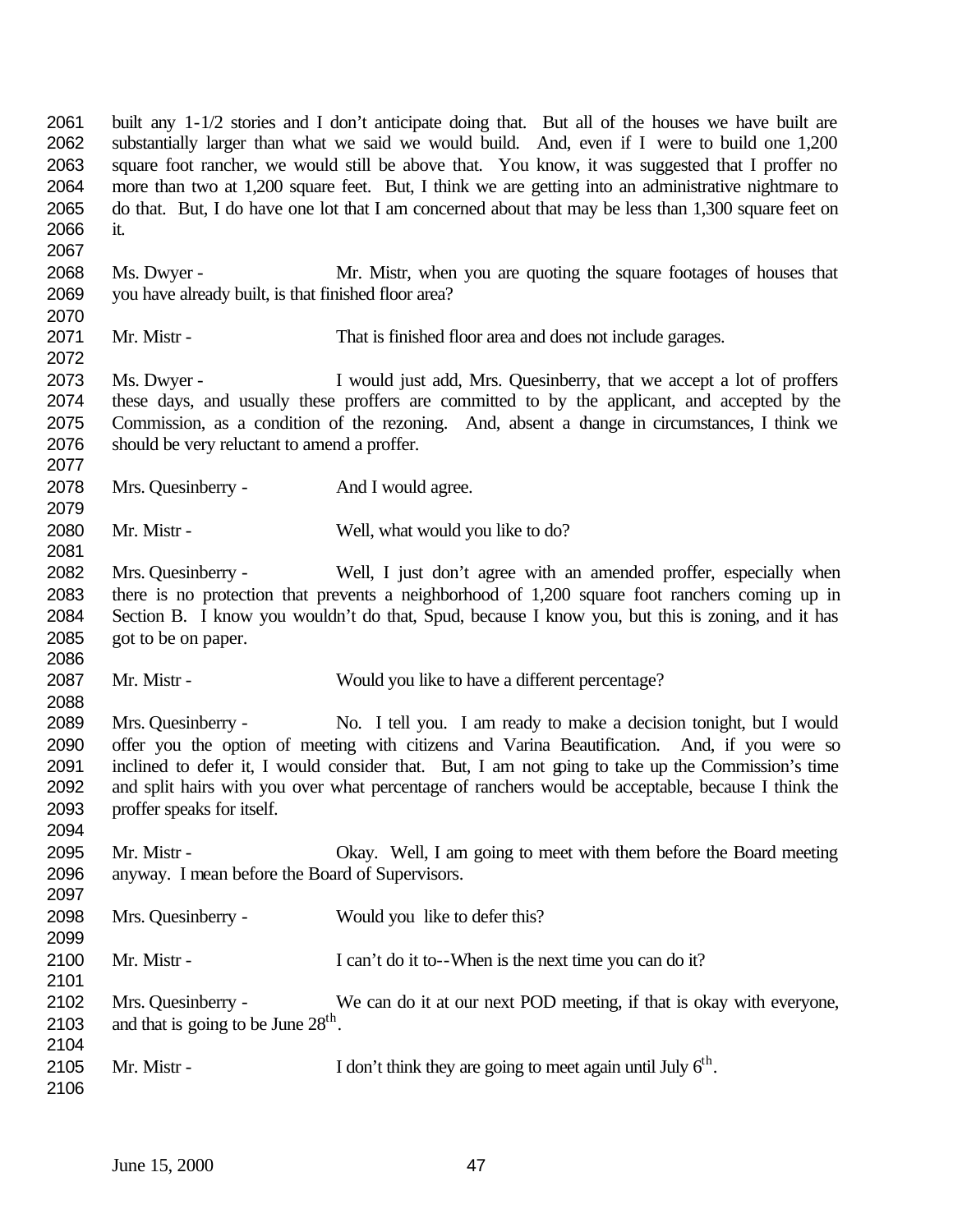| 2109<br>Mr. Mistr -<br>Well, I have a conflict with that.<br>2110<br>2111<br>Mrs. Quesinberry -<br>That is my best offer.<br>2112<br>2113<br>Mr. Mistr -<br>Okay. Well, I can still change the proffer before it goes to the Board.<br>2114<br>Is that correct?<br>2115<br>2116<br>Mr. Marlles -<br>Yes sir, you could. If the Commission took action tonight, you could<br>2117<br>make a change to the proffer before the case is heard.<br>2118<br>2119<br>Mr. Mistr -<br>Well, I will rather meet with them and work it out before we get to<br>2120<br>the Board, if that is okay?<br>2121<br>2122<br>Mrs. Quesinberry -<br>Okay. Fair enough. That is okay.<br>2123<br>2124<br>Mr. Mistr -<br>Thanks.<br>2125<br>2126<br>Mrs. Quesinberry -<br>I am ready for a motion, Mr. Chairman.<br>2127<br>2128<br>Mr. Vanarsdall -<br>All right. Good.<br>2129<br>2130<br>Mrs. Quesinberry -<br>I would like to move denial of Case C-44C-00, Alvin S. Mistr, and<br>2131<br>recommend denial to the Board of Supervisors.<br>2132<br>2133<br>Mr. Archer seconded the motion.<br>2134<br>2135<br>Mr. Vanarsdall -<br>Motion made by Mrs. Quesinberry, seconded by Mr. Archer. All<br>2136<br>those in favor say aye—all those opposed by saying nay. The vote is 5-0 (Mrs. O'Bannon<br>2137<br>abstained).<br>2138<br>REASON: Acting on a motion by Mrs. Quesinberry, seconded by Mr. Archer, the Planning<br>2139<br>2140<br>Commission voted 5-0 (one abstention) to recommend that the Board of Supervisors deny the<br>2141<br>request because the applicant failed to meet his burden to show that the requested changes are in<br>2142<br>the best interests of the welfare and future of the community.<br>2143<br>$C-45C-00$<br>2144<br>Glenn E. Ayers for Mark T. Motley: Request to amend proffered<br>conditions accepted with rezoning case C38C-89, on Parcel 165-A-12B, containing 45.64 acres,<br>2145<br>2146<br>located on the north line of Old Williamsburg Road at its intersection with Whiteside Road. The<br>amendment would allow a vehicle and equipment auction house. The Land Use Plan recommends<br>2147<br>2148<br>Planned Industrial. The site is also in the Airport Safety Overlay District.<br>2149<br>2150<br>Mr. Vanarsdall -<br>All right, Mrs. Via. Is there anyone in the audience in opposition<br>2151<br>to this case, Mark T. Motley? Case C-45C-00. No opposition.<br>2152 | 2107<br>2108 | Mrs. Quesinberry - | Well, that would put you on the July $13th$ meeting. |
|---------------------------------------------------------------------------------------------------------------------------------------------------------------------------------------------------------------------------------------------------------------------------------------------------------------------------------------------------------------------------------------------------------------------------------------------------------------------------------------------------------------------------------------------------------------------------------------------------------------------------------------------------------------------------------------------------------------------------------------------------------------------------------------------------------------------------------------------------------------------------------------------------------------------------------------------------------------------------------------------------------------------------------------------------------------------------------------------------------------------------------------------------------------------------------------------------------------------------------------------------------------------------------------------------------------------------------------------------------------------------------------------------------------------------------------------------------------------------------------------------------------------------------------------------------------------------------------------------------------------------------------------------------------------------------------------------------------------------------------------------------------------------------------------------------------------------------------------------------------------------------------------------------------------------------------------------------------------------------------------------------------------------------------------------------------------------------------------------------------------------------------------------------------------------------------------------------------------------------------------------------------------------------------------------------------------------------------------------------------------------------------------------------------------|--------------|--------------------|------------------------------------------------------|
|                                                                                                                                                                                                                                                                                                                                                                                                                                                                                                                                                                                                                                                                                                                                                                                                                                                                                                                                                                                                                                                                                                                                                                                                                                                                                                                                                                                                                                                                                                                                                                                                                                                                                                                                                                                                                                                                                                                                                                                                                                                                                                                                                                                                                                                                                                                                                                                                                     |              |                    |                                                      |
|                                                                                                                                                                                                                                                                                                                                                                                                                                                                                                                                                                                                                                                                                                                                                                                                                                                                                                                                                                                                                                                                                                                                                                                                                                                                                                                                                                                                                                                                                                                                                                                                                                                                                                                                                                                                                                                                                                                                                                                                                                                                                                                                                                                                                                                                                                                                                                                                                     |              |                    |                                                      |
|                                                                                                                                                                                                                                                                                                                                                                                                                                                                                                                                                                                                                                                                                                                                                                                                                                                                                                                                                                                                                                                                                                                                                                                                                                                                                                                                                                                                                                                                                                                                                                                                                                                                                                                                                                                                                                                                                                                                                                                                                                                                                                                                                                                                                                                                                                                                                                                                                     |              |                    |                                                      |
|                                                                                                                                                                                                                                                                                                                                                                                                                                                                                                                                                                                                                                                                                                                                                                                                                                                                                                                                                                                                                                                                                                                                                                                                                                                                                                                                                                                                                                                                                                                                                                                                                                                                                                                                                                                                                                                                                                                                                                                                                                                                                                                                                                                                                                                                                                                                                                                                                     |              |                    |                                                      |
|                                                                                                                                                                                                                                                                                                                                                                                                                                                                                                                                                                                                                                                                                                                                                                                                                                                                                                                                                                                                                                                                                                                                                                                                                                                                                                                                                                                                                                                                                                                                                                                                                                                                                                                                                                                                                                                                                                                                                                                                                                                                                                                                                                                                                                                                                                                                                                                                                     |              |                    |                                                      |
|                                                                                                                                                                                                                                                                                                                                                                                                                                                                                                                                                                                                                                                                                                                                                                                                                                                                                                                                                                                                                                                                                                                                                                                                                                                                                                                                                                                                                                                                                                                                                                                                                                                                                                                                                                                                                                                                                                                                                                                                                                                                                                                                                                                                                                                                                                                                                                                                                     |              |                    |                                                      |
|                                                                                                                                                                                                                                                                                                                                                                                                                                                                                                                                                                                                                                                                                                                                                                                                                                                                                                                                                                                                                                                                                                                                                                                                                                                                                                                                                                                                                                                                                                                                                                                                                                                                                                                                                                                                                                                                                                                                                                                                                                                                                                                                                                                                                                                                                                                                                                                                                     |              |                    |                                                      |
|                                                                                                                                                                                                                                                                                                                                                                                                                                                                                                                                                                                                                                                                                                                                                                                                                                                                                                                                                                                                                                                                                                                                                                                                                                                                                                                                                                                                                                                                                                                                                                                                                                                                                                                                                                                                                                                                                                                                                                                                                                                                                                                                                                                                                                                                                                                                                                                                                     |              |                    |                                                      |
|                                                                                                                                                                                                                                                                                                                                                                                                                                                                                                                                                                                                                                                                                                                                                                                                                                                                                                                                                                                                                                                                                                                                                                                                                                                                                                                                                                                                                                                                                                                                                                                                                                                                                                                                                                                                                                                                                                                                                                                                                                                                                                                                                                                                                                                                                                                                                                                                                     |              |                    |                                                      |
|                                                                                                                                                                                                                                                                                                                                                                                                                                                                                                                                                                                                                                                                                                                                                                                                                                                                                                                                                                                                                                                                                                                                                                                                                                                                                                                                                                                                                                                                                                                                                                                                                                                                                                                                                                                                                                                                                                                                                                                                                                                                                                                                                                                                                                                                                                                                                                                                                     |              |                    |                                                      |
|                                                                                                                                                                                                                                                                                                                                                                                                                                                                                                                                                                                                                                                                                                                                                                                                                                                                                                                                                                                                                                                                                                                                                                                                                                                                                                                                                                                                                                                                                                                                                                                                                                                                                                                                                                                                                                                                                                                                                                                                                                                                                                                                                                                                                                                                                                                                                                                                                     |              |                    |                                                      |
|                                                                                                                                                                                                                                                                                                                                                                                                                                                                                                                                                                                                                                                                                                                                                                                                                                                                                                                                                                                                                                                                                                                                                                                                                                                                                                                                                                                                                                                                                                                                                                                                                                                                                                                                                                                                                                                                                                                                                                                                                                                                                                                                                                                                                                                                                                                                                                                                                     |              |                    |                                                      |
|                                                                                                                                                                                                                                                                                                                                                                                                                                                                                                                                                                                                                                                                                                                                                                                                                                                                                                                                                                                                                                                                                                                                                                                                                                                                                                                                                                                                                                                                                                                                                                                                                                                                                                                                                                                                                                                                                                                                                                                                                                                                                                                                                                                                                                                                                                                                                                                                                     |              |                    |                                                      |
|                                                                                                                                                                                                                                                                                                                                                                                                                                                                                                                                                                                                                                                                                                                                                                                                                                                                                                                                                                                                                                                                                                                                                                                                                                                                                                                                                                                                                                                                                                                                                                                                                                                                                                                                                                                                                                                                                                                                                                                                                                                                                                                                                                                                                                                                                                                                                                                                                     |              |                    |                                                      |
|                                                                                                                                                                                                                                                                                                                                                                                                                                                                                                                                                                                                                                                                                                                                                                                                                                                                                                                                                                                                                                                                                                                                                                                                                                                                                                                                                                                                                                                                                                                                                                                                                                                                                                                                                                                                                                                                                                                                                                                                                                                                                                                                                                                                                                                                                                                                                                                                                     |              |                    |                                                      |
|                                                                                                                                                                                                                                                                                                                                                                                                                                                                                                                                                                                                                                                                                                                                                                                                                                                                                                                                                                                                                                                                                                                                                                                                                                                                                                                                                                                                                                                                                                                                                                                                                                                                                                                                                                                                                                                                                                                                                                                                                                                                                                                                                                                                                                                                                                                                                                                                                     |              |                    |                                                      |
|                                                                                                                                                                                                                                                                                                                                                                                                                                                                                                                                                                                                                                                                                                                                                                                                                                                                                                                                                                                                                                                                                                                                                                                                                                                                                                                                                                                                                                                                                                                                                                                                                                                                                                                                                                                                                                                                                                                                                                                                                                                                                                                                                                                                                                                                                                                                                                                                                     |              |                    |                                                      |
|                                                                                                                                                                                                                                                                                                                                                                                                                                                                                                                                                                                                                                                                                                                                                                                                                                                                                                                                                                                                                                                                                                                                                                                                                                                                                                                                                                                                                                                                                                                                                                                                                                                                                                                                                                                                                                                                                                                                                                                                                                                                                                                                                                                                                                                                                                                                                                                                                     |              |                    |                                                      |
|                                                                                                                                                                                                                                                                                                                                                                                                                                                                                                                                                                                                                                                                                                                                                                                                                                                                                                                                                                                                                                                                                                                                                                                                                                                                                                                                                                                                                                                                                                                                                                                                                                                                                                                                                                                                                                                                                                                                                                                                                                                                                                                                                                                                                                                                                                                                                                                                                     |              |                    |                                                      |
|                                                                                                                                                                                                                                                                                                                                                                                                                                                                                                                                                                                                                                                                                                                                                                                                                                                                                                                                                                                                                                                                                                                                                                                                                                                                                                                                                                                                                                                                                                                                                                                                                                                                                                                                                                                                                                                                                                                                                                                                                                                                                                                                                                                                                                                                                                                                                                                                                     |              |                    |                                                      |
|                                                                                                                                                                                                                                                                                                                                                                                                                                                                                                                                                                                                                                                                                                                                                                                                                                                                                                                                                                                                                                                                                                                                                                                                                                                                                                                                                                                                                                                                                                                                                                                                                                                                                                                                                                                                                                                                                                                                                                                                                                                                                                                                                                                                                                                                                                                                                                                                                     |              |                    |                                                      |
|                                                                                                                                                                                                                                                                                                                                                                                                                                                                                                                                                                                                                                                                                                                                                                                                                                                                                                                                                                                                                                                                                                                                                                                                                                                                                                                                                                                                                                                                                                                                                                                                                                                                                                                                                                                                                                                                                                                                                                                                                                                                                                                                                                                                                                                                                                                                                                                                                     |              |                    |                                                      |
|                                                                                                                                                                                                                                                                                                                                                                                                                                                                                                                                                                                                                                                                                                                                                                                                                                                                                                                                                                                                                                                                                                                                                                                                                                                                                                                                                                                                                                                                                                                                                                                                                                                                                                                                                                                                                                                                                                                                                                                                                                                                                                                                                                                                                                                                                                                                                                                                                     |              |                    |                                                      |
|                                                                                                                                                                                                                                                                                                                                                                                                                                                                                                                                                                                                                                                                                                                                                                                                                                                                                                                                                                                                                                                                                                                                                                                                                                                                                                                                                                                                                                                                                                                                                                                                                                                                                                                                                                                                                                                                                                                                                                                                                                                                                                                                                                                                                                                                                                                                                                                                                     |              |                    |                                                      |
|                                                                                                                                                                                                                                                                                                                                                                                                                                                                                                                                                                                                                                                                                                                                                                                                                                                                                                                                                                                                                                                                                                                                                                                                                                                                                                                                                                                                                                                                                                                                                                                                                                                                                                                                                                                                                                                                                                                                                                                                                                                                                                                                                                                                                                                                                                                                                                                                                     |              |                    |                                                      |
|                                                                                                                                                                                                                                                                                                                                                                                                                                                                                                                                                                                                                                                                                                                                                                                                                                                                                                                                                                                                                                                                                                                                                                                                                                                                                                                                                                                                                                                                                                                                                                                                                                                                                                                                                                                                                                                                                                                                                                                                                                                                                                                                                                                                                                                                                                                                                                                                                     |              |                    |                                                      |
|                                                                                                                                                                                                                                                                                                                                                                                                                                                                                                                                                                                                                                                                                                                                                                                                                                                                                                                                                                                                                                                                                                                                                                                                                                                                                                                                                                                                                                                                                                                                                                                                                                                                                                                                                                                                                                                                                                                                                                                                                                                                                                                                                                                                                                                                                                                                                                                                                     |              |                    |                                                      |
|                                                                                                                                                                                                                                                                                                                                                                                                                                                                                                                                                                                                                                                                                                                                                                                                                                                                                                                                                                                                                                                                                                                                                                                                                                                                                                                                                                                                                                                                                                                                                                                                                                                                                                                                                                                                                                                                                                                                                                                                                                                                                                                                                                                                                                                                                                                                                                                                                     |              |                    |                                                      |
|                                                                                                                                                                                                                                                                                                                                                                                                                                                                                                                                                                                                                                                                                                                                                                                                                                                                                                                                                                                                                                                                                                                                                                                                                                                                                                                                                                                                                                                                                                                                                                                                                                                                                                                                                                                                                                                                                                                                                                                                                                                                                                                                                                                                                                                                                                                                                                                                                     |              |                    |                                                      |
|                                                                                                                                                                                                                                                                                                                                                                                                                                                                                                                                                                                                                                                                                                                                                                                                                                                                                                                                                                                                                                                                                                                                                                                                                                                                                                                                                                                                                                                                                                                                                                                                                                                                                                                                                                                                                                                                                                                                                                                                                                                                                                                                                                                                                                                                                                                                                                                                                     |              |                    |                                                      |
|                                                                                                                                                                                                                                                                                                                                                                                                                                                                                                                                                                                                                                                                                                                                                                                                                                                                                                                                                                                                                                                                                                                                                                                                                                                                                                                                                                                                                                                                                                                                                                                                                                                                                                                                                                                                                                                                                                                                                                                                                                                                                                                                                                                                                                                                                                                                                                                                                     |              |                    |                                                      |
|                                                                                                                                                                                                                                                                                                                                                                                                                                                                                                                                                                                                                                                                                                                                                                                                                                                                                                                                                                                                                                                                                                                                                                                                                                                                                                                                                                                                                                                                                                                                                                                                                                                                                                                                                                                                                                                                                                                                                                                                                                                                                                                                                                                                                                                                                                                                                                                                                     |              |                    |                                                      |
|                                                                                                                                                                                                                                                                                                                                                                                                                                                                                                                                                                                                                                                                                                                                                                                                                                                                                                                                                                                                                                                                                                                                                                                                                                                                                                                                                                                                                                                                                                                                                                                                                                                                                                                                                                                                                                                                                                                                                                                                                                                                                                                                                                                                                                                                                                                                                                                                                     |              |                    |                                                      |
|                                                                                                                                                                                                                                                                                                                                                                                                                                                                                                                                                                                                                                                                                                                                                                                                                                                                                                                                                                                                                                                                                                                                                                                                                                                                                                                                                                                                                                                                                                                                                                                                                                                                                                                                                                                                                                                                                                                                                                                                                                                                                                                                                                                                                                                                                                                                                                                                                     |              |                    |                                                      |
|                                                                                                                                                                                                                                                                                                                                                                                                                                                                                                                                                                                                                                                                                                                                                                                                                                                                                                                                                                                                                                                                                                                                                                                                                                                                                                                                                                                                                                                                                                                                                                                                                                                                                                                                                                                                                                                                                                                                                                                                                                                                                                                                                                                                                                                                                                                                                                                                                     |              |                    |                                                      |
|                                                                                                                                                                                                                                                                                                                                                                                                                                                                                                                                                                                                                                                                                                                                                                                                                                                                                                                                                                                                                                                                                                                                                                                                                                                                                                                                                                                                                                                                                                                                                                                                                                                                                                                                                                                                                                                                                                                                                                                                                                                                                                                                                                                                                                                                                                                                                                                                                     |              |                    |                                                      |
|                                                                                                                                                                                                                                                                                                                                                                                                                                                                                                                                                                                                                                                                                                                                                                                                                                                                                                                                                                                                                                                                                                                                                                                                                                                                                                                                                                                                                                                                                                                                                                                                                                                                                                                                                                                                                                                                                                                                                                                                                                                                                                                                                                                                                                                                                                                                                                                                                     |              |                    |                                                      |
|                                                                                                                                                                                                                                                                                                                                                                                                                                                                                                                                                                                                                                                                                                                                                                                                                                                                                                                                                                                                                                                                                                                                                                                                                                                                                                                                                                                                                                                                                                                                                                                                                                                                                                                                                                                                                                                                                                                                                                                                                                                                                                                                                                                                                                                                                                                                                                                                                     |              |                    |                                                      |
|                                                                                                                                                                                                                                                                                                                                                                                                                                                                                                                                                                                                                                                                                                                                                                                                                                                                                                                                                                                                                                                                                                                                                                                                                                                                                                                                                                                                                                                                                                                                                                                                                                                                                                                                                                                                                                                                                                                                                                                                                                                                                                                                                                                                                                                                                                                                                                                                                     |              |                    |                                                      |
|                                                                                                                                                                                                                                                                                                                                                                                                                                                                                                                                                                                                                                                                                                                                                                                                                                                                                                                                                                                                                                                                                                                                                                                                                                                                                                                                                                                                                                                                                                                                                                                                                                                                                                                                                                                                                                                                                                                                                                                                                                                                                                                                                                                                                                                                                                                                                                                                                     |              |                    |                                                      |
|                                                                                                                                                                                                                                                                                                                                                                                                                                                                                                                                                                                                                                                                                                                                                                                                                                                                                                                                                                                                                                                                                                                                                                                                                                                                                                                                                                                                                                                                                                                                                                                                                                                                                                                                                                                                                                                                                                                                                                                                                                                                                                                                                                                                                                                                                                                                                                                                                     |              |                    |                                                      |
|                                                                                                                                                                                                                                                                                                                                                                                                                                                                                                                                                                                                                                                                                                                                                                                                                                                                                                                                                                                                                                                                                                                                                                                                                                                                                                                                                                                                                                                                                                                                                                                                                                                                                                                                                                                                                                                                                                                                                                                                                                                                                                                                                                                                                                                                                                                                                                                                                     |              |                    |                                                      |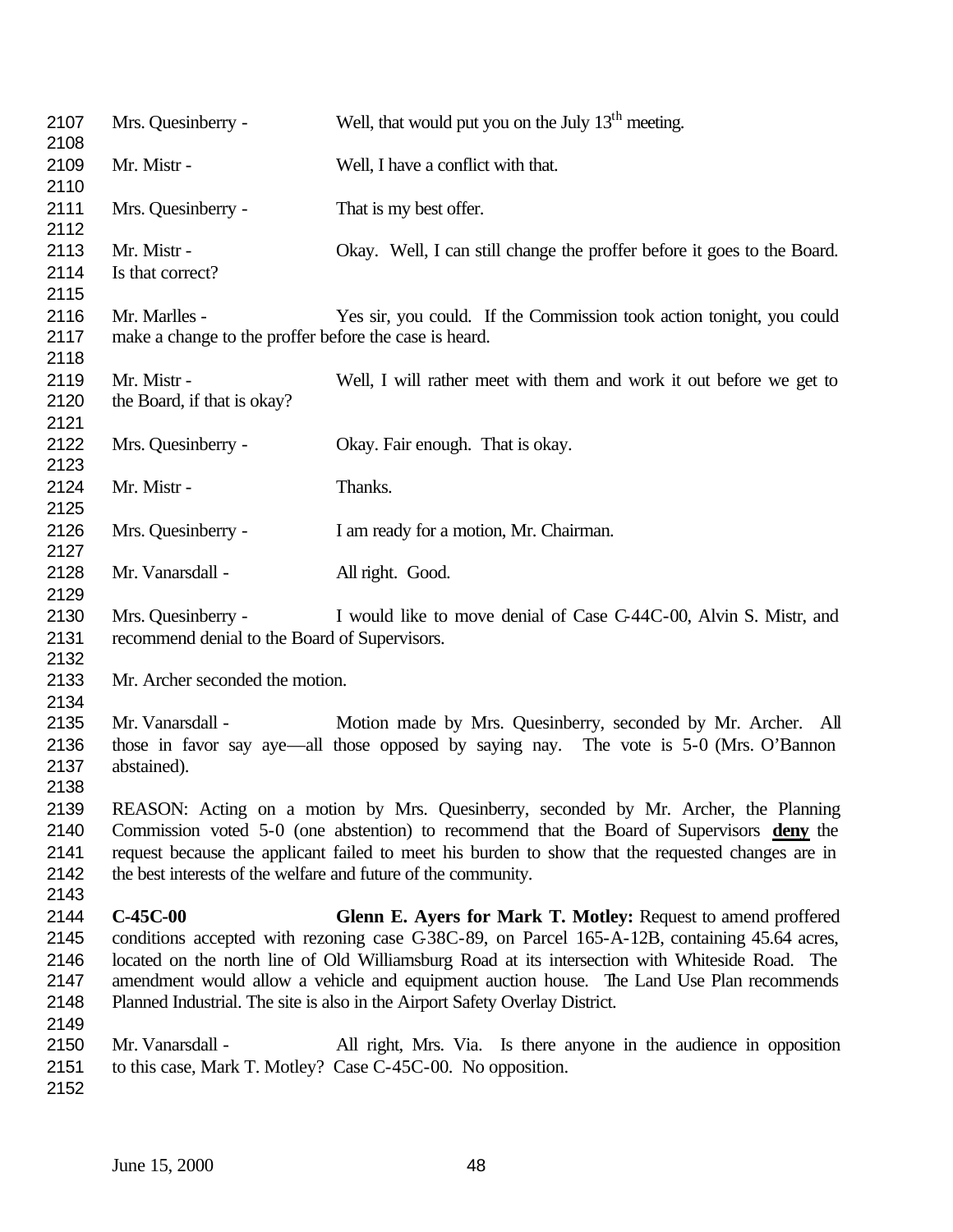Mrs. Via - Thank you, Mr. Chairman, and members of the Commission. Mr. Householder is passing out to you a concept plan that the applicant provided to us late last week, as well as the original proffers that go with this case. I apologize. They should have been included in the case report. I would like to go on the record right now stating that I miss Judy tremendously, and I apologize for missing those proffers out of the case report. We are doing the best we can.

2159 Mr. Vanarsdall - We accept your apology.

 Mrs. Via - Thank you, sir. The applicant, in this case, is requesting to amend the proffers associated with the undeveloped Seven Pines Industrial Park to allow the sale of motor vehicles and trucks. The site is shown here on your screen outlined in the green (referring to slide) and is located south of Interstate-64 at the top of the screen (referring to slide) north of Old Williamsburg Road at the intersection. That is not marked on your screen, but Whiteside Road is this area here, connecting Old Williamsburg Road to Williamsburg Road and Drybridge is to the east of the site. The site is designated for Planned Industry, which does recommend well designed and environmentally sensitive industrial parks. The site is, however, zoned M-1, which is not consistent with the land use designation. However, the proffers associated with the original zoning do provide for architectural building compatibility, buffers to the surrounding residential areas, existing A-1 to the southwest, and the A-1 here to the east and other master plan elements.

- 
- This site was zoned in 1990 as part of a 105-acre tract included roughly six different parcels for an unspecified industrial park. The site was never developed, and 39 acres was rezoned back to residential in 1997. That is this area up here (referring to slide) shown on the north corner of the screen. The remaining undeveloped industrial acreage, including the subject site, is approximately 20 acres and includes this area here (referring to slide) west of the site and a small piece of land located adjacent to I-64 in this area of the site. The site that we have in front of us equals approximately 46 acres of the original rezoning and roughly, if I go back to the aerial, there is about 6 acres in this area here (referring to slide) that are actually wetlands and that would not be developed. Thank you.
- 

 The applicant, as I mentioned, is proposing an amendment in order to relocate the Richmond Auction House to this site from its present location on W. Broad Street at the City-County line, and I am going to let the applicant run through the specifics of the auction house operation. A staff report did indicate a need for a concept plan, which has been passed out to you, in black and white, and which is found in color on the screen (referring to slide), and also a need to update the existing proffers. The concept plan, as I mentioned, is before you, and the applicant has agreed to resubmit restated proffers between now and the Board of Supervisors meeting.

 Staff is generally satisfied with this plan. However, please note that it is not proffered. And, given the extensive wetlands on the site, we may not want them to proffer a site plan since final delineation and engineering may indicate a change to this layout. However, staff would like to see some commitment here tonight from the applicant to the concept that locates the major elements. Let me take you through that on the site plan. I will let the applicant go over the details.

 This area here (referring to slide) is the actual building where the indoor auction would occur. To the front of the site shown in the black is the customer parking, if you will, vehicular parking here,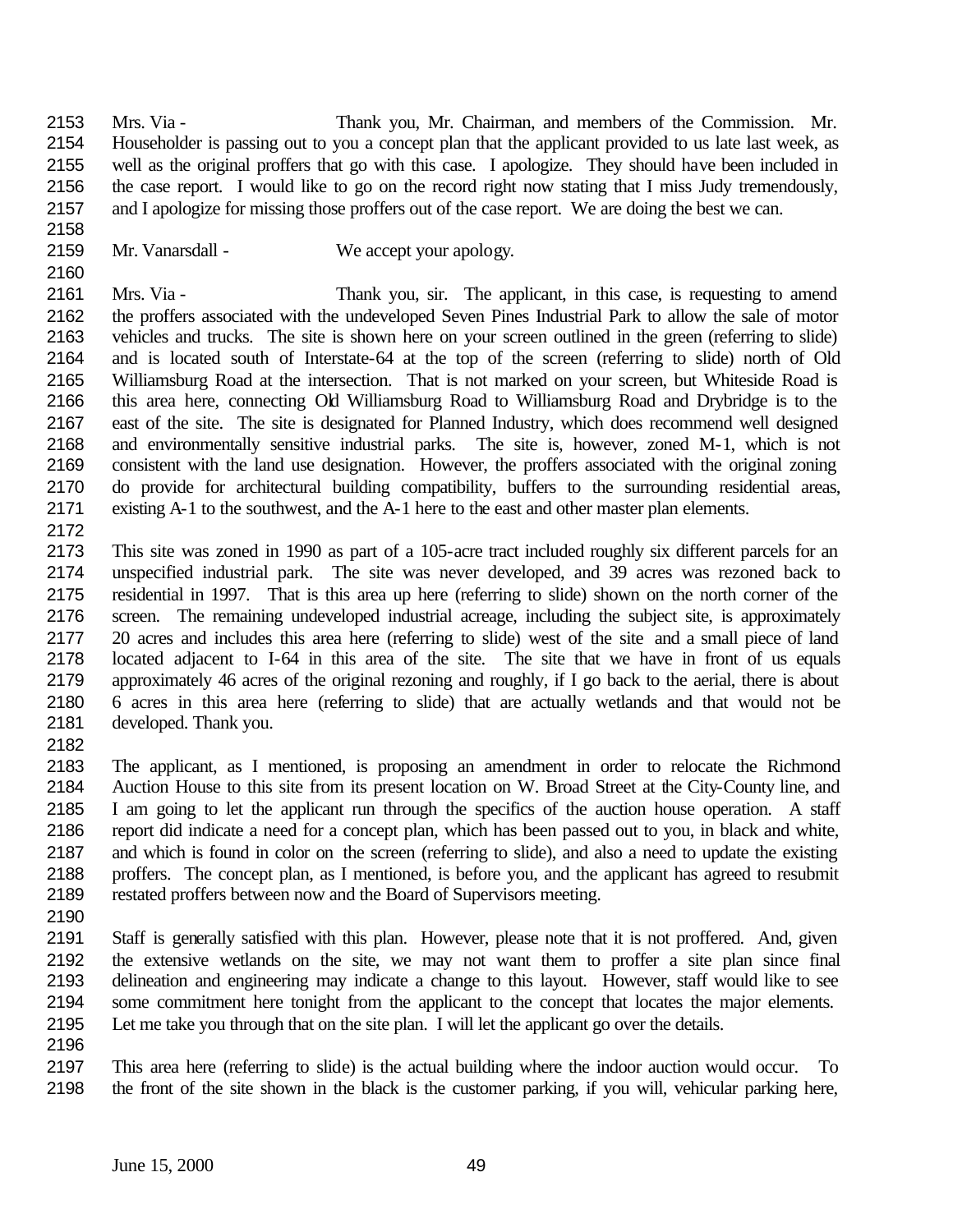trailer parking here. Vehicle auction and inventory area would be to the rear behind the building. And this large area here, (referring to slide) the Richmond Auction House does auction heavy equipment about every three to four month time period, depending on the size of the auction, and that would be stored in this area here. These two sites that you see here (referring to slide) are reserved for future development. The applicant could develop this themselves or spin this off to another developer. With regard to the building in this location here, there are existing proffers that would disallow any kind of untreated concrete, unfinished masonry, or, basically, a metal building to go up. I will stop there and see if you have any questions on the land use. Otherwise, I will let the applicant run through the details of their operation.

2209 Mr. Vanarsdall - Any questions for Mrs. Via? All right. Thank you, Mrs. Via. Mr. Ayers.

2212 Mr. Glenn E. Ayres - Mr. Chairman and Mrs. Quesinberry, and Commissioners, my name is Glenn Ayres, and I am an attorney with the law firm of Simon, Lafayette. And, it is my pleasure tonight to be representing Mark T. Motley, owner of Motley's Auction, Inc., the contract purchaser of this tract of land from the Seven Pines Limited Partnership. 

 I would like to first tell the Commission a little bit about the auction business that Mr. Motley is in, and explain the two different auctions that would be occurring here; the auto auction, the equipment auction, and then also affirm the commitments that Mrs. Via spoke of earlier in her presentation.

 The Motley Auctions began business in this area in approximately 1997. It is located at 4400 W. Broad Street. It also conducts equipment auctions at the Carter (unintelligible) property just across the County line in Hanover. Mark Motley is the second generation member of his family to run the auction business. He has taken the business from primarily a small estate and personal property auction to the auto auction, large equipment auction, and even taking it to auction online for the new 2226 Millennium. The company employs approximately 55 full and part-time personnel at its site in<br>2227 Richmond and Henrico, and also at the leased space for the equipment auction in Hanover. Richmond and Henrico, and also at the leased space for the equipment auction in Hanover. 

 Motley's Auctions paid approximately \$120,178.00 in state sales taxes last year, and \$36,624 in local sales taxes. Motley Auctions is a good and valued corporate citizen of the County and we would like to have them stay here in Henrico.

 The auto auction, itself, if you have not been to one, is held on a weekly basis. The auction, itself, is conducted in an inside enclosure. There are two lanes similar to like a drive-through car wash. Cars are driven by employees. The spectators or bidders are on the outside of the lane and the auction is run by an auctioneer. The cars go through probably at the rate of about one every two or three minutes. The auctions last approximately two to three hours, starting at Noon on Tuesday and going until about 3:00 p.m., depending on the inventory. The auctions are restricted to 1) dealer auction and 2) the general public auction. The equipment auctions are held four or five times a year depending on the inventory. They are held outside a sound truck, (referring to slide), and this is a picture of a most recent auction held on June 2, 2000 (referring to slide). And the sound truck drives down the lanes. The equipment is parked on either side, and the crowd follows the sound truck and the equipment is auctioned off. The equipment comes on to the site approximately three or four days, before the auction, and are then removed two or three days afterward.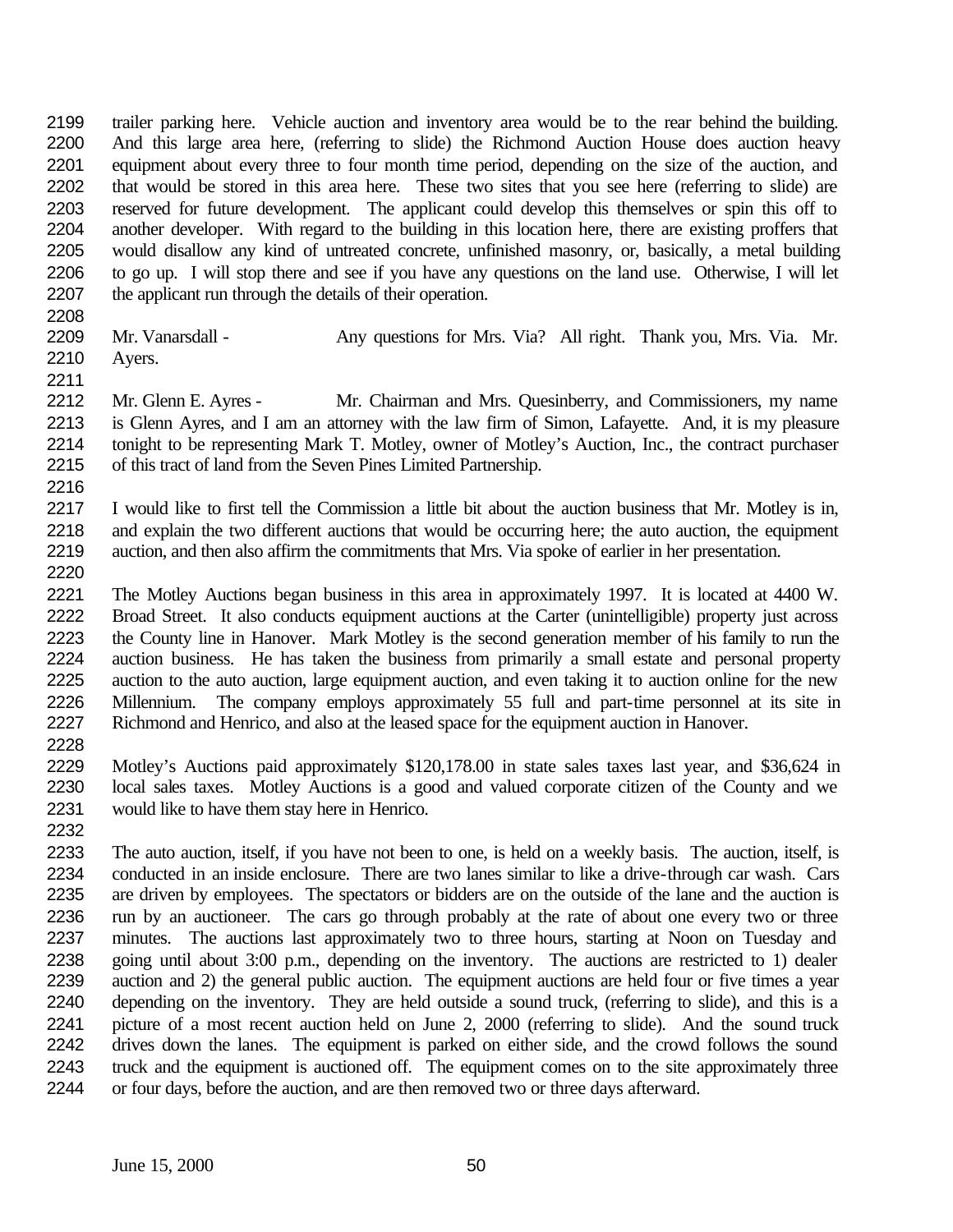For the equipment auction, there are just four to five auctions, at most, during the year, approximately for a one-month period of time equipment is on site. The rest of the time the site is vacant. It is not a storage yard and the equipment is not stored there permanently, but only just before and just after the auction. Approximately several hundred people attend the auction throughout the day. It is not like a movie theater whereas everyone is trying to come into the theater at the same time. They are not trying to come into the auction at the same time, because a program is published and people are interested in bidding on only certain types of items. So the crowds of people are not concentrated at just one time during the day, but dispersed throughout the entire auction time. The same holds true for the auto auction as well. That is dispersed throughout the time. 

 This is a depiction of an auto auction (referring to slide) being held inside, showing the crowds of people. The cars are being driven down the lane, stopping before the auctioneer and auctioned off. The cars are, typically, removed one or two days after. The lot for the auto auction is completely screened and will be screened by the building. The entire property will also be surrounded by a vinyl coated chain-link fence. The auto storage area for the cars will be paved. We are asking at the site plan level, if we are fortunate enough to go forward, that that be grass and gravel; gravel for the travel lane and grass for the area that the equipment would be kept on while it is being auctioned. 

 We have met with the neighbors in the area on Monday evening and notified all of the neighbors by mail. Two residents showed up; the representatives from the Varina Environmental Protection Group and a neighbor across the street. The Environmental Protection Group was concerned about the amount of trees and buffering, and we have committed that we will preserve as many trees as possible, also, in the buffering area.

 As our site plan shows, (referring to slide), I would to run through this. There will be approximately a 46-acre site. Motley's Auction will be using 21 acres and that comprises approximately 49 percent. The future pad site is approximately 7.5 percent and is 16 percent the green space, which includes extensive wetlands is approximately 37 percent. The proffers, on this case, required a minimum of 20 percent green space area, so we are exceeding that by 17 percent. We have proposed four proffers dealing with signage that we will obey the signage ordinance. And, also, that 2276 the signage on I-64 will be a monument-type sign advertising the Seven Pines Industrial Park and the tenants within it. That the signage at Old Williamsburg Road would also be a monument-type sign. That our sound amplification would not be a nuisance to the neighbors. That our fencing will be vinyl chain-link coated. And that the storage limitation of being no vehicle or equipment being on the property any longer than 60 days. We are also taking a further step of having a spill prevention control and counter measure plan in effect, which component parts of that plan will be inspection of the vehicle or equipment before it comes on to the property, rejection if there is any possibility of spill from that vehicle, monitoring of the vehicle while it is on the property, maintaining at the site pad as well as other spill-related equipment for cleanup. And, having, on 2285 contract. an environmental firm who would come, in event of a spill, assess the extent of the spill, 2286 and remove any spill soils, and do any other cleanup as necessary. and remove any spill soils, and do any other cleanup as necessary.

 In closing, Mr. Chairman, I believe that the use of this property by Mr. Motley and his group is a reasonable use, is a very clean and environmentally friendly use of the property. It is of all the uses that this property could be put to, it is probably one of the least disruptive to the neighborhood. We would ask for your favorable consideration of this request.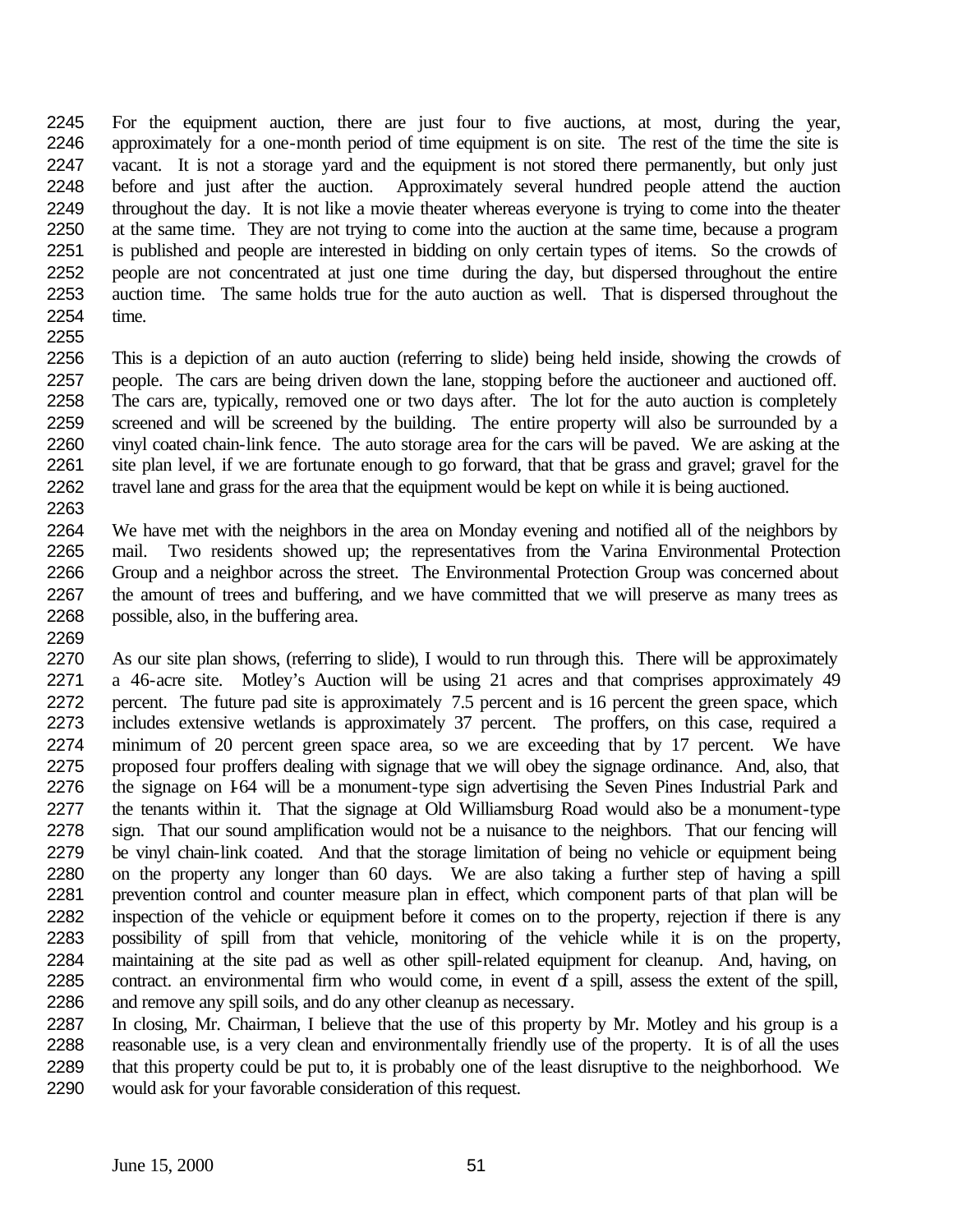2292 Mr. Vanarsdall - Any questions for Mr. Ayres by Commission members? All right, thank you. 

 Ms. Dwyer - I do have a question, Mr. Chairman. I am looking at your sign and your proffer. Could you explain what the purpose is of having the property being treated as a B-3 for the purpose of the signage and part of the property being treated as M-1?

 Mr. Ayers - That was in the original proffer from 1989, I believe. The thinking being that, Mrs. Via may want to help me out on this a little bit. But, as I understand it, it was that that area being a gateway-type entrance into the County, of maintaining an aesthetically pleasing signage and also not an overwhelming signage, and the entrance off of Old Williamsburg Road being a little bit different.

 Ms. Dwyer - Well, maybe staff can help me out on this, because these sign ordinances are kind of difficult to compare. It is like apples and oranges. And, as I read the B-3 and the M-1, it really is apples and oranges, because B-3 seems to allow 45 foot detached signs and M-1 allows a 35-foot detached sign. The advantage, as I looked at it, is that B-3 puts a limit on the aggregate signage for the entire parcel, whereas M-1 does not. I am wondering how you would, 2310 first of all, calculate B-3 on a part of the property when the B-3 limit signage in the aggregate, and 2311 that seems to be the main advantage of the B-3 signage ordinance.

2313 Mrs. Via - It would be. Our intent was to put the more restrictive up on I-64. As you know, the many conversations we have had with the State, we are concerned about the view from I-64 into these key areas. So, our intention is to put the more restrictive. It is my understanding that it would be the entire site, the 46 acres, that would be the aggregate, and I need to go back and maybe look at some of my calculations to respond to that. But, it was our intention to put the more restrictive on I-64.

 Ms. Dwyer - I am not sure that that does that, I guess, is my point. You might want to go back and look at it again and make sure. I assumed that was the purpose, but as I got into the details of the ordinance, I wasn't sure anymore.

Mrs. Via - We will confirm that with the zoning officer.

2326 Ms. Dwyer - I guess my other question was just a general one. We tend to seek monument-style signs. But, I am wondering what the advantage of a 45-foot monument sign would be over some other type of sign.

 Mrs. Via - Personally, I prefer a monument sign, aesthetically. The monument 2331 sign is more anchored. It is more substantial than sometimes what you see is sort of floozy poles or 2332 some type of up-in-the air sign that looks nice up on top but doesn't have the same substantial base some type of up-in-the air sign that looks nice up on top but doesn't have the same substantial base that a monument sign would have. That was the purpose of that language.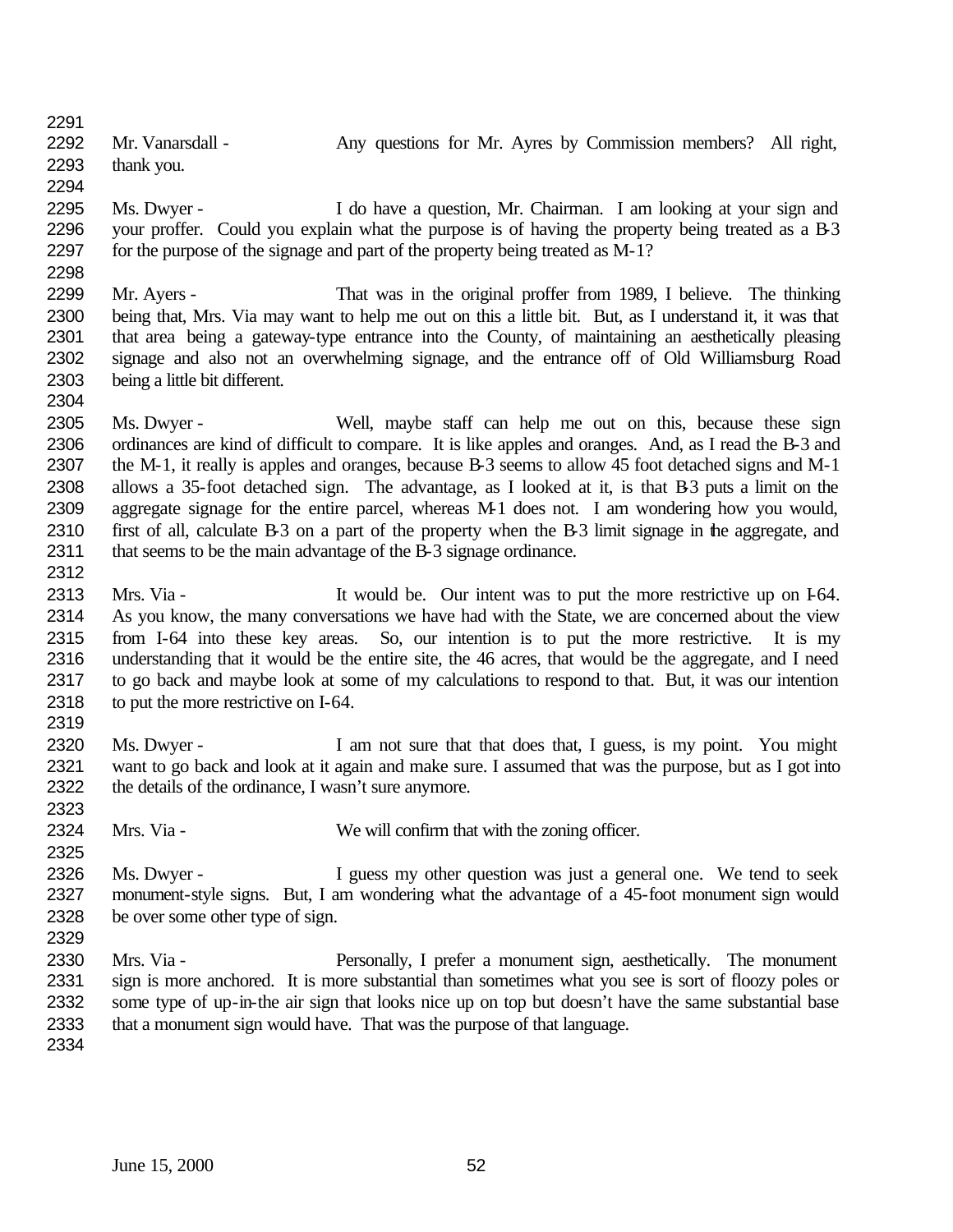Ms. Dwyer - I was just wondering. Is the 45-foot sign, maybe it would look 2336 bigger  $\alpha$  it would look more substantial as a monument sign as opposed to something else. Just a 2337 thought. That is just going back and looking at the...

 Mrs. Via - I would add, also on the applicant's remarks, he mentioned environmental management plan. That is currently not proffered. And that may be something that we should consider as a proffer.

Mr. Vanarsdall - Thank you.

 Mr. Ayers - There's one more point, the commitments that Mrs. Via spoke of that the applicant is agreeable to, and we're putting these in the form of commitments on the record for possible site plan consideration. That between now and the Board of Supervisors' meeting that the applicant will be working with the staff on the rewording of all the proffers and incorporating the new proffers. That use by Motley's Auction will be located toward the back of the site off of Old Williamsburg Road. The intent being, that Old Williamsburg Road, the site fronting on Williamsburg Road would be for future development, but would not be used by the auction company or used for vehicle storage or use.

 That the vehicle storage will be, for the most part, screened by the buildings housing the auction house. And they would be behind there.

 And that we will be working on the site plan to preserve as many trees as possible around the buffer areas, and extensive wetlands that we have, and that we would only remove those that we would have to remove as reasonable and as practical.

 As Mrs. Via said, we are still working on doing the engineering on the site plan. And because the wetlands study that we're relying upon is approximately five years old, there may have been some shifting. And, at this time, we would not be comfortable proffering a detailed site plan that we may find later on wouldn't allow us to do much of anything there.

 Ms. Dwyer - Are you proffering any buffers along Williamsburg Road for the future development; any additional buffers?

2369 Mr. Ayers - None, other than what is in the original proffered condition as well as our tree line there. Ms. Dwyer - So, does that mean just the statutory minimum along Old Williamsburg? Mr. Ayers - Yes ma'am. That is correct. 2376 Ms. Dwyer - It night be some opportunity for enhancing that. 2378 Mr. Ayers - The site is presently extremely wooded. As we are attempting to try

 to maintain the wooded areas, and as the proffers call for, that we have to try to maintain them and just only add to the buffered areas when the vegetation there dies off or becomes no longer living.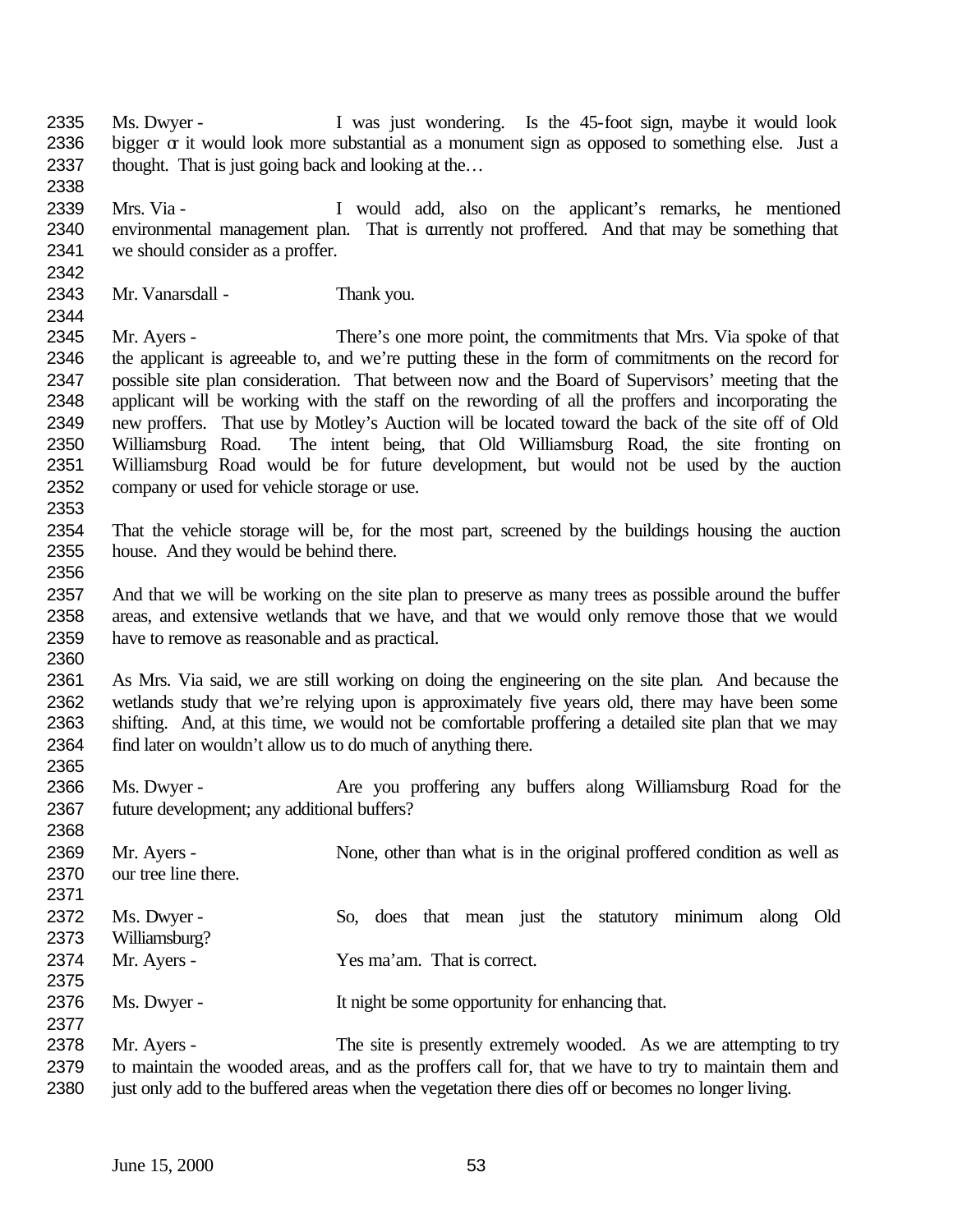2382 Mr. Taylor - Mr. Ayers, under the pond, you have that proposed. What is there now? Are there wetlands, or is this going to be a fabricated pond that you're going to install? 2385 Mr. Ayers - The wetlands, Mr. Taylor, on the site plan are the dark green. That is based on the wetlands survey that was done approximately five years ago by the engineering firm. The pond is outside of the wetlands area. So, the pond is not taking any of the wetlands area. Now, the pond is intended to be for stormwater management and does count toward our total green space usage. Mr. Taylor - What, sir, is your past experience with spills from the vehicles that you have waiting auction? Mr. Ayers - Motley's Auction has never had a spill in its history. So, there have not been a reason for having a plan like this. We are doing this because of the sensitive area that we are in. Also, in the past, the areas that were where the equipment auction has been held, had been leased property. It has not been owned by the auction house. So, from a standpoint of maintaining the salability and marketability of the property without an environmental problem, we are very much in favor of the spill prevention control measures. It is not something that is because of the experience that Motley's has had in conducting the auctions. Only as a prospective measure because of being so close to wetland areas and owning the property now, ourselves. Mr. Taylor - So, in developing that pond, reasonably, you would construct the pond and you would be able to…(end of tape)… Mr. Ayers - It is shown on the concept plan. That is our intent to try to develop in that fashion of having at least approximately a 35-foot area between the auction use and the pond usage. 2412 Mr. Taylor - Thank you. 2414 Mr. Archer - Mr. Ayers, can you comment on the staff's concern about sound amplification? Mr. Ayers - Yes sir. The staff was concerned that our amplification would have spill over effects onto the neighboring lots. The amplification that we used, and if I could go back to the sound truck, the only amplification we used is that sound truck. It is speakers that are directed toward the crowd so that the crowd can hear the bids and the auctioneer's voice. It is not amplification that is mounted on poles all around the property. But, rather it moves as part of the equipment auction. 2424 Mrs. Via came to the auction on June  $2<sup>nd</sup>$  and we were standing approximately 100 feet away from the truck when it was being used and we could not hear the auctioneer's voice. It's really just for the crowd right around the auctioned item. It is not a loud speaker system all over the property. It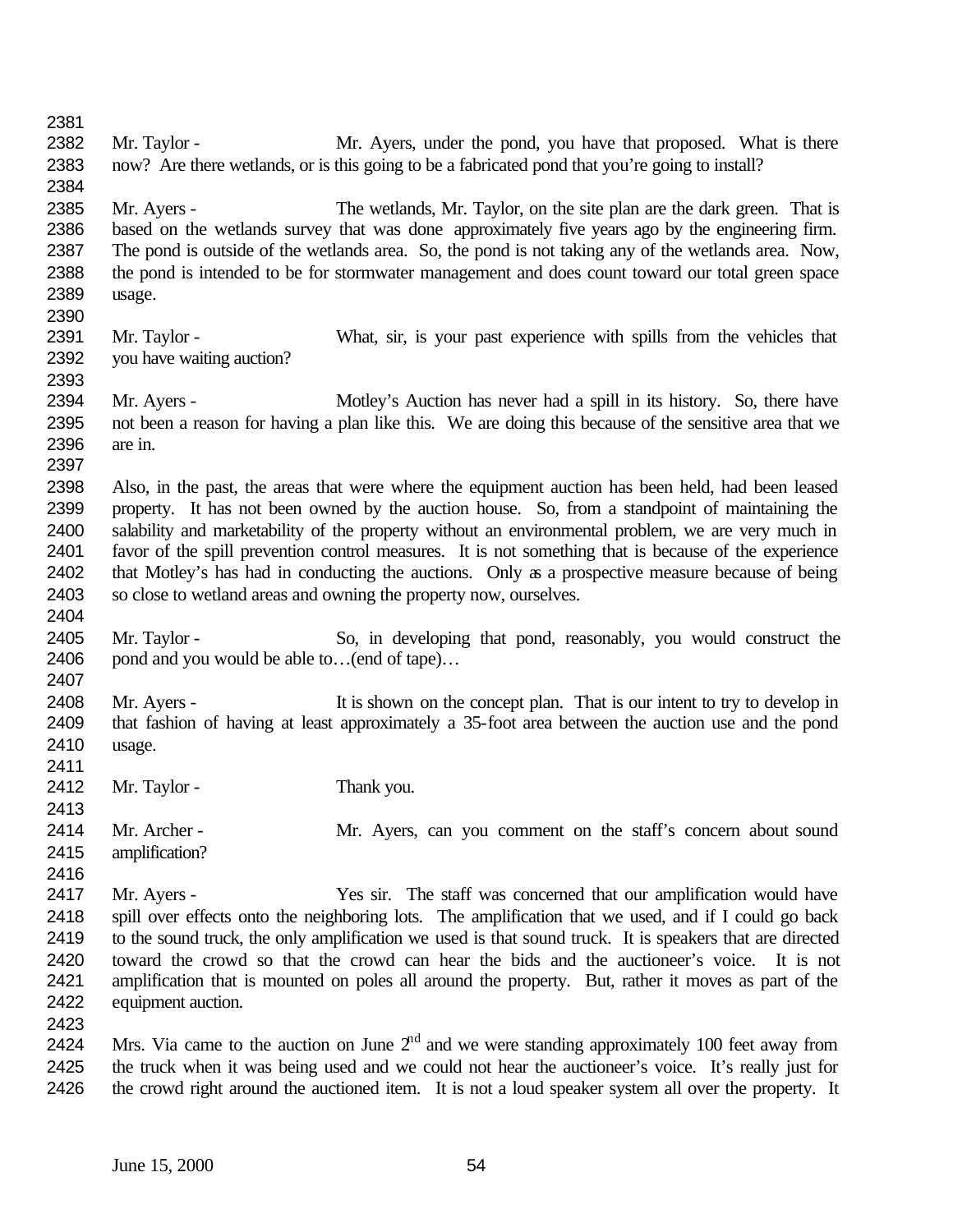| 2427         | just goes from there. We're quite confidant that where we are locating the equipment auction, the    |                                                                                                     |  |
|--------------|------------------------------------------------------------------------------------------------------|-----------------------------------------------------------------------------------------------------|--|
| 2428         | sound will not be heard at the property lines.                                                       |                                                                                                     |  |
| 2429         |                                                                                                      |                                                                                                     |  |
| 2430         | Mr. Archer -                                                                                         | So, you wouldn't have any problem with rewording to make the                                        |  |
| 2431<br>2432 | condition read like she indicated?                                                                   |                                                                                                     |  |
| 2433         | Mr. Ayers -                                                                                          | That there would be no sound at the property line?                                                  |  |
| 2434<br>2435 | Mr. Archer -                                                                                         | Yes sir. Or not audible beyond the property line is what they would                                 |  |
|              |                                                                                                      |                                                                                                     |  |
| 2436         | like to see.                                                                                         |                                                                                                     |  |
| 2437         |                                                                                                      |                                                                                                     |  |
| 2438         | Mr. Ayers -                                                                                          | We would not have a problem with that.                                                              |  |
| 2439         |                                                                                                      |                                                                                                     |  |
| 2440         | Mr. Archer -                                                                                         | Okay. All right.                                                                                    |  |
| 2441         |                                                                                                      |                                                                                                     |  |
| 2442         | Mr. Vanarsdall -                                                                                     | Any other questions for Mr. Ayers? Thank you, Mr. Ayers.                                            |  |
| 2443         |                                                                                                      |                                                                                                     |  |
| 2444         | Mr. Ayers -                                                                                          | Thank you, sir. Mr. Archer, you might remember that was the issue                                   |  |
| 2445         | with us at Holly Glen.                                                                               |                                                                                                     |  |
| 2446         |                                                                                                      |                                                                                                     |  |
| 2447         | Mr. Archer -                                                                                         | I do remember, sir. Quite well.                                                                     |  |
| 2448         |                                                                                                      |                                                                                                     |  |
| 2449         | Mr. Ayers -                                                                                          | Thank you. We didn't get that sound engineer on this one, but we                                    |  |
| 2450         | will if we need to.                                                                                  |                                                                                                     |  |
| 2451         |                                                                                                      |                                                                                                     |  |
| 2452         | Mr. Vanarsdall -                                                                                     | It's probably what reminded him of it.                                                              |  |
| 2453         |                                                                                                      |                                                                                                     |  |
| 2454         | Mr. Ayers -                                                                                          | Thank you, Mr. Vanarsdall.                                                                          |  |
| 2455         |                                                                                                      |                                                                                                     |  |
| 2456         | Mr. Vanarsdall -                                                                                     | Thank you, Mr. Ayers.                                                                               |  |
| 2457         |                                                                                                      |                                                                                                     |  |
| 2458         | Mrs. Quesinberry -                                                                                   | Before you sit down, Mr. Ayers, I just want to make sure I've been                                  |  |
|              |                                                                                                      |                                                                                                     |  |
| 2459         |                                                                                                      | writing madly here. I caught everything we just talked about. But, in effect, what you'd like to do |  |
| 2460         |                                                                                                      | is to change on the original proffers, amend Proffer 6f to read as the staff report suggests,       |  |
| 2461         |                                                                                                      | "showroom sales and service area, but not excluding truck stops" And I'm not sure. Maybe            |  |
| 2462         |                                                                                                      | Mrs. Via can explain to me the next line in the appearance the B 3 use of sale. Is that part of the |  |
| 2463         | proffer, or is that just explaining something?                                                       |                                                                                                     |  |
| 2464         |                                                                                                      |                                                                                                     |  |
| 2465         | Mrs. Via -                                                                                           | That would be a part of the proffer.                                                                |  |
| 2466         |                                                                                                      |                                                                                                     |  |
| 2467         | Mrs. Quesinberry -                                                                                   | Okay. And then, in addition, Mr. Ayers, you have additional proffers                                |  |
| 2468         |                                                                                                      | that you would like to add one through four, including signage, sound amplification, which you will |  |
| 2469         | make some changes, as Mr. Archer suggested, to include that sound is not audible at the property     |                                                                                                     |  |
| 2470         | line; fencing, and the storage of inventory. And, then, in addition, you're going to, and tell me if |                                                                                                     |  |
| 2471         | I've got this wrong.                                                                                 | That's why I'm running it down with you here. You're proffering an                                  |  |
| 2472         | environmental spill plan?                                                                            |                                                                                                     |  |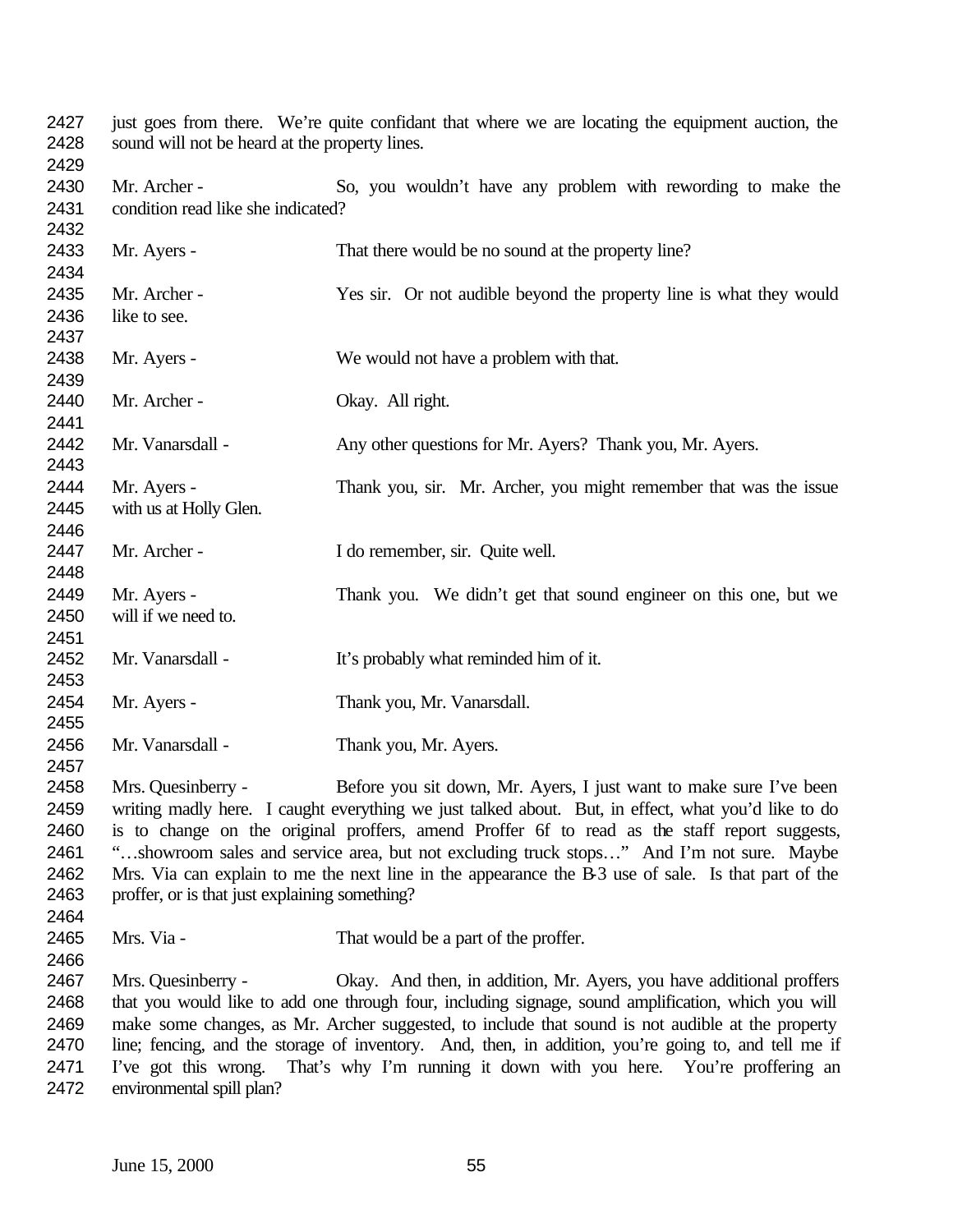| 2473 |                                                   |                                                                                                     |
|------|---------------------------------------------------|-----------------------------------------------------------------------------------------------------|
| 2474 | Mr. Ayers -                                       | Yes ma'am.                                                                                          |
| 2475 |                                                   |                                                                                                     |
| 2476 | Mrs. Quesinberry -                                | You're also going to proffer that the vehicle auction is toward the                                 |
| 2477 |                                                   | back of the site. And that the vehicle storage is screened by the buildings primarily; or vehicle   |
| 2478 |                                                   | storage is primarily screened by buildings, and that you will do some tree preservation as much as  |
| 2479 | possible throughout the site?                     |                                                                                                     |
| 2480 |                                                   |                                                                                                     |
| 2481 | Mr. Ayers -                                       | Throughout the site.                                                                                |
| 2482 |                                                   |                                                                                                     |
| 2483 | Mrs. Quesinberry -                                | Did I capture everything or?                                                                        |
| 2484 |                                                   |                                                                                                     |
| 2485 | Mr. Ayers -                                       | Yes ma'am.                                                                                          |
| 2486 |                                                   |                                                                                                     |
| 2487 | Ms. Dwyer -                                       | Mrs. Quesinberry, do you think it would advisable to have a buffer                                  |
| 2488 |                                                   | along Williamsburg Road that's conditioned to the minimum requirements?                             |
| 2489 |                                                   |                                                                                                     |
| 2490 | Mrs. Quesinberry -                                | What is the buffer that we have along Williamsburg Road? Is that                                    |
| 2491 | going to be 50 feet?                              |                                                                                                     |
| 2492 |                                                   |                                                                                                     |
| 2493 | Ms. Dwyer -                                       | I believe it's the minimum required                                                                 |
| 2494 |                                                   |                                                                                                     |
| 2495 | Mrs. Quesinberry -                                | In the original buffers?                                                                            |
| 2496 |                                                   |                                                                                                     |
| 2497 | Mrs. Via -                                        | There is no proffer in the original proffers for Old Williamsburg                                   |
| 2498 |                                                   | Road. The proffers speak to buffering the existing A1 and residentially zoned property. Idon't      |
| 2499 |                                                   | recall what the development standard for Old Williamsburg Road is at this time.                     |
| 2500 |                                                   |                                                                                                     |
| 2501 | Mrs. Quesinberry -                                | I was just on Old Williamsburg Road this morning, actually, after I                                 |
| 2502 |                                                   | survived my trip out with Mrs. Leslie News. She took me out in the heat of the day to Audubon       |
| 2503 |                                                   | Village. And you know what a nightmare that was. So, I went by Old Williamsburg Road just to        |
| 2504 |                                                   | check one more time. And the property line along Old Williamsburg Road is really, really thick. I   |
| 2505 |                                                   | don't know what you could add to that if you develop those sites, and you save the trees along that |
| 2506 |                                                   | road line. I don't what else you could stick in there except, if you wanted a deeper buffer.        |
| 2507 |                                                   |                                                                                                     |
| 2508 | Ms. Dwyer -                                       | Well, there'd be a tree save. Do we know what the buffer is now?                                    |
| 2509 | The minimum that's required? We don't know those? |                                                                                                     |
| 2510 |                                                   |                                                                                                     |
| 2511 | Mrs. Via -                                        | We don't know what it is on Old Williamsburg Road. No. We've                                        |
| 2512 |                                                   | got the transitional buffers, but we need to look up the development standards for the road.        |
| 2513 |                                                   |                                                                                                     |
| 2514 | Mrs. Quesinberry -                                | Can you do that before the Board meeting and Mr. Harris                                             |
| 2515 |                                                   |                                                                                                     |
| 2516 | Mrs. Via -                                        | Is there a width that the Planning Commission is interested in $-15$ ,                              |
| 2517 | 25, 50 feet?                                      |                                                                                                     |
| 2518 |                                                   |                                                                                                     |
|      |                                                   |                                                                                                     |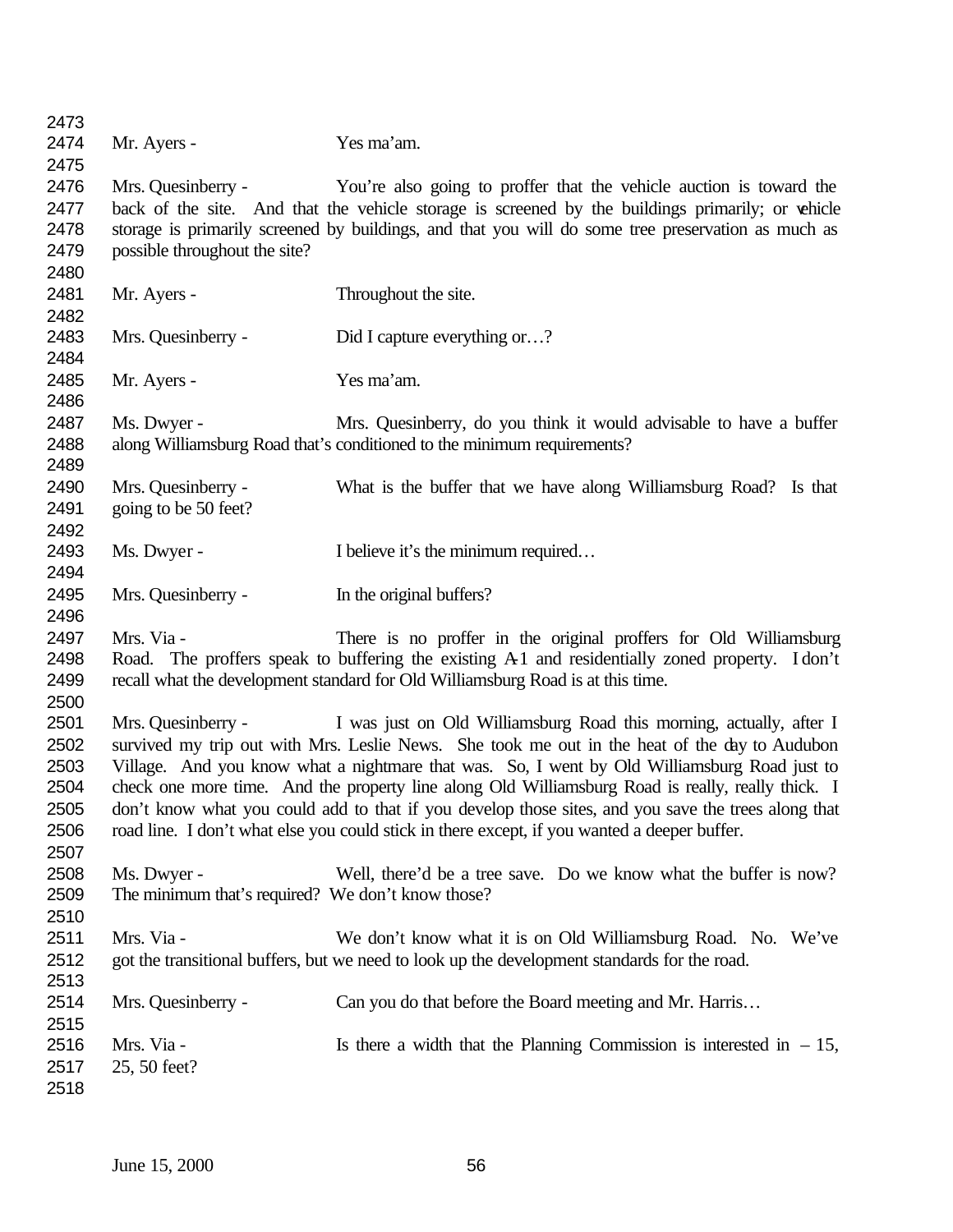| 2519<br>2520 | Ms. Dwyer -                                            | Well, also, a statement that it would be undisturbed, other than access<br>roads. That sort of typical proffer language. It's up to Mrs. Quesinberry. I just think it would be |
|--------------|--------------------------------------------------------|--------------------------------------------------------------------------------------------------------------------------------------------------------------------------------|
| 2521<br>2522 | good to preserve those areas.                          |                                                                                                                                                                                |
| 2523         | Mrs. Quesinberry -                                     | Since its not in the original; if you could just address something with                                                                                                        |
| 2524         |                                                        | preserving the trees along that Williamsburg Road buffer. That streetscape is really very dense and                                                                            |
| 2525         | beautiful, actually.                                   |                                                                                                                                                                                |
| 2526         |                                                        |                                                                                                                                                                                |
| 2527         | Mr. Marlles -                                          | Mrs. Quesinberry, the transitional buffer requirement for that area is                                                                                                         |
| 2528         | 50 feet. Now, it can be reduced by certain techniques. |                                                                                                                                                                                |
| 2529         |                                                        |                                                                                                                                                                                |
| 2530         | Mr. Vanarsdall -                                       | A fence or a wall.                                                                                                                                                             |
| 2531         |                                                        |                                                                                                                                                                                |
| 2532         | Mrs. Quesinberry -                                     | You're talking about with berming and other landscaping?                                                                                                                       |
| 2533         |                                                        |                                                                                                                                                                                |
| 2534         | Mr. Marlles -                                          | Right. Other types – a wall. That's another one of those techniques.                                                                                                           |
| 2535         |                                                        |                                                                                                                                                                                |
| 2536         | Mr. Vanarsdall -                                       | With a wall, it can be reduced to 35 feet.                                                                                                                                     |
| 2537         |                                                        |                                                                                                                                                                                |
| 2538         | Mrs. Quesinberry -                                     | Mr. Ayers, do you just want to agree to address that before the                                                                                                                |
| 2539         | Board, or do you have                                  |                                                                                                                                                                                |
| 2540         |                                                        |                                                                                                                                                                                |
| 2541         | Mr. Ayers -                                            | Mrs. Quesinberry, I would have a problem if its 50 feet.                                                                                                                       |
| 2542         |                                                        |                                                                                                                                                                                |
| 2543         | Mrs. Quesinberry -                                     | Yes. I realize that's quite a bit not knowing what you're going to be                                                                                                          |
| 2544         |                                                        | developing in the future there. The intent, though, is really just to preserve that street scape and, you                                                                      |
| 2545         |                                                        | know, what we were talking about up here. I don't think you heard us. Is actually you can reduce                                                                               |
| 2546         |                                                        | that with various techniques; berming and landscaping and walls and that sort of thing. But, you                                                                               |
| 2547         |                                                        | don't know, at this point in time, what would happen when that ultimately develops. So, I think                                                                                |
| 2548         |                                                        | we're just looking for some language that would, since there is nothing in the original proffers, that                                                                         |
| 2549         |                                                        | would address that there would be an adequate buffer and that there would be adequate screening                                                                                |
| 2550         |                                                        | whether it is vegetation or berms or a wall, whatever is appropriate at the time that it develops.                                                                             |
| 2551         |                                                        |                                                                                                                                                                                |
| 2552         | Mr. Ayers -                                            | Would not what the Old Williamsburg Road requires? I mean                                                                                                                      |
| 2553         |                                                        |                                                                                                                                                                                |
| 2554         | Mrs. Via -                                             | I'm sorry. What was your comment?                                                                                                                                              |
| 2555         |                                                        |                                                                                                                                                                                |
| 2556         | Mr. Ayers -                                            | I guess my problem is, when we put in the word, "adequate," we                                                                                                                 |
| 2557         | enter into a definitional                              |                                                                                                                                                                                |
| 2558         |                                                        |                                                                                                                                                                                |
| 2559         | Mrs. Quesinberry -                                     | I'm not suggesting that we put that word in. I'm just suggesting we                                                                                                            |
| 2560         | come up with some language before the Board            |                                                                                                                                                                                |
| 2561         |                                                        |                                                                                                                                                                                |
| 2562         | Mrs. Via -                                             | Let me ask maybe for the Planning Commission to direct the staff to                                                                                                            |
| 2563         |                                                        | work with the applicant on that. The entire area is planned for industrial and office development. I                                                                           |
| 2564         |                                                        |                                                                                                                                                                                |
|              |                                                        | hesitate only because we may want to consider a more landscaped finished look eventually in that                                                                               |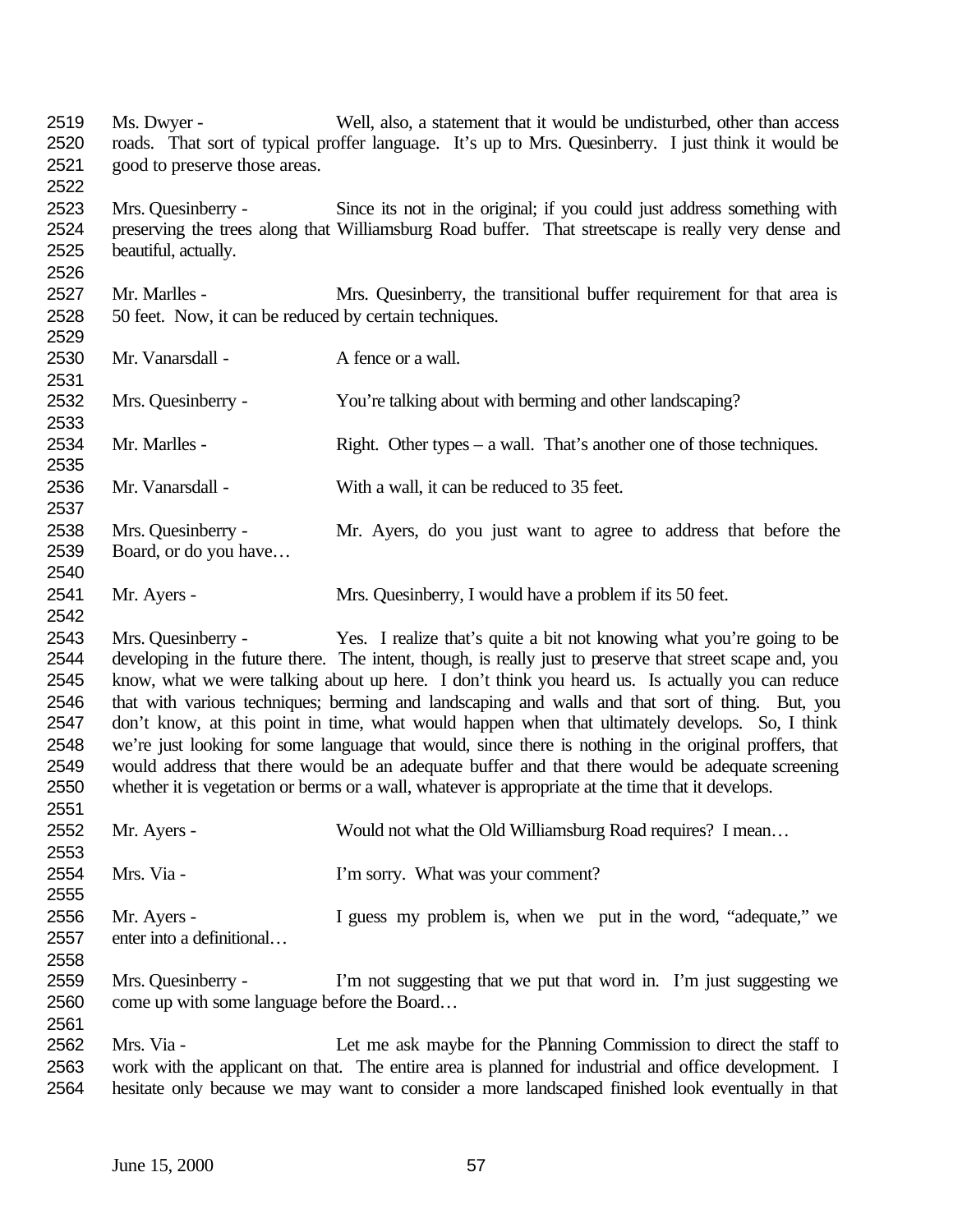corridor instead of the natural pine and brush that's there now. And, so, I hesitate to tie the applicant, at this time. But, I think that's something the applicant and I can work out between now and the Board meeting, if it's the Planning Commission's desire for us to do that. 

 Mrs. Quesinberry - Yes. Mrs. Via - Okay. Mrs. Quesinberry - We can fix you up. Don't worry. Mr. Ayers - I'm hoping I'm not taking on too much water. Mrs. Quesinberry - All right. That's all I have. Mr. Vanarsdall - All right. Entertain a motion then. Mrs. Quesinberry - Okay. Mr. Chairman, I'm going to move approval of Case C-45C- 00 Mark T. Motley with the amendment to Proffer 6f from the original proffers to the language as it appears in the staff report; and with the additional proffers in the staff report 1 through 4, with the understanding that the applicant is going to address sound amplification prior to the Board. And, also, the applicant will address additional proffers around the environmental spill plan vehicle auctions to occur toward the back of the site. Vehicle storage is screened primarily by buildings and a tree preservation plan to preserve trees as much as possible throughout the site. And some language that will at least address buffering along Williamsburg Road. Mr. Vanarsdall - All right. Do I have a second? Mr. Taylor seconded the motion. 2594 Mr. Vanarsdall - Motion made by Mrs. Quesinberry, seconded by Mr. Taylor. All those in favor say aye—all those opposed by saying nay. The vote is 5-0 (Mrs. O'Bannon abstained). REASON: Acting on a motion by Mrs. Quesinberry, seconded by Mr. Taylor, the Planning Commission voted 5-0 (one abstention) to recommend that the Board of Supervisors **grant** the 2600 request because the proffers continue to assure a quality form of development with maximum protection afforded the adjacent properties; and it is not expected to adversely impact surrounding land uses in the area. Mrs. Quesinberry - Thank you all for your comments. **C-46C-00 Laraine Isaac for H. W. Owens, Inc.:** Request to conditionally rezone from A-1 Agricultural District to R-3C One Family Residence District (Conditional), Parcel 164-A-42, described as follows: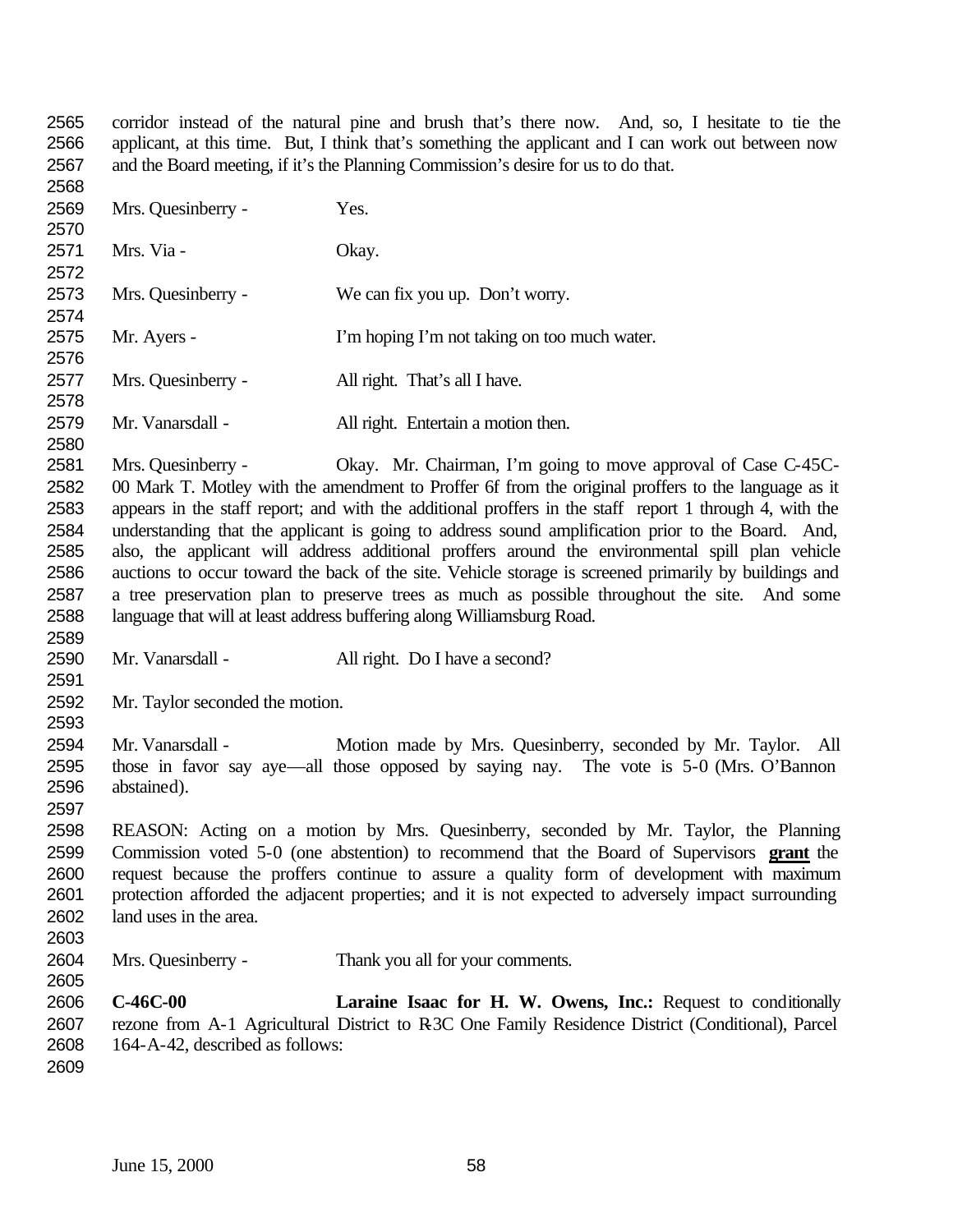- 2610 Beginning at a point on the southwesterly corner of said parcel; thence N. 00° 55' 05" E., 516.94' to a point; thence S. 76° 13' 30" E., 605.12' to a point; thence S. 09° 41' 30" W., 410.18' to a point; thence N. 86° 34' 30" W., 527.89' to the point of beginning, containing 5.971 acres.
- Mr. Marlles The staff report will be given by Mr. Lee Householder.
- 2616 Mr. Vanarsdall Any one in the audience in opposition to this case? This is H. W. Owens, Inc. It is C-46C-00. Any opposition? No opposition. Good evening, Mr. Householder.
- 

- Mr. Lee Householder, County Planner Good evening, Mr. Chairman. This property lies at the eastern terminus of Howard Street, as was just indicated. We have a nice graphic because we're in the similar area of our last case. Since our graphics department made this, I'd like to take the opportunity to show it to you to give you some bearings on where we've traveled. It's a 5.971 acre site. It's currently A-1. They would request R-3 Single Family Residence District. The property to the north and east, which is best shown in this area (referring to slide) is zoned R-4 by case C-9C- 97 to R-4C in May 1997. Currently, the Pinecreek Subdivision is proposed on this site, and it is currently under review in the Planning Office.
- The requested zoning classification, R-3C, allows a minimum lot size of 11,000 square feet and a minimum lot width of 80 feet. The 2010 Land Use Plan designation is Urban Residential which allows up to 6.8 net units per acre and also recommends this area Environmental Protection Area.
- The R-3 district permits densities up to 2.97 dwellings per acre. Therefore, the lower density proposed in this request is consistent with the density requirements of the 2010 Land Use Plan. Approximately 2 acres in the northwest corner of the subject property is within the floodplain and a small area down here (referring to slide) is also within the flood plain.
- The County policy of the Land Use Plan encourages such areas to be zoned C-1, Conservation District. The staff feels the applicant should revise this application to rezone all floodplain areas to the C-1 Conservation District, or make a commitment to rezone prior to final subdivision approval.
- The applicant has also met with staff to discuss how this site will be developed. Staff was originally concerned with regard to the considerable amount of floodplain on this parcel. And it appeared that there would be limited development potential. The applicant has provided an exhibit that depicts an idea of how this parcel may be developed but is not proffered. This property will be developed in coordination with the R-4 property to the north and west.
- 
- This layout shows 14 lots with two stub streets to properties to the north and east. These stub connections would connect this property to the Pinecreek Subdivision, as I just said. This includes Howard Street, which would be extended through the property to become the primary access to the Pinecreek Subdivision.
- 

 The applicant has proffered that all homes with slab foundations will be required to have brick veneer and that foundations built using a crawl space foundation shall have exposed brick facing the road which the dwelling faces. Although, staff's environmental concerns on this case, we feel that the proffers should be changed to reflect crawl space foundations be required for this parcel. The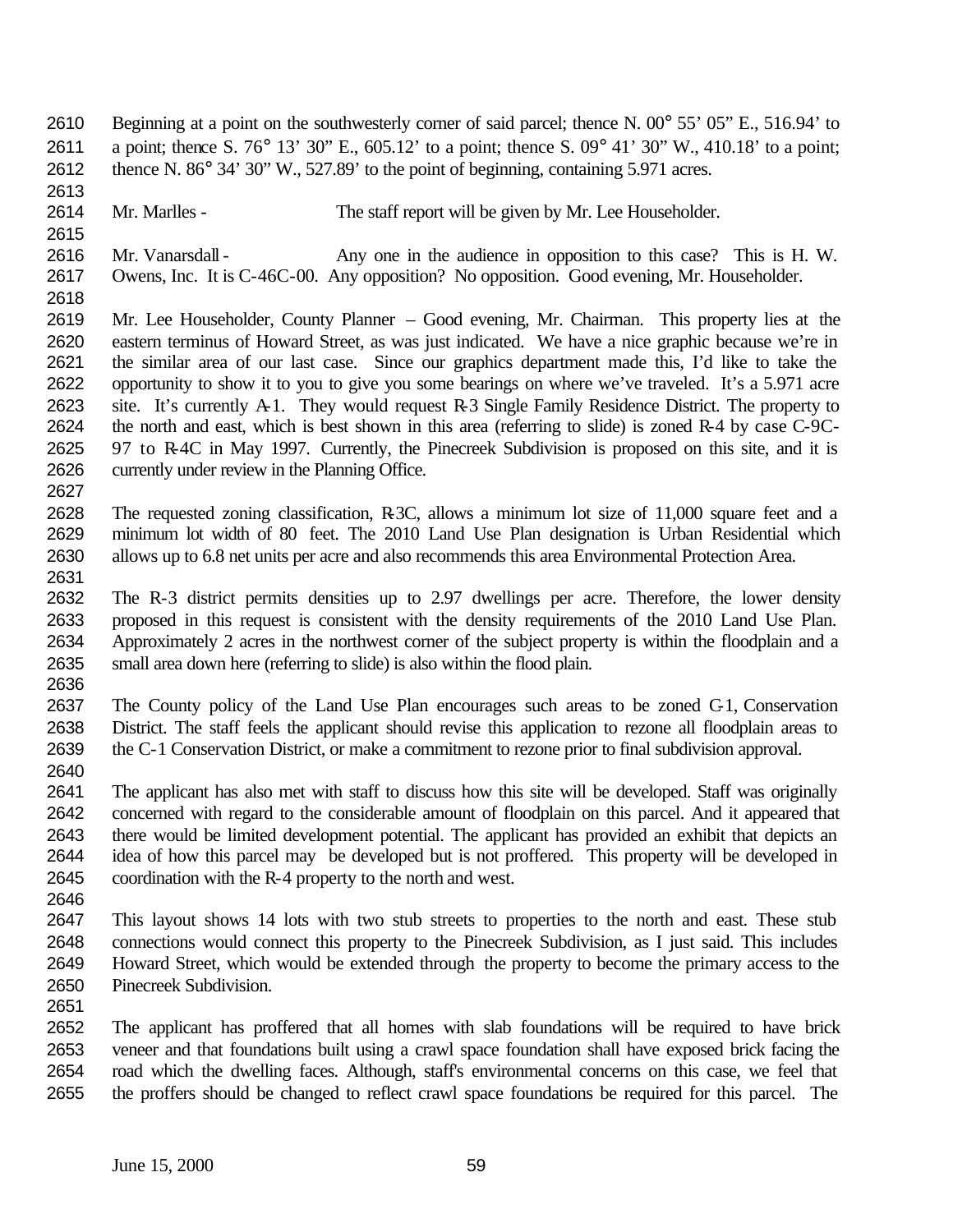applicant has expressed an interest in keeping the same proffers as the R-4C portion, so that there wouldn't be conflict at the time of subdivision review. Staff feels this is minor, and the need for crawl spaces would supercede this.

 Overall, the proposed single family residential use is consistent with the Urban Residential recommendation of the 2010 Plan and the surrounding zoning of properties. Staff would like to see the areas that are floodplain zoned to C-1 and a commitment to change the proffer regarding the crawl space foundations. If that was done, we could recommend approval of this request. I'll take any questions that you may have.

 Mr. Vanarsdall - Any questions from Mr. Householder by Commission members? Thank you, Mr. Householder.

 Mr. Householder - Thank you. Mr. Vanarsdall - Do you want to hear from the applicant, Mrs. Quesinberry? Mrs. Quesinberry - Yes. Mr. Vanarsdall - She's already up. Ms. Isaac, how are you? Ms. Laraine Isaac - Good evening. Mrs. Quesinberry - I wondered if you survived your trip back to Indianapolis? Ms. Isaac - Oh, yes. Mrs. Quesinberry - I see you made it. Ms. Isaac - I drove back in rain the whole time. That was fun, too. Mr. Vanarsdall - Good. Ms. Isaac - My name is Laraine Isaac, with Engineering Design Associates. Residential development is the only appropriate use of this property. The R-3 zoning will produce larger lots than in the adjacent existing development to the west, and the proposed development to

- the east.
- 

 This property is being rezoned so that it can be developed as part of Pinecreek Subdivision. The first phase of that development has been submitted to the Planning Office, and will be considered at your next Planning Commission meeting. 

 Because this property will be a part of Pine Creek, it makes sense that all the lots and lands in this one subdivision be regulated by the same proffers. And we ask you to accept the proffers, as submitted, and approve this rezoning.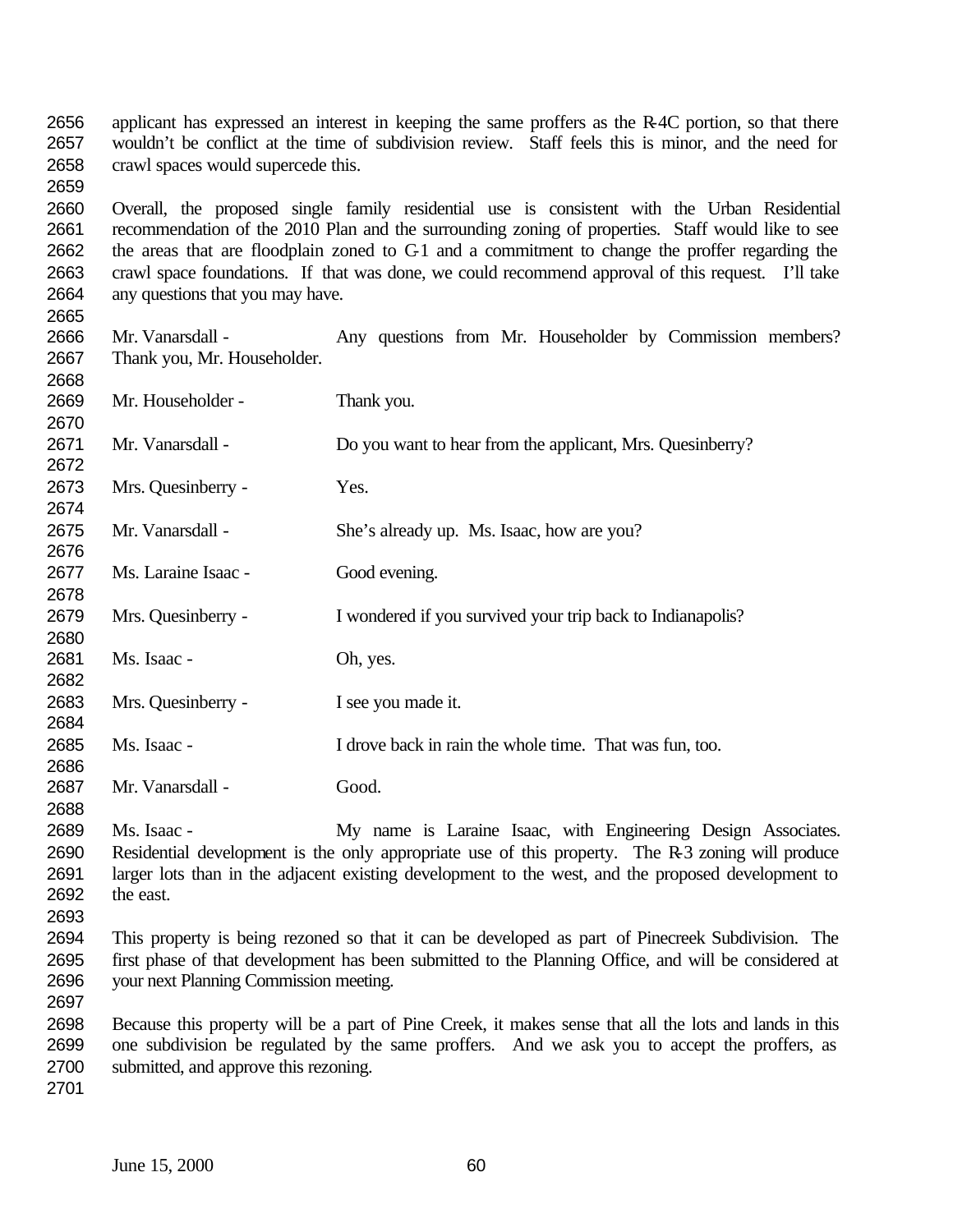Mrs. Quesinberry - Could you respond to staff's comment about the C-1 zoning, and also crawl space foundations? Ms. Isaac - The developer of the property says that he will consider C-1, but at 2706 this time, he will not proffer, as the adjacent R4 property which in Pinecreek does not have a proffer on it that requires the rezoning to C-1. As I understand, the issue with crawl spaces, the staff's report ties it to environmental concerns, 2710 since there's so much flood plain. We have to have the buildable area, 11,000 square feet totally out

 of flood plain. So, I don't understand the tie between crawl space and a lot of floodplain in the area. Again, I'd like to point out that we think that, because there will be lots in both the R-4 area and the R-3 area, we're going to have lots with two completely different proffered cases controlling them. And that is one reason we're going with the original proffers on the R-4 case.

- Mrs. Quesinberry So, the proffers we're looking at here are the original proffers that are with the R-4 case?
- Ms. Isaac Those are the proffers that are applicable to this piece of property 2720 from the adjacent R4 zoning, which was done in 1997. And I believe the only proffer that was made on the R-4 case was a 25-foot landscaped buffer strip along Interstate 64. And, since we're not adjacent to it, that was the only proffer that was deleted from the case. All other proffers are the same as the R-4 piece.
- Mrs. Quesinberry With this case and the R-4 case, I really don't see that the foundation issue is going to be such a burden if its different from the R-4 case. You seem to think if its different from the R-4 case that somehow…
- Ms. Isaac I just think that for those lots that are split in two different zoning classifications, I have two sets of proffers on top…
- Mrs. Quesinberry I see what you're saying. Like Lot 8 and Lot 9.
- Ms. Isaac The drawing that's before you is just that. It's a drawing. The engineering has not been completed. What has been completed, the area at the eastern end of Howard Street, which is really Phase 1 of Pinecreek, the subdivision we're bringing in is for a total of 30 lots in the R-4. Two of those lots are in this area that we are requesting be rezoned tonight. We hope to end up with a 50-lot subdivision, which is the maximum allowed with one point of access. Of those 50 lots we hope that 14 lots would be in this R-3 area. The remaining lots would all be in the R-4.
- 2742 Mrs. Quesinberry Could you just explain again why you're reluctant to rezone the C-1 areas?
- Ms. Isaac One, again, it changes the proffers; two different sets of proffers in one subdivision. As I said, the developer is willing to consider it, but does not want to be made to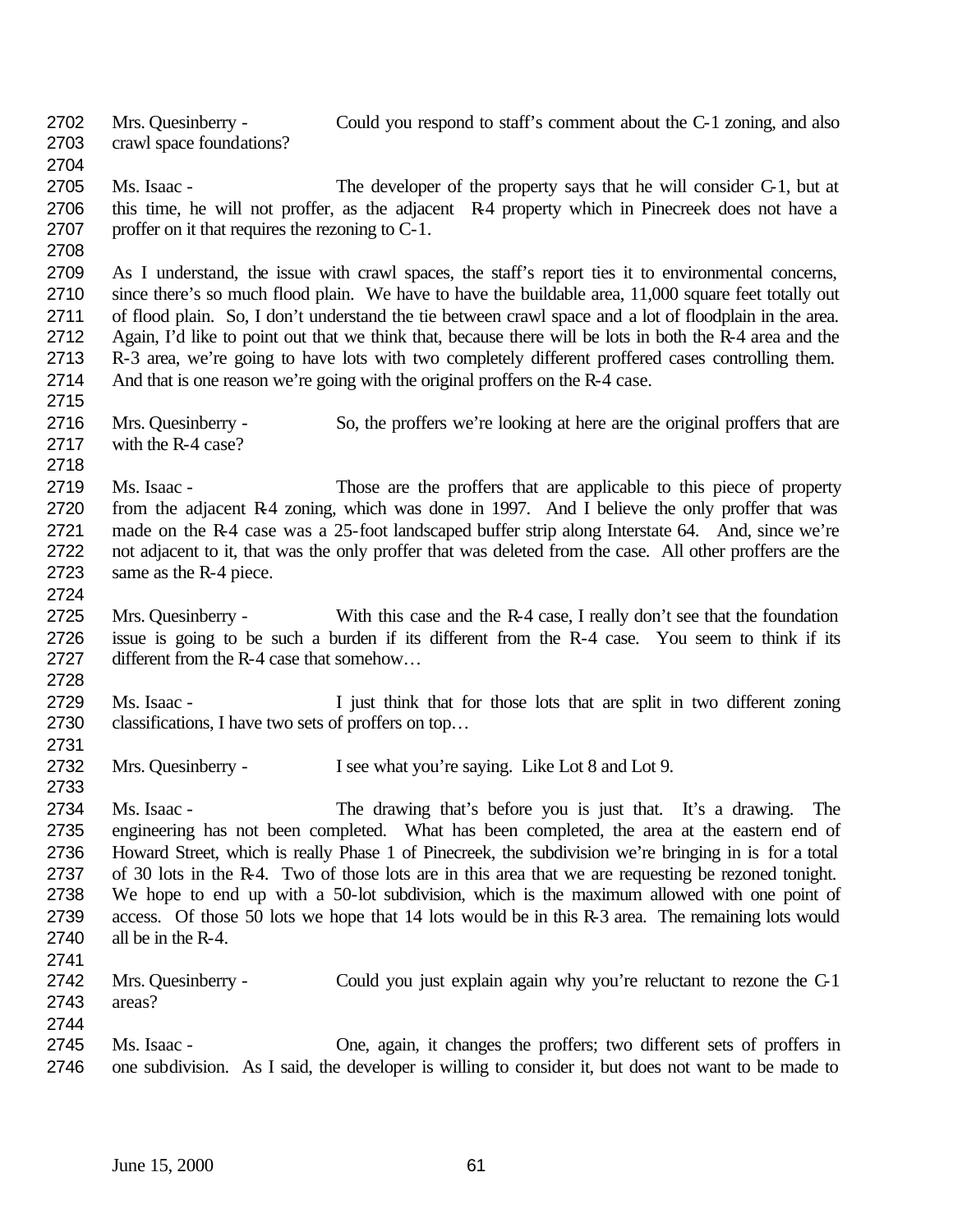do it. Even though its minor in many ways, to the County staff, it can be an expensive effort, and its time consuming. I believe those are his biggest objections to it. Mr. Marlles - Mrs. Quesinberry, it is a policy of the Comprehensive Plan that we do try to get floodplain areas in C-1 zoning as a way of preserving those areas. Mrs. Quesinberry - Well, you know what I'd like to do. I think I'd like to defer this case and see if we can get the applicant to consider that again. I haven't spoken with the applicant, and haven't had any calls from them about that. That is something that we really try to do. Ms. Isaac - I know your position. Mrs. Quesinberry - And I know you're trying to represent the applicant, and you only have a certain amount of latitude to do that. So, if we can't move in that direction, I'd like to try to see if we can. Ms. Isaac - Speaking for my client, I think he'd like to see the case go forward. 2764 Mrs. Quesinberry - So, would you like to defer the case? Ms. Isaac - I think I'd like a motion taken tonight. Mrs. Quesinberry - Okay. Well, I'd like to make a motion then, Mr. Chairman. Mr. Vanarsdall - All right. Go ahead. Mrs. Quesinberry - I'd like to move for denial of Case C-46C-00. I think that there's some opportunity here to do a better job with a couple of the staff's issues. Certainly, the Conservation areas is one of the major ones, and I think there's an opportunity that we could take care of that with some discussion around that. And, certainly, there are some others with crawl space and so forth. And, I also think that, even though this subdivision is going to ultimately end up with two different zoning districts, its still a manageable thing to meet those things. And, I would be willing to defer it, but the applicant would like to move ahead. So, it kind of puts me in a position where I have to recommend a denial because I don't feel like I can move forward with this. It doesn't serve the community with these questions unanswered, and it doesn't adequately protect the health, safety, and welfare of the constituents in this County. Ms. Dwyer seconded the motion. Mr. Vanarsdall - Motion made by Mrs. Quesinberry, seconded by Ms. Dwyer. All those in favor say aye—all those opposed by saying nay. The vote is 5-0 (Mrs. O'Bannon abstained). REASON: Acting on a motion by Mrs. Quesinberry, seconded by Ms. Dwyer, the Planning Commission voted 5-0 (one abstention) to recommend that the Board of Supervisors **deny** the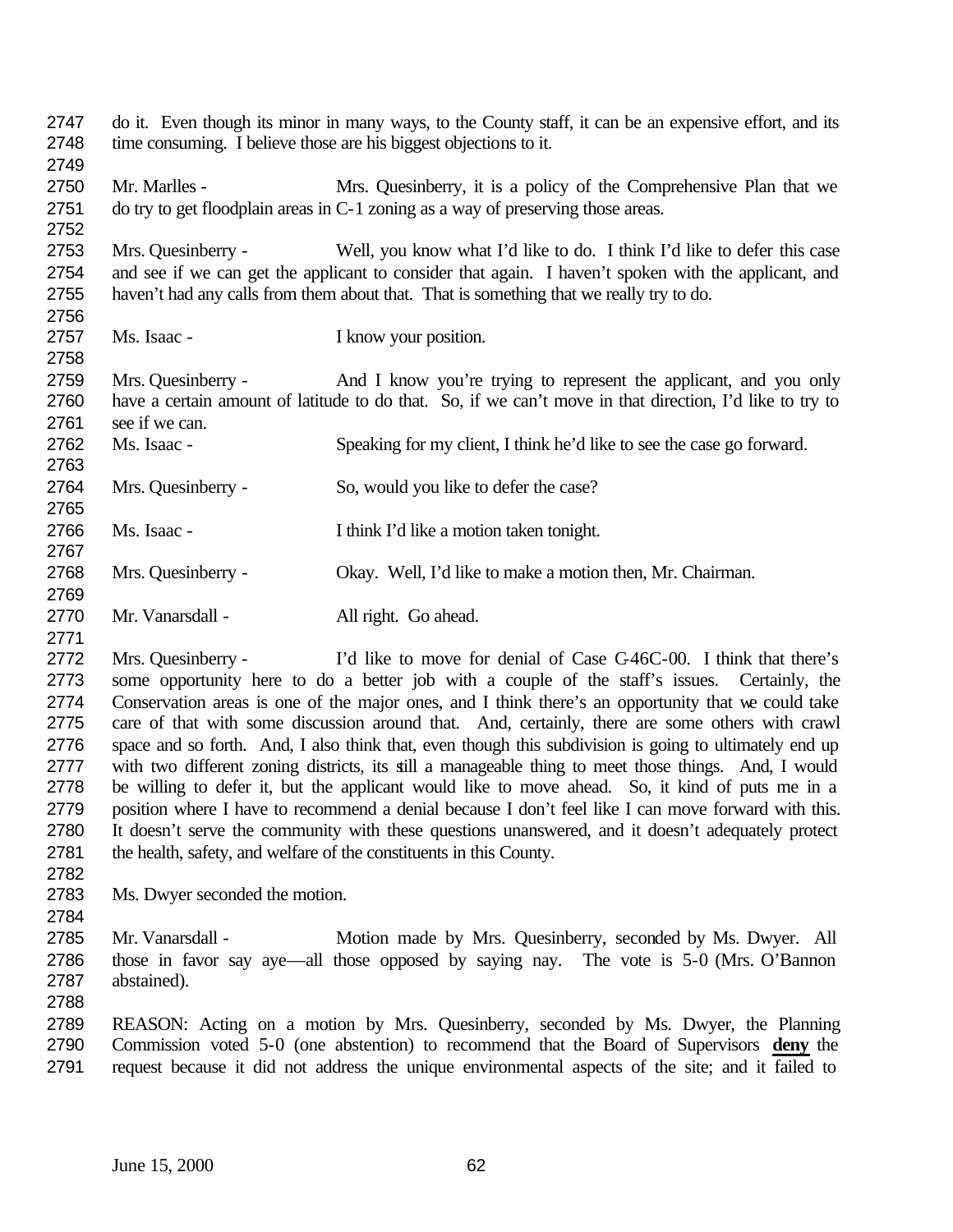- include the proffered conditions deemed necessary to lessen the impact of residential zoning on the area, nor address the quality aspects of the development.
- **C-47C-00 James W. Theobald for Payne 13, L.C. and Redford 131, L.C.:** Request to conditionally rezone from A-1 Agricultural District to M-1C Light Industrial District (Conditional), part of Parcels 186-A-23 and 24, and 197-A-22A, described as follows:
- 

- Beginning at a point on the southern right-of-way line of Technology Boulevard, which point is 2800 0.25  $\pm$  miles east of the centerline of Memorial Drive; said point being the True Point of Beginning; thence along the southern right of way line of Technology Boulevard S 44°15'31" E 251.91' to a point; thence S 44°15'30" E 759.82' to a point; thence along a curve to the left having a radius of 2,050.00' for a length of 242.58' to a point; thence leaving the southern right-of-way line of Technology Boulevard S 22°05'03" W 100.43' to a point; thence S 27°24'48" W 187.02' to a point; thence S 27°18'18" W 468.92' to a point; thence S 15°42'42" W 352.42' to a point; thence S 25°25'58" W 282.51' to a point; thence S 19°29'06" W 283.55' to a point; thence S 23°22'32" W 924.06' to a point; thence S 18°23'14" W 134.98' to a point; thence N 77°27'22" W 632.11' to a point; thence N 66°09'43" E 73.11' to a point in the centerline of a creek; thence meandering in a 2809 northerly direction in the centerline of a creek  $826.7' \pm$  to a point; thence N 33°05'37" W 1401.33' 2810 to a point; thence N  $\degree$ 05'32"30" E 359.73' to a point; thence N 00 $\degree$ 12'18" E 322.94' to a point; thence N 04°38'22" E 180.86' to a point; thence N 20°53'08" W 205.94' to a point; thence N 11°52'38" W 197.92' to a point; thence N 82°11'15" E 360.97' to a point; thence N 84°18'16" E 799.10' to a point; thence S 89°54'35" E 181.84' to a point on the southern right-of-way line of Technology Boulevard, said point being the True Point of Beginning, containing 103.802 acres.
- Mr. Marlles The staff report will be given by Mr. Eric Lawrence.
- 2818 Mr. Vanarsdall Any one in the audience in opposition to this case C-47C-00? All right, Mr. Lawrence. Good evening.
- Mr. Eric Lawrence, County Planning Good evening. Thank you, Mr. Chairman. This request 2822 would rezone 103 acres from A-1 to M-1C, enabling light industry and office uses. The site is located along Technology Boulevard, just northwest of the White Oak Technology Park. You can see on the map (referring to slide), located just northwest. The land between the proposed site and the industrial facility is currently zoned M-2C. That was rezoned in 1997.
- This proposal is inconsistent with the 2010 Land Use Plan's Rural Residential and Environmental Protection Area designation for the site. But the existing industrially zoned land may suggest that industrial land is more appropriate than residential. Additionally, the draft Williamsburg Road / Technology Boulevard study indicates the site would be appropriate for light industrial and office uses.
	- The current proposal would complement the adjacent 110 acres of M-2C which was rezoned in 1997 and has been referred to as the White Oak Business Center and the large White Oak Technology Park. The Technology Park is intended for larger users, generally single users requiring more than 100 acres. This current proposal would possibly service these larger users.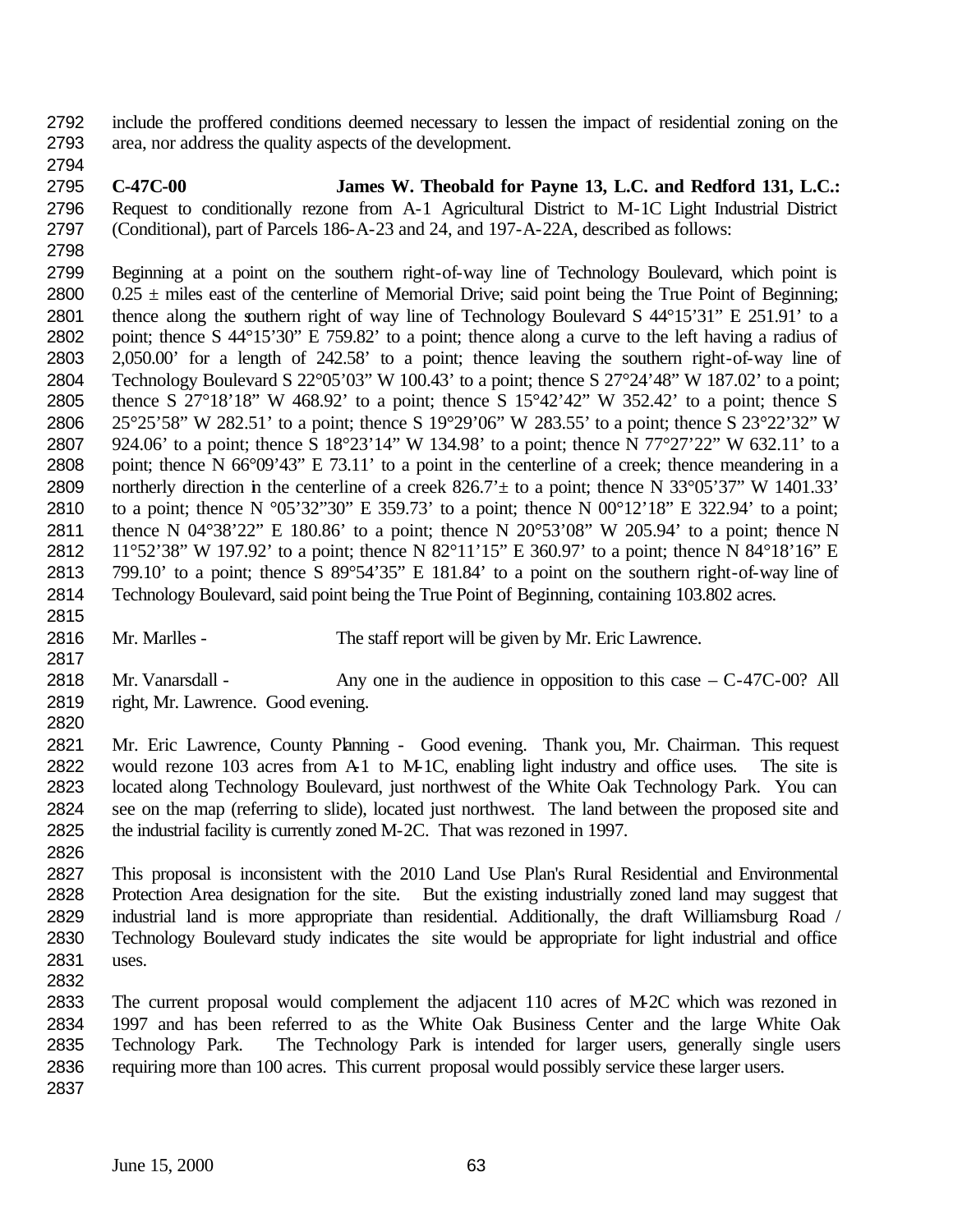- There are currently two pending rezoning applications for parcels just southwest here, if you will, is a residential case which was on your agenda this evening and has been requested for a deferral. And, I might add, that they revised the application this afternoon to request O-3C. They are requesting O-3C to the bottom left (referring to slide), and we received a new application just north of this site, up here (referring to slide), for O-3C also.
- Along those lines, the applicant will present this evening a conceptual layout, which would tie this general area together; the four sites, the existing M-2, tonight's current rezoning, and then the two O-3 sites I just mentioned.
- That's important, because one of staff's comments was to coordinate the development of the adjoining properties. So, we'll see that layout later on this evening.
- The zoning is currently inconsistent with the 2010 Land Use Plan's Rural Residential and Environmental Protection Area designations. But, with the existing industrially zoned land in the area, staff feels this is a natural transition. Going from the M-2 here to the M-1 is a naturally transitional way of lessening the impact.
- This site was the subject of a rezoning request last year, which split the property; 70 acres of M-2 and 30 acres of M-1. It was ultimately denied by the Board of Supervisors. I would point out that the Planning Commission did recommend approval last year of that case.
- The subject site's proximity to the adjacent industrially zoned properties makes it a good candidate 2861 for the requested zoning. Staff believes the standards similar to those used by the adjacent sites would be appropriate. It is important to maintain the high quality development standards associated with both the Technology Park, and the Business Centre to the eastern side of the site. Staff strongly recommends that this request be consistent with those standards, and, accordingly, the applicant has made attempts to submit proffers which are generally consistent with the adjoining properties.
- 

 Staff continues to be concerned that this proposal does not provide the same amount of open space as the adjacent properties. The adjacent properties have 40 percent proffered. This has 40 percent, (referring to the existing M-2 site) and the Technology Park, through the covenants achieves a 40- percent open space, yet the application this evening has proffered only 30 percent. Staff feels that 40 percent is necessary to be consistent with the adjoining properties.

- So, it's the two conditions, the open space concern, and the coordinated development pattern are the two outstanding issues staff would have.
- 

- In summary, staff feels this request for 103 acres of M-1C is appropriate, and if the open space and coordinated concerns are adequately addressed, staff could support this application.
- I would be happy to answer any questions you may have, and Mr. Theobald is here this evening to represent the applicant.
- 2883 Mr. Vanarsdall All right, any questions for Mr. Lawrence?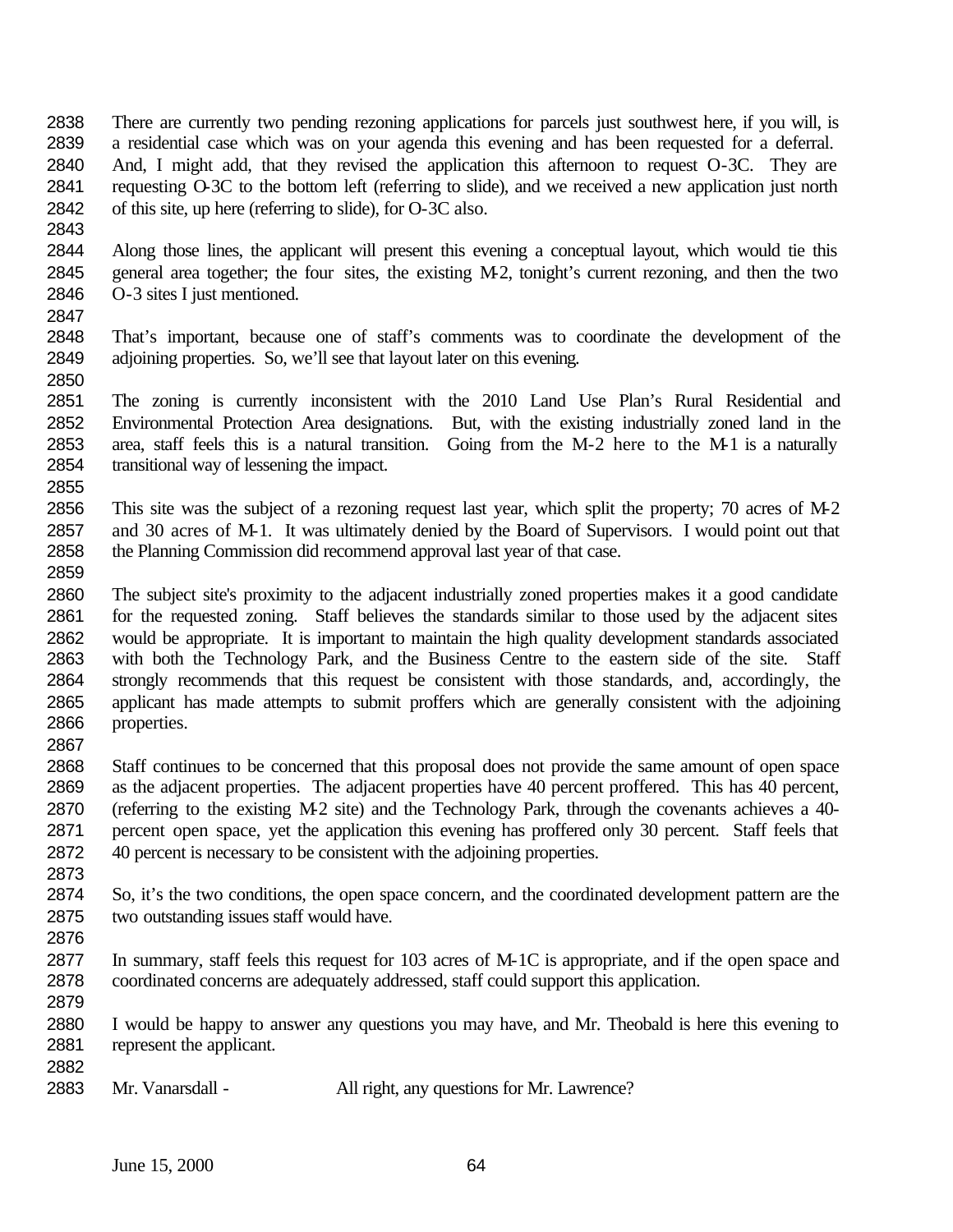Mrs. Quesinberry - Mr. Lawrence, I just want to make sure we understand on the coordination issue that you have, that's coordination with the adjoining sites? Mr. Lawrence - The intent of staff's comments is that these things should tie together. Instead of having a bunch of separate roads hitting Memorial Drive or Portugee, let's get a coordinated road system – infrastructure system together. I'd like the applicant to address how he 2891 intends to achieve that. Mrs. Quesinberry - Okay. That's fine. Mr. Lawrence - Thank you. 2897 Mr. Vanarsdall - Any other questions for Mr. Lawrence? Thank you. Mr. Lawrence - Thank you. Mr. Vanarsdall - Good evening, Mr. Theobald. Mr. James W. Theobald - Good evening, Mr. Vanarsdall, members of the Commission. My name is Jim Theobald, and I'm here this evening on behalf of Payne 13, L.C. and Redford 131, L.C. Mr. Richard Cogan, the Manager of those two limited liability companies is here with me this evening. This is a request to rezone approximately 103 acres to an M-1 conditional category on the south line of Technology Boulevard, as Mr. Lawrence pointed out, that being adjacent to the related M-2 zoning, accomplished some three years ago, and the M-2 zoning that is unconditional associated with White Oak Technology Park. The County, I believe, was very farsighted in working with the State to provide White Oak Technology Park. As you've heard, the rationale was to attract large economic development users. I think a commitment was made to the private sector that White Oak Technology Park, given its use of public funds for the provision of infrastructure, really would be used for those larger economic development opportunities, and that those users who might support, or accessory uses to White Oak might locate elsewhere. And the County was, I believe, very wise in providing the necessary funding in working with the State to provide Technology Boulevard and the extension of water and sewer in that area. This request, then, provides land for those users who might support what has happened, and what may happen anew out at White Oak. We have attempted to be consistent with the White Oak standards and have negotiated many of our proffers with the engineers and facility managers with Motorola Semens, such as the no smoke, no vibration, and nor burning, etc., proffers that you see before you. Our proffers do limit uses. They provide safeguards for the White Oak operations. Setbacks, buffers, open space requirements, aesthetic guarantees, limitations on signage, and a master plan. And, as Mr. Lawrence indicated, we are coordinating the development of this piece with our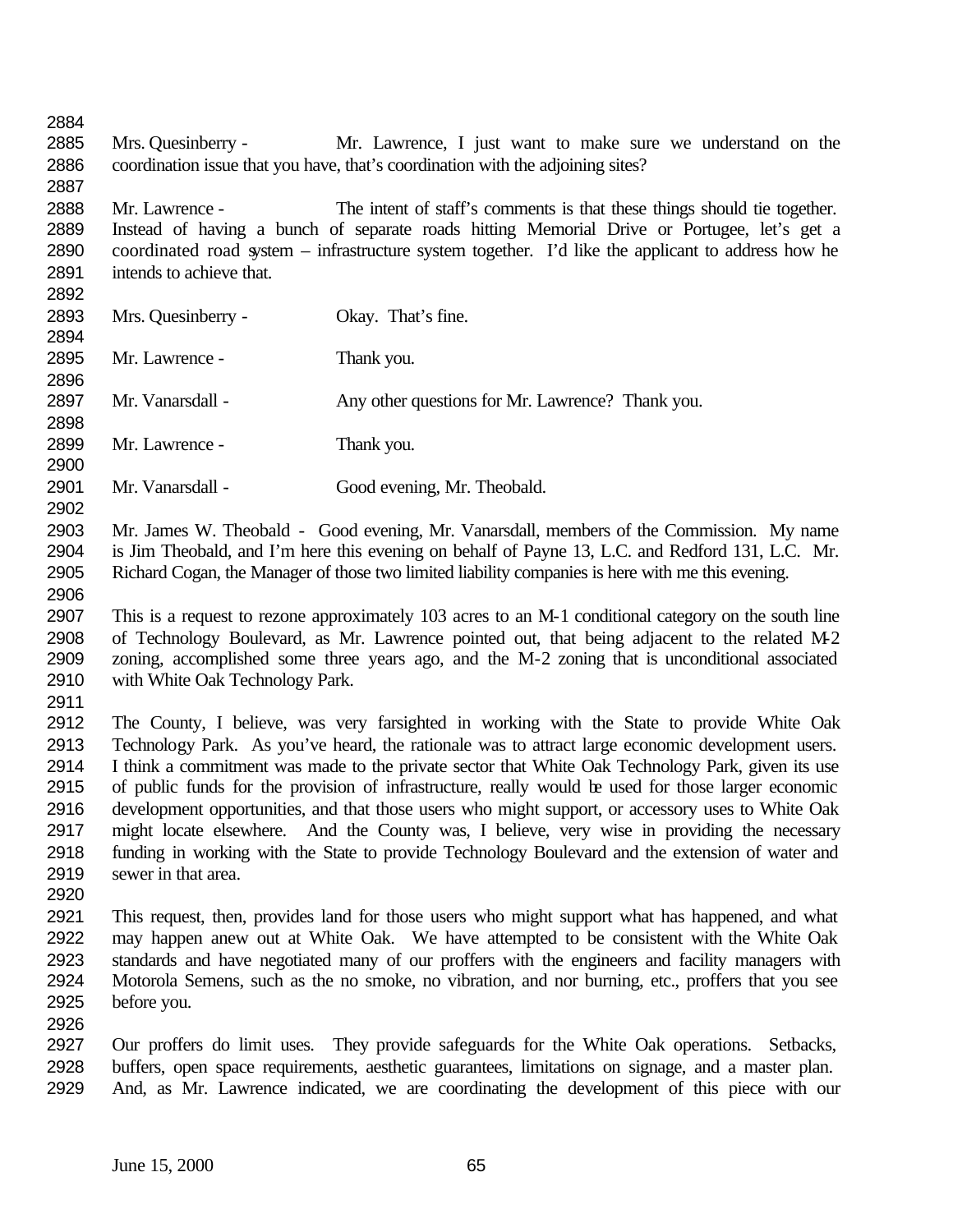- neighbors and meet with them regularly.
- 

 The plan before you on the screen (referring to slide) is one that was submitted today with the two revised cases. I'll just orient you, Technology Boulevard here, White Oak, being in this area. The original M-2 zoning is, basically, this piece over here and, of course, was rezoned some three years ago. The request this evening is really this piece, the 103 acres, in here.

 We have amended what had been a pending R-3A case on the Robins parcel over here. Today, we have amended that case for an O-3 conditional use to provide, I think, a very nice transition between the M-2, the M-1, O-3, and then these very deep lots along Memorial Drive.

 Similarly, we have re-filed a case on a land owned by the Marshalls, again, to the same O-3 conditional standards, and we have provided this master plan with those cases. This was not filed, and the case before you this evening, because we received it today. It will be filed between now and the Board. You have your own master plan in the file that, basically, shows these potential road connections. It did not show this one. Knowing I wouldn't get this plan until today, I added a proffer in the case before you this evening that commits to cross-access as one of the last proffers on the list. 

 So, we have developed, in conjunction with one another, an internal access road. These access points have been discussed, and previously approved on a tentative basis. Obviously, we're not a POD, but by Mr. Foster and the Transportation Department. This is an existing median (referring to slide) on Technology Boulevard. This space then complies with the County's guidelines in that regard. There are also proffers in the recently submitted Robins and Marshall cases that similarly commit to cross-access before the approval of any POD.

- Basically, this request is consistent, I think, with the various alternate land use strategies that you're considering and have considered as part of the Williamsburg Road Technology Boulevard Corridor Study. That study, I think, builds on the good work the County has done at White Oak, and suggests uses ranging from industrial to mixed uses to provide support for these large users that are being attracted to White Oak, and to provide the necessary services for support for those people who live in the area.
- 

 And, so, I believe the request is consistent with the various goals, objectives, and policies of your Land Use Plan, by providing for increased employment opportunities, an increase in your tax base without providing an additional burden on County infrastructure, and by promoting balanced growth with the transition of uses.

 The users who will support these large manufacturers at White Oak do not want to wait for sites to be zoned I think as supported by your Economic Development Office. So, its very important for us provide the necessary vendors to support in advance of some of the hoped for expansion for White Oak if the County vision for White Oak is to ultimately be fulfilled. And, accordingly, I believe this is an important economic development initiative and I would respectfully request you recommend approval of this case to the Board of Supervisors.

I'd be more than happy to answer any questions that you might have.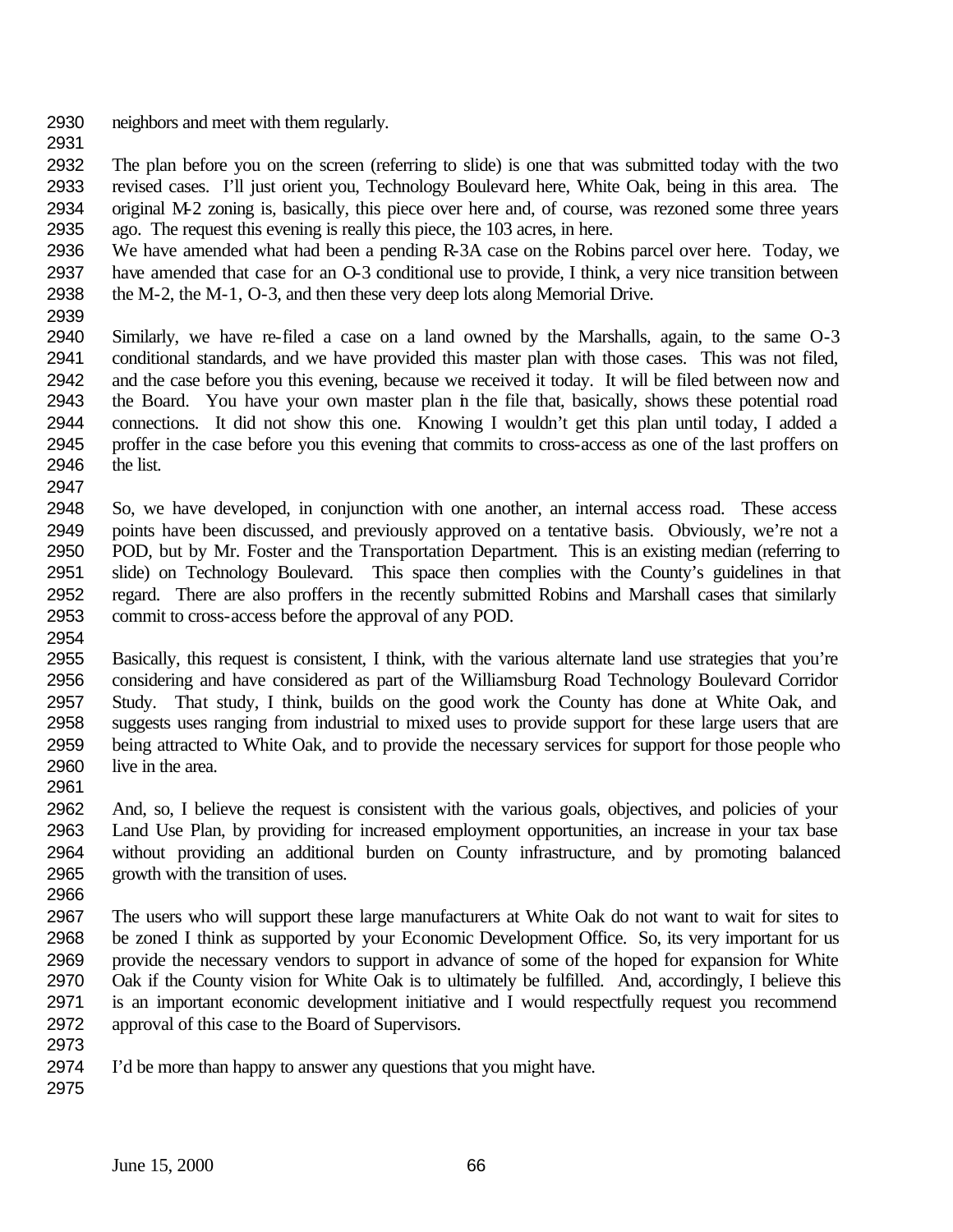| 2976<br>2977 | Mr. Vanarsdall -                            | Any questions of Mr. Theobald by Commission members?                                                   |
|--------------|---------------------------------------------|--------------------------------------------------------------------------------------------------------|
| 2978         | Ms. Dwyer -                                 | Mr. Theobald, one of the comments by staff was that the proffers met                                   |
| 2979         |                                             | the White Oak standards except for, and they made a list, some of which I think you have revised       |
| 2980         |                                             |                                                                                                        |
| 2981         | Mr. Theobald -                              | Yes ma'am.                                                                                             |
| 2982         |                                             |                                                                                                        |
| 2983         | Ms. Dwyer -                                 | in your current set of proffers. I didn't see a revision relating to                                   |
| 2984         | open space.                                 |                                                                                                        |
| 2985         |                                             |                                                                                                        |
| 2986         | Mr. Theobald -                              | Yes, Ms. Dwyer. The open space requirement, not by proffer, mind                                       |
| 2987         |                                             | you, but by restrictive covenants that are readily amendable, and the White Oak Technology Park is     |
| 2988         | 40 percent.                                 |                                                                                                        |
| 2989         |                                             |                                                                                                        |
| 2990         |                                             | Of course, keep in mind that the White Oak Industrial Park was land owned by the State. Nobody         |
| 2991         |                                             | really had to pay for that land, and it was heavily impacted by wetlands intermittent and parential    |
| 2992         |                                             | streams with resulting Chesapeake Bay implications. And, so, it was certainly easy, both from the      |
| 2993         |                                             | land costs, which was zero, and the impacts of the environmental features to commit to do 40           |
| 2994         |                                             | percent. Keep in mind, those aren't by proffer, but by covenants. And, if you've read those            |
| 2995         |                                             | covenants, you know that they're not terrifically hard to amend if White Oak wakes up tomorrow         |
| 2996         | morning and decides to do that.             |                                                                                                        |
| 2997         |                                             |                                                                                                        |
| 2998         |                                             | On the original case that we rezoned M-2, we had a similar situation in that we had fairly extensive   |
| 2999         |                                             |                                                                                                        |
|              |                                             | wetlands along this border with White Oak. And, frankly, we were able to set aside 40 percent in       |
| 3000         | open space because of the wetlands feature. |                                                                                                        |
| 3001         |                                             |                                                                                                        |
| 3002         |                                             | The 103 acres before you this evening has very slight wetlands impact. There may be some fingers       |
| 3003         |                                             | along this common boundary with the Robins piece, and a little in back. But, frankly, for light        |
| 3004         |                                             | industrial uses that tend to go out instead of up, unlike an office building, setting aside 40 percent |
| 3005         |                                             | when you don't have those environmental features to, basically, help you with that percentage is a     |
| 3006         |                                             | real burden. And, I think you would, perhaps, not be efficiently using a resource for the County in    |
| 3007         |                                             | terms of land available for industrial development next to White Oak. And so, we would be              |
| 3008         |                                             | prepared, and have had some discussions with staff about increasing that to 35 percent. And, if you    |
| 3009         |                                             | would find that acceptable, I would be happy to make that change this evening.                         |
| 3010         |                                             |                                                                                                        |
| 3011         | Mr. Vanarsdall -                            | Any more questions for Mr. Theobald?                                                                   |
| 3012         |                                             |                                                                                                        |
| 3013         | Mr. Theobald -                              | Thank you.                                                                                             |
| 3014         |                                             |                                                                                                        |
| 3015         | Mr. Vanarsdall -                            | Thank you, Mr. Theobald.<br>All right, no other questions, we'll                                       |
| 3016         | entertain a motion, Mrs. Quesinberry.       |                                                                                                        |
| 3017         |                                             |                                                                                                        |
| 3018         | Mrs. Quesinberry -                          | I don't know if you remember this case when it came up the last                                        |
| 3019         |                                             | time, but part of it was M-1 and part of it was M-2, but this is a considerable improvement. And       |
| 3020         |                                             | with the applicant's willingness to file a master plan prior to the Board, and the fact that this Plan |
| 3021         |                                             | complements the adjacent M-2, and the conceptual layout is coordinating with the adjacent              |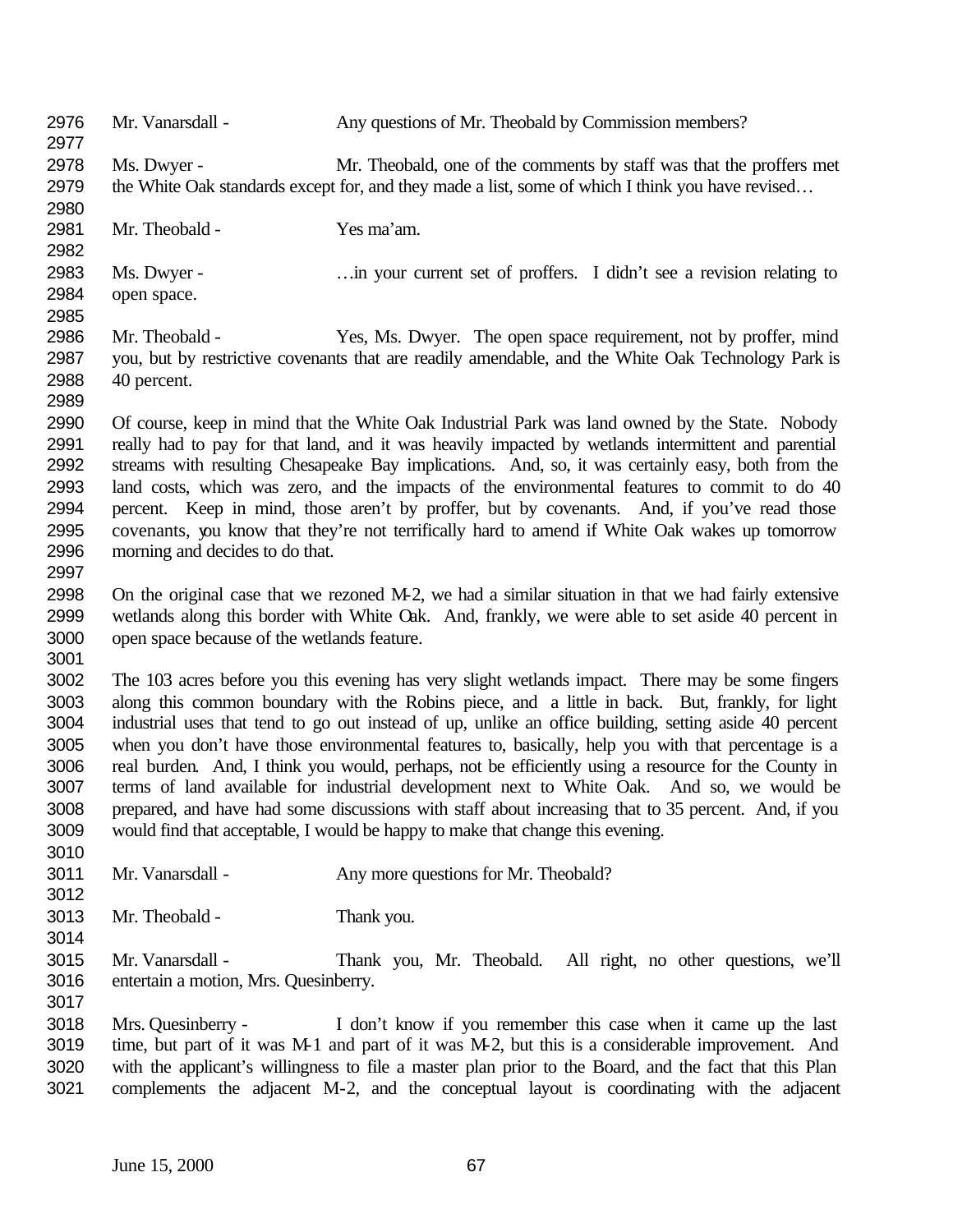property, and agreement to increase their open space to 35 percent, I can recommend approval of Case C-47C-00 with the proffers received 6/13/00, and the applicant's agreement to increase the open space to 35 percent, and to file the master plan prior to the Board.

Ms. Dwyer seconded the motion.

 Mr. Vanarsdall - Motion made by Mrs. Quesinberry, seconded by Ms. Dwyer. All those in favor say aye—all those opposed by saying nay. The vote is 5-0 (Mrs. O'Bannon abstained).

 REASON: Acting on a motion by Mrs. Quesinberry, seconded by Ms. Dwyer, the Planning Commission voted 5-0 (one abstention) to recommend that the Board of Supervisors **grant** the request because it is reasonable in light of the industrial zoning in the area; the proffered conditions will assure a level of development otherwise not possible; and it continues a form of zoning consistent with the area.

 Mr. Vanarsdall - Why don't we knock the minutes out? Mrs. Quesinberry - I have one more agenda item I'd like to bring up, Mr. Chairman. 3042 Mr. Vanarsdall - Okay. Let's do the minutes. Has everybody read them? Ms. Dwyer - Yes. Mr. Archer - Oh, yeah. 3048 Ms. Dwyer - No changes. Mr. Vanarsdall - Anybody want to make a motion? 

 Acting on a motion by Mr. Taylor, seconded by Mrs. Dwyer, the zoning minutes of May 11, 2000 were approved.

 Mrs. Quesinberry - My last item of the evening. Thank you, Mr. Chairman. I would like to bring up once again a discussion about a motion to direct the staff to schedule a public hearing concerning changes to the Zoning Ordinance or Amendments to the Zoning Ordinance of 25-52(g). We have discussed this, at length, at previous meetings several times now. And, as you all may know, your biggest concern at our last discussion was that there was an appeal of the Director of Planning's determination letter in front of the Board of Zoning Appeals. That is no longer the case, and, in fact, at this time, there is no action in front of the BZA. And, as a condition, we did promise the citizens that we would schedule a public hearing, and we would 3063 allow public comment, and we would consider changes or amendments to the Zoning Ordinance  $24-52(g)$ . 

 And so, at this time, I would like to ask the Commission to consider that, and to direct the staff to do such things. And it is my intention that we would look at that language, discuss it, and,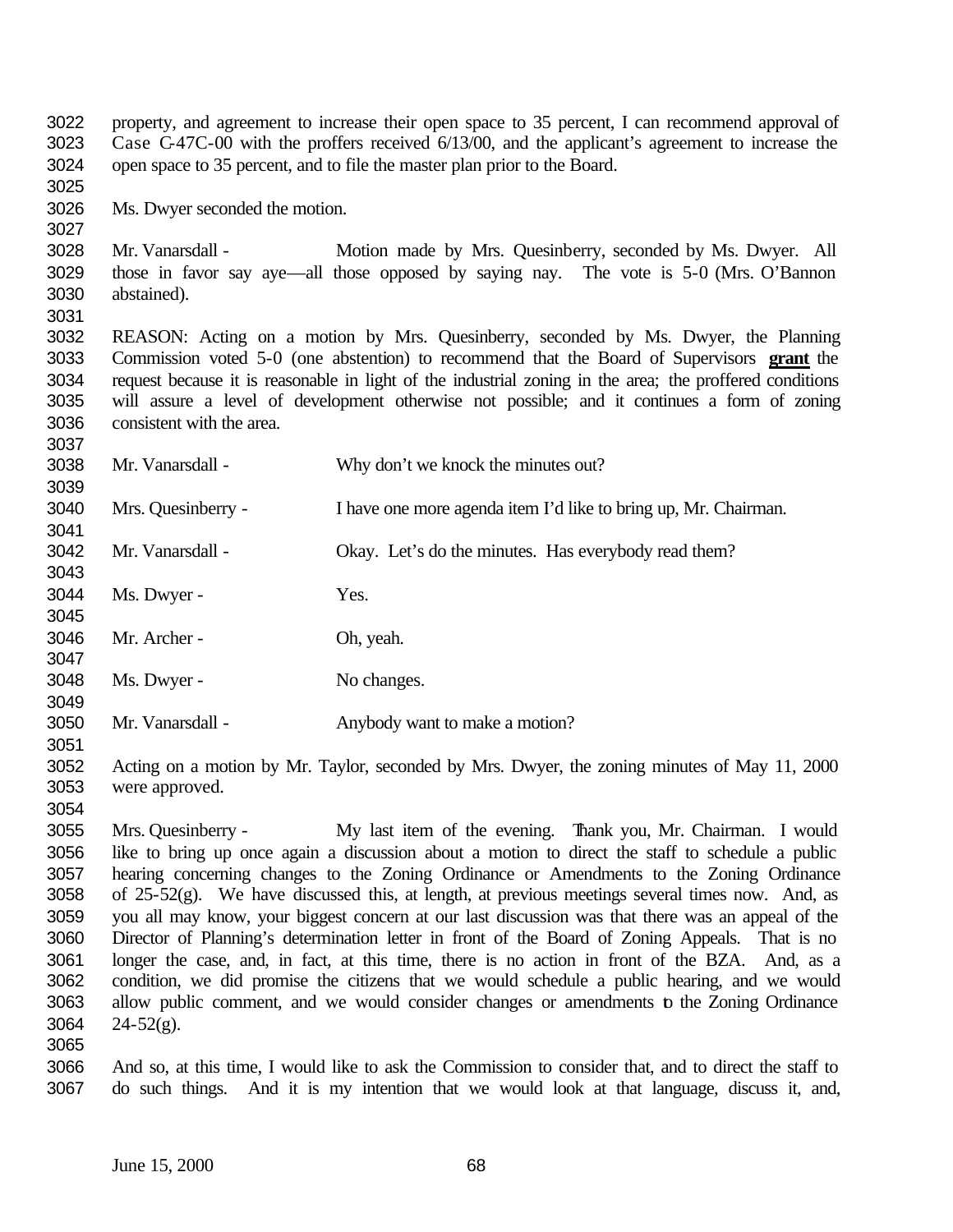hopefully, come to some kind of a vote to make whatever changes, if any, that we decide on. And I think we have looked at language changes, and I don't know if we have any in our packet. Mrs. Via, did you do any?

 Mrs. Via - This is the Ordinance Amendment that was passed out to you, previously, when it was originally advertised. It merely strikes the word, "fairgrounds" from that section of the Code.

 Mrs. Quesinberry - And this was a suggestion of mine, as one discussion point on this language. And I know from speaking with other Commission members, there may be some interest in just clarifying fairgrounds as it stands in that ordinance. And, in other words, just adding a clarifying word either before "fairgrounds" or after "fairgrounds." So, I would really like to request that, if this Commission will agree to a public hearing, that we advertise it in such a way that we can consider this language, or consider an alternative, that would be acceptable to the Commission at that time that would clarify this language.

 In other words, I don't want to get into a long extended process. I think we could probably do this fairly efficiently. And I just want to make sure that we advertise it appropriately, so that we can consider this language, or some other clarifying language that we deem appropriate. 

 Ms. Dwyer - Normally, Mrs. Quesinberry, when we have an Ordinance Amendment, we have staff look at it, and lawyers look at it, and see, "Well, does this effect other Code sections?" Or, rarely does one change affect only that one section. And usually staff does some sort of an analysis. Are you expecting that would happen here with this proposal or?

 Mrs. Quesinberry - I am expecting that they would have this proposal looked at by staff, or by the County Attorneys, and any other clarifying language that we might think would be appropriate. 

 Ms. Dwyer - So, you want some type of staff analysis presented to us about that? 

3100 Mrs. Quesinberry Right.

Ms. Dwyer - Okay.

 Mrs. Quesinberry - Right. In public, at the public hearing at that time. But, what I wanted to really stress was, I wanted us to be able to have some options that we could vote on at that time, so that the advertising was done in such a way that we wouldn't have to then again schedule another work session or schedule another hearing, if we could settle it, in one public hearing, because I think it is going to be pretty simple.

 Ms. Dwyer - Usually, we have a work session to discuss any issues that might be there, or, as you say, if we are going to be looking at striking "fairgrounds," or just, perhaps, defining fairgrounds. Those are alternative options that seems to me might lend themselves to a work session prior to a vote on a final product.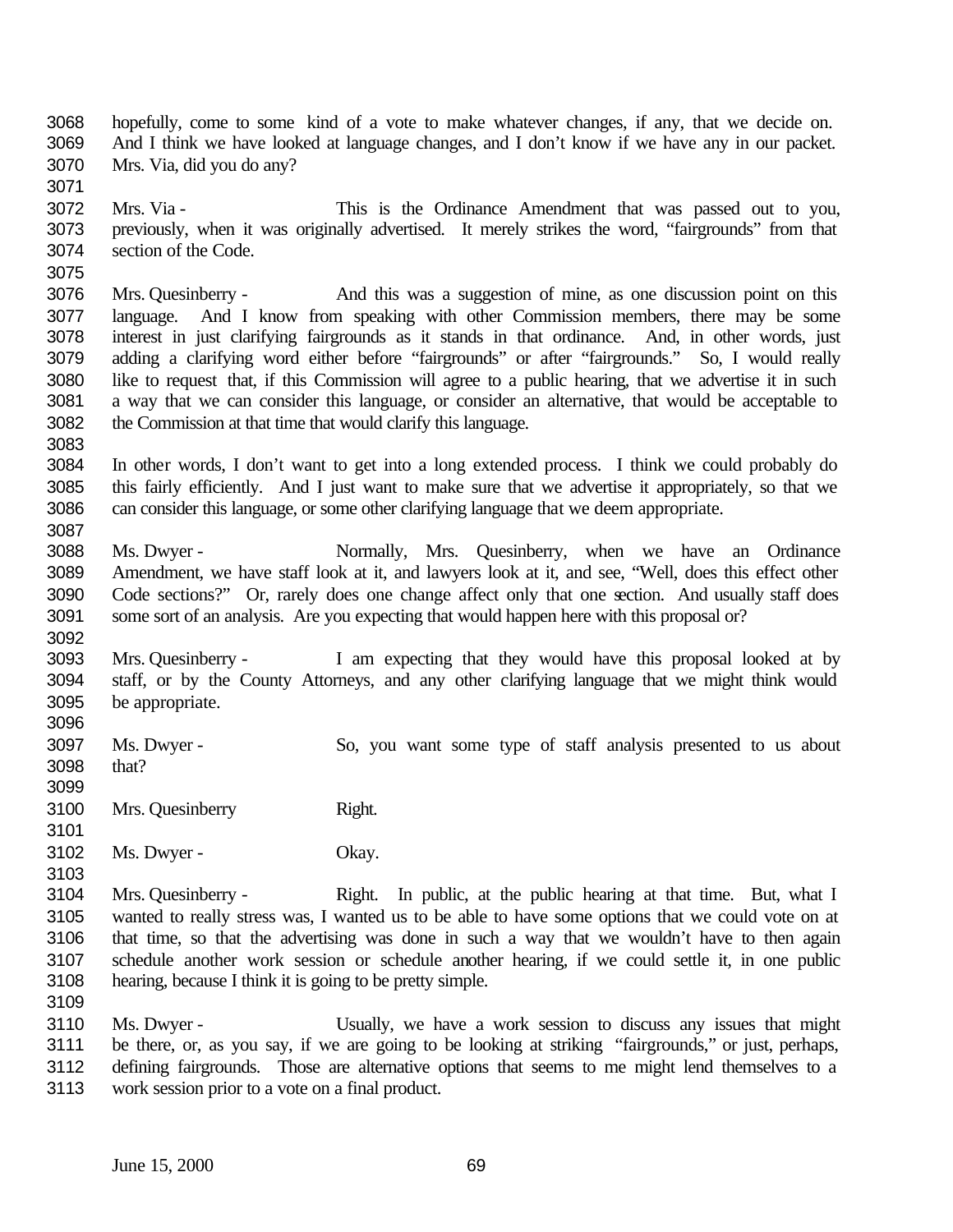Mrs. Quesinberry - Well, just let me say two things about that. One is that it has been discussed extensively by staff. So, therefore, I think that it is going to be a relatively straightforward process for staff to put something in front of us that we could vote on. I think they are going to know all sides of it by then, because we have had a lot of discussion about this. There was the BZA Hearing and, so, I think there has just been a lot of information and there is a lot of information about, you know, what a change in the Ordinance would mean or bring. But, if you are interested in a work session prior to a public hearing where we would vote, I would suggest that we schedule a work session prior to the next time that we could do a public hearing.

- 
- 

Ms. Dwyer - Well, we'd have to advertise a work session, too, though.

 Mrs. Quesinberry - Yes. You see, my concern is that we have really put the citizens off for a long time. And, it really hasn't, and it doesn't serve a purpose to extend this any longer. And, in the interest of serving the public and protecting the health, welfare and safety of our constituents, and I might add, doing our job, I would like to be able to have a public hearing and consider amendments to this ordinance and be able to vote on something if we actually can agree on some change at that time without having to extend into further public hearings or other work sessions. I just don't think this is going to require a work session. It is not like the Broad Street Plan that we just did. It is really just a very plain, straightforward paragraph that I am just asking for clarification. I am not really looking to change the application of this. I am just looking to clarify this.

 Mr. Vanarsdall - Well, I think you are right. We don't need the staff to do anything. I think we have discussed this enough and at quite some length. I think where we left off was that, when BZA made a decision, we would do something. I don't think that, if you want to be technical about it, I don't believe BZA made a decision. I think the only decision BZA made was not to defer the case to give Tom Tokarz, the Assistant County Attorney, a chance for rebuttal, if that is what you call it.

 So, I think that is where we are, tonight. And I'd like to have some discussion from the rest of the Commission. Any more from Ms. Dwyer on this?

 Mr. Archer - Mr. Chairman, according to an article I read in the paper, Mr. Marlles is to issue another letter to replace the letter that was withdrawn at the BZA Hearing. So, I guess my question is, if Mr. Marlles' letter is replaced, will there be another appeal, or do we know that? 

- Mrs. Quesinberry Well, Mr. Archer, there really is no telling if there would be another appeal. But, if we schedule a public hearing and consider language; amendments to this language, which is our job, not the BZA's job, even if there were an appeal, and that is strictly conjecture on everybody's part, we could actually clarify this language and send it to the Board, prior to any appeal being filed with the BZA. If we, in fact, set a public hearing and took some action on this, if we advertised it, and set a public hearing and took some action on this at our next meeting on July 13th.
-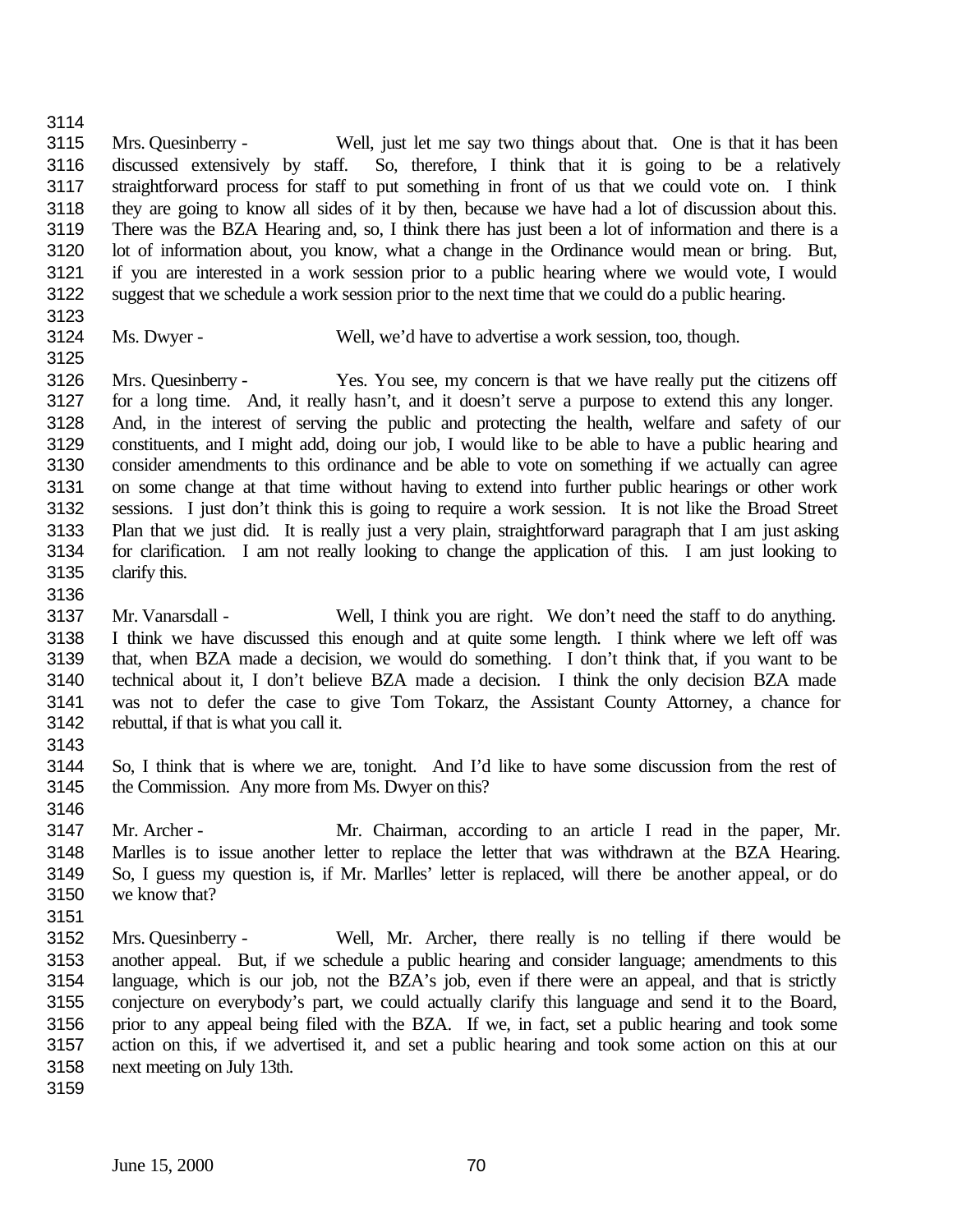Mr. Archer - Well, the only reason that I mentioned that is, because on the two prior occasions that we voted not to have this meeting prior to a decision by the BZA, if the letter is replaced and there is another appeal, then we end up right back where we started.

 Mrs. Quesinberry - Which is why I'm suggesting that we advertise, and we have our public hearing on July 13 and we make some determination. Because, if we do, then, we would actually clarify this language, I think, to everyone's satisfaction, prior to any appeal that might occur before the next BZA meeting. And, I would just like to point out, also, that at the last BZA meeting, they were ready to act on the case. I think they wanted to and were ready to, and it was the County that withdrew the letter. And they could do that over and over, too. I mean we could get into a vicious cycle, which really gets me back to, it is the job of the Planning Commission to amend zoning ordinance language. That is what we do. Whether it is initiated with the Board and comes to us or whether we initiate it ourselves, this is the only place it can be done, right here with this body. It is not the BZA's job to amend language, or clarify language. It is our job. And, what I am saying is, that if we advertise this and we, in fact, do this public hearing, and come to any kind of an agreement that there should be a change or not a change, or whatever action we take, if we take it on July 13, then, that is prior to any time that a party could, or would file an appeal to the BZA. In other words, we would have our business done prior to anything else that would come before the BZA. 

 Mr. Marlles - Mr. Chairman, if I could, I would like to clarify one point. I know it has been discussed previously. I think Mrs. Quesinberry is correct that, from a strictly legal standpoint, the Planning Commission can consider an amendment to the ordinance while the Board of Zoning Appeals is considering an appeal of the decision of the Director. Having said that, I am not sure, though, that is necessarily the best policy. 

 Under the State Code and under the County's Ordinance, which reflects the State Code, there is a process that is set out for administering and interpreting the Zoning Ordinance. There is also a process that is set out for appealing decisions of the administrator of the Ordinance. I guess the concern that staff has here is that we have a process in place that is working and I think an attempt to have a hearing is really, in a sense, interfering in the operation of the process that we have in place. Again, that is spelled out in the State Code.

 But, I do want to clarify the point that has been made that, strictly speaking, legally, the Commission can consider an appeal, or it can consider an amendment to the Ordinance while the BZA is reviewing an appeal of a decision. Again, I would certainly raise it as a policy concern, though, in terms of the way the process should work and is designed to work under the State Code.

| ১। ଏଠ |                    |                                                                     |
|-------|--------------------|---------------------------------------------------------------------|
| 3199  | Mrs. Quesinberry - | But, I want to point out that we don't have any business before the |
| 3200  | BZA at this time.  |                                                                     |
| 3201  |                    |                                                                     |
| 3202  | Mr. Marlles -      | That is right.                                                      |
| 3203  |                    |                                                                     |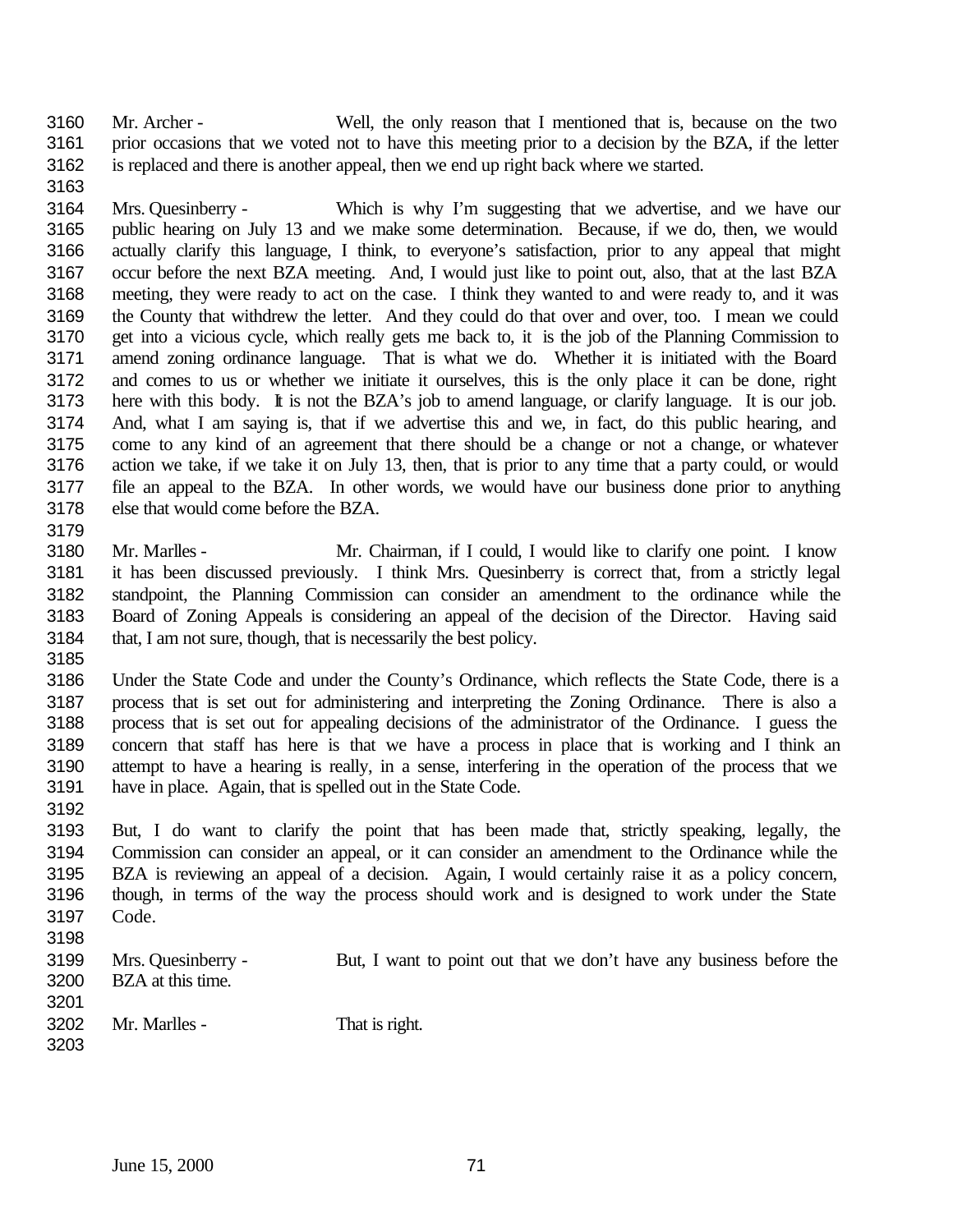- Mrs. Quesinberry And, if, we, in fact, again, set a public hearing and take any action on this particular ordinance, that action would take place prior to, again, assuming there is any business to go before the BZA, our business would be done prior to that.
- Mr. Vanarsdall Mr. Archer, wasn't your question, was your question about a letter? What did you say about that?
- Mr. Archer Yes. I guess what I am trying to find out here is, you know, I understand that Mr. Marlles intends to do another letter.
- 

- 3214 Mrs. Quesinberry Yes. He does. Let me speak to that for just a minute. Because...
- Mr. Archer Go ahead while I think.

 Mrs. Quesinberry - Because he has stated that publicly and that is a fact that he is going to be writing another determination letter at the request of the ARE business. And, let me just point out to you that, the Board of Supervisors member from Varina, Mr. Donati, and myself, met with Mr. Marlles on Tuesday of this week and asked him if he would delay writing that letter because the State Code does allow him 90 days before he has to write a determination letter after he is requested to do so. We asked him to delay it, because there is no hurry. Nobody is dead or dying here.

- And, as he said, to let this process run its most appropriate course, which would be to allow this Planning Commission to have a public hearing and to consider if there needs to be some clarification to this particular ordinance. He can do that if he wants to, and he told the Board of Supervisor member from Varina; the man who is elected by each and every person that he represents from that magisterial district, and those people are the people most closely going to be impacted by anything that takes place in that magisterial district, that he did not want to do that. So, it is his choice, if he, in fact, issues a determination letter anytime within the next 90 days. So, that is his choice. He doesn't have to do that, and I just want you all to understand that, because the process for considering changes to the Zoning Ordinance lies with this body, and that is the appropriate process.
- If there is some clarification that needs to be made, and, I might add, that I am one of the people that believes this language is very clear here, and what it says, but there are people in administration, and Mr. Marlles is one of them, that doesn't think so. That is his opinion, and he is not infallible and neither am I. But, there are many wise people that have differing opinions on this. So, if, in fact, this language needs to be clarified, this is the body that needs to do it.
- Ms. Dwyer - Mrs. Quesinberry, I guess I am trying to sort out all of the processes, and all of the issues here, because there are multiple layers of issues in this case and I think that it is really difficult for us to get a handle on it because this is an out of the ordinary issue for the Planning Commission to deal with.
- But let me just say that, when we say that this proposed ordinance is to clarify, this particular ordinance amendment would clarify the situation, to me, it is the BZA that is clarifying and interpreting the existing ordinance. What we are being asked to do with the Ordinance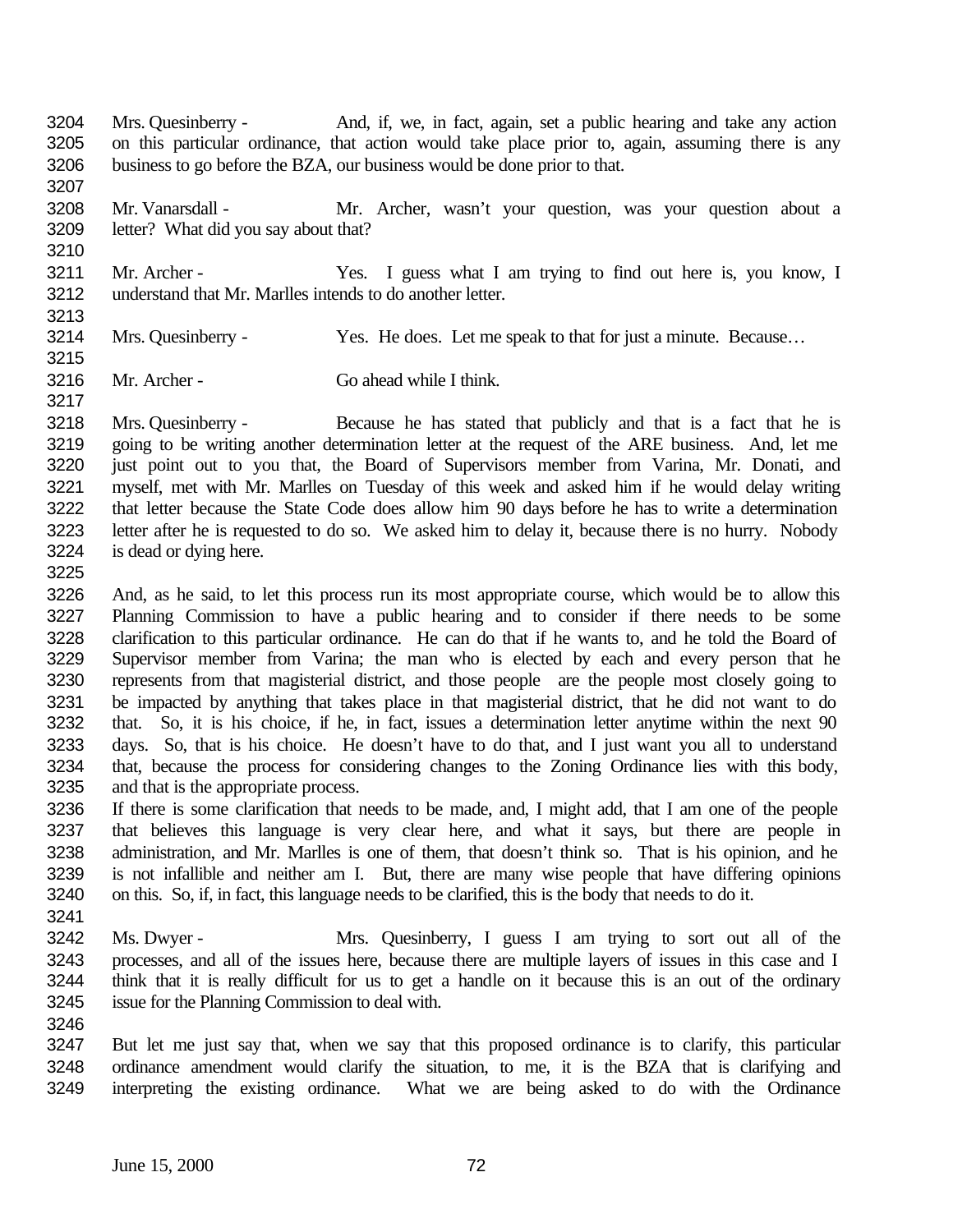Amendment is to completely eliminate what it is that is the subject of discussion. So, we are not really clarifying anything. We are completely eliminating the issue by that Ordinance Amendment.

Mrs. Quesinberry - That would be one avenue we could take. That is true.

 Ms. Dwyer - And going back to the work session, I haven't decided in my own mind how I want this to end up. I would like to hear what are the options. Do we need to clarify the Ordinance? Do we need to eliminate this provision from the Ordinance entirely? And those are two separate questions that I haven't heard discussions from staff about at length, because I have not been involved in the BZA and the hearing. I know you, and probably Mr. Marlles, are very intimately aware with every detail of those issues. I am not familiar with them as you are. 3262 So, I guess I don't have a problem with the Commission proceeding dong a separate track from the BZA. But, I do want to say that, even if we set a hearing for next month, I am not sure that I would be ready, at that point, to make a decision.

 Mrs. Quesinberry - Well, you know, Mrs. Dwyer, I really would just like to set a hearing so that, all the things you are talking about are very true, and they need to be discussed. And, I think every member of this Commission really needs to understand, very well, some of these issues, because they can be very complex, or they can be very, very simple. I am in the camp of believing they really are very simple. But, we can't even discuss them, really, with this group, unless we set a public hearing and bring them forward so that everybody understands exactly what the issues are and we can make some kind of determination if we need to change language or not change language, clarify language, or just what we need to do. But, it is clear that there is an issue, and that something that does need to be, or some action does need to be taken in the way of a public hearing to bring this out, even if the results of that hearing are that we take no further action. There needs to be a public hearing to bring some of these things out just because, obviously, there is a lot of differing opinion.

3278 Mr. Taylor - But wouldn't you feel the BZA would be the appropriate avenue to do that?

 Mrs. Quesinberry - No, because anything that needs to be changed in this language has to be initiated with this body, or it has to be initiated with the Board and come to this body, because the Board of Supervisors only acts on approving or disapproving changes. They don't actually make the changes, I guess, is the best way to say that.

 Mr. Vanarsdall - Why don't we ask Mr. Marlles what the status of the letter is? Now, first of all, let me say that I believe you said that there is nothing before the BZA now?

Mrs. Quesinberry - No.

3291 Mr. Vanarsdall - Okay. And we don't need to keep on dwelling about what BZA does and what we do and what the Board does. We know what we do does not interfere with the BZA. We know that they don't interfere with us or the Board. We know that all are appointed by different bodies. We don't need to keep on dwelling on that. We have one point here. And if you want me to read it again, I will read it. "Until the first meeting after the BZA makes their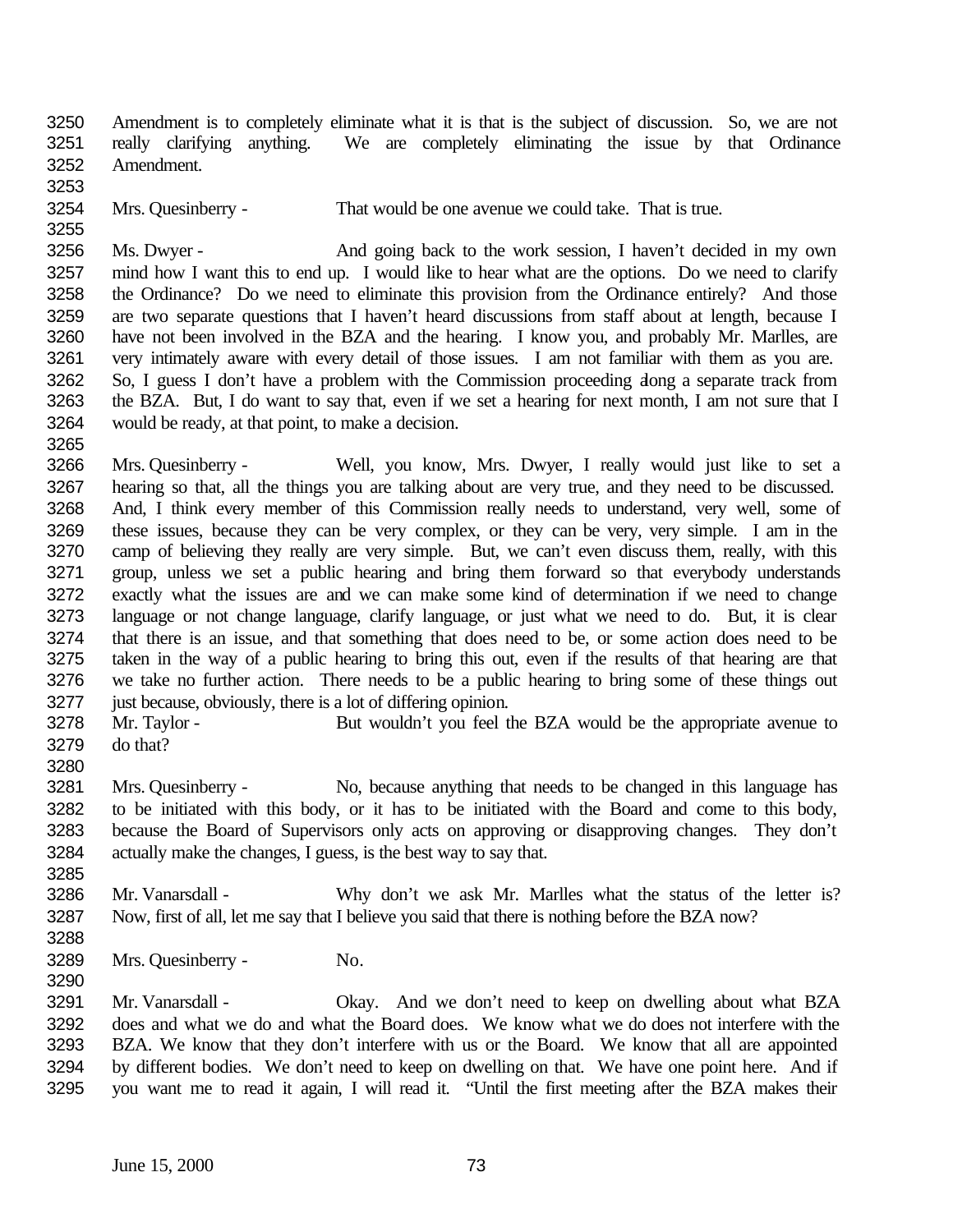decision." Here it is. If they don't make a decision until July, then we don't have a meeting. If they don't make a decision until August, or if they make it on May 25, then we would do a meeting as soon after as we could.

 Mr. Silber came forward and explained that, so they did not make a decision. The only decision they made was not to, like I said before. So, now, we are back to square one where we were before. Now, if there is nothing before BZA now, then the status of Mr. Marlles' letter is somewhere. Where is that?

- Mr. Marlles Mr. Chairman.
- Mr. Vanarsdall So, that will soon be before the BZA.

 Mr. Marlles - Let me explain exactly where we are at. Following the BZA, the rescinding of my first zoning conformance letter, I would add the BZA did not make a decision on the merits of the case. When I withdrew my zoning conformance letter, essentially, that ended the discussion.

 Shortly after that meeting, ARE did request another zoning conformance letter. I have been actively working on that letter. I anticipate that that letter will be issued in not the next several 3316 weeks, but, in, hopefully, a matter of days. I would also add that on May  $30<sup>th</sup>$ , that I asked both the applicant's attorney, ARE's attorney, as well as the Attorney, Mr. Montgomery, who was representing at least some of the citizens here, for additional information. I asked for that information to be submitted by June 9. So, I gave, I feel, both sides equal time to provide me with additional information. I feel like this matter has been going on for a number of months, as Mrs. Quesinberry noted, or for some time. I gave both sides additional opportunity to provide me with information. So, I do feel like I have sufficient information to be able to issue a new zoning conformance letter. And I do intend on issuing that letter for zoning conformance in the very near future.

 Let me add another point. I do think that there is a very high probability that either ARE or the citizens that are opposed to the Fairgrounds will file an appeal. Either party, I think, we have to recognize there is a very high probability of that occurring. So, that this matter, very likely will end up back at the Board of Zoning Appeals.

| 3331 | Mr. Vanarsdall - | Now, how long does the opposition have to appeal?   |
|------|------------------|-----------------------------------------------------|
| 3332 |                  |                                                     |
| 3333 | Mr. Marlles -    | Thirty (30) days.                                   |
| 3334 |                  |                                                     |
| 3335 | Mr. Vanarsdall - | Your new decision?                                  |
| 3336 |                  |                                                     |
| 3337 | Mr. Marlles -    | Thirty (30) days.                                   |
| 3338 |                  |                                                     |
| 3339 | Mr. Vanarsdall - | Thirty (30) days from the time you give it to them? |
| 3340 |                  |                                                     |
| 3341 | Mr. Marlles -    | I issued that letter. Yes, sir.                     |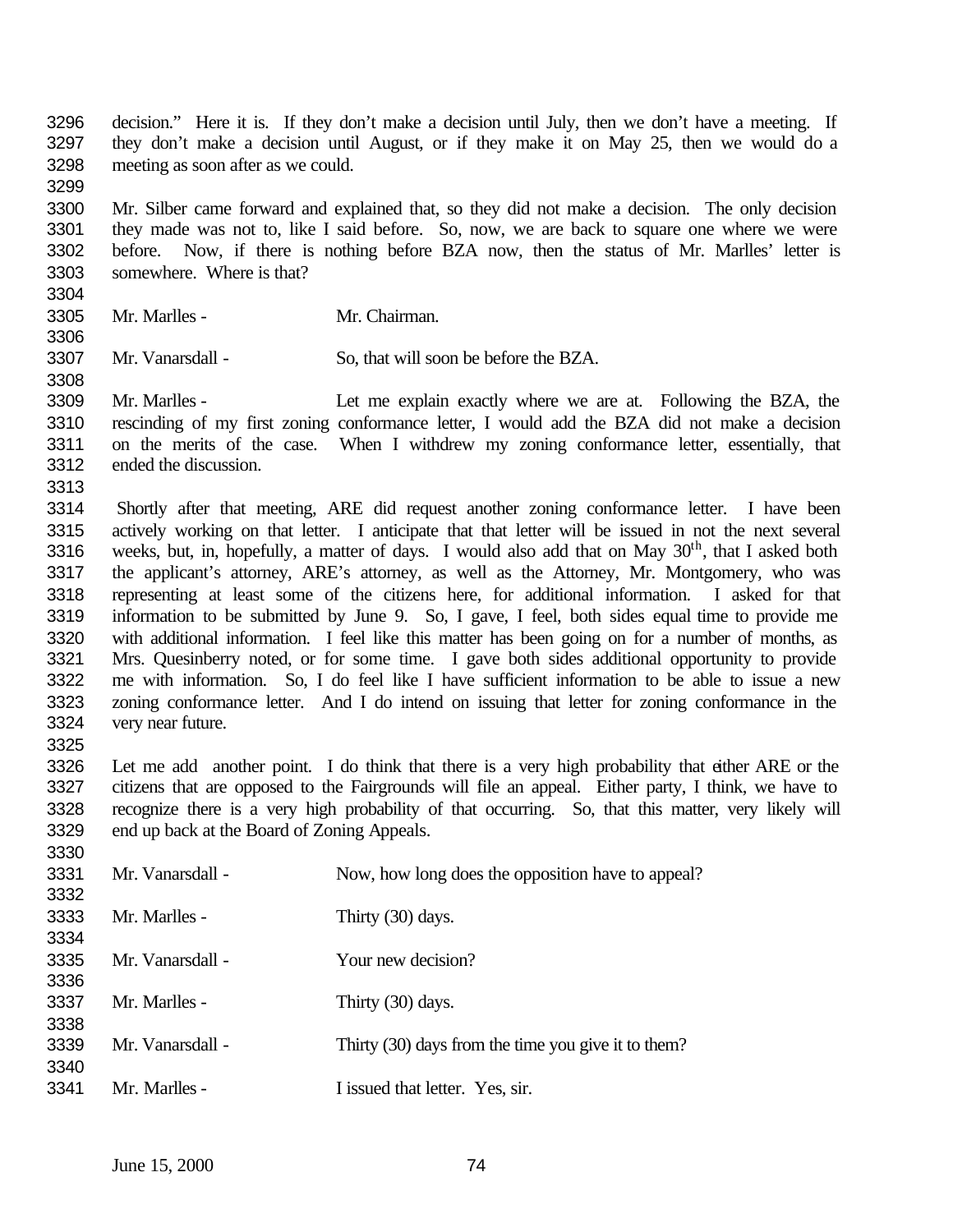| 3342 |                                                                                                     |                                                                                                     |
|------|-----------------------------------------------------------------------------------------------------|-----------------------------------------------------------------------------------------------------|
| 3343 | Mr. Vanarsdall -                                                                                    | You send it to?                                                                                     |
| 3344 |                                                                                                     |                                                                                                     |
| 3345 | Mr. Marlles -                                                                                       | I will send that letter to ARE, and I will certainly copy any                                       |
| 3346 | individual, or Mr. Montgomery.                                                                      |                                                                                                     |
| 3347 |                                                                                                     |                                                                                                     |
| 3348 | Mr. Vanarsdall -                                                                                    | You will send a copy to Mr. Montgomery?                                                             |
| 3349 |                                                                                                     |                                                                                                     |
| 3350 | Mr. Marlles -                                                                                       | Yes, sir.                                                                                           |
| 3351 |                                                                                                     |                                                                                                     |
| 3352 | Mr. Vanarsdall -                                                                                    | And they have 30 days to appeal it?                                                                 |
| 3353 |                                                                                                     |                                                                                                     |
| 3354 | Mr. Marlles -                                                                                       | Yes sir.                                                                                            |
| 3355 |                                                                                                     |                                                                                                     |
| 3356 | Mr. Archer -                                                                                        | Or anytime in between?                                                                              |
| 3357 |                                                                                                     |                                                                                                     |
| 3358 | Mr. Marlles -                                                                                       | Yes sir.                                                                                            |
| 3359 |                                                                                                     |                                                                                                     |
| 3360 | Mr. Vanarsdall -                                                                                    | Or anytime in between. Sometimes it doesn't take 30 days.                                           |
| 3361 |                                                                                                     |                                                                                                     |
| 3362 | Mr. Marlles -                                                                                       | That's correct. It could be less than 30 days, but they have up to                                  |
| 3363 | 30 days.                                                                                            |                                                                                                     |
| 3364 |                                                                                                     |                                                                                                     |
| 3365 | Mr. Archer -                                                                                        | Well, Mr. Secretary, Mr. Chairman, you know, I am wondering                                         |
| 3366 |                                                                                                     | about the urgency of having to have this meeting, but I would be willing to compromise to the       |
| 3367 | extent that I could support a motion that we could have a hearing as soon as it could be legally    |                                                                                                     |
| 3368 |                                                                                                     | advertised if there is no appeal. And, if there is an appeal, then as soon as the decision is made, |
| 3369 | as we said before.                                                                                  |                                                                                                     |
| 3370 |                                                                                                     |                                                                                                     |
| 3371 |                                                                                                     | But, if there is no appeal, then, you know, I think what we said when we made the original          |
| 3372 |                                                                                                     | motion was that as soon as a decision is made, we will have the public hearing. So, if there is no  |
| 3373 |                                                                                                     | decision to make, then I could support that we have a hearing as soon as we can legally advertise   |
| 3374 | it. But, if there is an appeal, then, I think we are right back where we started and we should have |                                                                                                     |
| 3375 | a decision from the BZA on the appeal, and then go forward. But then again, as soon as we can       |                                                                                                     |
| 3376 | legally advertise it. If there is no appeal                                                         |                                                                                                     |
| 3377 |                                                                                                     |                                                                                                     |
| 3378 | Mr. Vanarsdall -                                                                                    | What happens if there is an appeal?                                                                 |
| 3379 |                                                                                                     |                                                                                                     |
| 3380 | Mr. Archer -                                                                                        | If there is an appeal, then, it is just like the last two meetings that                             |
| 3381 |                                                                                                     | we discussed this, we will wait until the decision is made. But there may not be one. There         |
| 3382 |                                                                                                     | could be one, or there may not be one. That would at least speed the process up.                    |
| 3383 |                                                                                                     |                                                                                                     |
| 3384 | Mrs. Quesinberry -                                                                                  | I think Mr. Archer is right because there is, right at this time, there                             |
| 3385 | is no determination letter and there is no appeal in front of the BZA. And, even when Mr.           |                                                                                                     |
| 3386 |                                                                                                     | Marlles issues a determination letter, whenever that is, you are really making an assumption        |
| 3387 |                                                                                                     | when you say that one party or another is going to appeal it. You don't really know that until      |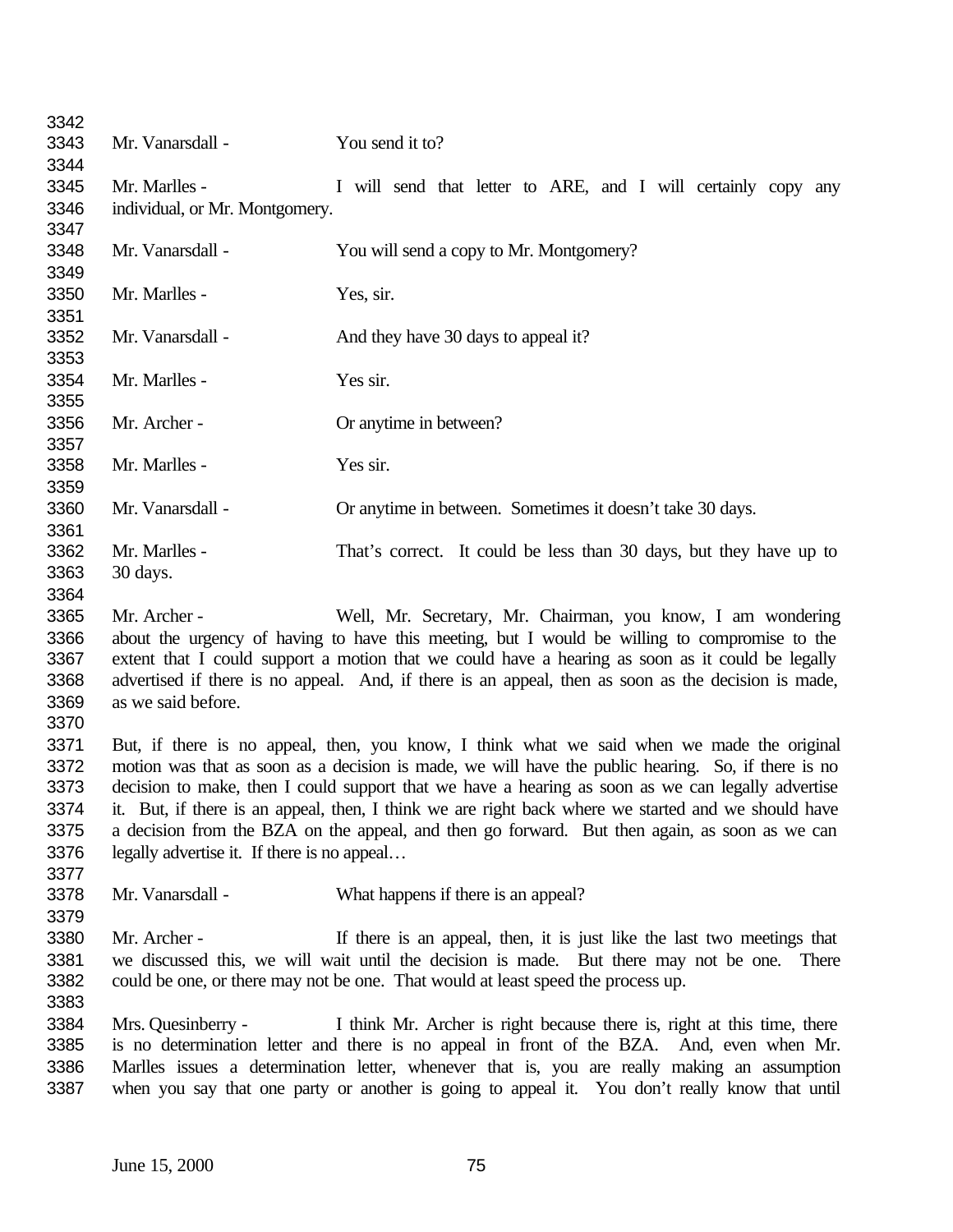that happens. And, I think that we should go forward and set our public hearing, because really we don't have anything before the BZA right now. There is no reason that we shouldn't set a public hearing, so that we can get all of this stuff out in the open, in public, and discuss it, and decide if there is any other action that we want to take. Mr. Vanarsdall - Stop right there. We have heard from Ms. Dwyer. You've heard from me. You've heard from Mr. Archer, and Mr. Taylor, and I haven't heard from you. Lady in the Audience - So, I would respectfully ask that you please hear from me. Mr. Vanarsdall - This is not a public hearing. Hold on. I just want to tell you. We have resolutions all of the time, and we never have the public involved. In fact, we don't even have people come to hear the resolution. Lady in the Audience - It is obvious that you don't want to hear from the public! Mr. Vanarsdall - This is not a public hearing. We do not need to hear any input from you. We are trying to solve this among us. So, I just respectfully just tell you that. We don't need that. We don't have the public involved in our resolutions. This is up to us. So, Mr. Taylor, I would like to hear from you. Mr. Archer - Mr. Chairman, before Mr. Taylor speaks, can I just clarify one thing? I want to make sure what I said was clear. I am assuming that Mr. Marlles' letter is 3410 forthcoming, fairly soon, and that is why I said, if his letter is submitted and there is no appeal of that letter, then we go ahead and have this hearing as soon as we can legally advertise it. 3413 Mr. Vanarsdall - Can you put that in a motion because we have already had more... 3415 Mr. Archer - And, if there is an appeal, then the motion would be the same as 3416 the motion we had prior to now. Mr. Marlles - Mr. Archer, could I also ask for clarification on that? That would mean that there would be no scheduling of a public hearing during that 30-day period when it is possible to file an appeal. Mrs. Quesinberry - And, I would not agree to that. 3424 Mr. Archer - And, it could be less than 30 days. It is just, as soon as your letter is submitted, whoever wants to appeal it has what, 30 days to make..? But, they don't have to take 30 days. I guess they could read the letter and make a decision almost immediately. Mr. Marlles - And, I guess what I am suggesting is, I don't think it would be, what is the word I am looking for, consistent with your intent, then, for this Commission to schedule a public hearing prior to an expiration of that 30-day appeal period from the time my letter is issued. Do you understand what I am saying? Mr. Archer - I think I do.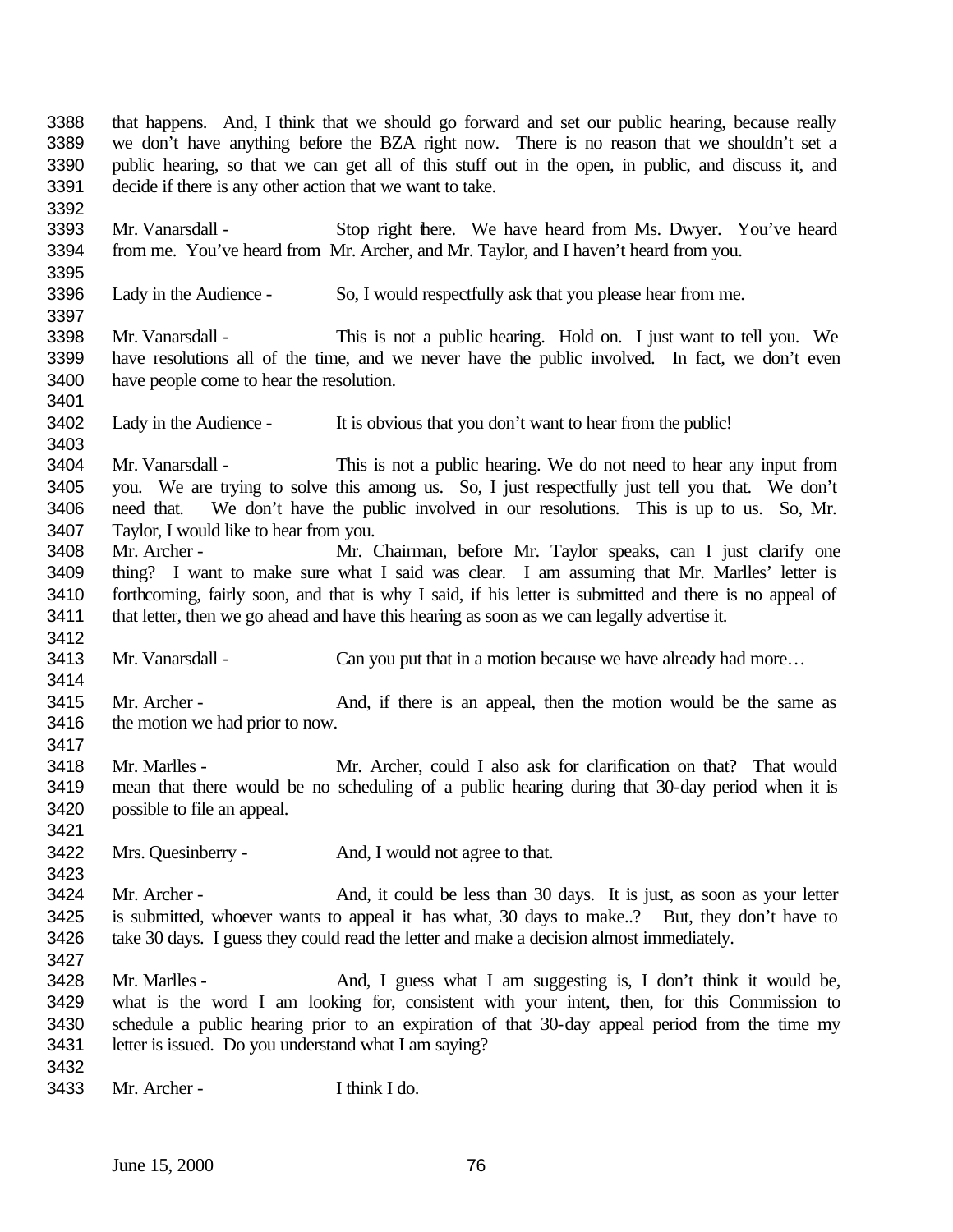| 3434 |                                                                                                                |                                                                                                    |  |
|------|----------------------------------------------------------------------------------------------------------------|----------------------------------------------------------------------------------------------------|--|
| 3435 | Mr. Marlles -                                                                                                  | Okay. If it is your intent that this body not have a public hearing                                |  |
| 3436 |                                                                                                                |                                                                                                    |  |
| 3437 | Mr. Archer -                                                                                                   | Until your letter is submitted.                                                                    |  |
| 3438 |                                                                                                                |                                                                                                    |  |
| 3439 | Mr. Marlles -                                                                                                  |                                                                                                    |  |
|      |                                                                                                                | until my letter is submitted, based on whether or not an appeal is                                 |  |
| 3440 |                                                                                                                | filed, we are not going to know until the end of that 30-day period whether, in fact, an appeal is |  |
| 3441 | going to be filed in that 30-day period.                                                                       |                                                                                                    |  |
| 3442 |                                                                                                                |                                                                                                    |  |
| 3443 | Mr. Archer -                                                                                                   | Unless somebody tells us they're not going to appeal.<br>And we                                    |  |
| 3444 | don't know that that will happen.                                                                              |                                                                                                    |  |
| 3445 |                                                                                                                |                                                                                                    |  |
| 3446 | Mrs. Quesinberry -                                                                                             | I would suggest that we set a public hearing for July $13th$ , and                                 |  |
| 3447 | considering Mr. Archer's concerns, advertise it in such a way that we are going to have a public               |                                                                                                    |  |
| 3448 |                                                                                                                | hearing on July 13, but if there is any action in front of the BZA prior to that time, then we     |  |
| 3449 |                                                                                                                | would postpone it until that issue was resolved. So, as long as we don't have any appeals in       |  |
| 3450 |                                                                                                                | front of the BZA, prior to the $13th$ of July, we could go ahead and have our public hearing.      |  |
| 3451 |                                                                                                                |                                                                                                    |  |
| 3452 | Mr. Marlles -                                                                                                  | Mr. Chairman and members of the Commission, it still will be                                       |  |
| 3453 |                                                                                                                | based on that 30-day period from when the letter is going to be issued. I don't see how the        |  |
| 3454 | Commission can schedule a public hearing now, not knowing when that letter is going to be                      |                                                                                                    |  |
| 3455 | issued and when that 30-day period is going to start.                                                          |                                                                                                    |  |
|      |                                                                                                                |                                                                                                    |  |
| 3456 |                                                                                                                |                                                                                                    |  |
| 3457 | Mrs. Quesinberry -                                                                                             | Let me just see if I can clear this up for you. Mr. Marlles has told                               |  |
| 3458 | us that he intends to issue a letter of determination, that is, speaking to a very specific case, the          |                                                                                                    |  |
| 3459 | ARE case, and what they can and cannot do in the A1 zoning that they currently are looking at.                 |                                                                                                    |  |
| 3460 |                                                                                                                | That's one issue. He hasn't issued the letter yet, and when he does issue the letter, there may or |  |
| 3461 | may not be, at some point in time, an appeal.                                                                  |                                                                                                    |  |
| 3462 |                                                                                                                |                                                                                                    |  |
| 3463 |                                                                                                                | We can't address that tonight. I am asking for a public hearing that has nothing to do with Mr.    |  |
| 3464 | Marlles' letter. I am asking for a public hearing to look at this language in this particular zoning           |                                                                                                    |  |
| 3465 | ordinance. This is not a case. This is language. And I am asking to have a public hearing to                   |                                                                                                    |  |
| 3466 | look at this language and to decide at that time, on July 13, if we want to take some action on this           |                                                                                                    |  |
| 3467 | language or not.                                                                                               |                                                                                                    |  |
| 3468 |                                                                                                                |                                                                                                    |  |
| 3469 | Mr. Vanarsdall -                                                                                               | Why don't you make that a motion? Make it a motion that is what                                    |  |
| 3470 | you want to do. Go ahead.                                                                                      |                                                                                                    |  |
| 3471 |                                                                                                                |                                                                                                    |  |
| 3472 | Mrs. Quesinberry -                                                                                             | All right.                                                                                         |  |
| 3473 |                                                                                                                |                                                                                                    |  |
| 3474 | Mr. Vanarsdall -                                                                                               | We don't need to keep on driving a good horse.                                                     |  |
| 3475 |                                                                                                                |                                                                                                    |  |
|      |                                                                                                                |                                                                                                    |  |
| 3476 | Mrs. Quesinberry -                                                                                             | I'd like to make a motion that this Commission direct the staff to                                 |  |
| 3477 | advertise and set forth a public hearing for our next meeting on July 13 <sup>th</sup> , at which time we will |                                                                                                    |  |
| 3478 |                                                                                                                | discuss amendment language to the Zoning Ordinance $24-52(g)$ , and will be looking to staff to    |  |
| 3479 |                                                                                                                | bring us some background information and some suggestions, if any, and we'll hear comments         |  |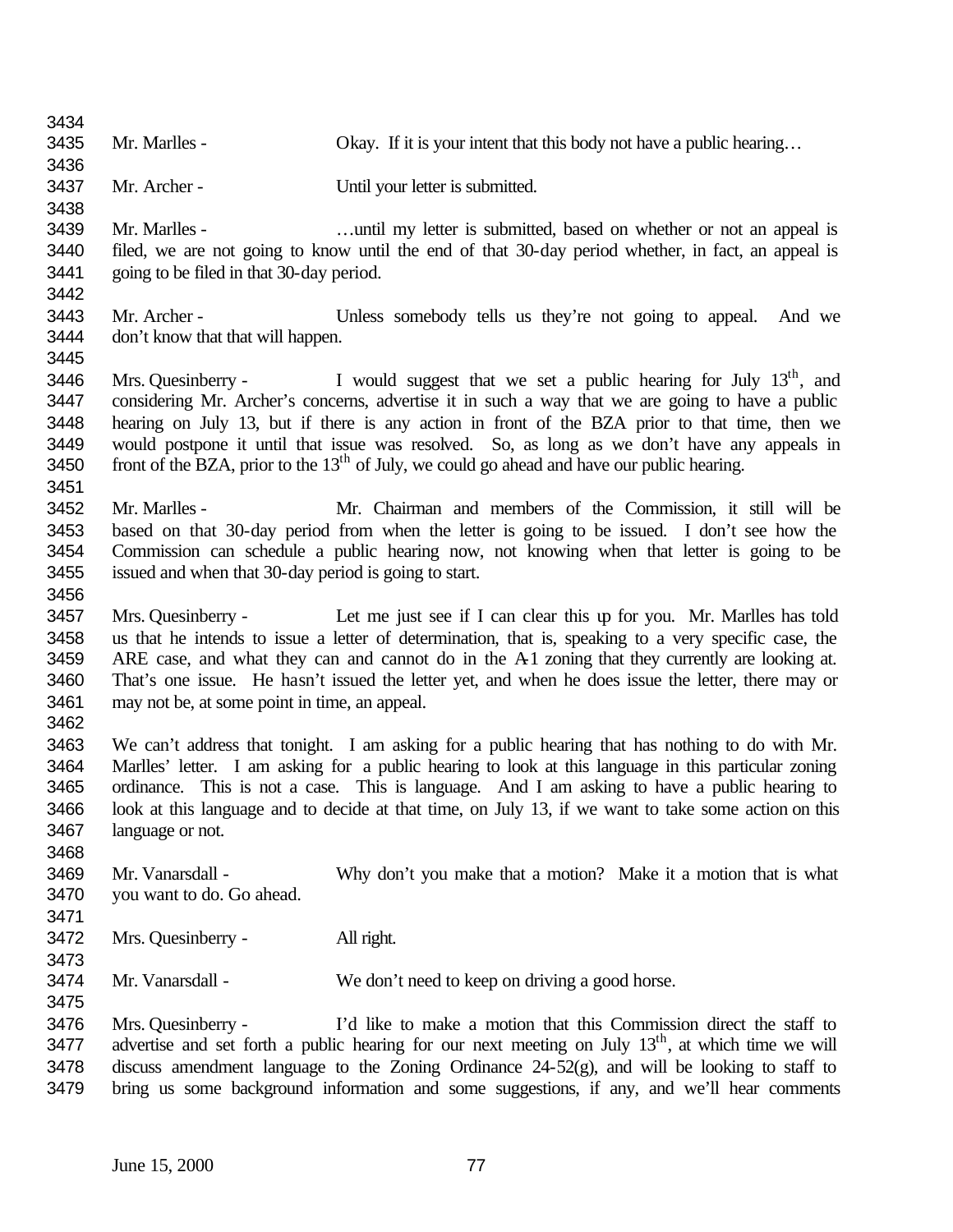from the public at that time. And, at that meeting, we may decide to take further action or no action. Mr. Vanarsdall - Are you writing this down? Mr. Marlles - I am trying. Mr. Vanarsdall - Do you take shorthand? Mrs. Quesinberry - And to meet Mr. Archer's concerns, if, during this time period, between now when the public hearing is advertised, and when it should take place on July 13th, if there is any appeal action in front of the BZA that concerns this particular zoning ordinance, then we will agree to postpone our meeting until the BZA has an opportunity to take their action. Mr. Archer - Can I speak to the motion? Mrs. Quesinberry - Yes. 3498 Mr. Archer - Well, the one problem with that is, the  $13<sup>th</sup>$  is two days shy of 3499 being 30 days. So one side or the other could wait until the 29<sup>th</sup> day and file and then we would be right back where we started. Mrs. Quesinberry - But, if there is no appeal when we have a meeting then it is really a moot point, because there was no appeal, then we can have our public hearing for discussion. Mr. Vanarsdall - All right, so are you finished with your motion? Mrs. Quesinberry - Yes. Mr. Vanarsdall - Any discussion on this motion? The BZA has still not made a decision. Mrs. Quesinberry - They don't have anything to make a decision on, sir. Mr. Vanarsdall - And I am not going to read this again. That will be the third time I have read it. All of you have it in the minutes. You know what it was last time. It is public record. So… Mr. Marlles - Mr. Chairman, I will say that I think Mr. Archer more articulately voiced staff's concern with the date of the hearing. Mr. Vanarsdall - Then, I don't think we should set a date, so. Anyway, a motion has been made, and we need a second. Ms. Dwyer - Mr. Marlles, could you repeat what you have written down there?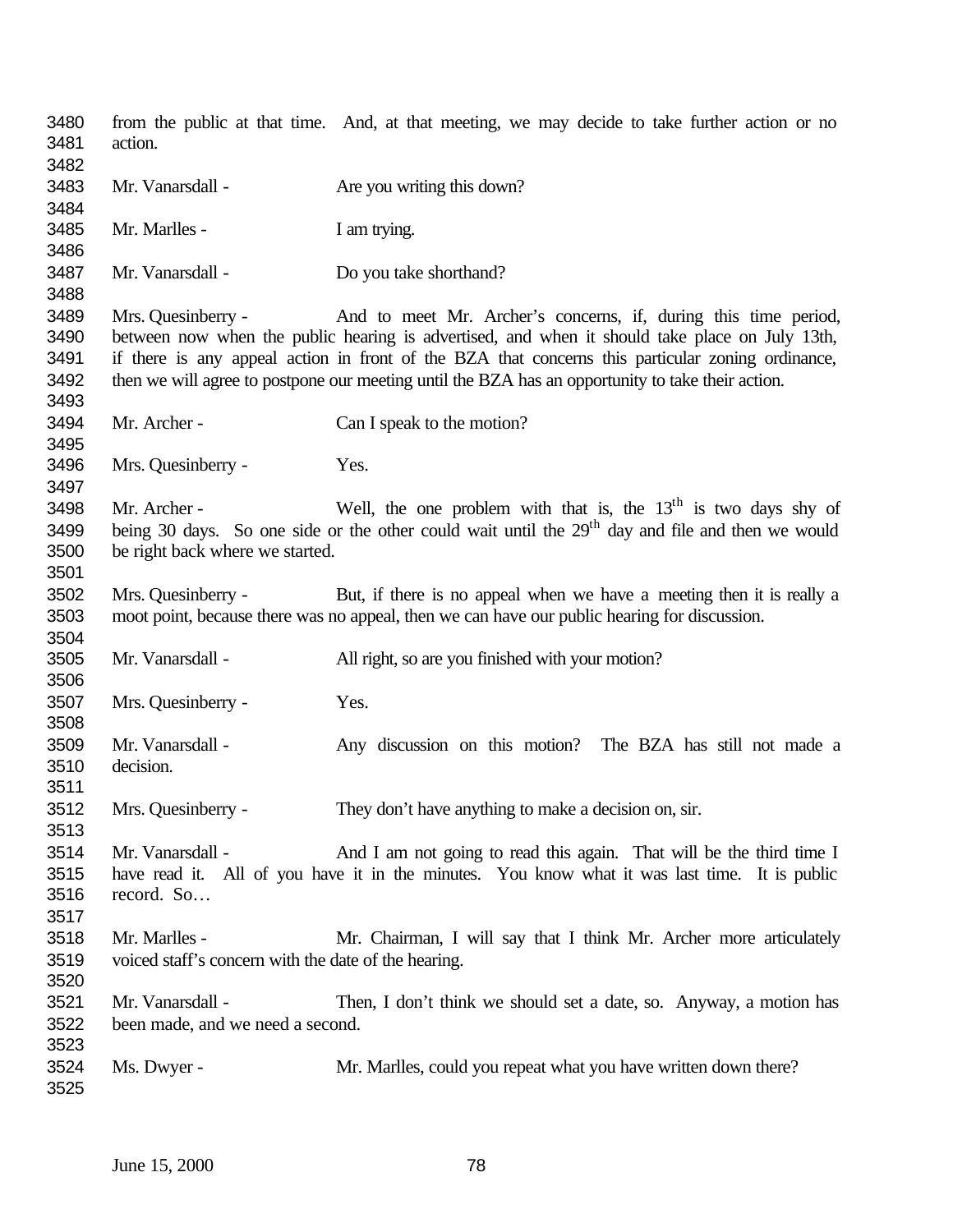| 3526<br>3527                                 | Mr. Marlles -                                                                                                                                                                                                                                                                                                                                                                                                                                                 | I was afraid you were going to ask that. Okay.                                                                                                                                                                                                                        |
|----------------------------------------------|---------------------------------------------------------------------------------------------------------------------------------------------------------------------------------------------------------------------------------------------------------------------------------------------------------------------------------------------------------------------------------------------------------------------------------------------------------------|-----------------------------------------------------------------------------------------------------------------------------------------------------------------------------------------------------------------------------------------------------------------------|
| 3528<br>3529                                 | Mr. Vanarsdall -                                                                                                                                                                                                                                                                                                                                                                                                                                              | If we can read it.                                                                                                                                                                                                                                                    |
| 3530<br>3531<br>3532<br>3533<br>3534<br>3535 | Mr. Marlles -<br>These are the main elements of the motion. Correct me, if I am<br>wrong. To schedule a public hearing on July 13th at which time the Commission will discuss<br>proposed changes to the pertinent section of the Ordinance, as well as any background<br>information or suggestions by staff, to that language. To meet Mr. Archer's concern, if there is<br>any appeal action before July 13th, then, that public hearing can be postponed. |                                                                                                                                                                                                                                                                       |
| 3536<br>3537<br>3538                         | Ms. Dwyer -<br>before the $13th$ , we will not have a hearing on the $13th$ ?                                                                                                                                                                                                                                                                                                                                                                                 | So, if the letter is issued before the $13th$ and someone appeals                                                                                                                                                                                                     |
| 3539<br>3540                                 | Mrs. Quesinberry -                                                                                                                                                                                                                                                                                                                                                                                                                                            | If there is any action before the BZA, we will not have a hearing.                                                                                                                                                                                                    |
| 3541<br>3542                                 | Ms. Dwyer -                                                                                                                                                                                                                                                                                                                                                                                                                                                   | Okay. Second.                                                                                                                                                                                                                                                         |
| 3543<br>3544                                 | Mr. Randall R. Silber, Assistant Director of Planning -                                                                                                                                                                                                                                                                                                                                                                                                       | May I add something.                                                                                                                                                                                                                                                  |
| 3545<br>3546<br>3547<br>3548                 | Mr. Vanarsdall -<br>motion is not carried.                                                                                                                                                                                                                                                                                                                                                                                                                    | Motion made by Mrs. Quesinberry and second by Ms. Dwyer. All<br>in favor say aye. All opposed. Mr. Secretary, do you want to poll the votes for the record. The                                                                                                       |
| 3549<br>3550                                 | Mr. Marlles -                                                                                                                                                                                                                                                                                                                                                                                                                                                 | Sure.                                                                                                                                                                                                                                                                 |
| 3551<br>3552                                 | Mr. Taylor                                                                                                                                                                                                                                                                                                                                                                                                                                                    | I vote no.                                                                                                                                                                                                                                                            |
| 3553<br>3554                                 | Mr. Archer                                                                                                                                                                                                                                                                                                                                                                                                                                                    | No, Mr. Secretary.                                                                                                                                                                                                                                                    |
| 3555<br>3556                                 | Mrs. Quesinberry                                                                                                                                                                                                                                                                                                                                                                                                                                              | Yes                                                                                                                                                                                                                                                                   |
| 3557<br>3558                                 | Mr. Vanarsdall                                                                                                                                                                                                                                                                                                                                                                                                                                                | No                                                                                                                                                                                                                                                                    |
| 3559<br>3560                                 | Ms. Dwyer                                                                                                                                                                                                                                                                                                                                                                                                                                                     | Yes                                                                                                                                                                                                                                                                   |
| 3561<br>3562                                 | Mr. Marlles -                                                                                                                                                                                                                                                                                                                                                                                                                                                 | It is defeated on a 3-2 vote.                                                                                                                                                                                                                                         |
| 3563<br>3564<br>3565                         | Mr. Vanarsdall -<br>that?                                                                                                                                                                                                                                                                                                                                                                                                                                     | All right now, do you want to make another motion, or let it go at                                                                                                                                                                                                    |
| 3566<br>3567<br>3568<br>3569                 | Mr. Taylor -<br>decision on it, we should not go forward with this issue.                                                                                                                                                                                                                                                                                                                                                                                     | Mr. Chairman, I would make the same motion that I made before.<br>And that is, a motion that this issue is a fundamental issue and it should go before the BZA and<br>be reviewed by the BZA in all its detail. And until the BZA has it, has reviewed it, has made a |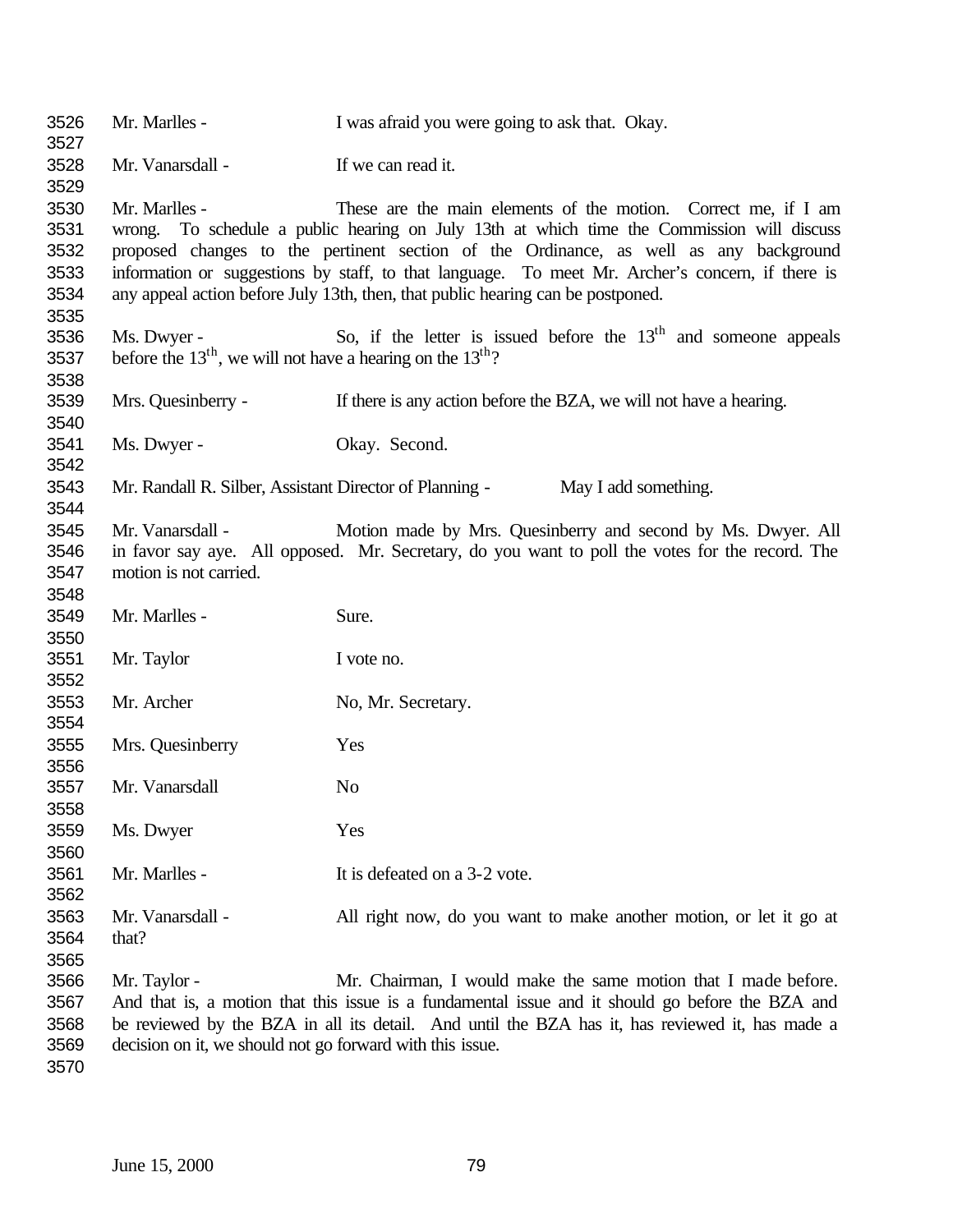Mrs. Quesinberry - I would think we need to bring this to a close. But, I would just like to make a couple of comments. And, that is, that we do not have an issue before the BZA right now. And, there is no reason not to have a public hearing on Zoning language amendments because that is our job, and that is what we should do when there is any kind of issues about Zoning language. It is our Ordinance and our job to manage this Ordinance.

 Obviously, there are questions and issues and we should do our job. There is nothing before the BZA right now. There is no reason not to schedule a public hearing on this particular language for the public, to get these issues out in the light of day, and to make any kind of determination at that time that we felt is appropriate. Right now, this Commission is in a mindset that they are thinking there is going to be some kind of hypothetical action or amendments before the BZA 3582 that do not exist at this time. And we don't know if they will exist before July  $13<sup>th</sup>$  or any other time. We don't know. That is a lot of guess work because, frankly, we don't know what kind of determination that Mr. Marlles is going to make. And that whole issue is completely separate from any issue that has to do with this language and, if, in fact, we, in the course of our duties and our responsibilities, deem that we need to make some changes to this language.

 So, I am really disappointed, and really, quite frankly, a little confounded, because I don't understand why the public is not due a public hearing on some language, and the public's ordinance, that we are supposed to manage and it is our job to do that. I think this Commission has failed to protect the health, safety and welfare of the constituents of this County, and that is really a sad thing.

 Mr. Vanarsdall - Is that a motion you made, Mr. Taylor? Mr. Taylor - Yes sir. Mr. Vanarsdall - Is there any second to the motion? Ms. Dwyer - Wait a minute. Doesn't the last motion you made, doesn't that still hold until the BZA makes a determination? So, that is still in existence. That is still functioning. Mr. Marlles - That is correct. Ms. Dwyer - So, there is no need to make another motion on the same thing. Mr. Vanarsdall - We don't need another one. Ms. Quesinberry - And, once again, for the record, I would like for the record to show that the Commission failed to take action, and there is no amendment or any business before the BZA that concerns any of this matter. And the Commission failed to take action, tonight, on this issue that affects the citizens of the County. 3614 Mr. Vanarsdall - All right. Any more business to come before the Commission. If not, the Commission is adjourned.